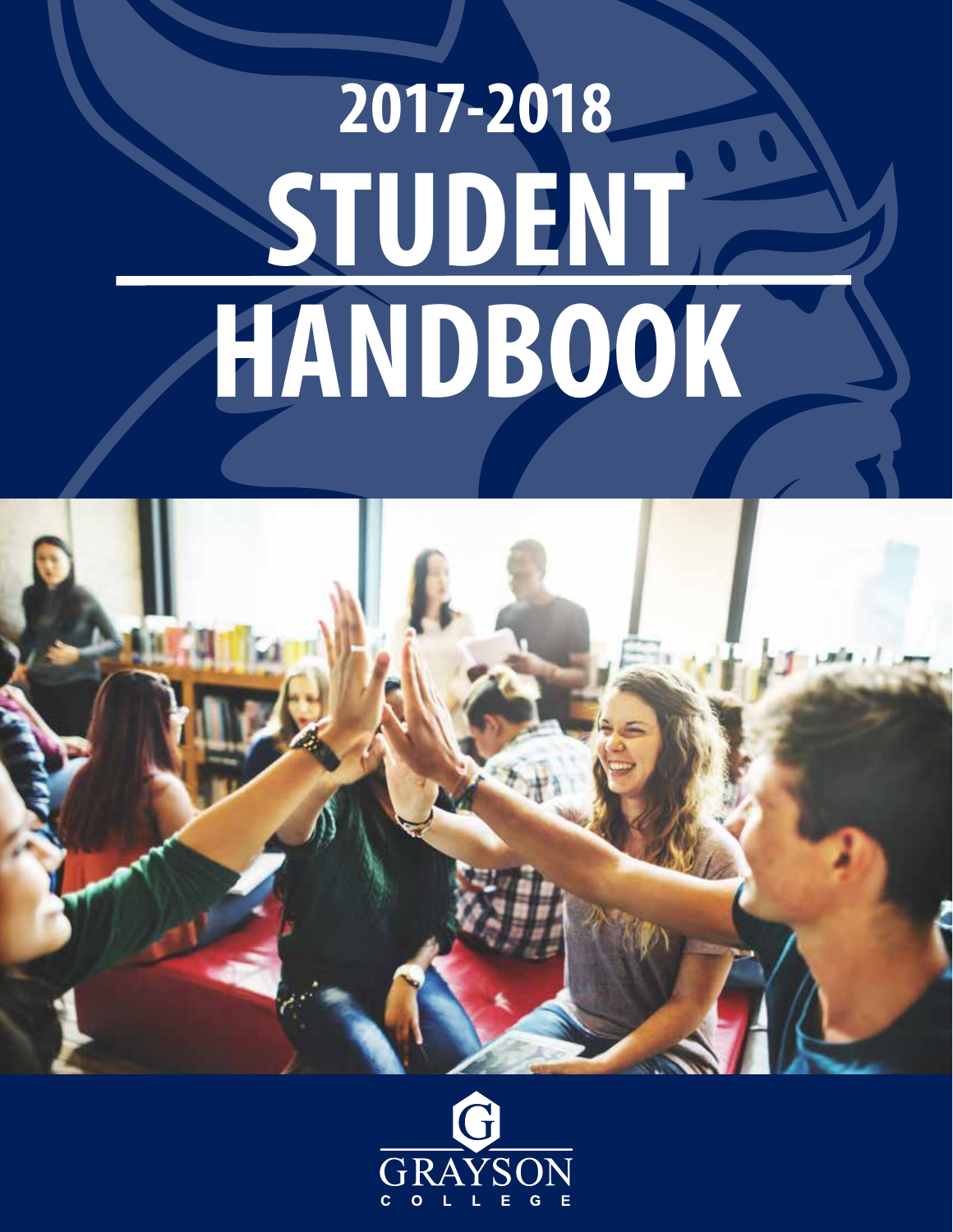# **TABLE OF CONTENTS**

# **1. Directory**

- 1.1. Main Campus Offices
- 1.2. South Campus Offices

# **2. Academic Calendar**

# 2.1. 2017-2018 Academic Calendar

# **3. Emergency Information**

3.1. Emergency Information/Extreme Emergency Plan

# **4. GC Mission, Philosophy, Vision, Goals, Values, and Accreditation**

- 4.1. Mission Statement
- 4.2. Philosophy
- 4.3. Vision
- 4.4. Goal
- 4.5. Planning Priorities.
- 4.6. Planning Pillars
- 4.7. Viking Values
- 4.8. Purpose
- 4.9. Affiliation and Accreditation

# **5. GC General Policies**

- 5.1. Disciplinary Authority
- 5.2. College Sponsored Publications
- 5.3. Communicable Diseases
- 5.4. Computer Use Policy
- 5.5. Community Use of College District Facilities/Conduct on College District Premises
- 5.6. Equal Educational Opportunity
- 5.7. Family Rights and Privacy Act (FERPA)
- 5.8. Rights, Privileges, and Responsibility of Students
- 5.9. GC Missing Person Policy
- 5.10. Immunization Requirements for Health Science
- 5.11. Non-Discrimination Policy/Equal Opportunity Statement
- 5.12. Sex Offender Registry Information
- 5.13. Smoking Policy
- 5.14. Solicitations
- 5.15. Statement Regarding Drug-Free Schools and Campuses Act
- 5.16. Student Communication
- 5.17. Student Complaints
- 5.18. Student Rights and Responsibilities/Student Expression
- 5.19. Freedom from Discrimination, Harassment, and Retaliation/Other Protected Characteristics
- 5.20. Freedom from Discrimination, Harassment, and Retaliation/Sex and Sexual Violence
- 5.21. Texas Success Initiative (TSI)
- 5.22. Student Use of College District Facilities
- 5.23. Violence against Women Act (VAWA)
- 5.24. Voters Registration
- 5.25. Weapons
- 5.26. Wellness & Health Services Immunizations

# **6. GC Academic Policies**

- 6.1. Academic Fresh Start
- 6.2. Academic Success Plan
- 6.3. Class Attendance
- 6.4. Distance Learning
- 6.5. General Academic Policies
- 6.6. Instructional Arrangements/Course Load and Schedules
- 6.7. Student Grade Appeals
- 6.8. Residency Requirements for Tuition Purposes
- 6.9. Scholastic Integrity
- 6.10. Service Learning
- 6.11. Student Absences on Religions Holy Days
- **2** STUDENT HANDBOOK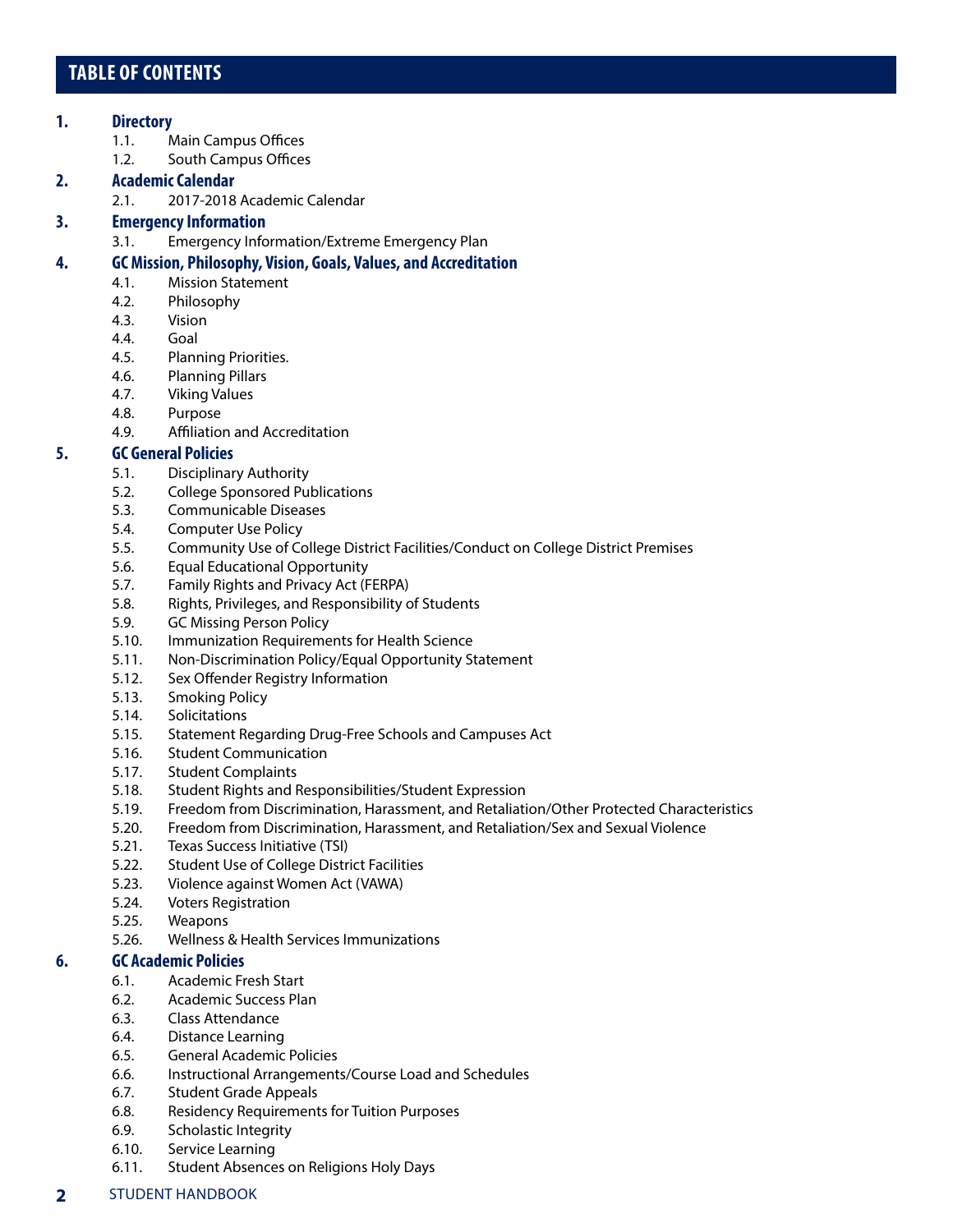# **TABLE OF CONTENTS**

6.13. Study Requirements

# **7. GC Resources**

- 7.1. Academic Success Center South Campus
- 7.2. Bookstore
- 7.3. GC Perks
- 7.4. GC Campus Police/Safety
- 7.5. Career Planning Services
- 7.6. CollegeFish.org
- 7.7. Crime Statistics/Annual Crime and Activities Report
- 7.8. ESOL Support
- 7.9. Library
- 7.10. Lost and Found
- 7.11. Math Hub Main Campus
- 7.12. Safe Spaces
- 7.13. Support Services
- 7.14. Testing, Tutoring, and Disability Services Center Main Campus
- 7.15. Transfer Agreement/University Partners
- 7.16. Tuition Payment Plan
- 7.17. Tutoring Program
- 7.18. Vending Machine Refunds
- 7.19. Writing Lab Main Campus

# **8. Student Records**

- 8.1. Academic Achievement/Grading and Credit
- 8.2. Academic Achievement/Graduation Requirements
- 8.3. Auditing a Class
- 8.4. Change of Schedule
- 8.5. Credit for Courses
- 8.6. Dropping a Class
- 8.7. Grade Reports and Transcripts
- 8.8. Graduate Guarantees
- 8.9. Student Classifications
- 8.10. Transfer Credit Disputes

# **9. Student Affairs**

- 9.1. Academic and Career Advising, and Personal Counseling
- 9.2. Financial Aid & Veterans Services
- 9.3. Satisfactory Academic Progress
- 9.4. Grayson College Foundation Scholarship Opportunities
- 9.9. Student Discipline and Penalties/Discipline Procedures

# **10. Student Life**

- 10.1. Fitness Center Amenities
- 10.2. Housing
- 10.3. Involvement in Institutional Decision Making
- 10.4. Student Life
- 10.5. Student Government Association
- 10.6. Student Organizations and Clubs

# **11. Procedures**

- 11.1. GC Alert
- 11.2. Parking Permit
- 11.3. Publications and Media Relations Policy
- 11.4. Student Publication
- 11.5. Withdrawal from College

### **12. Student Rights and Responsibilities**

- 12.1. Student Conduct
- 12.2. Student Conduct/Alcohol and Drug Use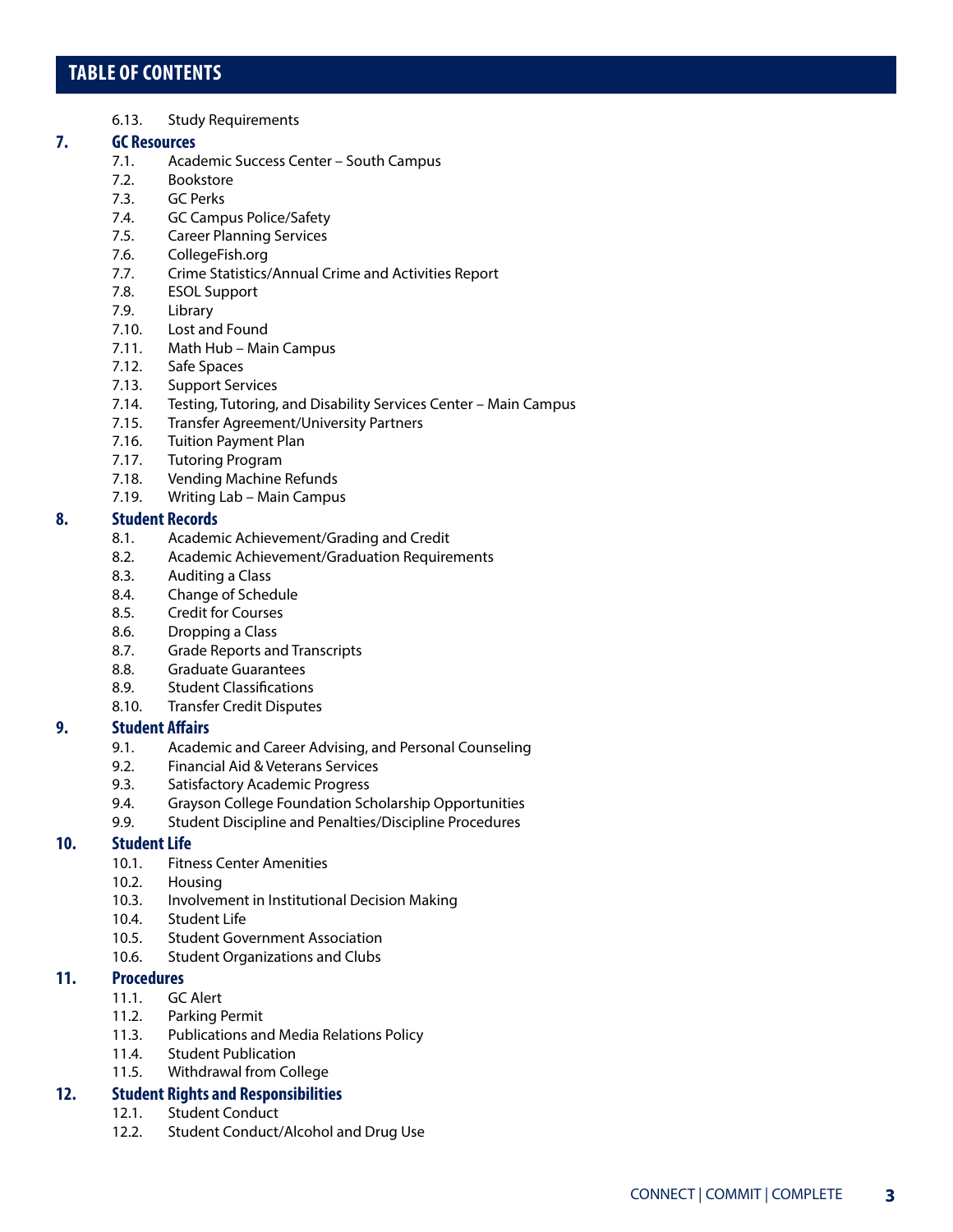# **1. DIRECTORY**

# **1.1 MAIN CAMPUS**

Main Campus (Denison-Sherman) 903-465-6030

### **ADMINISTRATION:**

| Assistant to the President                                                   | 903-463-8790 |
|------------------------------------------------------------------------------|--------------|
| Dean of Academics                                                            | 903-463-8608 |
| Dean of Health Science                                                       | 903-463-8688 |
| Dean of Institutional Effectiveness, Planning, Research Accreditation Office | 903-415-2592 |
| Dean of South Campus                                                         | 903-415-2506 |
| Dean of Teaching and Learning                                                | 903-415-2598 |
| Dean of Workforce Education                                                  | 903-463-8685 |
| Human Resources Office                                                       | 903-463-8770 |
| President Office                                                             | 903-463-8700 |
| Public Information/Marketing Office                                          | 903-463-8628 |
| Vice President of Business Services                                          | 903-463-8742 |
| Vice President of Information Technology                                     | 903-415-2591 |
| Vice President of Instruction                                                | 903-463-8634 |
| Vice President of Academic and Student Affairs                               | 903-463-8793 |
| Executive Director of GC Foundation                                          | 903-463-8717 |
| <b>Executive Director of Workplace Learning</b>                              | 903-463-8759 |

# **COLLEGE ACADEMIC/WORKFORCE DEPARTMENTS:**

| Academic Instruction                      | 903-463-8610 |
|-------------------------------------------|--------------|
| Adult ED/GED                              | 903-463-8784 |
| <b>Applied Sciences Office</b>            | 903-463-8782 |
| Auto Body                                 | 903-463-8715 |
| <b>Biological &amp; Physical Sciences</b> | 903-463-8797 |
| <b>Continuing Education Office</b>        | 903-463-8731 |
| Center for Workplace Learning (CWL)       | 903-463-8750 |
| Cosmetology                               | 903-463-8744 |
| <b>Criminal Justice</b>                   | 903-463-8710 |
| <b>Culinary Arts</b>                      | 903-415-2583 |
| <b>Education/Child Development</b>        | 903-415-2556 |
| <b>Fine Arts</b>                          | 903-463-8734 |
| <b>HART</b>                               | 903-463-8676 |
| <b>Health Science Division</b>            | 903-463-8778 |
| Kinesiology                               | 903-463-8753 |
| Language, Humanities & Philosophy         | 903-463-8623 |
| <b>Mathematics</b>                        | 903-463-8797 |
| <b>Munson Viticulture Center</b>          | 903-786-2393 |
| Radiology                                 | 903-463-8676 |
| <b>RN</b>                                 | 903-463-8782 |
| Science                                   | 903-463-8797 |
| <b>Small Business</b>                     | 903-463-8787 |
| <b>Social Sciences</b>                    | 903-415-2654 |
| <b>Truck Driving School</b>               | 903-786-4343 |
| Welding                                   | 903-463-8657 |
| <b>Workforce Education Division</b>       | 903-463-8771 |
|                                           |              |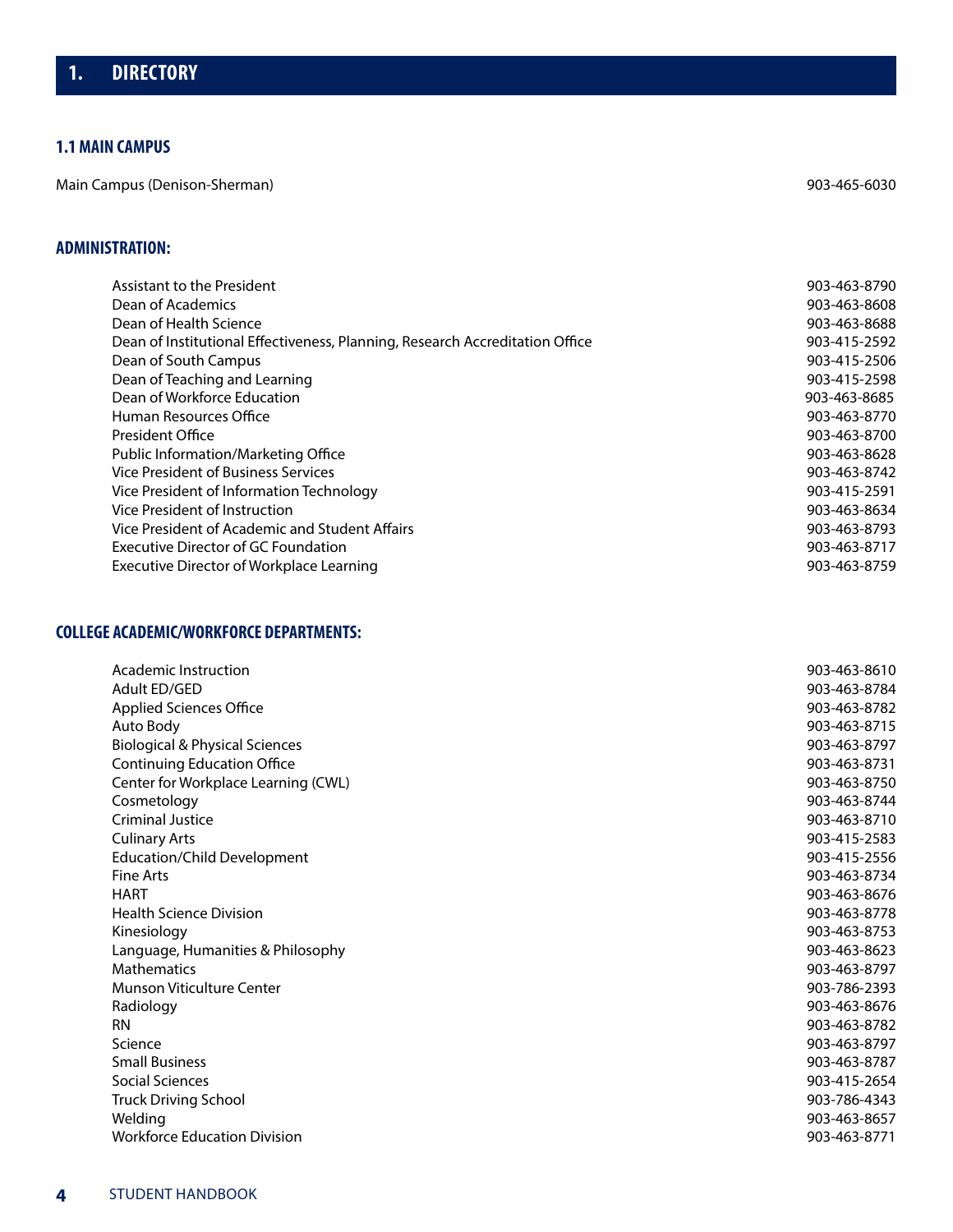# **STUDENT/CAMPUS SERVICES DEPARTMENTS:**

| Academic Advising Office                           | 903-463-8695 |
|----------------------------------------------------|--------------|
| Admissions/Registrar Office/Transcripts            | 903-463-8604 |
| <b>Athletics</b>                                   | 903-463-8645 |
| <b>Bookstore</b>                                   | 903-463-8621 |
| <b>Business Office</b>                             | 903-463-8795 |
| Cafeteria/Snack Bar                                | 903-463-8632 |
| <b>Campus Housing</b>                              | 903-463-8693 |
| Campus Police                                      | 903-463-8777 |
| Career Services Office/Job Placement               | 903-415-2544 |
| Child Care & Transportation Assistants             | 903-463-8694 |
| Counseling Services Office/New Student Orientation | 903-463-8695 |
| <b>Disability Services Office</b>                  | 903-463-8751 |
| Dual Credit                                        | 903-415-2530 |
| <b>Financial Aid Office</b>                        | 903-463-8794 |
| <b>Fitness Center</b>                              | 903-415-2579 |
| <b>GC Foundation Office</b>                        | 903-463-8621 |
| <b>GC Perks</b>                                    | 903-327-8007 |
| International Student Office                       | 903-463-8749 |
| Library                                            | 903-463-8637 |
| Math Hub                                           | 903-463-8663 |
| S.A.V.E. (Senior Adult Continuing Education)       | 903-463-8653 |
| <b>Student Life Center</b>                         | 903-463-8693 |
| <b>Testing Center</b>                              | 903-463-8724 |
| <b>Tutoring Services</b>                           | 903-463-8751 |
| <b>Veterans Affairs</b>                            | 903-415-2615 |
| <b>Writing Center</b>                              | 903-415-2541 |

# **1.2 SOUTH CAMPUS**

| South Campus (Van Alstyne) Main Number | 903-415-2500 |
|----------------------------------------|--------------|
| Licensed Vocational Nursing (LVN)      | 903-415-2500 |
| Electrician                            | 903-415-2641 |
| Medical Lab Technology                 | 903-415-8684 |
| Occupational Safety and Health         | 903-415-2506 |
| Welding                                | 903-415-2552 |
| <b>Testing Center</b>                  | 903-415-2509 |
| <b>Technical Center</b>                | 903-415-2500 |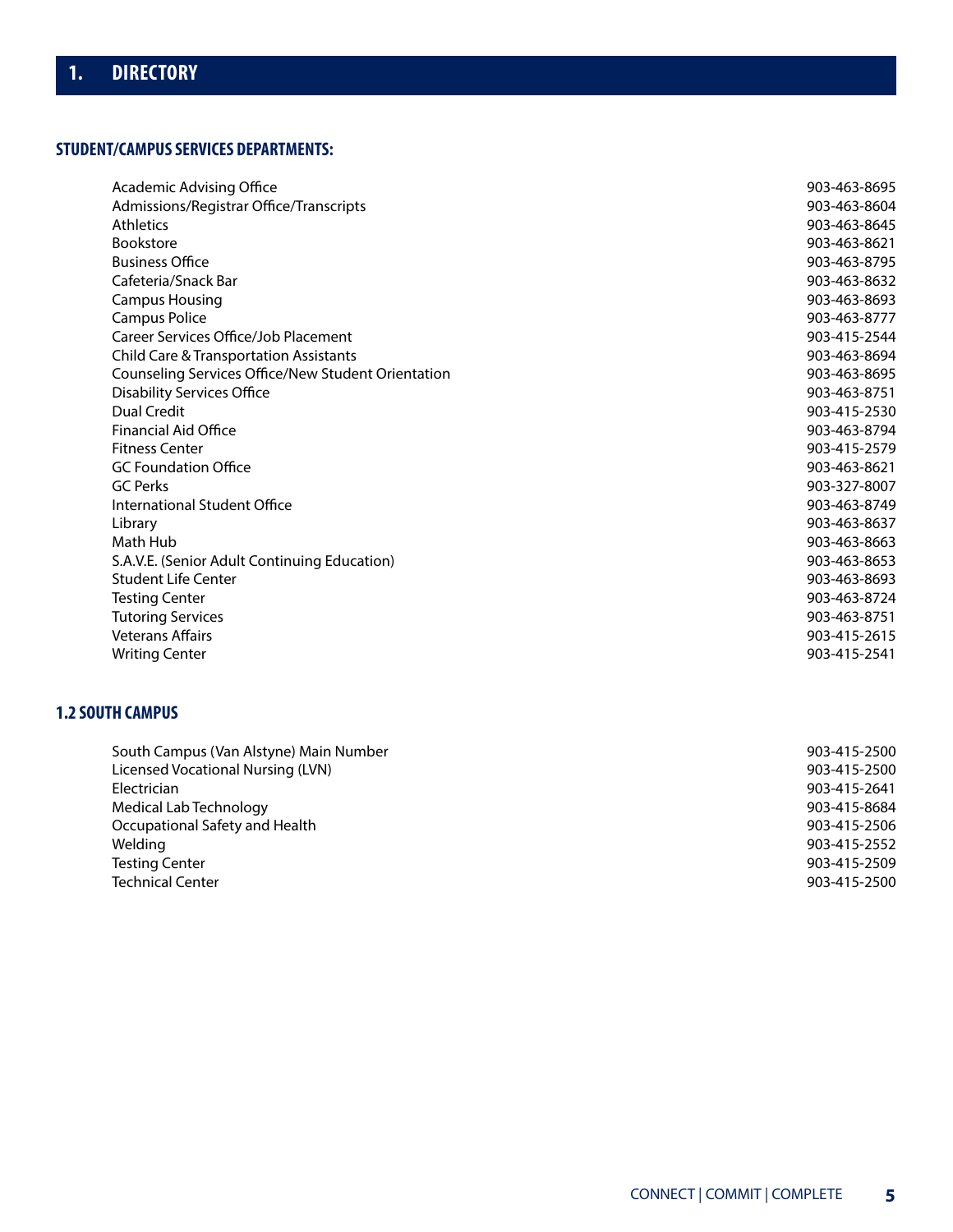# **Fall 2017**

| Aug 21            | <b>Fall Classes Begin</b>                                    |
|-------------------|--------------------------------------------------------------|
| Sep 4             | Holiday-Labor Day- no classes                                |
| <b>Oct 16</b>     | 2nd 8-week classes begin                                     |
| Oct 20            | Learning Day (Professional Development)- no classes          |
| Nov <sub>22</sub> | College campus closes at 4 p.m. for the holiday              |
| Nov 23-24         | Holiday-Thanksgiving                                         |
| Dec 4-7           | Final exam inations, day, evening, internet, and 2nd 8 weeks |
| Dec 8             | <b>Winter Commencement</b>                                   |
| Dec 12            | Winter Minimester begins                                     |
| Dec 19            | Administrative offices close at 4:00 p.m.                    |
| Dec 29            | Winter Minimester ends                                       |
|                   |                                                              |

# **Spring 2018**

| Jan 3         | Administrative Office re-opens at 8 a.m.                    |
|---------------|-------------------------------------------------------------|
| Jan 8         | <b>Faculty returns</b>                                      |
| Jan 15        | Holiday- Martin Luther King Holiday- no classes             |
| Jan 16        | <b>Spring Classes Begin</b>                                 |
| Mar 12-16     | <b>Spring Break</b>                                         |
| <b>Mar 19</b> | 2nd 8-week classes begin                                    |
| <b>Mar 23</b> | Learning Day (Profess iona I Developr 1ent)- no classes     |
| May 7-10      | Final examinations, day, evening, internet, and 2nd 8-weeks |
| May 11        | <b>Spring Commencement</b>                                  |
| May 15        | Minimester classes begin                                    |
| May 28        | Holiday- Memorial Day - no classes                          |
| May 31        | Minimester ends                                             |
|               |                                                             |

# **Summer 2018**

| Jun 4     | Summer I Classes Begin - (5, 8, 10 week)                |
|-----------|---------------------------------------------------------|
| Jul 4     | Holiday-Independence Day                                |
| Jul 5     | Final examinations, Summer I day classes (5 week)       |
| Jul 9     | Summer II Classes Begin                                 |
| Jul 25-26 | Final exam inations, Summer I 8 week                    |
| Aug 8-9   | Final examinations, Summer II 5 week & Summer I 10 Week |
| Aug 20    | <b>Fall Classes Begin</b>                               |
|           |                                                         |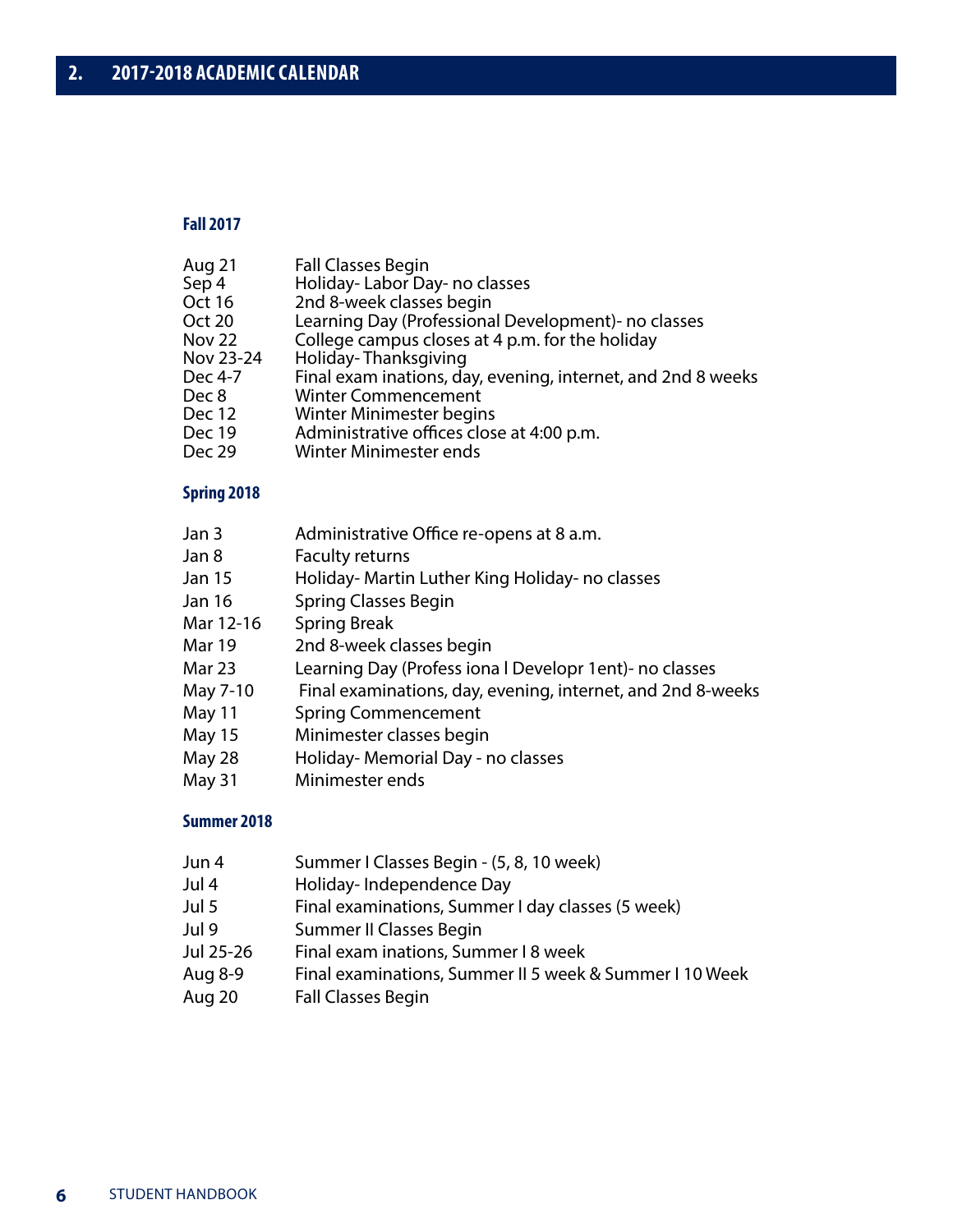#### **All Campuses**

If there is an on-campus emergency, immediately call 911. Have someone else contact the Grayson College Police Department at 903-463-8777, or, if no one else is available, call the College Police after you disconnect with 911.

An emergency is not something that can be predicted but is something that can be managed by following proper procedures. The Grayson College Campus Safety Procedures, available on the Grayson College website under Police and Campus Safety is intended to be used as a practical outline of what to do in the event of an emergency. The document is a general guide on what should be done to help resolve an emergency but is not an all-inclusive guide. There are times a person would have to exercise independent judgment, using their best knowledge and training to help resolve the circumstances surrounding them. An emergency is defined as a situation where there is the imminent possibility of the loss of life, serious bodily injury to a person and/or the loss or destruction of property. Before an emergency occurs, know the location of telephones in or near your building and how they may be accessed. Become familiar with the location of fire extinguishers and fire alarm pull stations and know how to use them.

#### **Extreme Emergency Plan**

Upon notification of an extreme emergency, the Director of Public Safety and Emergency Management or the person acting on his/her behalf will activate the multiple warning systems. Each person on campus must follow the directions in that warning. Examples include going to a designated severe weather area, evacuating, sheltering in place. In the event of an extreme campus emergency, the college will deploy its Incident Command System (ICS). Members of the college Emergency Management Team (EMT) will report to the designated meeting place as identified in the college Emergency Operations Plan for the purpose of establishing an incident command structure for the campus. All available campus peace officers will report to the affected campus and follow the direction of the Director of Public Safety and Emergency Management or the person acting on his/her behalf. Functioning in its ICS role, the EMT will direct the response to the extreme emergency including the closure of the campus and the notification of all affected individuals.

Should an enrolled student need to be notified of an off-campus emergency while they are on campus, please contact the Campus Police office. Only extreme emergency messages will be delivered to the student (sick child; death in the family; injury to family member, etc.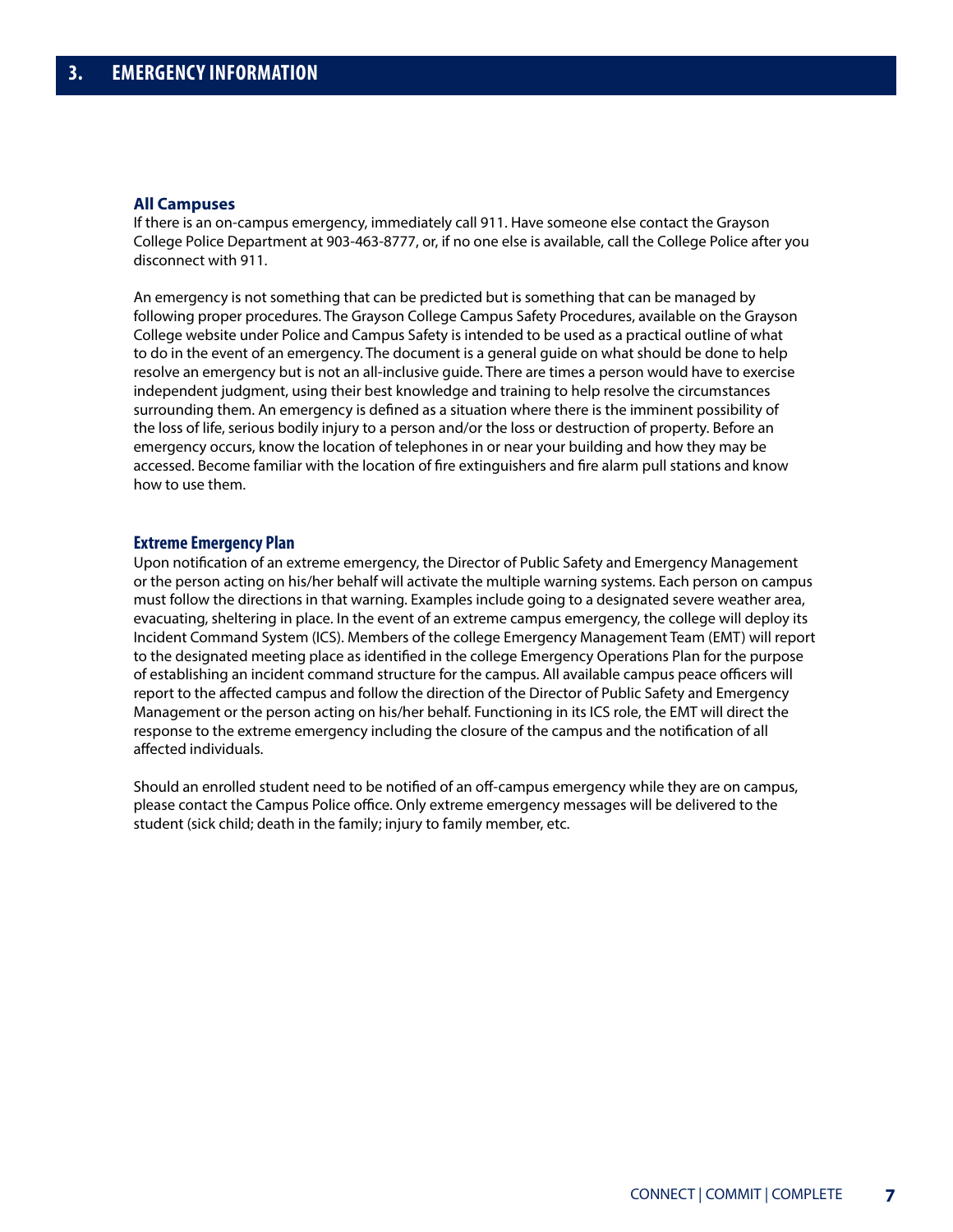# **4. GC MISSION, PHILOSOPHY, VISION, GOALS, VALUES, AND ACCREDITATION**

# **4.1 MISSION STATEMENT**

The mission of Grayson College is to cultivate student success and community building in North Texas by:

- 1. Recognizing our interdependence with various communities
- 2. Providing a broad and dynamic curriculum to support university transfer, career technical education, developmental, and community education
- 3. Developing innovative curricula and services facilitated by appropriate technology
- 4. Creating a supportive learning environment
- 5. Promoting diversity and cultural enrichment
- 6. Supporting economic development
- 7. Committing to an institutional effectiveness process for continuous improvement in the pursuit of excellence.

#### **4.2 PHILOSOPHY**

Grayson College, as the community's college, embraces lifelong learning focused on educational, cultural, social, and public service activities designed to tangibly enrich the individual and our community.

# **4.3 VISION**

Grayson College is a premier learning college that transforms individuals, builds communities, and inspires excellence.

### **4.4 GOALS**

| <b>PATHWAYS TO 2020 X 2020</b>                                                |                                                                                                                     |                                                                                                                     |
|-------------------------------------------------------------------------------|---------------------------------------------------------------------------------------------------------------------|---------------------------------------------------------------------------------------------------------------------|
| <b>Connect</b>                                                                | <b>Commit</b>                                                                                                       | <b>Complete</b>                                                                                                     |
| Transform lives by connecting students to<br>the college and career pathways. | Build community by inspiring student<br>commitment and momentum toward<br>timely achievement of pathway milestones. | Inspire pathway completion that<br>launches successful career entry, career<br>enhancement, or university transfer. |
| College of choice                                                             | Shaping a powerful learning<br>environment                                                                          | Pathway completion                                                                                                  |
| Affordable training and education                                             | Challenging students to be engaged                                                                                  | Transfer after completion                                                                                           |
| Strong early connections                                                      | High quality service by Grayson team                                                                                |                                                                                                                     |
| Career pathways selection                                                     | Building momentum to pathways<br>completion                                                                         |                                                                                                                     |
| String community connections                                                  | Stewardship of resources                                                                                            |                                                                                                                     |

# **4.5 VIKING VALUES**

| Balance | Teamwork | Trust     |
|---------|----------|-----------|
| Clarity | Service  | Gratitude |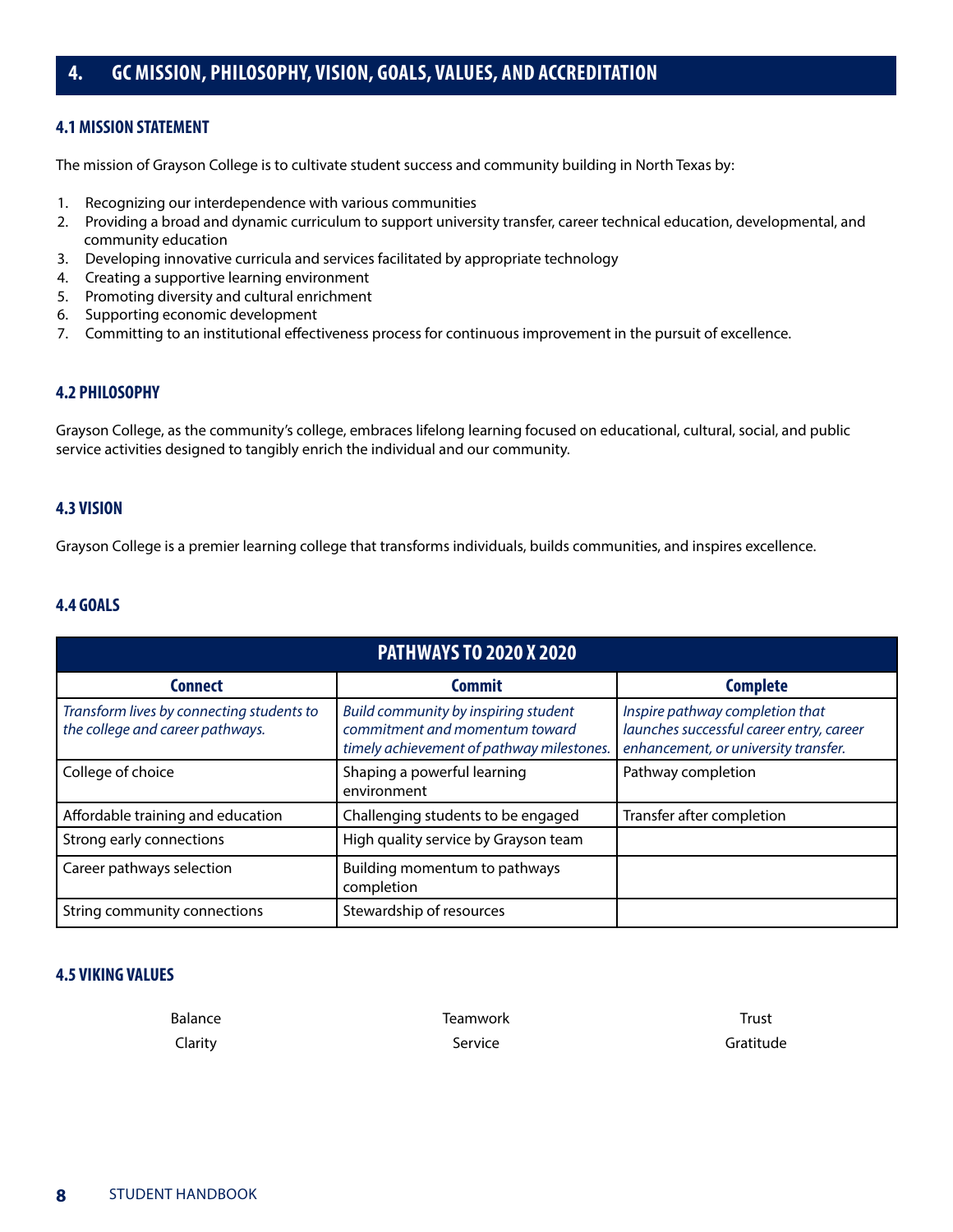### **4.6 PURPOSE**

According to Texas Education Code 130.003(e) the purpose of each public community college shall be to provide:

- Technical programs up to two years in length leading to associate degrees or certificates.
- Vocational programs leading directly to employment in semi-skilled and skilled occupations.
- Freshman and sophomore courses in arts and sciences.
- Continuing adult education programs for occupational or cultural upgrading.
- Compensatory education programs designed to fulfill the commitment of an admissions policy allowing the enrollment of disadvantaged students.
- A continuing program of counseling and guidance designed to assist students in achieving their individual educational goals.
- Workforce development programs designed to meet local and statewide needs.
- Adult literacy and other basic skills programs for adults.
- Such other purposes as may be prescribed by the Texas Higher Education

Coordinating Board or local governing boards in the best interest of post-secondary education in Texas.

With respect to the admission and education of students; with respect to the availability of student loans, grants, scholarships and job opportunities; with respect to the employment and promotion of teaching and non-teaching personnel; and with respect to the student and faculty activities conducted on the premises owned or occupied by the College, Grayson College shall not discriminate either in favor of or against any person on account of race, creed, color, sex, national origin, age, religion, or disability.

# **4.7 AFFILIATION AND ACCREDITATION**

Grayson College is accredited by the Southern Association of Colleges and Schools Commission on Colleges to award Associate Degrees. Contact the Commission on Colleges at 1866 Southern Lane, Decatur, Georgia 30033-4097 or call 404-679-4500 for questions about the accreditation of Grayson College.

### **Other Accreditations Include:**

American Culinary Federation

National Association for the Education of Young Children Commission on Dental Accreditation The Committee on Accreditation of Education Programs for EMS Professions Accreditation Commission on Education in Nursing The National Accrediting Agency for Clinical Laboratory Sciences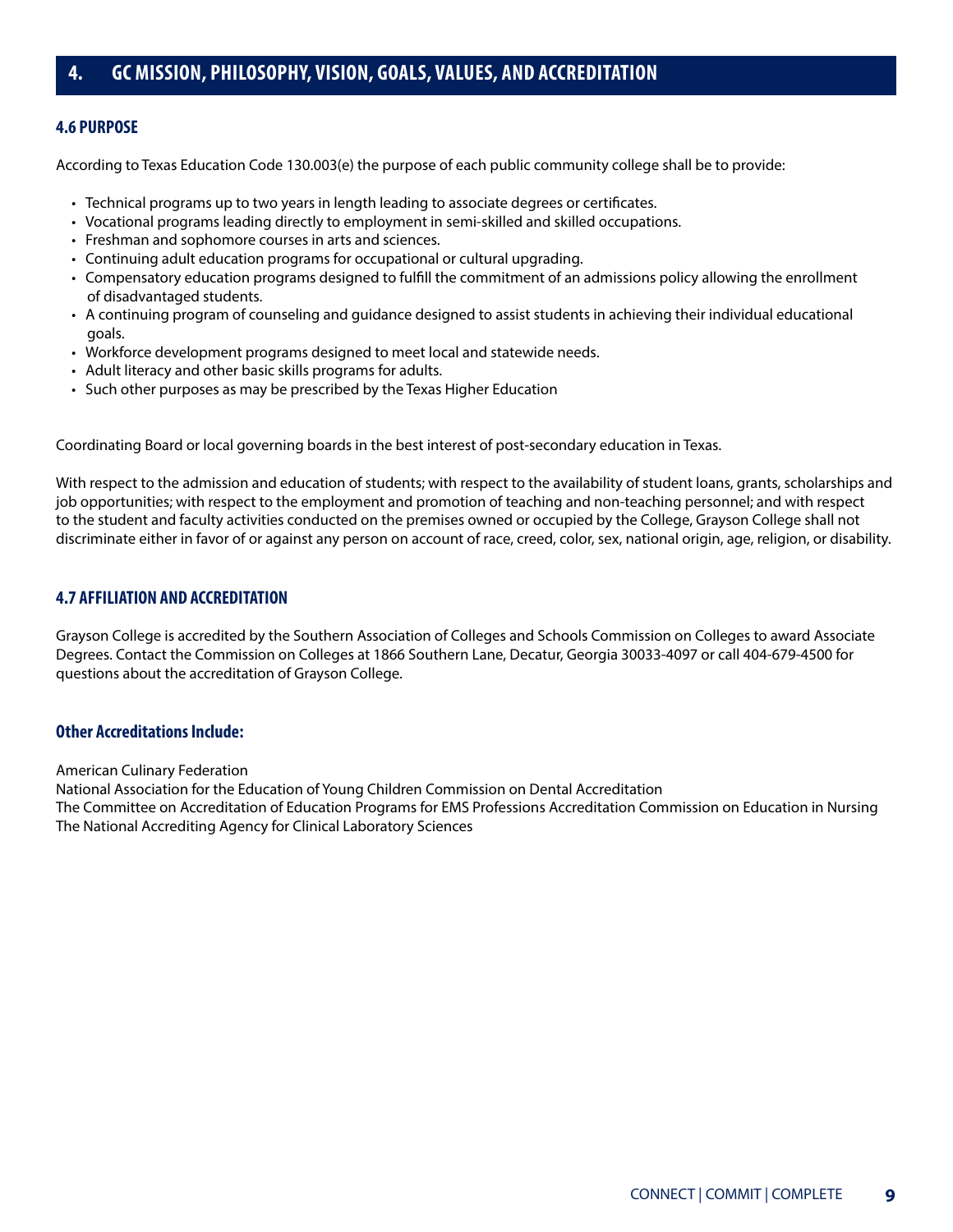### **5.1 DISCIPLINARY AUTHORITY**

A college, like any community, must have regulations by which its members abide and procedures by which its organizations function. The standard should provide order and an atmosphere conducive to intellectual and personal development. The Student Handbook and the "Code of Student Conduct" contained within are intended to serve these purposes in the interest of all segments of Grayson College. Full policies are available online in the College's Policies and Procedures Manual.

The college has a responsibility to maintain order within the college community and to discipline those who violate its rules and policies. Enrollment requires students to share this responsibility. Students agree to abide by the standards, rules and/or policies set forth in this handbook, the GC Catalog, and other official college publications, as well as Texas Education Code. Registered campus organizations also agree to follow these rules and regulations. The college or its representatives may amend this document at any time without notice.

The authority to enact and enforce regulations of the college is vested in the Board of Trustees. The responsibility for enforcing regulations and imposing penalties is delegated to the President and any college officials the President may designate. The Office of the Vice President of Student Affairs is the principal agency for the administration of student discipline. Violation of academic policies, ie: cheating, plagerism, etc. will be handled by the Vice President of Instruction.

### **5.2 COLLEGE SPONSORED PUBLICATIONS**

Special circumstances must be present to give an institution of higher education, including a college district, the right to control student publications. An institution of higher education may censor student expression only if it acts consistent with First Amendment constitutional guarantees [see FLA]. An institution may not infringe on free speech when it is not shown to be necessarily related to the maintenance of order and discipline within the educational process. Schiff v. Williams, 519 F.2d 257 (5thCir. 1975)

### **5.3 COMMUNICABLE DISEASES**

Communicable diseases include, but are not limited to, measles, influenza, viral hepatitis-A (infectious hepatitis), viral Hepatitis-B (serum hepatitis), human immunodeficiency virus (HIV), AIDS, AIDS-Related Complex (ARC), leprosy, and tuberculosis. For the purposes of this policy, the term "HIV infection" shall include AIDS, AIDS-Related Complex (ARC), and a positive test for the antibody to human immunodeficiency virus.

### **Basis for Action**

The College District's decisions involving persons who have communicable diseases shall be based on current and well-informed medical judgments concerning the disease, the risks of transmitting the illness to others, the symptoms and special circumstances of each individual who has a communicable disease, and a careful weighing of the identified risks and the available alternatives for responding to a student with a communicable disease.

### **Nondiscrimination**

The College District shall not discriminate in enrollment against any student solely on the ground that the student has a communicable disease.

A member of the student body of the College District shall not be denied access to a College District facility, program, function, or campus activity solely on the grounds that the student has a communicable disease. The College District reserves the right to exclude a person with a communicable disease from College District facilities, programs, functions, and campus activities if the College District makes a medically based determination that the restriction is necessary for the welfare of the person who has the communicable disease and/or the welfare of the other members of the College District community.

#### **Privacy**

The College District shall comply with all pertinent statutes and regulations that protect the privacy of persons in the College District community who have a communicable disease. The College District shall ensure that procedural safeguards sufficient to maintain the strictest confidence about persons who have HIV infection are in effect throughout the College District.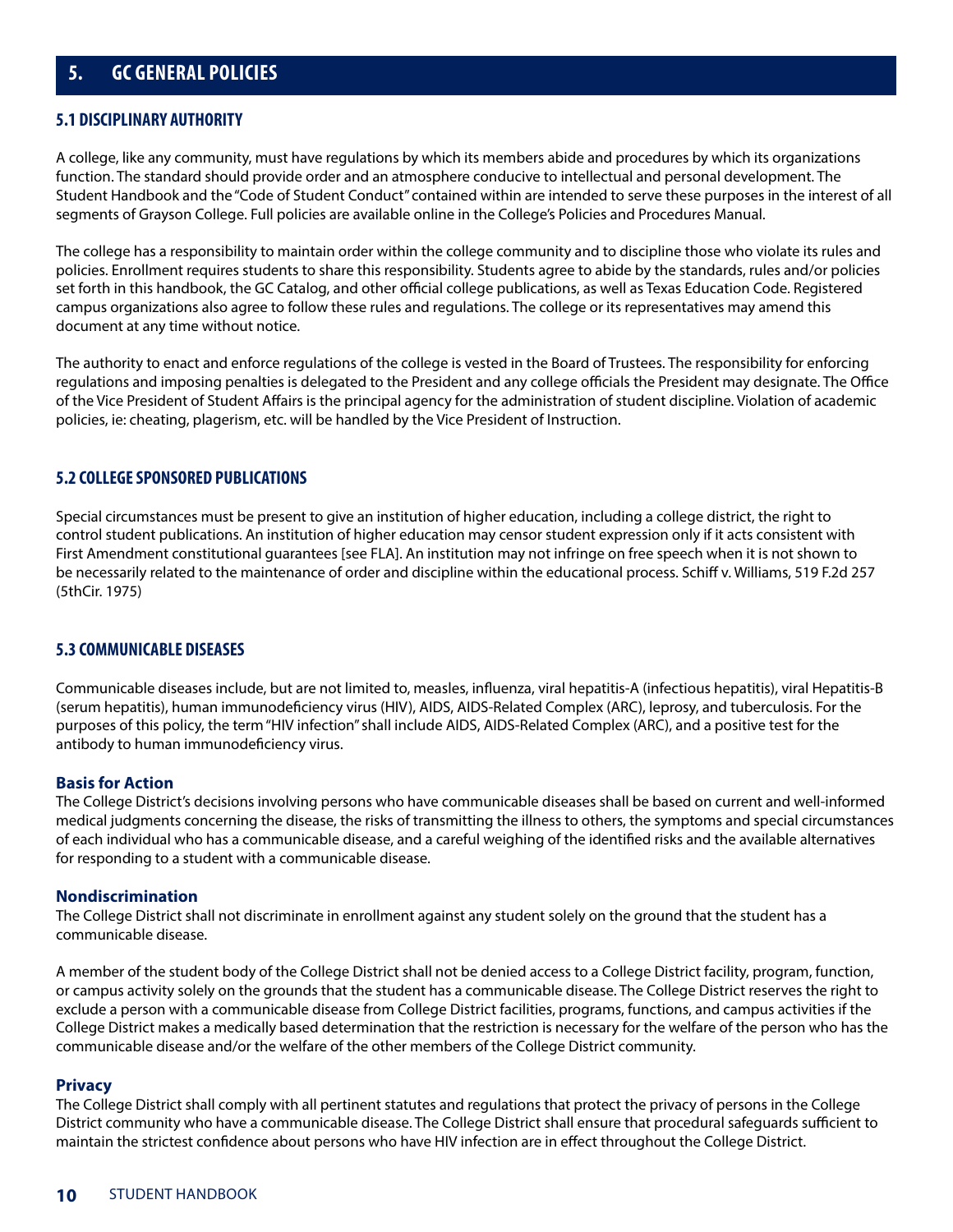### **Education Program about HIV Infection**

The College District shall develop and maintain a comprehensive education program about HIV infection for members of the College District community. The program shall address current medical opinions about the nature of HIV infection and its symptoms, methods of transmission, types of behavior that increase the risk of transmission of the disease, and preventive measures for avoiding infection.

### **Publication**

The College District's policy on HIV infection shall be made available to students by including it in the student handbook or other appropriate publications.

# **5.4 COMPUTER USE POLICY**

The College District provides each of its students, faculty, and staff with one or more computer accounts that permit the use of the College District's computer resources. Use of these resources is a privilege, not a right. When using these resources, individuals agree to abide by the applicable policies of the College District, as well as federal, state and local laws. The College District reserves the right at any time to limit, restrict or deny access to its computer resources, as well as to take disciplinary and/or legal action against anyone in violation of these policies and/or laws.

The policies and procedures which apply to users of College District computer resources include, but are not limited to, this policy, as well as College District policies against harassment, plagiarism, and unethical conduct and any procedures that govern computer usage at a particular facility on campus. Laws which apply to users of College District computer resources include, but are not limited to, federal, state and local laws pertaining to theft, copyright infringement, insertion of viruses into computer systems, and other computer related crimes. This policy applies to all College District computer resources, whether administered centrally or within a department, single or multi-user, mainframe or network server, etc. Computer resources include hardware, software, communications networks, electronic storage media, and manuals and other documentation. Data includes all files, regardless of size or storage media, including e-mail messages, system logs, and software (commercial or locally developed).

The following principles address the general philosophy of the College District on computer use and security. These principles apply to and are binding on all users of College District computer resources:

### **Authorized Use**

The College District provides computer resources for the purpose of accomplishing tasks related

to the College District's mission. It should be noted that the use of some of the computers, networks, and software located on the College District campus may be dedicated to specific aspects of College District missions or purposes that limit their use or access. Students, including incoming students who have paid their fees, shall be allowed to use the College District's computer resources for school-related and incidental purposes, subject to this policy and other applicable College District policies; state and federal law; and as long as personal use does not result in any additional costs to the College District. Graduating students and students who leave the College District for any reason shall have their computer access rights terminated, except that, with the permission of the appropriate system administrator(s), continuing students enrolled for the coming fall semester may retain their computer rights during the summer.

An employee of the College District shall be allowed to use computer resources in accordance with this and other applicable College District policies. Incidental personal use of computer resources by employees is permitted, subject to review and reasonable restrictions by the employee's supervisor; adherence to applicable College District policies and state and federal law; and as long as such usage does not interfere with the employee's accomplishment of his or her job duties and does not result in any additional costs to the College District. When an employee terminates employment, his or her access to the College District's computer resources shall be terminated immediately.

### **Freedom of Expression**

Censorship is not compatible with the goals of higher education. The College District does reserve the right, however, to place reasonable time, place and manner restrictions on freedom of expression on its computer systems.

### **Privacy**

Users of the College District's computer systems should be aware that computer use may be subject to review or disclosure in accordance with the Texas Public Information Act and other laws; administrative review of computer use for security purposes or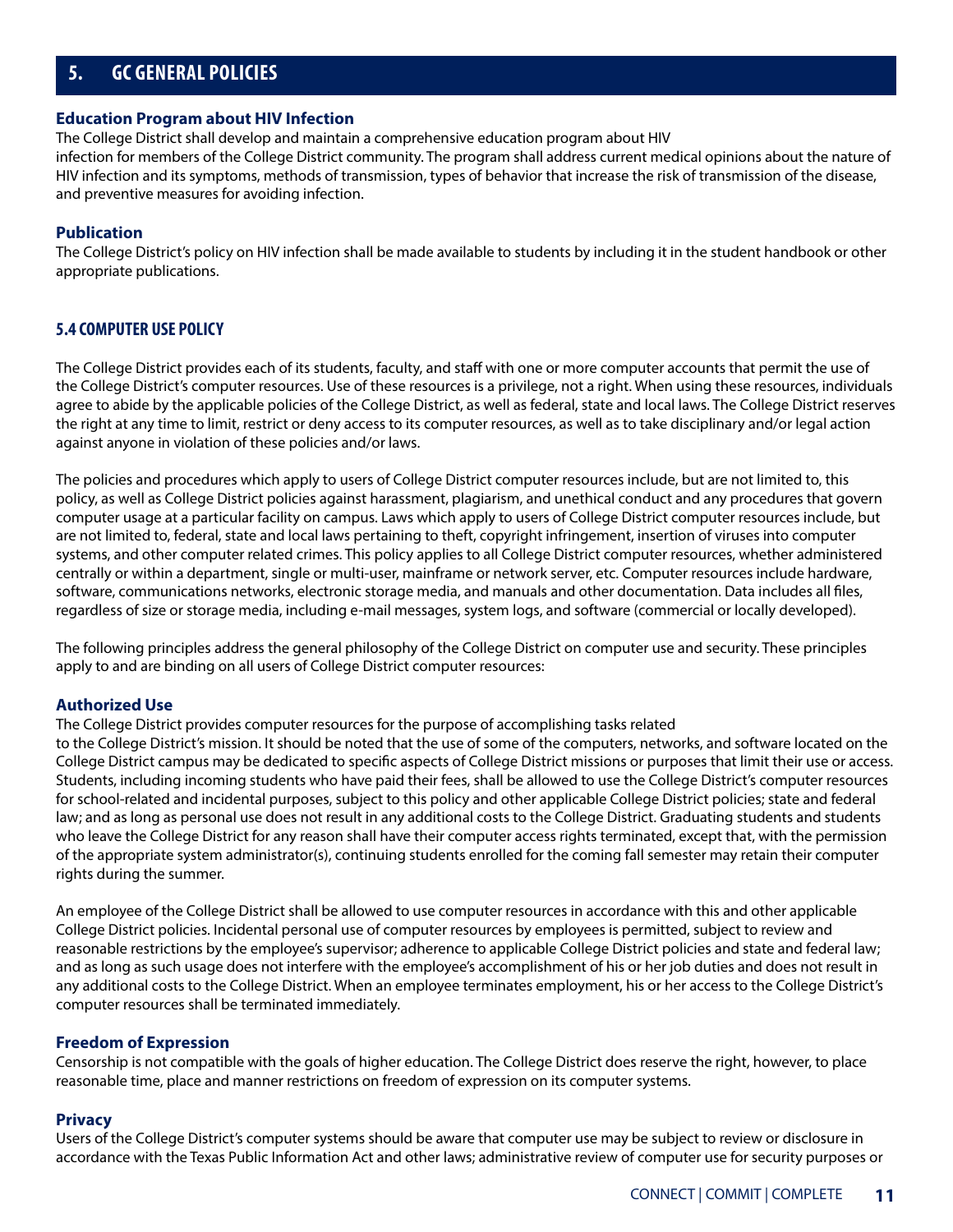in regard to a policy or legal compliance concern; computer system maintenance; audits and as otherwise required to protect the reasonable interests of the College District and other users of the computer system. Anyone using the College District's computer systems expressly consents to monitor on the part of the College District for these purposes and is advised that if such monitoring reveals possible evidence of criminal activity, College District administration may provide that evidence to law enforcement officials. Further, all users should understand that the College District is unable to guarantee the protection of electronic files, data or e-mails from unauthorized or inappropriate access.

### **Intellectual Property**

All members of the College District community should be aware that intellectual property laws extend to the electronic environment. Users should assume that works communicated through the computer network are subject to copyright laws unless specifically stated otherwise.

### **Valuable Assets**

Computer resources and data are considered valuable assets of the College District. Further, computer software purchased or leased by the College District is the property of the College District or the company from whom it is leased. Any unauthorized access, use, alteration, duplication, destruction, or disclosure of any of these assets may constitute a computer-related crime, punishable under Texas statutes and federal laws. College District computer resources may not be transported without appropriate authorization.

The following actions constitute misuse of the College District's computer resources and are strictly prohibited for all users:

College District computer resources are not to be used in support of or for illegal activities. Any such use shall be reported and dealt with by the appropriate College District authorities and/or law enforcement agencies. Criminal and illegal use may involve, but is not limited to:

- Unauthorized access, intentional corruption or misuse of computer resources, theft, obscenity, and child pornography.
- Failure to comply with laws, policies, procedures, license agreements, and contracts that pertain to and limit the use of the College District's computer resources.
- Abuse of computer resources including, but not limited to, any act that endangers or damages specific computer software, hardware, program, network or the system as a whole, whether located on campus or elsewhere on the global Internet; creating or purposely allowing a computer malfunction or interruption of operation; injection of a computer virus onto the computer system; sending a message with the intent to disrupt College District operations or the operations of outside entities; print outs that tie up computer resources for an unreasonable time period; and failure to adhere to time limitations that apply at particular computer facilities on campus.
- Use of College District computer resources for personal financial gain or a personal, commercial purpose.
- Failure to protect a password or account from unauthorized use.
- Permitting someone to use another's computer account, or using someone else's computer account.
- Unauthorized use, access or reading of any electronic file, program, network, or the system.
- Unauthorized use, access, duplication, disclosure, alteration, damage, or destruction of data contained in any electronic file, program, network, or College District hardware or software.
- Unauthorized duplication of commercial software. All commercial software is covered by a copyright of some form. Duplication of software covered by such copyright is a violation of the copyright law and this policy.
- Attempting to circumvent, assisting someone else or requesting that someone else circumvent any security measure or administrative access control that pertains to College District computer resources.
- Use of the College District computer system in a manner that violates other College District policies such as racial, ethnic, religious, sexual or other forms of harassment.
- Use of the College District's computer system for the transmission of commercial or personal advertisements, solicitations, promotions, or political material except as may be approved by the office of the Vice President of Information Technology.

# **5.5 COMMUNITY USE OF COLLEGE DISTRICT FACILITIES CONDUCT ON COLLEGE DISTRICT PREMISES**

# **GC Policy GFA Local**

# **Weapons Prohibited**

The College District prohibits the unlawful use, possession, or display of any firearm, illegal knife, club, or prohibited weapon, as defined at FLBF, on all College District property at all times.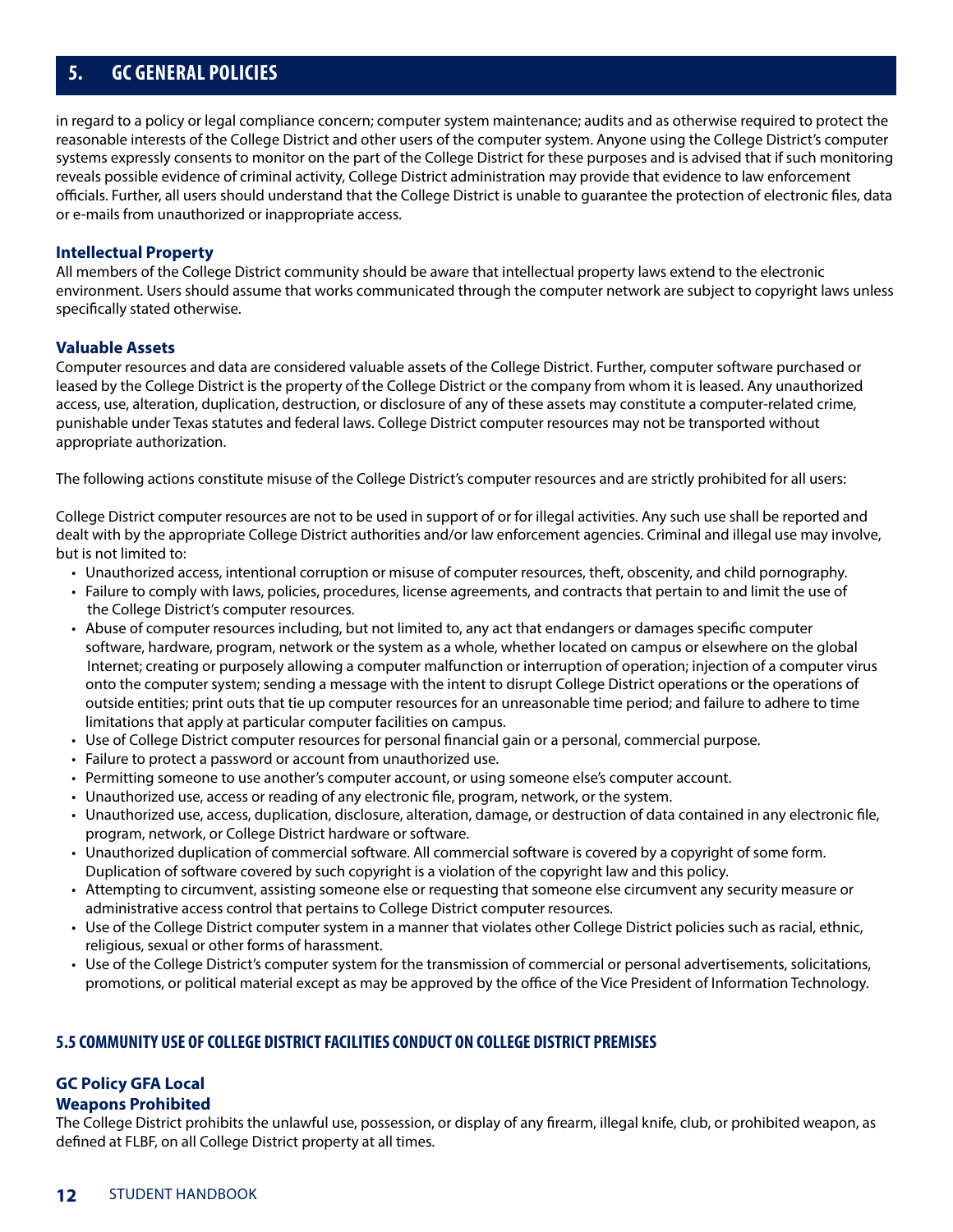### **Exceptions**

No violation of this policy occurs when:

- 1. The use, possession, or display of an otherwise prohibited weapon takes place as part of a College District-approved activity supervised by proper authorities.
- 2. The firearm or ammunition is stored or transported in a locked, privately owned or leased motor vehicle by a person who holds a license to carry a concealed handgun and who lawfully possesses the firearm or ammunition:
	- a. On a street or driveway located on the campus of the College District; or
	- b. In a parking lot, parking garage, or other parking area located on the campus of the College District. [See CHC]

### **Tobacco and E-Cigarettes (Outside of Approved Areas)**

The College District prohibits smoking and the use of tobacco products and e-cigarettes on College District property, in College District vehicles, and at College District-related activities outside of approved areas.

# **5.6 EQUAL EDUCATIONAL OPPORTUNITY**

# **GC Policy FA Legal**

### **Generally**

No governmental entity, including a college district, shall deny to any person within its jurisdiction the equal protection of the laws. U.S. Const. Amend. XIV An officer or employee of a political subdivision, including a college district, who is acting or purporting to act in an official capacity may not, because of the student's race, religion, color, sex, or national origin, refuse to permit the person to participate in a program owned, operated, or managed by or on behalf of the political subdivision; refuse to grant a benefit to the person; or impose an unreasonable burden on the person. Civ. Prac. and Rem. Code 106.001(a)

# **Religious Freedom**

A governmental entity, including a college district, shall make no law prohibiting the free exercise of religion. U.S. Const. Amends. I, XIV

A government agency, including a college district, may not substantially burden a student's free exercise of religion, unless the government agency demonstrates that the application of the burden to the person is in furtherance of a compelling governmental interest and is the least restrictive means of furthering that interest. Civ. Prac. and Rem. Code 110.003

### **Discrimination on the Basis of Sex**

No person in the United States shall, on the basis of sex, be excluded from participation in, be denied the benefits of, or be subjected to discrimination under any education program or activity receiving federal financial assistance. 20 U.S.C. 1681; 34 C.F.R. 106.31

Educational programs and activities include:

- 1. Housing. 34 C.F.R. 106.32
- 2. Comparable facilities. 34 C.F.R. 106.33
- 3. Access to course offerings. 34 C.F.R. 106.34
- 4. Counseling. 34 C.F.R. 106.36
- 5. Financial assistance. 34 C.F.R. 106.37
- 6. Employment assistance to students. 34 C.F.R. 106.38
- 7. Health and insurance benefits and services. 34 C.F.R. 106.39
- 8. Athletics. 34 C.F.R. 106.41

# **Pregnancy and Martial Status**

A recipient shall not apply any rule concerning a student's actual or potential parental, family, or marital status that treats students differently on the basis of sex. 34 C.F.R. 106.40(a)

### **Sexual Harassment**

Sexual harassment of students is discrimination on the basis of sex under Title IX. Franklin v. Gwinnett County Schools, 503 U.S. 60 (1992) [See also FFDA]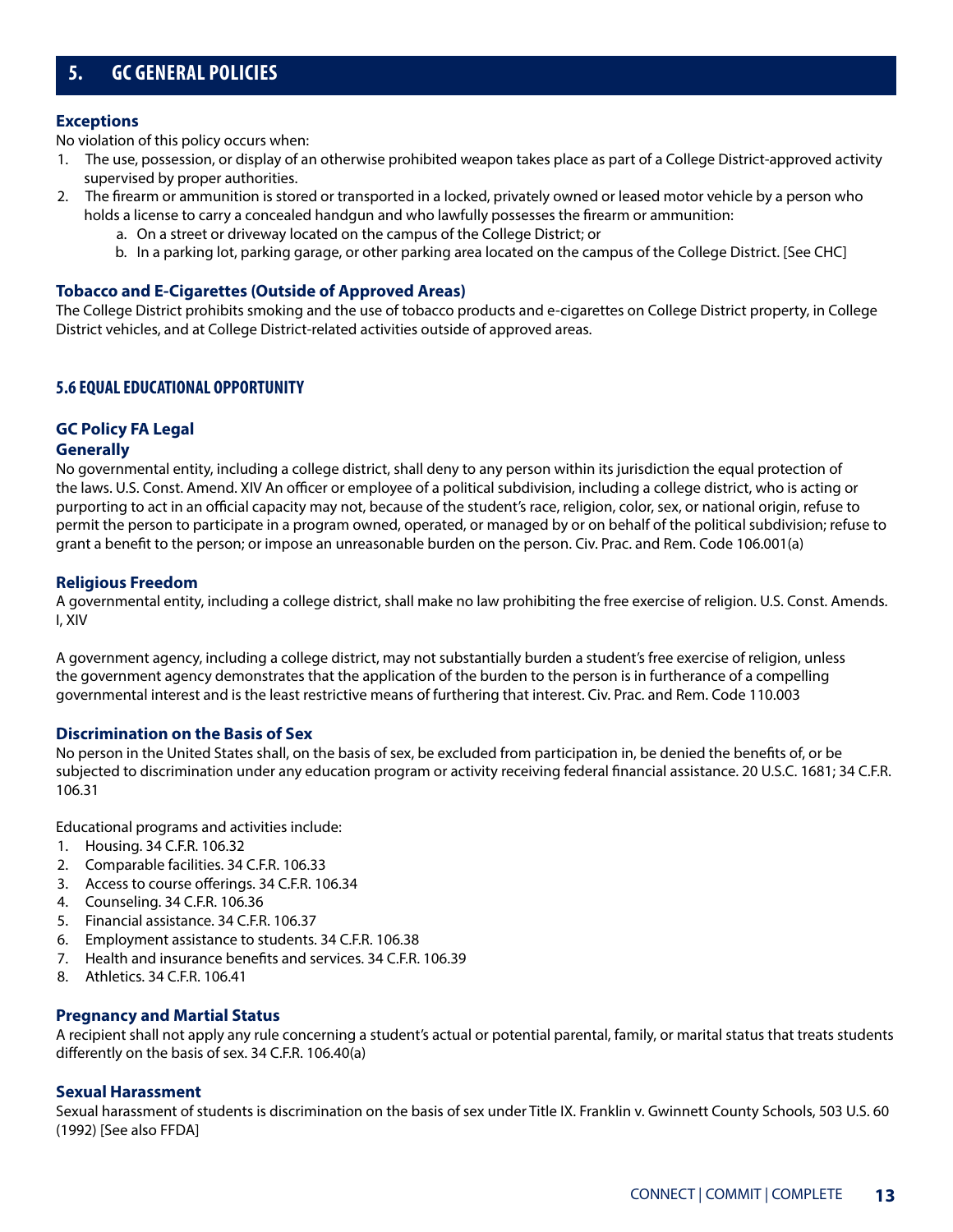### **Definition of Sexual Harassment**

Sexual harassment of students is conduct that is so severe, pervasive, and objectively offensive that it can be said to deprive the victim of access to the educational opportunities or benefits provided by the school. Sexual harassment does not include simple acts of teasing and name-calling, however, even when the comments target differences in gender. Davis v. Monroe County Bd. of Educ., 526 U.S. 629 (1999)

#### **Employee Student Sexual Harassment**

An official of an educational entity who has authority to address alleged harassment by employees on the entity's behalf shall take corrective measures to address the harassment or abuse. Gebser v. Lago Vista Indep. Sch. Dist., 524 U.S. 274 (1998)

### **Student Student Sexual Harassment**

An educational entity must reasonably respond to known student-on-student harassment where the harasser is under the entity's disciplinary authority. Davis v. Monroe County Bd. of Educ., 526 U.S. 629 (1999)

### **Clery Act-Campus Sexual Assault Programs**

An institution's Clery Act annual security report [see GAC] must include a statement of policy regarding the institution's programs to prevent dating violence, domestic violence, sexual assault, and stalking and of procedures that the institution will follow when one of these crimes is reported. The statement must include:

- 1. A description of the institution's educational programs and campaigns to promote the awareness of dating violence, domestic violence, sexual assault, and stalking, as described below at PROGRAMS TO PREVENT DATING VIOLENCE, DOMESTIC VIOLENCE, SEXUAL ASSAULT, AND STALKING;
- 2. Procedures victims should follow if a crime of dating violence, domestic violence, sexual assault, or stalking has occurred, including written information about:
	- a. The importance of preserving evidence that may assist in proving that the alleged criminal offense occurred or may be helpful in obtaining a protection order;
	- b. How and to whom the alleged offense should be reported;
	- c. Options about the involvement of law enforcement and campus authorities, including notification of the victim's option to:
		- i. Notify proper law enforcement authorities, including on-campus and local police;
		- ii. Be assisted by campus authorities in notifying law enforcement authorities if the victim so chooses; and
		- iii. Decline to notify such authorities; and
	- d. Where applicable, the rights of victims and the institution's responsibilities for orders of protection, "no-contact" orders, restraining orders, or similar lawful orders issued by a criminal, civil, or tribal court or by the institution;
- 3. Information about how the institution will protect the confidentiality of victims and other necessary parties, including how the institution will:
	- a. Complete publicly available recordkeeping, including Clery Act reporting and disclosures, without the inclusion of personally identifying information about the victim, as defined in the Violence Against Women Act of 1994, 42 U.S.C. 13925(a)(20); and
	- b. Maintain as confidential any accommodations or protective measures provided to the victim, to the extent that maintaining such confidentiality would not impair the ability of the institution to provide the accommodations or protective measures;
- 4. A statement that the institution will provide written notification to students and employees about existing counseling, health, mental health, victim advocacy, legal assistance, visa and immigration assistance, student financial aid, and other services available for victims, both within the institution and in the community;
- 5. A statement that the institution will provide written notification to victims about options for, available assistance in, and how to request changes to academic, living, transportation, and working situations or protective measures. The institution must make such accommodations or provide such protective measures if the victim requests them and if they are reasonably available, regardless of whether the victim chooses to report the crime to campus police or local law enforcement;
- 6. An explanation of the procedures for institutional disciplinary action in cases of alleged dating violence, domestic violence, sexual assault, or stalking, as described below at PROCEDURES FOR INSTITUTIONAL DISCIPLINARY ACTION; and
- 7. A statement that, when a student or employee reports to the institution that the student or employee has been a victim of dating violence, domestic violence, sexual assault, or stalking, whether the offense occurred on or off campus, the institution will provide the student or employee a written explanation of the student's or employee's rights and options, as described in items 1 through 6 of this list. 20 U.S.C. 1092(f)(8); 34 C.F.R. 668.46(b)(11)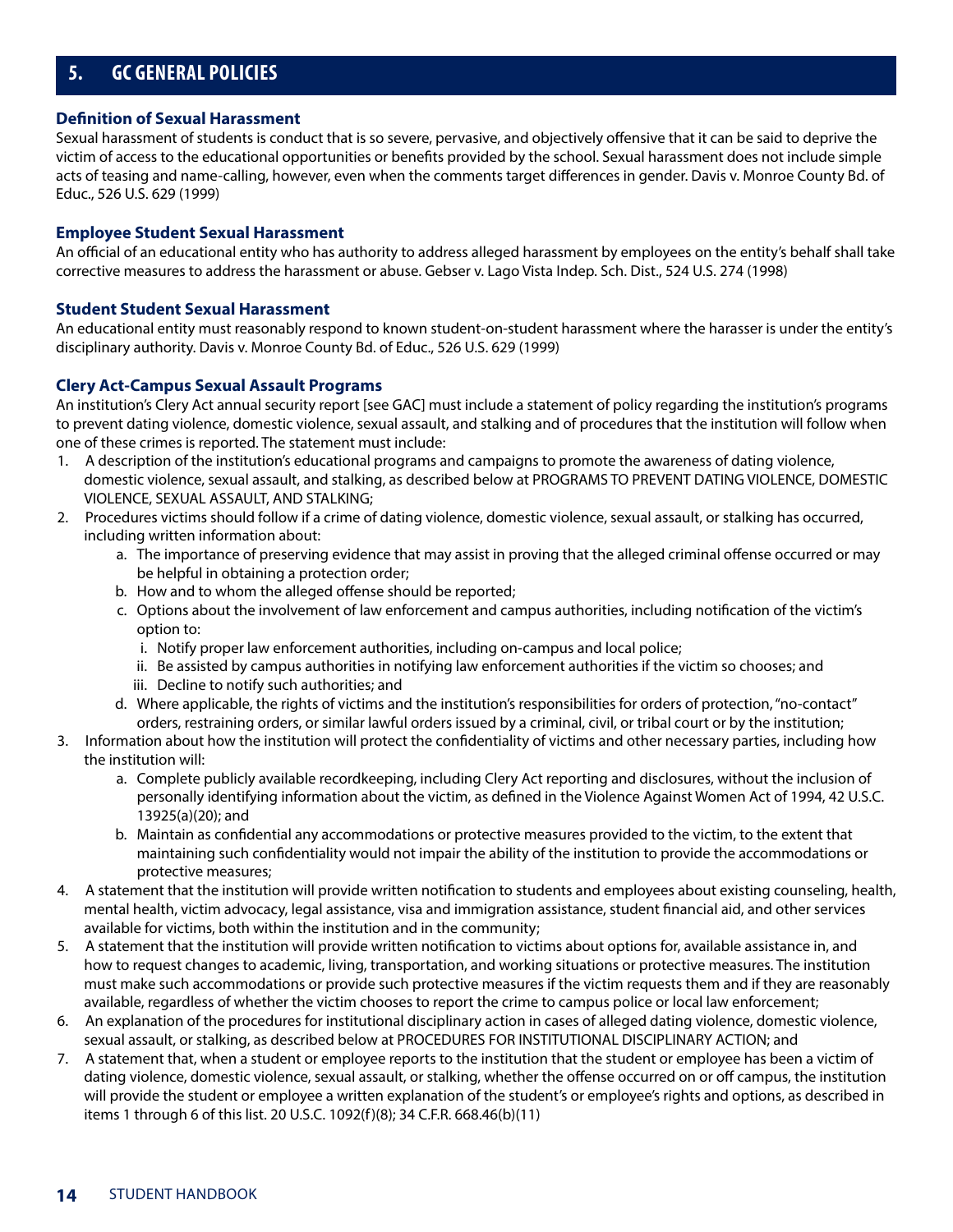# **Programs to Prevent Dating Violence, Domestic Violence, Sexual Assault, and Staking**

An institution must include in its annual security report a statement of policy that addresses the institution's programs to prevent dating violence, domestic violence, sexual assault, and stalking. The statement must include:

- 1. A description of the institution's primary prevention and awareness programs for all incoming students and new employees, which must include:
	- a. A statement that the institution prohibits the crimes of dating violence, domestic violence, sexual assault, and stalking, as those terms are defined in 34 C.F.R. 668.46(a) [see DEFINITIONS];
	- b. The definition of "dating violence," "domestic violence," "sexual assault," and "stalking" in the applicable jurisdiction;
	- c. The definition of "consent," in reference to sexual activity, in the applicable jurisdiction;
	- d. A description of safe and positive options for bystander intervention;
	- e. Information on risk reduction; and
	- f. The information described in 34 C.F.R. 668.46(b)(11) and 34 C.F.R. 668.46(k)(2); and
- 2. A description of the institution's ongoing prevention and awareness campaigns for students and employees, including information described at paragraph 1.

An institution's programs to prevent dating violence, domestic violence, sexual assault, and stalking must include, at a minimum, the information required to be included in the statement. 34 C.F.R. 668.46(j)

#### **"Awareness Programs"**

"Awareness programs" means community-wide or audience-specific programming, initiatives, and strategies that increase audience knowledge and share information and resources to prevent violence, promote safety, and reduce perpetration. 34 C.F.R. 668.46(j)(2)(i)

### **"Bystander Intervention"**

"Bystander intervention" means safe and positive options that may be carried out by an individual or individuals to prevent harm or intervene when there is a risk of dating violence, domestic violence, sexual assault, or stalking. Bystander intervention includes recognizing situations of potential harm, understanding institutional structures and cultural conditions that facilitate violence, overcoming barriers to intervening, identifying safe and effective intervention options, and taking action to intervene. 34 C.F.R. 668.46(j)(2)(ii)

### **"Ongoing Prevention and Awareness Campaigns"**

"Ongoing prevention and awareness campaigns" means programming, initiatives, and strategies that are sustained over time and focus on increasing understanding of topics relevant to and skills for addressing dating violence, domestic violence, sexual assault, and stalking, using a range of strategies with audiences throughout the institution and including information described in item 1, above. 34 C.F.R. 668.46(j)(2)(iii)

#### **"Primary Prevention Programs"**

"Primary prevention programs" means programming, initiatives, and strategies informed by research or assessed for value, effectiveness, or outcome that are intended to stop dating violence, domestic violence, sexual assault, and stalking before they occur through the promotion of positive and healthy behaviors that foster healthy, mutually respectful relationships and sexuality, encourage safe bystander intervention, and seek to change behavior and social norms in healthy and safe directions. 34 C.F.R. 668.46(j)(2)(iv)

#### **"Procedures for Institutional Disciplinary Action"**

An institution must include in its annual security report a clear statement of policy that addresses the procedures for institutional disciplinary action in cases of alleged dating violence, domestic violence, sexual assault, or stalking, as defined in 34 C.F.R. 668.46(a), and that:

- 1. Describes each type of disciplinary proceeding used by the institution; the steps, anticipated timelines, and decision-making process for each type of disciplinary proceeding; how to file a disciplinary complaint; and how the institution determines which type of proceeding to use based on the circumstances of an allegation of dating violence, domestic violence, sexual assault, or stalking;
- 2. Describes the standard of evidence that will be used during any institutional disciplinary proceeding arising from an allegation of dating violence, domestic violence, sexual assault, or stalking;
- 3. Lists all of the possible sanctions that the institution may impose following the results of any institutional disciplinary proceeding for an allegation of dating violence, domestic violence, sexual assault, or stalking; and
- 4. Describes the range of protective measures that the institution may offer to the victim following an allegation of dating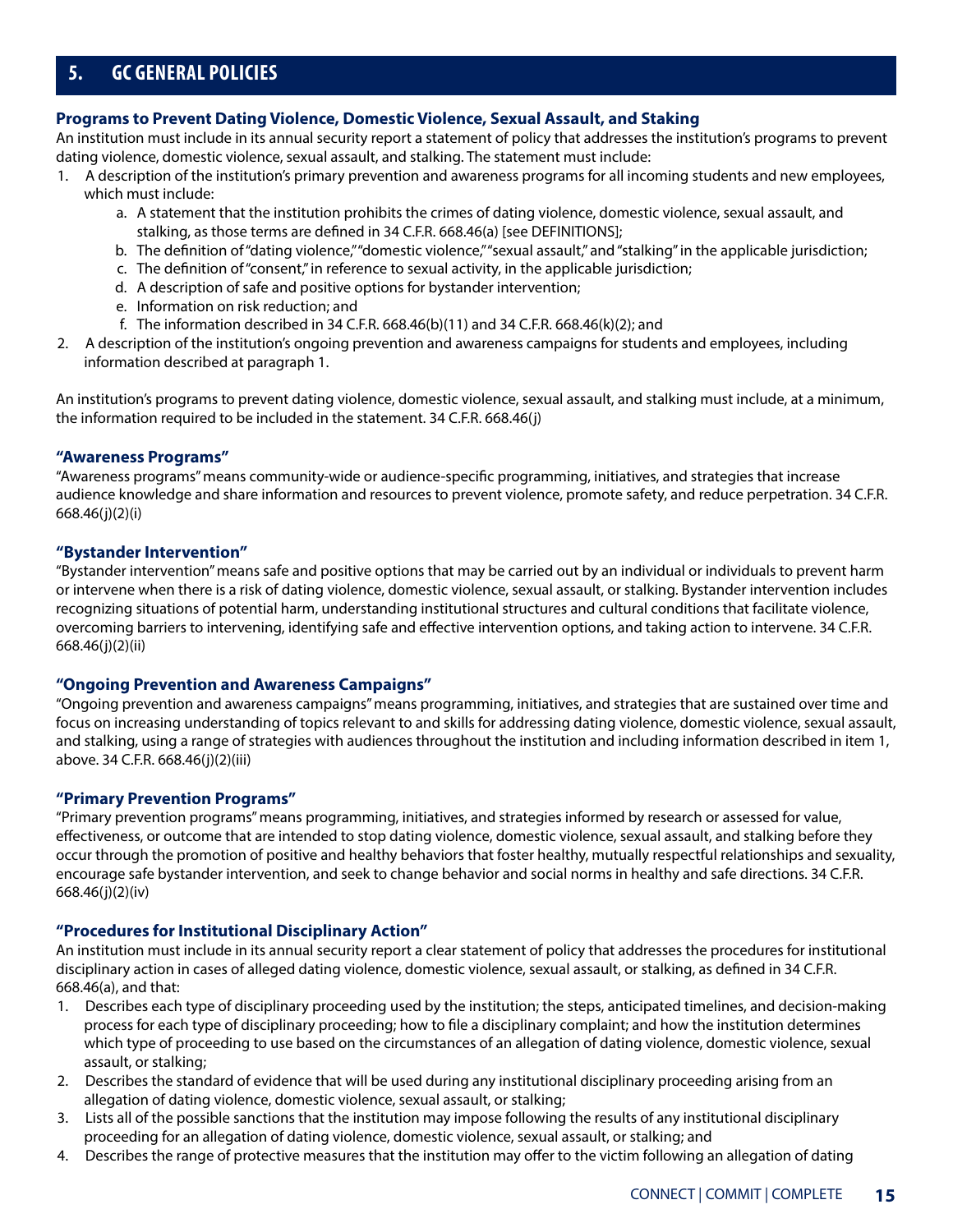violence, domestic violence, sexual assault, or stalking;

- 5. Provides that the proceedings will:
	- a. Include a prompt, fair, and impartial process from the initial investigation to the final result;
	- b. Be conducted by officials who, at a minimum, receive annual training on the issues related to dating violence, domestic violence, sexual assault, and stalking and on how to conduct an investigation and hearing process that protects the safety of victims and promotes accountability;
	- c. Provide the accuser and the accused with the same opportunities to have others present during any institutional disciplinary proceeding, including the opportunity to be accompanied to any related meeting or proceeding by the advisor of their choice;
	- d. Not limit the choice of adviser or presence for either the accuser or the accused in any meeting or institutional disciplinary proceeding; however, the institution may establish restrictions regarding the extent to which the advisor may participate in the proceedings, as long as the restrictions apply equally to both parties; and
	- e. Require simultaneous notification, in writing, to both the accuser and the accused, of:
		- i. The result of any institutional disciplinary proceeding that arises from an allegation of dating violence, domestic violence, sexual assault, or stalking;
		- ii. The institution's procedures for the accused and the victim to appeal the result of the institutional disciplinary proceeding, if such procedures are available;
		- iii. Any change to the result; and
		- iv. When such results become final 34 C.F.R. 668.46(k)

Compliance with 34 C.F.R. 668.46(k) does not constitute a violation of Family Educational Rights and Privacy Act (FERPA), 20 U.S.C. 1232g. 34 C.F.R. 668.46(l)

# **"Prompt, Fair, and Impartial Proceeding"**

"Prompt, fair, and impartial proceeding" includes a proceeding that is:

- 1. Completed within reasonably prompt timeframes designated by an institution's policy, including a process that allows for the extension of timeframes for good cause with written notice to the accuser and the accused of the delay and the reason for the delay;
- 2. Conducted in a manner that:
	- a. Is consistent with the institution's policies and transparent to the accuser and accused;
	- b. Includes timely notice of meetings at which the accuser or accused, or both, may be present; and
	- c. Provides timely and equal access to the accuser, the accused, and appropriate officials to any information that will be used during informal and formal disciplinary meetings and hearings; and
- 3. Conducted by officials who do not have a conflict of interest or bias for or against the accuser or the accused. 34 C.F.R. 668.46(k)(3)(i)

# **"Adviser"**

"Adviser" means any individual who provides the accuser or accused support, guidance, or advice. 34 C.F.R. 668.46(k)(3)(ii)

# **"Proceeding"**

"Proceeding" means all activities related to a non-criminal resolution of an institutional disciplinary complaint, including, but not limited to, fact-finding investigations, formal or informal meetings, and hearings. Proceeding does not include communications and meetings between officials and victims concerning accommodations or protective measures to be provided to a victim. 34 C.F.R. 668.46(k)(3)(iii)

### **"Result"**

"Result" means any initial, interim, and final decision by any official or entity authorized to resolve disciplinary matters within the institution. The result must include any sanctions imposed by the institution. Notwithstanding FERPA, the result must also include the rationale for the result and the sanctions. 34 C.F.R. 668.46(k)(3)(iv)

# **"Dating Violence"**

"Dating violence" means violence committed by a person who is or has been in a social relationship of a romantic or intimate nature with the victim. The existence of such a relationship shall be determined based on the reporting party's statement and with consideration of the length of the relationship, the type of relationship, and the frequency of interaction between the persons involved in the relationship. For the purposes of this definition dating violence includes, but is not limited to, sexual or physical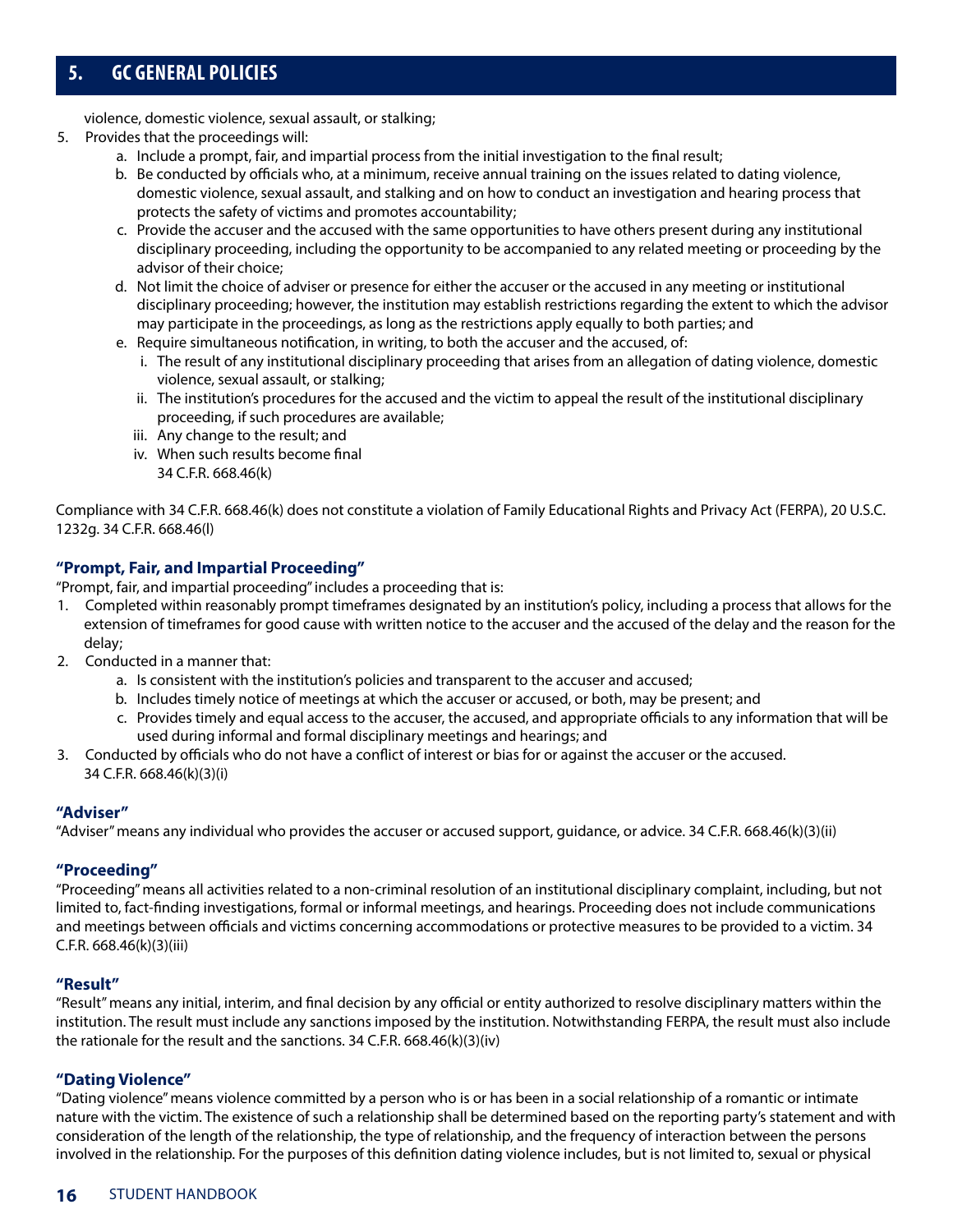abuse or the threat of such abuse and dating violence does not include acts covered under the definition of domestic violence. For the purposes of complying with the requirements of this section and 34 C.F.R. 668.41, any incident meeting this definition is considered a crime for the purposes of Clery Act reporting. 34 C.F.R. 668.46(a)

# **"Domestic Violence"**

"Domestic violence" is a felony or misdemeanor crime of violence committed:

- By a current or former spouse or intimate partner of the victim;
- By a person with whom the victim shares a child in common;
- By a person who is cohabitating with, or has cohabitated with, the victim as a spouse or intimate partner;
- By a person similarly situated to a spouse of the victim under the domestic or family violence laws of the jurisdiction in which the crime of violence occurred; or
- By any other person against an adult or youth victim who is protected from that person's acts under the domestic or family violence laws of the jurisdiction in which the crime of violence occurred.

For the purposes of complying with the requirements of this section and 34 C.F.R. 668.41, any incident meeting this definition is considered a crime for the purposes of Clery Act reporting. 34 C.F.R. 668.46(a)

# **"Programs to Prevent Dating Violence, Domestic Violence, Sexual Assault, and Staking"**

"Programs to prevent dating violence, domestic violence, sexual assault, and stalking" means comprehensive, intentional, and integrated programming, initiatives, strategies, and campaigns intended to end dating violence, domestic violence, sexual assault, and stalking that:

- 1. Are culturally relevant, inclusive of diverse communities and identities, sustainable, responsive to community needs, and informed by research or assessed for value, effectiveness, or outcome; and
- 2. Consider environmental risk and protective factors as they occur on the individual, relationship, institutional, community, and societal levels.

Programs to prevent dating violence, domestic violence, sexual assault, and stalking include both primary prevention and awareness programs directed at incoming students and new employees and ongoing prevention and awareness campaigns directed at students and employees, as defined in 34 C.F.R. 668.46(j)(2). 34 C.F.R. 668.46(a)

# **"Sexual Assault"**

"Sexual assault" means an offense that meets the definition of rape, fondling, incest, or statutory rape as used in the FBI's Uniform Crime Reporting (UCR) program and included in Appendix A of 34 C.F.R. Part 668, Subpart D. 34 C.F.R. 668.46(a)

# **"Stalking"**

"Stalking" means engaging in a course of conduct directed at a specific person that would cause a reasonable person to fear for the person's safety or the safety of others, or suffer substantial emotional distress.

For the purposes of this definition:

- 1. Course of conduct means two or more acts, including, but not limited to, acts in which the stalker directly, indirectly, or through third parties, by any action, method, device, or means, follows, monitors, observes, surveils, threatens, or communicates to or about a person, or interferes with a person's property.
- 2. Reasonable person means a reasonable person under similar circumstances and with similar identities to the victim. 34 C.F.R. 668.46(a)

# **Discrimination on the Basis of Race Color, or National Origin**

No person in the United States shall, on the ground of race, color, or national origin be excluded from participation in, be denied the benefits of, or be otherwise subjected to discrimination under any program to which 34 C.F.R. Part 100 applies.

A recipient under any program to which Part 100 applies may not, directly or through contractual or other arrangements, on the ground of race, color, or national origin:

- 1. Deny an individual any service, financial aid, or other benefit provided under the program;
- 2. Provide any service, financial aid, or other benefit to an individual that is different, or is provided in a different manner, from that provided to others under the program;
- 3. Subject an individual to segregation or separate treatment in any matter related to his receipt of any service, financial aid, or other benefit under the program;
- 4. Restrict an individual in any way in the enjoyment of any advantage or privilege enjoyed by others receiving any service,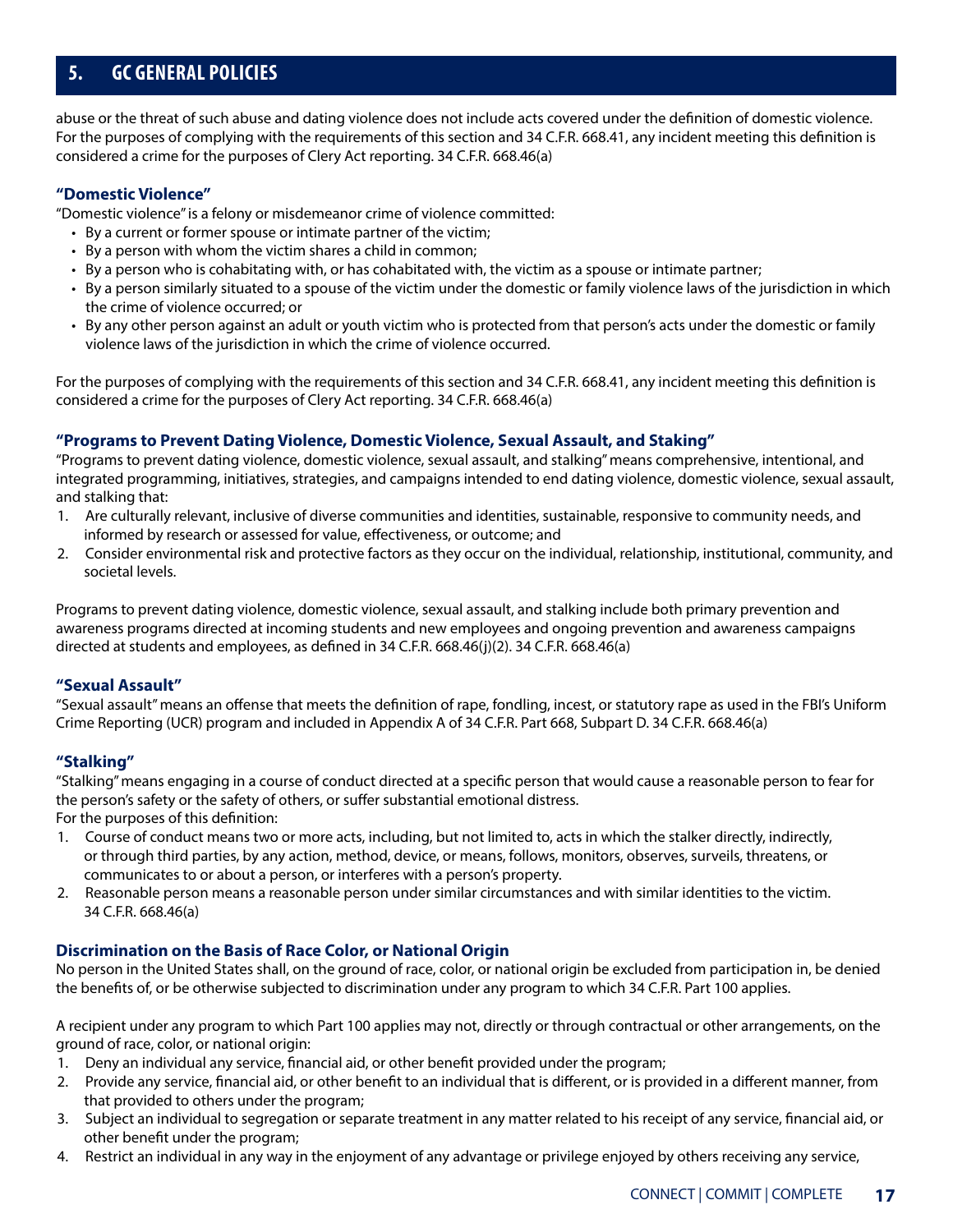financial aid, or other benefit under the program;

- 5. Treat an individual differently from others in determining whether he satisfies any admission, enrollment, quota, eligibility, membership, or other requirement or condition that individuals must meet in order to be provided any service, financial aid, or other benefit provided under the program;
- 6. Deny an individual an opportunity to participate in the program through the provision of services or otherwise or afford him an opportunity to do so that is different from that afforded others under the program (including the opportunity to participate in the program as an employee but only to the extent set forth in 34 C.F.R. 100.3(c)); or
- 7. Deny a person the opportunity to participate as a member of a planning or advisory body that is an integral part of the program.

A recipient, in determining the types of services, financial aid, or other benefits, or facilities that will be provided under any such program, or the class of individuals to whom, or the situations in which, such services, financial aid, other benefits, or facilities will be provided under any such program, or the class of individuals to be afforded an opportunity to participate in any such program, may not, directly or through contractual or other arrangements, utilize criteria or methods of administration that have the effect of subjecting individuals to discrimination because of their race, color, or national origin, or have the effect of defeating or substantially impairing accomplishment of the objectives of the program as respect individuals of a particular race, color, or national origin. 42 U.S.C. 2000d; 34 C.F.R. 100.3(a)–(b)

### **Discrimination on the Basis of Age**

No person in the United States shall, on the basis of age, be excluded from participation in, be denied the benefits of, or be subjected to discrimination under, any program or activity receiving federal financial assistance. 42 U.S.C. 6102; 34 C.F.R. 110.10

### **Exceptions:**

### **Normal Operation or Statutory Objective**

A recipient is permitted to take an action otherwise prohibited by 34 C.F.R. 110.10 if the action reasonably takes into account age as a factor necessary to the normal operation or the achievement of any statutory objective of a program or activity. An action reasonably takes into account age as a factor necessary to the normal operation or the achievement of any statutory objective of a program or activity, if:

- 1. Age is used as a measure or approximation of one or more other characteristics;
- 2. The other characteristic or characteristics must be measured or approximated in order for the normal operation of the program or activity to continue, or to achieve any statutory objective of the program or activity;
- 3. The other characteristic or characteristics can be reasonably measured or approximated by the use of age; and
- 4. The other characteristic or characteristics are impractical to measure directly on an individual basis. 34 C.F.R. 110.012

### **Reasonable Factors Other Than Age**

A recipient is permitted to take an action otherwise prohibited by 34 C.F.R. 110.10 that is based on a factor other than age, even though that action may have a disproportionate effect on persons of different ages. An action may be based on a factor other than age only if the factor bears a direct and substantial relationship to the normal operation of the program or activity or to the achievement of a statutory objective. 34 C.F.R. 110.13

### **Special Benefits for Children and the Elderly**

If a recipient operating a program or activity provides special benefits to the elderly or to children, the use of age distinctions is presumed to be necessary to the normal operation of the program or activity, notwithstanding the provisions of 34 C.F.R. 110.12. 34 C.F.R. 110.1

### **Affirmative Action**

Even in the absence of a finding of discrimination, a recipient may take affirmative action to overcome the effects of conditions that resulted in limited participation in the recipient's program or activity on the basis of age. 34 C.F.R. 110.15

### **Discrimination on the Basis of Disability**

### **ADA**

Under the Americans with Disabilities Act (ADA), no qualified individual with a disability shall, by reason of such disability, be excluded from participation in or be denied the benefits of the services, programs, or activities of a public entity, including a college district, or be subjected to discrimination by any such entity. A public entity shall not exclude or otherwise deny equal services, programs, or activities to an individual or entity because of the known disability of an individual with whom the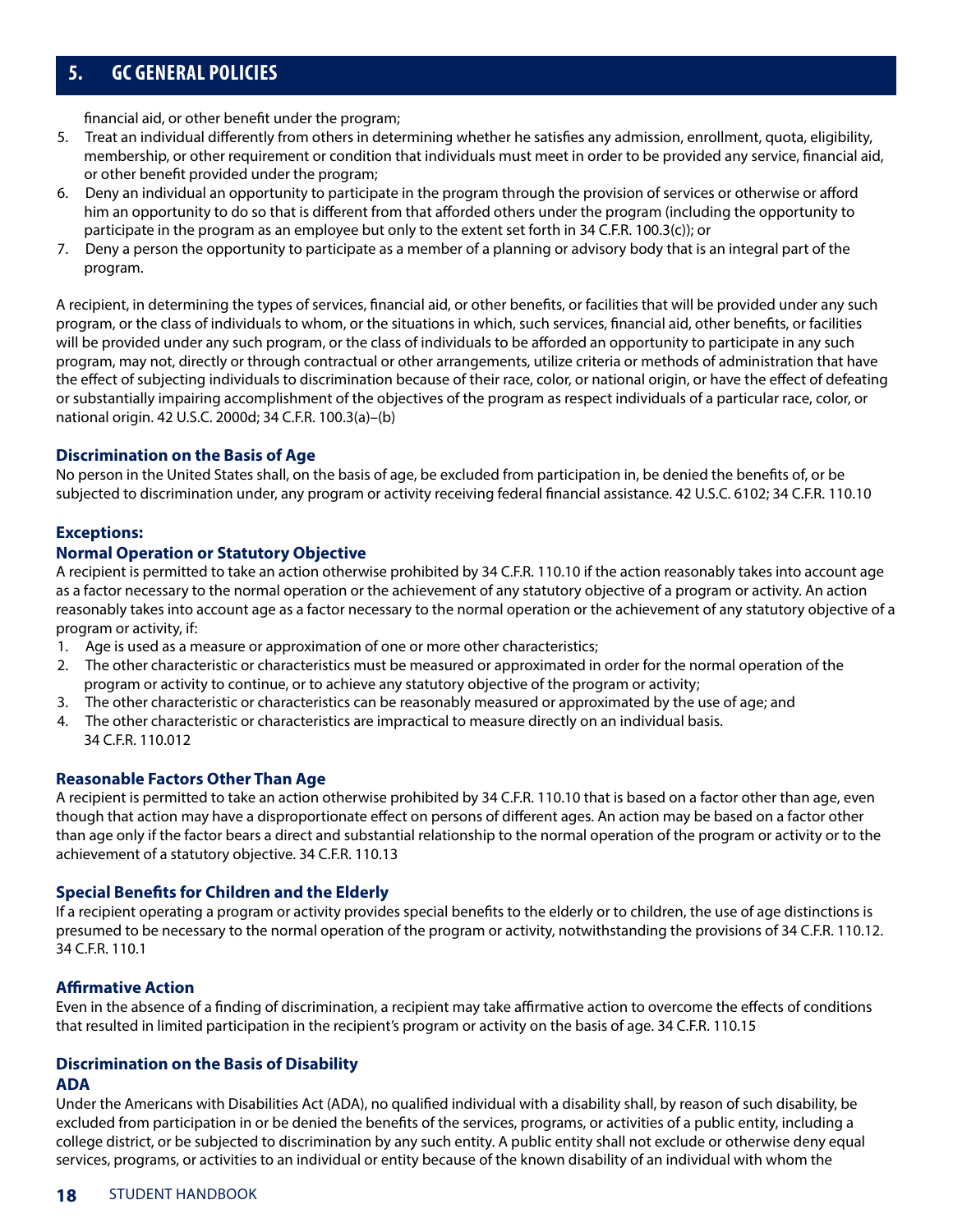individual or entity is known to have a relationship or association. 42 U.S.C. 12132; 28 C.F.R. 35.130

### **Section 504**

Under Section 504 of the Rehabilitation Act, no otherwise qualified individual with a disability shall, solely by reason of her or his disability, be excluded from the participation in, be denied the benefits of, or be subjected to discrimination under any program or activity receiving federal financial assistance. 29 U.S.C. 794(a)

### **"Disability"**

"Disability" means, with respect to an individual:

- A physical or mental impairment that substantially limits one or more major life activities of an individual;
- A record of having such an impairment; or
- Being regarded as having such an impairment.

An impairment that substantially limits one major life activity need not limit other major life activities in order to be considered a disability. An impairment that is episodic or in remission is a disability if it would substantially limit a major life activity when active.

The term "disability" does not include:

- Transvestism, transsexualism, pedophilia, exhibitionism, voyeurism, gender identity disorders not resulting from physical impairments, or other sexual behavior disorders;
- Compulsive gambling, kleptomania, or pyromania; or
- Psychoactive substance use disorders resulting from current illegal use of drugs. 42 U.S.C. 12102(1), (4)(C)–(D); 28 C.F.R. 35.108(a), (d), (g)

### **"Regarded as Having Such an Impairment"**

An individual meets the requirement of being "regarded as having such an impairment" if the individual establishes that he or she has been subjected to an action prohibited under the ADA because of an actual or perceived physical or mental impairment whether or not the impairment limits or is perceived to limit a major life activity. 42 U.S.C. 12102(3)(A); 28 C.F.R. 35.108(f)

### **Transitory and Minor**

Item 3 in the definition of "Disability," above, ("regarded as having such an impairment") shall not apply to impairments that are transitory or minor. A transitory impairment is an impairment with an actual or expected duration of six months or less. 42 U.S.C. 12102(3)(B); 28 C.F.R. 35.108(d)(1)(ix), (f)(2)

### **Mitigating Measures**

The determination of whether an impairment substantially limits a major life activity shall be made without regard to the ameliorative effects of mitigating measures such as medication, medical supplies, low-vision devices (which do not include ordinary eyeglasses or contact lenses), prosthetics including limbs and devices, hearing aids and cochlear implants or other implantable hearing devices, mobility devices, or oxygen therapy or supplies; use of assistive technology; reasonable accommodations or auxiliary aids or services; learned behavioral or adaptive neurological modifications; or psychotherapy, behavioral therapy, or physical therapy.

The ameliorative effects of mitigating measures of ordinary eyeglasses or contact lenses shall be considered in determining whether an impairment substantially limits a major life activity.

"Ordinary eyeglasses and contact lenses" are lenses that are intended to fully correct visual acuity or to eliminate refractive error.

"Low-vision devices" means devices that magnify, enhance, or otherwise augment a visual image. 42 U.S.C. 12102(4)(E); 28 C.F.R. 35.108(d)(1)(viii), (4)

### **"Major Life Activities"**

"Major life activities" include, but are not limited to:

- Caring for oneself, performing manual tasks, seeing, hearing, eating, sleeping, walking, standing, sitting, reaching, lifting, bending, speaking, breathing, learning, reading, concentrating, thinking, communicating, interacting with others, and working; and
- The operation of a major bodily function, such as the functions of the immune system, special sense organs and skin,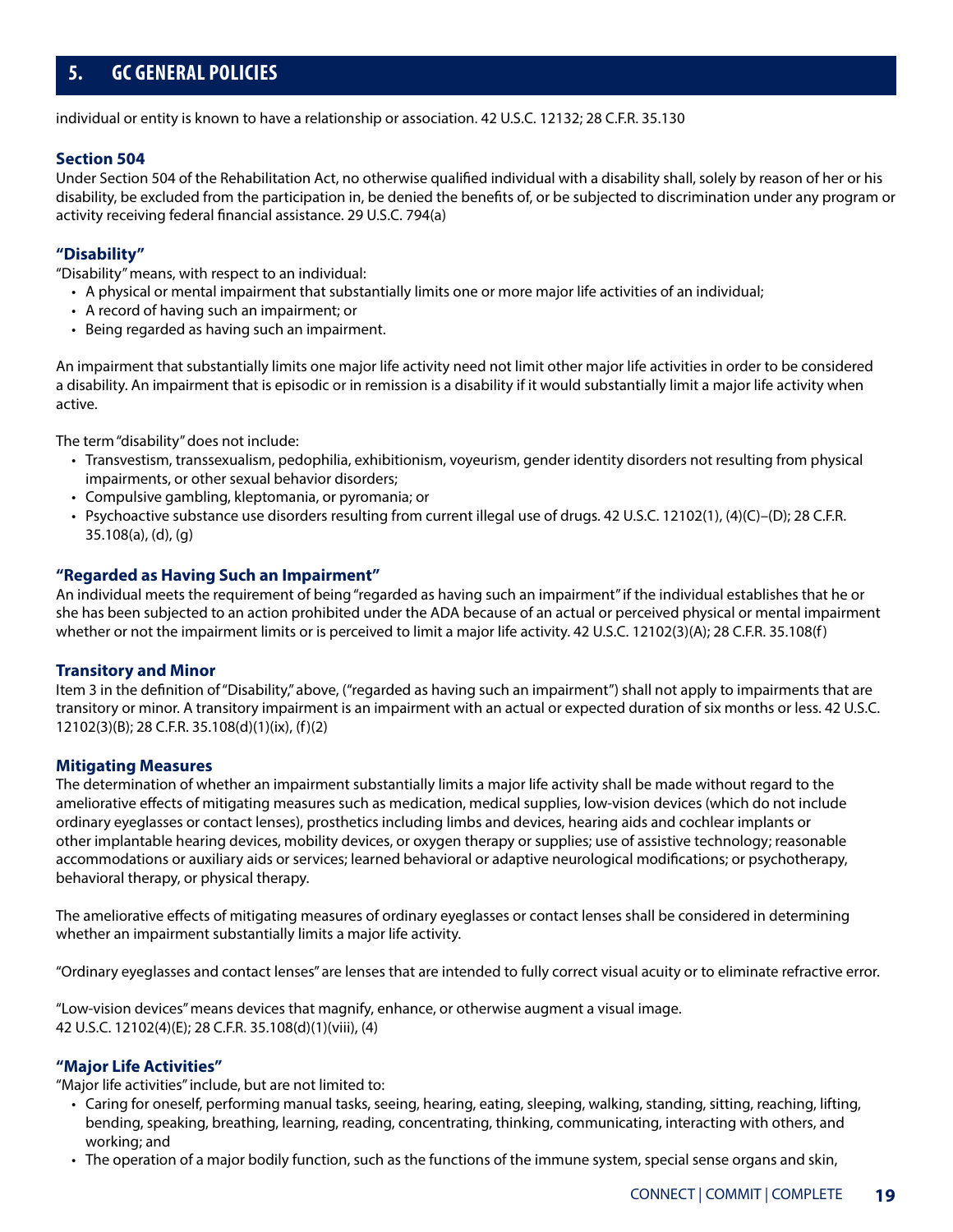normal cell growth, and digestive, genitourinary, bowel, bladder, neurological, brain, respiratory, circulatory, cardiovascular, endocrine, hemic, lymphatic, musculoskeletal, and reproductive functions. The operation of a major bodily function includes the operation of an individual organ within a body system.

In determining whether an impairment substantially limits a major life activity, the term "major" shall not be interpreted strictly to create a demanding standard. Whether an activity is a major life activity is not determined by reference to whether it is of central importance to daily life. 42 U.S.C. 12102(2); 28 C.F.R. 35.108(c), (d)

# **"Physical or Mental Impairment"**

"Physical or mental impairment" means:

- Any physiological disorder or condition, cosmetic disfigurement, or anatomical loss affecting one or more body systems, such as: neurological, musculoskeletal, special sense organs, respiratory (including speech organs), cardiovascular, reproductive, digestive, genitourinary, immune, circulatory, hemic, lymphatic, skin, and endocrine; or
- Any mental or psychological disorder such as intellectual disability, organic brain syndrome, emotional or mental illness, and specific learning disability.

Physical or mental impairment includes, but is not limited to, contagious and noncontagious diseases and conditions such as the following: orthopedic, visual, speech, and hearing impairments, and cerebral palsy, epilepsy, muscular dystrophy, multiple sclerosis, cancer, heart disease, diabetes, intellectual disability, emotional illness, dyslexia and other specific learning disabilities, Attention Deficit Hyperactivity Disorder, Human Immunodeficiency Virus infection (whether symptomatic or asymptomatic), tuberculosis, drug addiction, and alcoholism.

Physical or mental impairment does not include homosexuality or bisexuality.

### **"Qualified Individual with a Disability"**

The term "qualified individual with a disability" means an individual with a disability who, with or without reasonable modifications to rules, policies, or practices, the removal of architectural, communication, or transportation barriers, or the provision of auxiliary aids and services, meets the essential eligibility requirements for the receipt of services or the participation in programs or activities provided by the college district. 42 U.S.C. 12131(2); 28 C.F.R. 35.104

### **"Individual with a Disability"**

"Individual with a disability" means a person who has a disability. The term individual with a disability does not include an individual who is currently engaging in the illegal use of drugs, when the public entity acts on the basis of such use. 28 C.F.R. 35.104

### **"Student with a Disability"**

A "student with a disability" is one who has a physical or mental impairment that substantially limits one or more of the student's major life activities, has a record of having such an impairment, or is being regarded as having such an impairment. The determination of whether an impairment substantially limits a major life activity shall be made without regard to the ameliorative effects of mitigating measures, such as medication, medical supplies, low-vision devices (which do not include ordinary eyeglasses or contact lenses), prosthetics, hearing aids, mobility devices, oxygen therapy, assistive technology, or learned behavioral or adaptive neurological modifications.

An impairment that substantially limits one major life activity need not limit other major life activities in order to be considered a disability. An impairment that is episodic or in remission is a disability if it would substantially limit a major life activity when active.

A student meets the requirement of being "regarded as" having an impairment if the student establishes that he or she has been subjected to a prohibited action because of an actual or perceived physical or mental impairment whether or not the impairment limits or is perceived to limit a major life activity. This provision does not apply to impairments that are transitory or minor. A transitory impairment is one with an actual or expected duration of six months or less.

# **Reasonable Modification**

A public entity shall make reasonable modifications in policies, practices, or procedures when the modifications are necessary to avoid discrimination on the basis of disability, unless the public entity can demonstrate that making the modifications would fundamentally alter the nature of the service, program, or activity.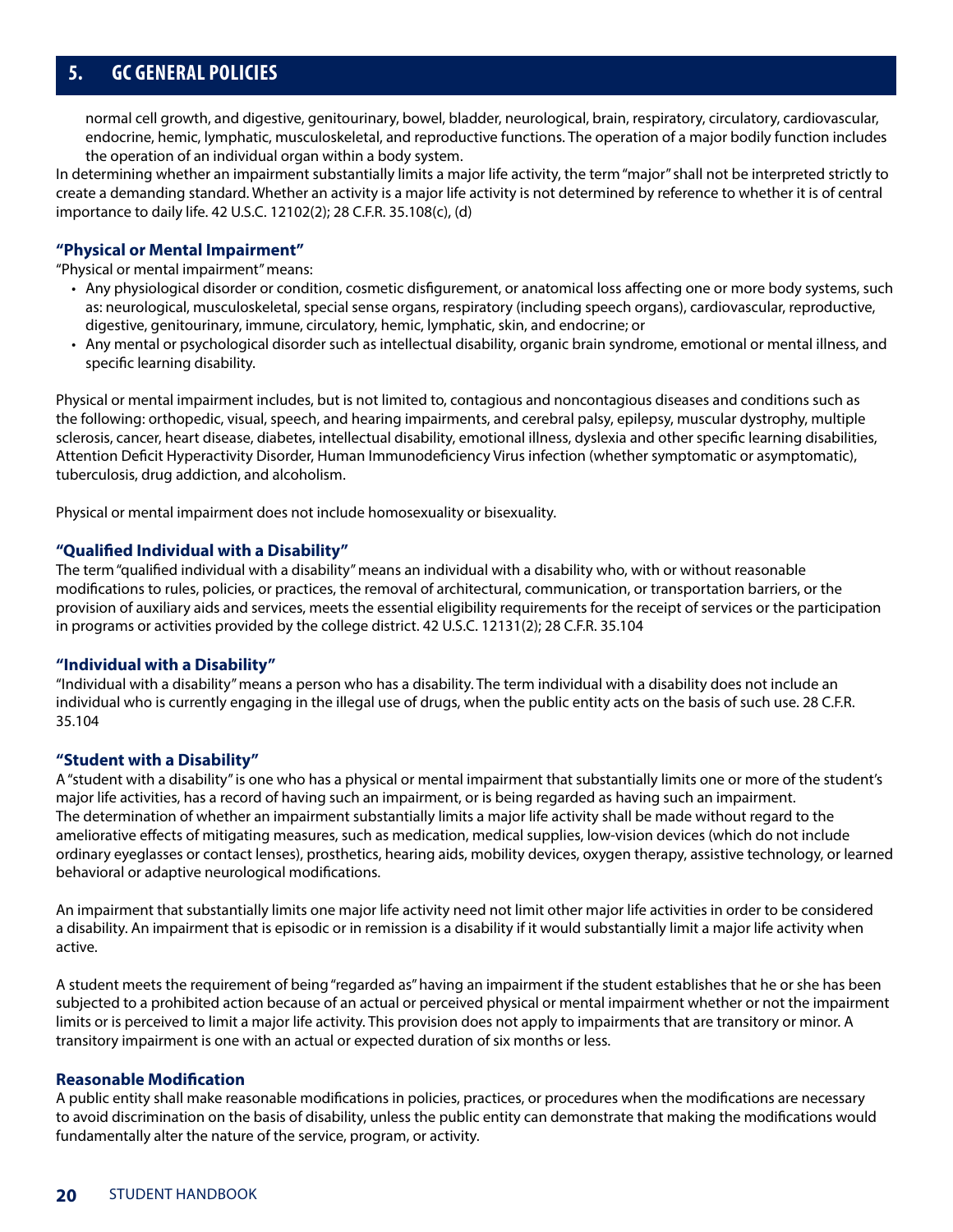A public entity is not required to provide a reasonable modification to an individual who meets the definition of "disability" solely under the "regarded as" prong of the definition of "disability" at 28 C.F.R. 35.108(a)(1)(iii). 28 C.F.R. 35.130(b)(7)

### **Communications**

A public entity shall take appropriate steps to ensure that communications with applicants, participants, and members of the public, and companions with disabilities are as effective as communications with others. A public entity shall furnish appropriate auxiliary aids and services where necessary to afford individuals with disabilities, including applicants, participants, companions, and members of the public, an equal opportunity to participate in, and enjoy the benefits of, a service, program, or activity of a public entity. In determining what types of auxiliary aids or services are necessary, a public entity shall give primary consideration to the requests of the individual with disabilities. In order to be effective, auxiliary aids and services must be provided in accessible formats, in a timely manner, and in such a way as to protect the privacy and independence of the individual with a disability. 28 C.F.R. 35.160

### **"Auxiliary Aids and Services"**

"Auxiliary aids and services" includes:

- 1. Qualified interpreters on-site or through video remote interpreting (VRI) services; notetakers; real-time computer-aided transcription services; written materials; exchange of written notes; telephone handset amplifiers; assistive listening devices; assistive listening systems; telephones compatible with hearing aids; closed caption decoders; open and closed captioning, including real-time captioning; voice, text, and video-based telecommunications products and systems, including text telephones (TTYs), videophones, and captioned telephones, or equally effective telecommunications devices; videotext displays; accessible electronic and information technology; or other effective methods of making aurally delivered information available to individuals who are deaf or hard of hearing;
- 2. Qualified readers; taped texts; audio recordings; Braille materials and displays; screen reader software; magnification software; optical readers; secondary auditory programs (SAP); large print materials; accessible electronic and information technology; or other effective methods for making visually delivered materials available to individuals who are blind or have low vision;
- 3. Acquisition or modification of equipment or devices; and
- 4. Other similar services and actions.

### **Limits of Required Modification**

Title 28 C.F.R. Chapter I, Part 35, Subpart E does not require a public entity to take any action that it can demonstrate would result in a fundamental alteration in the nature of a service, program, or activity or in undue financial and administrative burdens. The decision that compliance would result in such alteration or burdens must be made by the head of the public entity or his or her designee after considering all resources available for use in the funding and operation of the service, program, or activity and must be accompanied by a written statement of the reasons for reaching that conclusion. 28 C.F.R. 35.164

### **Direct Threat**

The ADA does not require a public entity to permit an individual to participate in or benefit from the services, programs, or activities of the public entity when that individual poses a direct threat to the health or safety of others. "Direct threat" means a significant risk to the health or safety of others that cannot be eliminated by a modification of policies, practices, or procedures, or by the provision of auxiliary aids or services as provided below. 28 C.F.R. 35.104

In determining whether an individual poses a direct threat to the health or safety of others, a public entity must make an individualized assessment, based on reasonable judgment that relies on current medical knowledge or on the best available objective evidence, to ascertain:

- 1. The nature, duration, and severity of the risk;
- 2. The probability that the potential injury will actually occur; and
- 3. Whether reasonable modifications of policies, practices, or procedures or the provision of auxiliary aids or services will mitigate the risk. 28 C.F.R. 35.139

### **Services Inventory**

The Coordinating Board shall maintain an inventory of all postsecondary educational programs and services provided for persons with intellectual and developmental disabilities by institutions of higher education. The Coordinating Board shall:

- 1. Post the inventory on the Coordinating Board's Internet website in an easily identifiable and accessible location;
- 2. Submit the inventory to TEA for inclusion in the transition and employment guide under Education Code 29.0112; and
- 3. Update the inventory at least once every two years.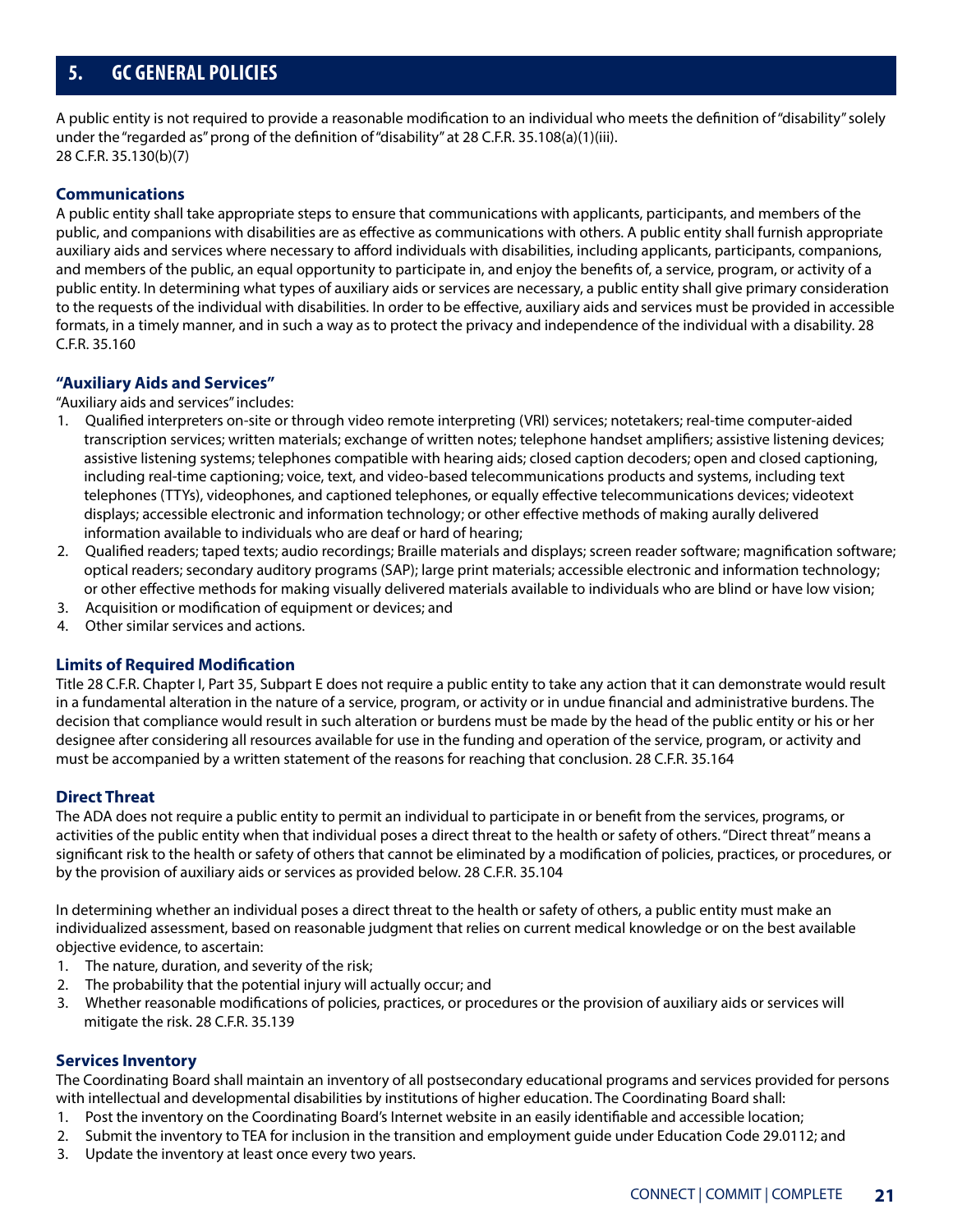At times prescribed by the Coordinating Board, each institution of higher education, including each college district, shall report to the Coordinating Board all programs and services described above provided by that institution.

### **Retaliation**

No recipient of federal financial assistance or other person shall intimidate, threaten, coerce, or discriminate against any individual for the purpose of interfering with any right or privilege secured by Title VI, Title IX, or Section 504 or because he has made a complaint, testified, assisted, or participated in any manner in an investigation, proceeding or hearing under 34 C.F.R. Parts 100, 104, or 106. 34 C.F.R. 100.7(e) (Title VI), 104.61 (Section 504), 106.71 (Title IX)

### **Handgun License as Proof of Identification**

A person may not deny the holder of a concealed handgun license issued under Government Code Chapter 411, Subchapter H access to goods, services, or facilities, except as provided by Transportation Code 521.460 (regarding motor vehicle rentals) or in regard to the operation of a motor vehicle, because the holder has or presents a concealed handgun license rather than a driver's license or other acceptable form of personal identification.

This section does not affect the requirement under Government Code 411.205 that a person present a driver's license or identification certificate in addition to a concealed handgun license. Business and Commerce Code 506.001

# **5.7 FAMILY RIGHTS AND PRIVACY ACT (FERPA)**

The Family Educational Rights and Privacy Act (FERPA) (20 U.S.C. § 1232g; 34 CFR Part 99) is a Federal law that protects the privacy of student education records. The law applies to all schools that receive funds under an applicable program of the U.S. Department of Education.

FERPA gives parents certain rights with respect to their children's education records. These rights transfer to the student when he or she reaches the age of 18 or attends a school beyond the high school level. Students to whom the rights have transferred are "eligible students."

- Parents or eligible students have the right to inspect and review the student's education records maintained by the school. Schools are not required to provide copies of records unless, for reasons such as great distance, it is impossible for parents or eligible students to review the records. Schools may charge a fee for copies.
- Parents or eligible students have the right to request that a school correct records which they believe to be inaccurate or misleading. If the school decides not to amend the record, the parent or eligible student then has the right to a formal hearing. After the hearing, if the school still decides not to amend the record, the parent or eligible student has the right to place a statement with the record setting forth his or her view about the contested information.
- Generally, schools must have written permission from the parent or eligible student in order to release any information from a student's education record. However, FERPA allows schools to disclose those records, without consent, to the following parties or under the following conditions (34 CFR § 99.31):
	- a. School officials with legitimate educational interest;
	- b. Other schools to which a student is transferring;
	- c. Specified officials for audit or evaluation purposes;
	- d. Appropriate parties in connection with financial aid to a student;
	- e. Organizations conducting certain studies for or on behalf of the school;
	- f. Accrediting organizations;
	- g. To comply with a judicial order or lawfully issued subpoena;
	- h. Appropriate officials in cases of health and safety emergencies; and
	- i. State and local authorities, within a juvenile justice system, pursuant to specific State law.

Schools may disclose, without consent, "directory" information such as a student's name, address, telephone number, date and place of birth, honors, and awards, and dates of attendance. However, schools must tell parents and eligible students about directory information and allow parents and eligible students a reasonable amount of time to request that the school not disclose directory information about them. Schools must notify parents and eligible students annually of their rights under FERPA. The actual means of notification (special letter, inclusion in a PTA bulletin, student handbook, or newspaper article) is left to the discretion of each school.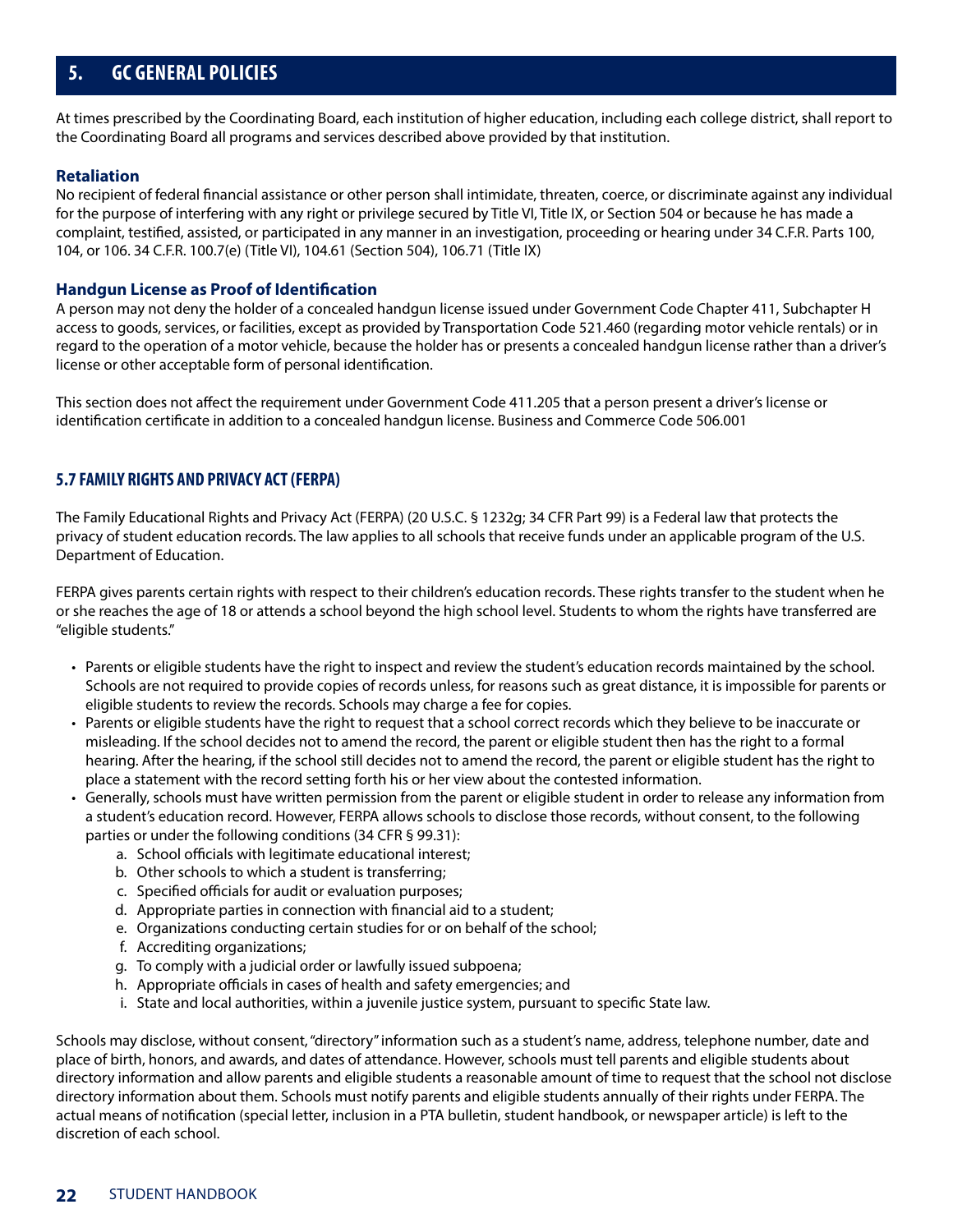For additional information, you may call 1-800-USA-LEARN (1-800-872-5327) (voice). Individuals who use TDD may use the Federal Relay Service.

Or you may contact us at the following address: Family Policy Compliance Office U.S. Department of Education 400 Maryland Avenue, SW

In compliance with the Family Educational Rights and Privacy Act of 1974, Federal Law 93- 380, information classified as "Directory Information: may be released to the general public without the consent of the student.

Directory information is defined as:

- Student Name
- Student Address
- Telephone listing
- Email Address
- Photograph/visual likeness
- Dates of attendance
- Most recent previous educational institution attended
- Other information including the major field of study and degrees and awards received.

A student may request that all or any part of the directory information be withheld from the public by making written request to the Admission Office during the first 12 days of class of a fall or spring semester or during the first four days of a summer session. If no request is filed, information may be released upon inquiry.

The Registrar is the custodian of all records for currently enrolled students and for students who have withdrawn or graduated. The Registrar is located in the Admissions Office, Administrative Services Building, and Main Campus.

# **5.8 RIGHTS, PRIVILEGES, AND RESPONSIBILITIES OF STUDENTS**

The College's primary function is to provide education for those persons who enroll within the system. The goal of the College is to provide an educational environment that will include the opportunity for academic, social, and personal growth. Enrollment in a state-supported educational institution of higher learning is not compulsory. It is optional and voluntary. By voluntary entrance into the academic community, the student assumes obligations of performance and behavior reasonably imposed by the institution of choice relevant to its lawful missions, processes, and functions. Freedom of discussion, inquiry, and expression is protected and nurtured in the classroom as the safeguard of the freedom to learn. Students are expected to exercise their freedom to learn in a manner consistent with the maintenance of good order. Responsibility for good order in the classroom is vested in the instructor and responsibleility for maintaining order elsewhere is set forth in the "Code of Student Conduct and Discipline." The College assumes that the student has earnest educational purpose and maturity of reasonable behavior. This assumption continues until the student demonstrates otherwise. Every student is subject to federal, state, and local laws and is expected to be familiar with the requirements of such laws. Any student who violates any provision of those laws is subject to disciplinary action, including expulsion, despite any action taken by civil authorities on account of the violation. The College strives to assure due process and to outline specific ways of appeal in case of disagreement with administered discipline.

# **A. Student's Rights**

Article I – A student shall have the right to participate in a free exchange of ideas, and there shall be no college rule or administrative rule that in any way abridges the rights of freedom of speech, expression, petition, and peaceful assembly as set forth in the U.S. Constitution. Contact the Vice President for Student Affairs for approved areas.

Article II – Each student shall have the right to participate in all areas and activities of the College, free from any harassment and any form of illegal discrimination and without regard to any subgroup classification or stereotype.

Article III – A student has the right to personal privacy except as otherwise provided by law. This will be observed by students and College authorities alike.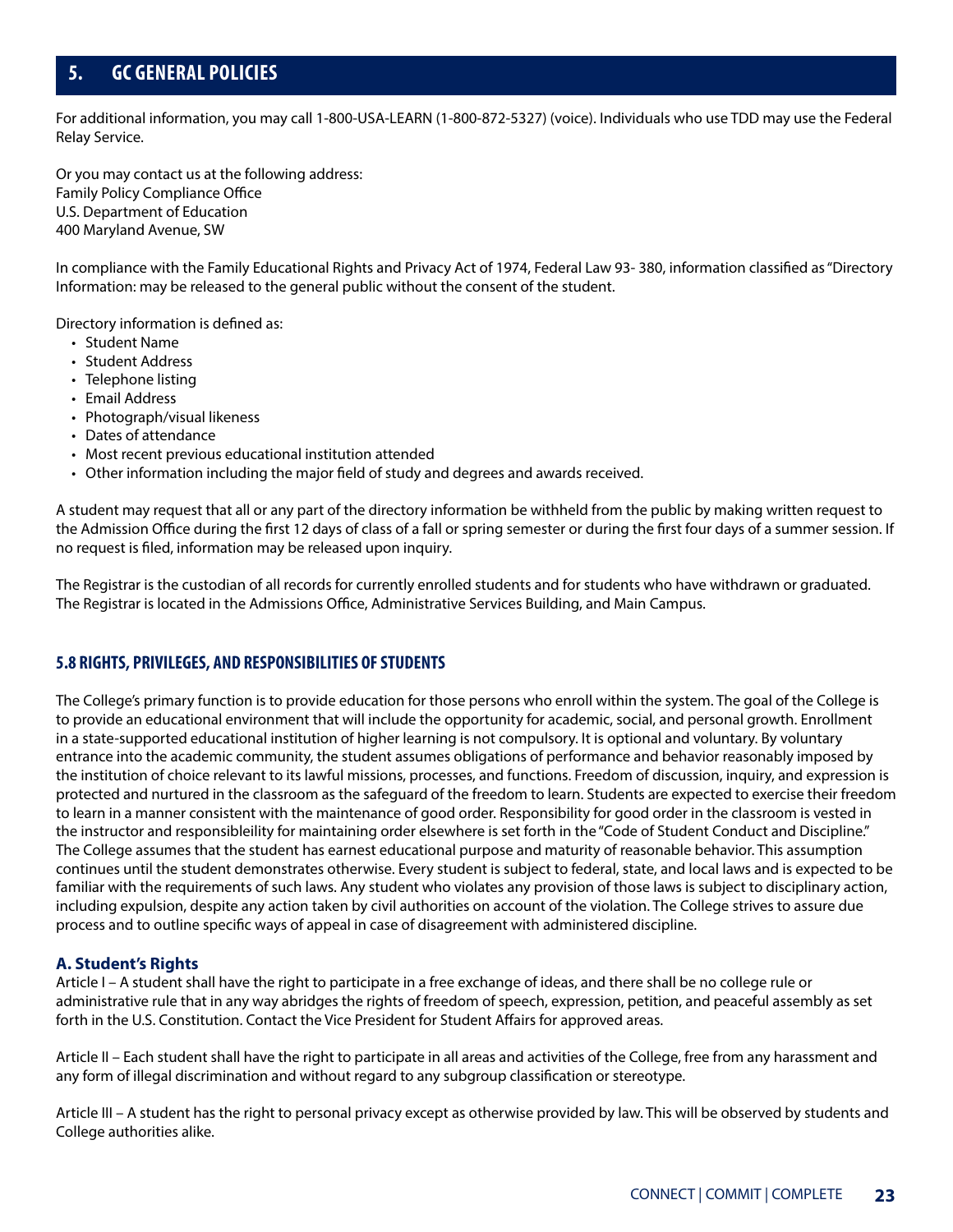Article IV – Each student subject to disciplinary action arising from violations of College student rules shall be assured procedural due process. At all judicial hearings, an accused student shall be assumed innocent until proven guilty, and in initial judicial hearings, the burden of proof shall rest with those bringing the charges. In all proceedings, the student shall be guaranteed substantive and procedural due process.

# **B. Student's Responsibilities**

Article I – A student has the responsibility to respect the rights and property of others, including other students, staff, faculty, and administration.

Article II – A student has the responsibility to be fully acquainted with the published College Student Handbook and to comply with it and with the laws of the land.

Article III – A student has the responsibility to recognize that student actions reflect upon the individuals involved and upon the entire College community.

Article IV – A student has the responsibility to recognize the College's obligation to provide an environment for learning.

# **5.9 GRAYSON COLLEGE MISSING PERSON POLICY**

Grayson College operates one residence hall on the main campus, to accommodate its residential students. The college and the residents share an equal responsibility in keeping the residence hall safe. In keeping with this responsibility, the college has adopted this Missing Persons Policy applying to all occupants of the residence hall.

Before a student may be admitted to a college residence hall, the student must be considered a legal adult and above the age of seventeen – no minors are admitted to the residence halls. In addition, the student must submit a completed residence hall occupant registration form, which includes the name of a contact person and how they can be contacted in the event the occupant/resident becomes missing from the residence hall. The contact information submitted is confidential and may only be released to the person(s) specifically identified by the resident, to administrative officials of the college who may become involved in a missing persons investigation report involving the resident, and to law enforcement authorities investigating a missing person's report.

Custodial parents or guardians, along with any other designated contact person, of a 17-year-old unemancipated minor, will be notified in the event they are determined to be missing. A resident may be considered missing if the person is absent from the residence hall for a period exceeding twenty-four hours without any apparent reason, and does not include persons who have indicated voluntary absence because of domestic, financial or similar cause. The residence hall supervisor, coordinator, or any other concerned person must notify a Grayson College law enforcement official once they have determined that a resident is indeed missing on an involuntary basis and after a period of twenty-four hours has passed.

College, law enforcement officials, may be contacted for the purpose of submitting a missing person's report by calling the College Police office at 903-463-8777or by contacting the Grayson County Sheriff's Office at 903-893-4388.

### **Procedures for Designation of Emergency Contact Information**

Residential students will be given the opportunity to designate an individual or individuals to be contacted by the College in the event the student meets the missing person criteria. Student notification of this policy and contact designation procedures will:

- Included on the Grayson campus housing Web site
- Discussed during new student orientations and mandatory housing meetings at the beginning of each semester

Official Notification Procedures

- Any individual on campus who has information that a residential student may be a missing person must notify the College Police Department as soon as possible.
- The Grayson College Police Department will gather all essential information about the residential student from the reporting person and from the student's acquaintances. Appropriate campus staff will be notified to aid in the search for the student.
- If the student cannot be located, no later than 24 hours after determining that the residential student is missing, The Residence Hall Coordinator will notify the confidential contact (for students 18 and over and emancipated minors) and/or the parent/guardian (For students under the age of 18).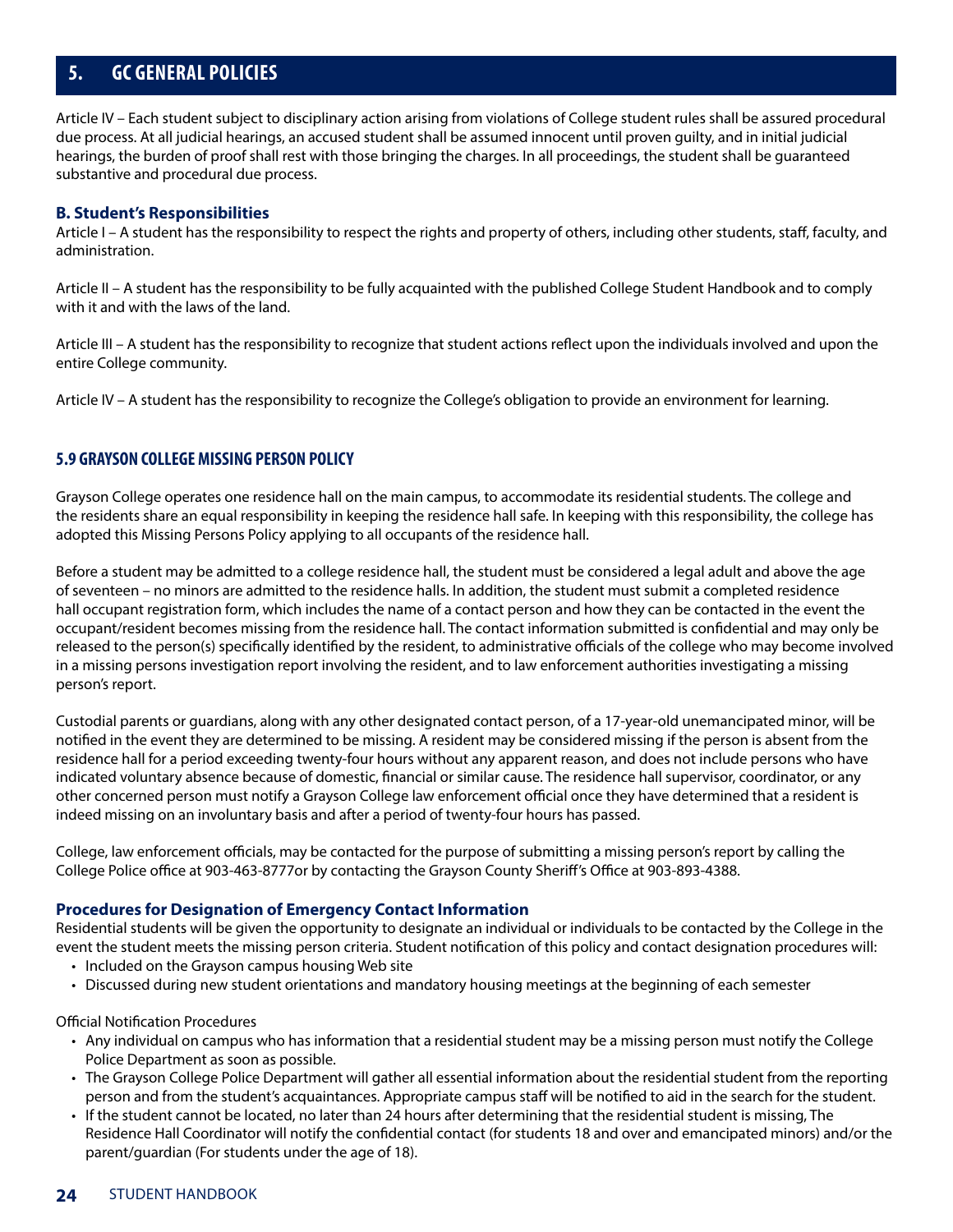### **5.10 IMMUNIZATION REQUIREMENTS FOR HEALTH SCIENCE**

All persons planning a Health Science career must meet certain requirements mandated by state law or the clinical agencies where students are involved in patient-related activities. These requirements have been developed to protect both patients and students and must be met before participating in any required clinical experiences. In addition to the requirements listed, some Health Science programs may have additional requirements.

Students in all Health Science programs must show proof of the following immunizations (or a positive titer) before participating in clinical rotations:

- Hepatitis B (this is a series of 3 shots requiring 6 months to complete)
- Measles, Mumps, Rubella (MMR)
- Tdap (within the last 10 years)
- Varicella (Chicken pox)
- Flu vaccine for most current flu season

Students in all Health Science programs must show proof of a negative tuberculosis test annually. Students in all Health Science programs must show proof of current CPR certification (American Heart Association Healthcare provider level) and will be required to pass a drug screen and criminal background check prior to attending any clinical experiences.

# **5.11 NON-DISCRIMINATION POLICY/EQUAL OPPORTUNITY STATEMENT**

Grayson College is committed to providing equal educational, vocational and employment opportunity regardless of gender, marital or parental status, race, color, religion, age, or national origin. Title IX of the Educational Amendments of 1972 prohibits discrimination on the basis of sex in any educational program or activity receiving federal financial assistance by way of grant, contract or loan. Inquiries concerning the application of Title IX and its implementing regulations may be referred to the Title IX Coordinator or to the office of Civil Rights.

#### TITLE IX COORDINATORS

| Name:      | Dr. Regina Organ                      |
|------------|---------------------------------------|
| Position:  | Vice President of Student Affairs     |
| Address:   | 6101 Grayson Drive, Denison, TX 75020 |
| Telephone: | (903) 463-8714                        |

#### TITLE IX DEPUTY COORDINATORS

| Name:      | Michael McBrayer                      |
|------------|---------------------------------------|
| Position:  | Athletic Director/Head Softball Coach |
| Address:   | 6101 Grayson Drive, Denison, TX 75020 |
| Telephone: | $(903)$ 463-8753                      |
|            |                                       |

| Dr. Kimberly Williams                 |
|---------------------------------------|
| Dean of South Campus                  |
| 6101 Grayson Drive, Denison, TX 75020 |
| (903) 415-2506                        |
|                                       |

Title VI of the Civil Rights Act of 1964 is similar in its prohibition of discrimination on the basis of race, age, color, gender or national origin. Equal educational facilities, access to course offerings, counseling and testing, financial assistance, employment, health and insurance services, and athletics are extended to all GC students and employees. Proficiency in English is not a barrier to admissions. Grayson College is committed to equal opportunities for persons with disabilities in compliance with federal regulation. For information, contact Dr. Regina Organ, Administrative Services Bldg, Grayson College, 6101 Grayson Drive, Denison, TX 75020, 903.463.8714.

Es el proposito de Grayson College de proveer la oportunidad de cualidad en la educacion y en el empleo indiferente a sexo, condicion parental or marital, raza, color, religion, edad, o naction de origen.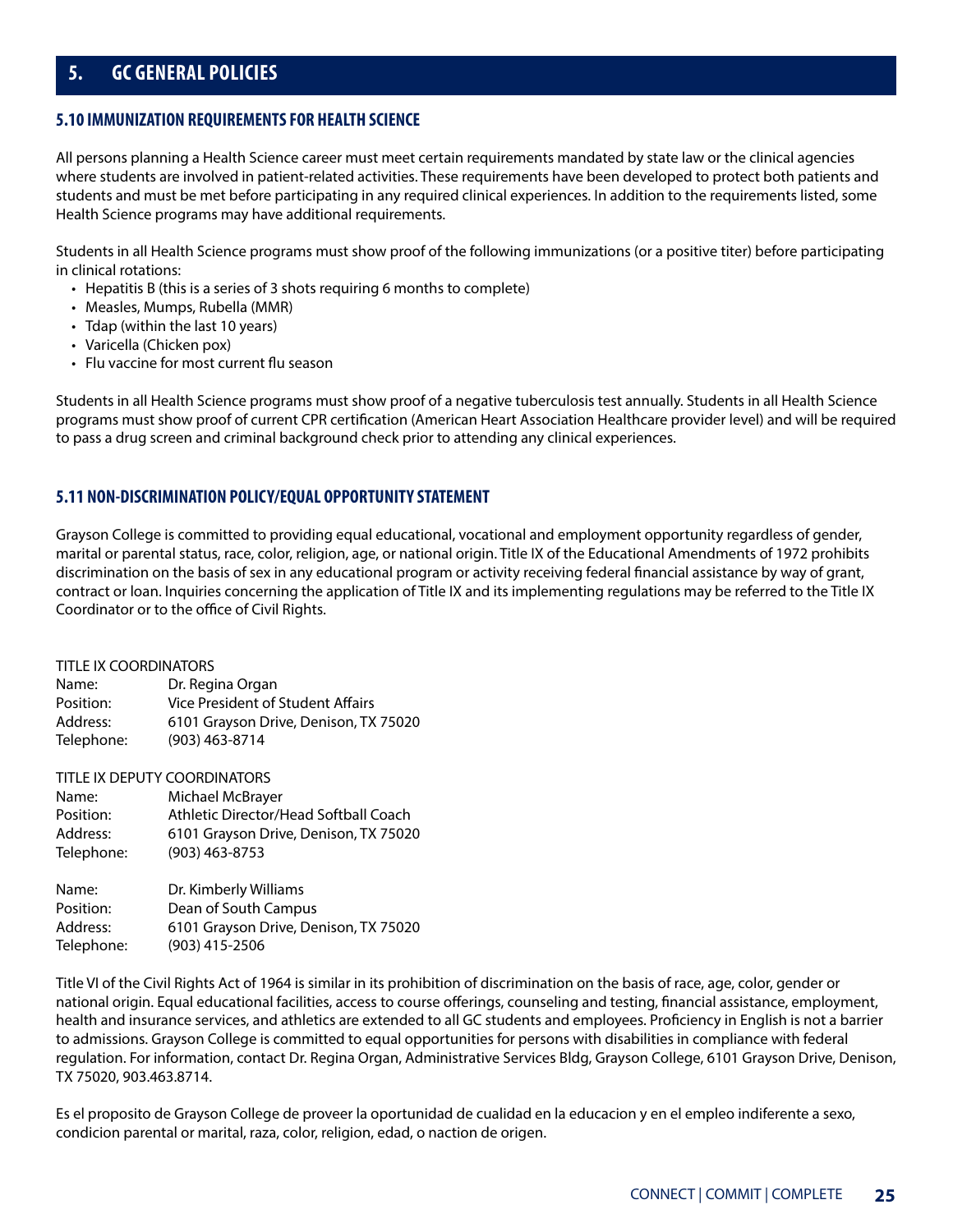# **5.12 SEX OFFENDER REGISTRY INFORMATION**

In accordance with the "Campus Sex Crimes Prevention Act" of 2000, which amends the Jacob Wetterling Crimes Against Children and Sexually Violent Offender Registration Act, the Jeanne Clery Act and the Family Educational Rights and Privacy Act of 1974, the Grayson College Police Department is providing a link to the Texas state sex offender registry.

Persons wishing to inquire concerning registered sex offenders on campus may search the Texas Department of Public Safety registered sex offender database. A specific link is provided for searching by institution of higher education.

Grayson College Police Department also maintains a list of registered sex offenders who are either a student, staff, faculty member, or volunteer on campus. This list is open to public inspection during regular business hours.

Registered sex offenders who are students, staff, faculty, or volunteers on campus are required to notify the law enforcement agency in which they are registered of their affiliation with Grayson College. Registered sex offenders are further required to notify the Chief of Police of Grayson College of their affiliation.

### **Notice to Registered Sex Offenders**

If you are employed at, carry on a vocation at, or are a student at Grayson College, you must notify the campus Chief of Police that you will be attending classes, have become employed, or will be carrying on a vocation. This includes both part-time and full-time students as well as part-time and full-time workers. This also includes non-paid volunteer positions. This includes both in-state and out-of-state residents.

A person subject to the notification requirement must notify the campus Chief of Police not later than, the seventh day after the date on which the person begins to work or attend school or the first date the applicable authority by policy allows the person to register.

Grayson College maintains a strict zero-tolerance policy for violators of this provision. Persons found to be in violation of this provision will be reported to the jurisdiction in which the sex offender is registered.

The relevant sections of the Texas Code of Criminal Procedure are attached: Art. 62.151. DEFINITIONS. For purposes of this subchapter, a person:

- 1. is employed or carries on a vocation if the person works or volunteers on a full-time or part- time basis for a consecutive period exceeding 14 days or for an aggregate period exceeding 30 days in a calendar year;
- 2. works regardless of whether the person works for compensation or for governmental or educational benefit; and
- 3. is a student if the person enrolls on a full-time or part-time basis in any educational facility, including:
	- a. a public or private primary or secondary school, including a high school or alternative learning center; or
	- b. a public or private institution of higher education.

Art. 62.152. REGISTRATION OF CERTAIN WORKERS OR STUDENTS. (a) A person is subject to this subchapter and, except as otherwise provided by this article, to the other subchapters of this chapter if the person:

- 1. has a reportable conviction or adjudication;
- 2. resides in another state; and
- 3. is employed, carries on a vocation, or is a student in this state.
	- a. A person described by Subsection (a) is subject to the registration and verification requirements of Articles 62.051 and 62.058 and to the change of address requirements of Article 62.055, except that the registration and verification and the reporting of a change of address are based on the municipality or county in which the person works or attends school. The person is subject to the school notification requirements of Articles 62.053-62.055, except that notice provided to the superintendent and any administrator is based on the public school district in which the person works or attends school.
	- b. person described by Subsection (a) is not subject to Article 62.101.
	- c. The duty to register for a person described by Subsection (a) ends when the person no longer works or studies in this state provides notice of that fact to the local law enforcement authority in the municipality or county in which the person works or attends school, and receives notice of verification of that fact from the authority. The authority must verify that the person no longer works or studies in this state and must provide to the person notice of that verification within a reasonable time.
	- d. Notwithstanding Subsection (a), this article does not apply to a person who has a reportable conviction or adjudication, who resides in another state, and who is employed, carries on a vocation, or is a student in this state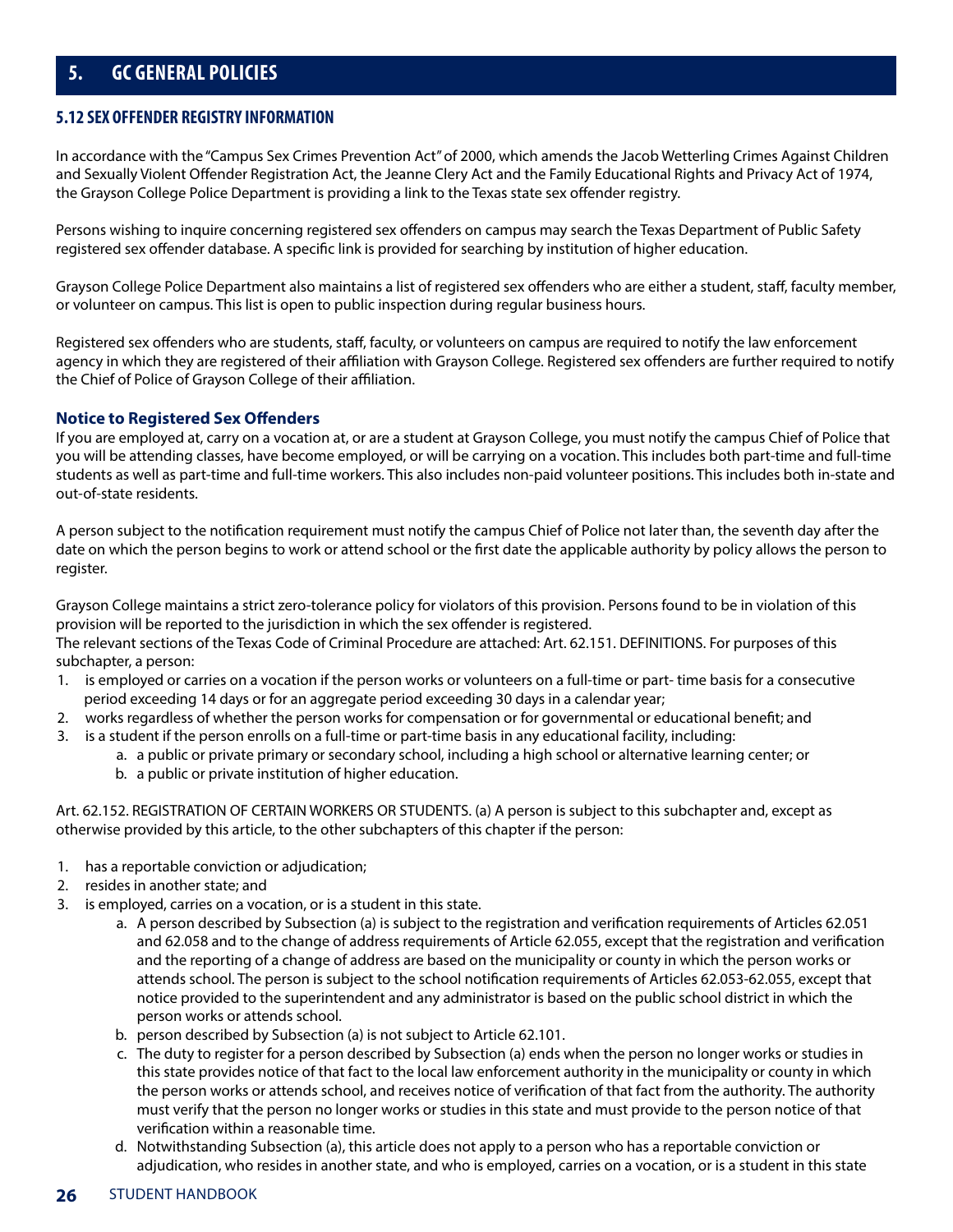if the person establishes another residence in this state to work or attend school in this state. However, that person remains subject to the other articles of this chapter based on that person's residence in this state.

Reenacted and amended by Acts 2005, 79th Leg., Ch. 1008, Sec. 1.01, eff. September 1, 2005.

Art. 62.153. REGISTRATION OF WORKERS OR STUDENTS AT INSTITUTIONS OF HIGHER EDUCATION. (a) Not later than the later of the seventh day after the date on which the person begins to work or attend school or the first date the applicable authority by policy allows the person to register, a person required to register under Article 62.152 or any other provision of this chapter who is employed, carries on a vocation, or is a student at a public or private institution of higher education in this state shall report that fact to:

- 1. the authority for campus security for that institution; or
- 2. if an authority for campus security for that institution does not exist, the local law enforcement authority of:
	- a. the municipality in which the institution is located; or
	- b. the county in which the institution is located, if the institution is not located in a municipality.
		- i. A person described by Subsection (a) shall provide the authority for campus security or the local law enforcement authority with all information the person is required to provide under Article 62.051(c).
		- ii. person described by Subsection (a) shall notify the authority for campus security or the local law enforcement authority not later than the seventh day after the date of termination of the person's status as a worker or student at the institution.
		- iii. The authority for campus security or the local law enforcement authority shall promptly forward to the administrative office of the institution any information received from the person under this article and any information received from the department under Article 62.005.
		- iv. Subsection (a)(2) does not require a person to register with a local law enforcement authority if the person is otherwise required by this chapter to register with that authority.
		- v. This article does not impose the requirements of public notification or notification to public or private primary or secondary schools on:
			- Authority for campus security; or
			- A local law enforcement authority, if those requirements relate to a person about whom the authority is not otherwise required by this chapter to make notifications.
		- vi. Notwithstanding Article 62.059, the requirements of this article supersede those of Article 62.059 for a person required to register under both this article and Article 62.059.

Reenacted and amended by Acts 2005, 79th Leg., Ch. 1008, Sec. 1.01, eff. September 1, 2005.

# **5.13 SMOKING POLICY**

To promote a healthy campus environment, Grayson College does not allow the use of tobacco products or any electronic smoking devices in college buildings or vehicles. Tobacco products and electronic smoking devices are permitted only in designated areas or parking lots.

# **5.14 SOLICITATIONS**

### **Student Solicitation**

As used in this policy, "student solicitation" shall mean the sale or offer for sale of any property or service, whether for immediate or future delivery, and the receipt of or request for any gift or contribution by a student or registered student organization.

### **Limitations on Solicitation**

Student solicitation shall be permitted in or on premises owned or controlled by the College District only if the solicitation does not violate a sole-source vendor contract clause and the solicitation is:

- 1. The sale or offer for sale of any newspaper, magazine, or other publication in an area designated in advance by the vice president for student affairs for the conduct of such activity;
- 2. The sale or offer for sale of any food or drink item in an area designated in advance by the vice president of student affairs or a designated representative for the conduct of such activity;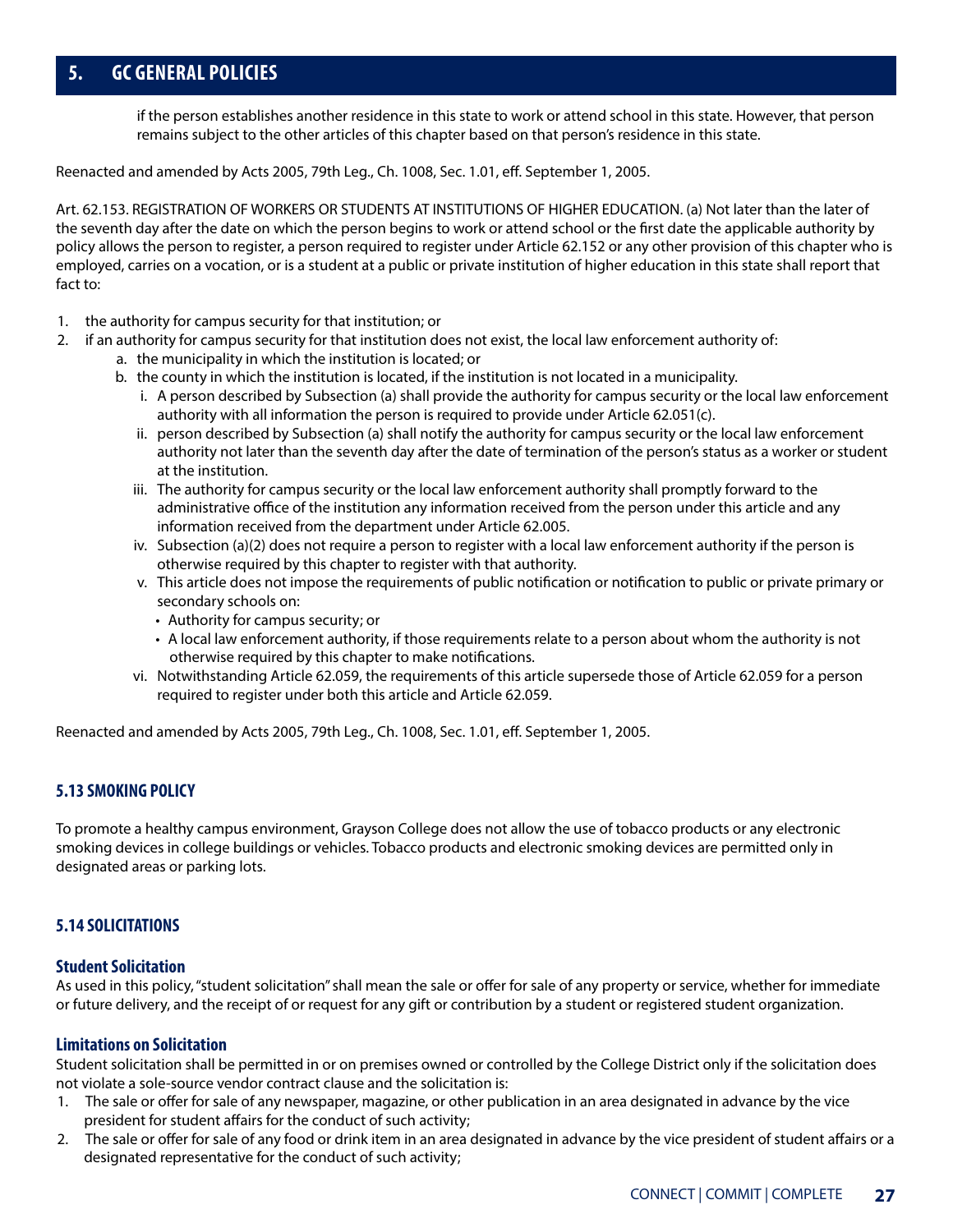- 3. The collection of membership fees or dues by registered student organizations at meetings of such organizations scheduled in accordance with the College District's regulations on use of facilities; [See FLAA]
- 4. The collection of admission fees for the exhibition of movies, performances, or other programs that are sponsored by a student or registered student organization and are scheduled in accordance with College District regulations; or
- 5. The sale of raffle tickets by a registered student organization that can present to the vice president of student affairs written evidence from the Internal Revenue Service that the organization has been granted an exemption from taxation under 26 U.S.C. 501(c)(3), Internal Revenue Code.

No solicitation shall be conducted on the grounds, sidewalks, or streets of any property either owned or controlled by the College District, except as approved by the vice president of student affairs.

### **Time Limit**

No organization shall solicit under this policy for more than a total of 14 days, whether continuous or intermittent, during each fiscal year.

# **Use of College District Name**

Only authorized students or registered student organizations shall be allowed to sponsor and engage in solicitation and/or fundraising activities under the name of the College District. All such activities shall be compatible with the mission and objectives of the College District and shall be approved by the vice president of Student Affairs in accordance with procedures developed for that purpose.

### **Conduct During Solicitation**

Solicitation made pursuant to the terms of this policy must be conducted according to the following:

- 1. The solicitation shall not disturb or interfere with the regular academic or institutional programs being conducted in buildings or on property owned or controlled by the College District.
- 2. The solicitation shall not interfere with the free or unimpeded flow of pedestrian and vehicular traffic on sidewalks and streets and at places of ingress and egress to and from buildings owned or controlled by the College District.
- 3. The solicitation shall not harass, embarrass, or intimidate the person or persons being solicited.

### **Sanctions**

If a student or registered student organization is alleged to have violated this policy, the student or organization shall be subject to a reasonable investigation conducted by the vice president of student affairs.

If the vice president of student affairs determines that a solicitation is being conducted in a manner violating this policy, the vice president of student affairs may prohibit the offending student or registered student organization from soliciting on the campus for such period or periods of time determined to be appropriate.

A student determined to be in violation of this policy shall be subject to disciplinary measures as described in policies FM and FMA. In the case of a registered student organization, the vice president of student affairs may evoke the registered status of the organization in accordance with policy FKC.

### **Solomon Amendment**

The Solomon Amendment, a federal law, mandates that institutions receiving certain federal agency funding must fulfill military recruitment requests for access to campus and for lists containing student recruiting information. If colleges do not comply, they may lose funds essential to their campus—so it is in their best interest to be knowledgeable about the law and develop a positive relationship with recruiters. The Solomon Amendment allows personally identifiable student information to be released to recruiters that would have been denied them under the Family Educational Rights and Privacy Act of 1974 (FERPA). If colleges release more information about students than either Solomon or FERPA allow, then colleges run the risk of being held liable for the offense.

Members of Congress passed the Solomon Amendment in 1996 because it determined that federal agencies, such as the Department of Defense, should be supported in their efforts by colleges that receive federal funding. It was seen as a way colleges could help military meet national recruiting goals. Lawmakers also saw a need to pass a law requiring colleges to give the same rights to military recruiters that give to other employees seeking recruits among college student populations.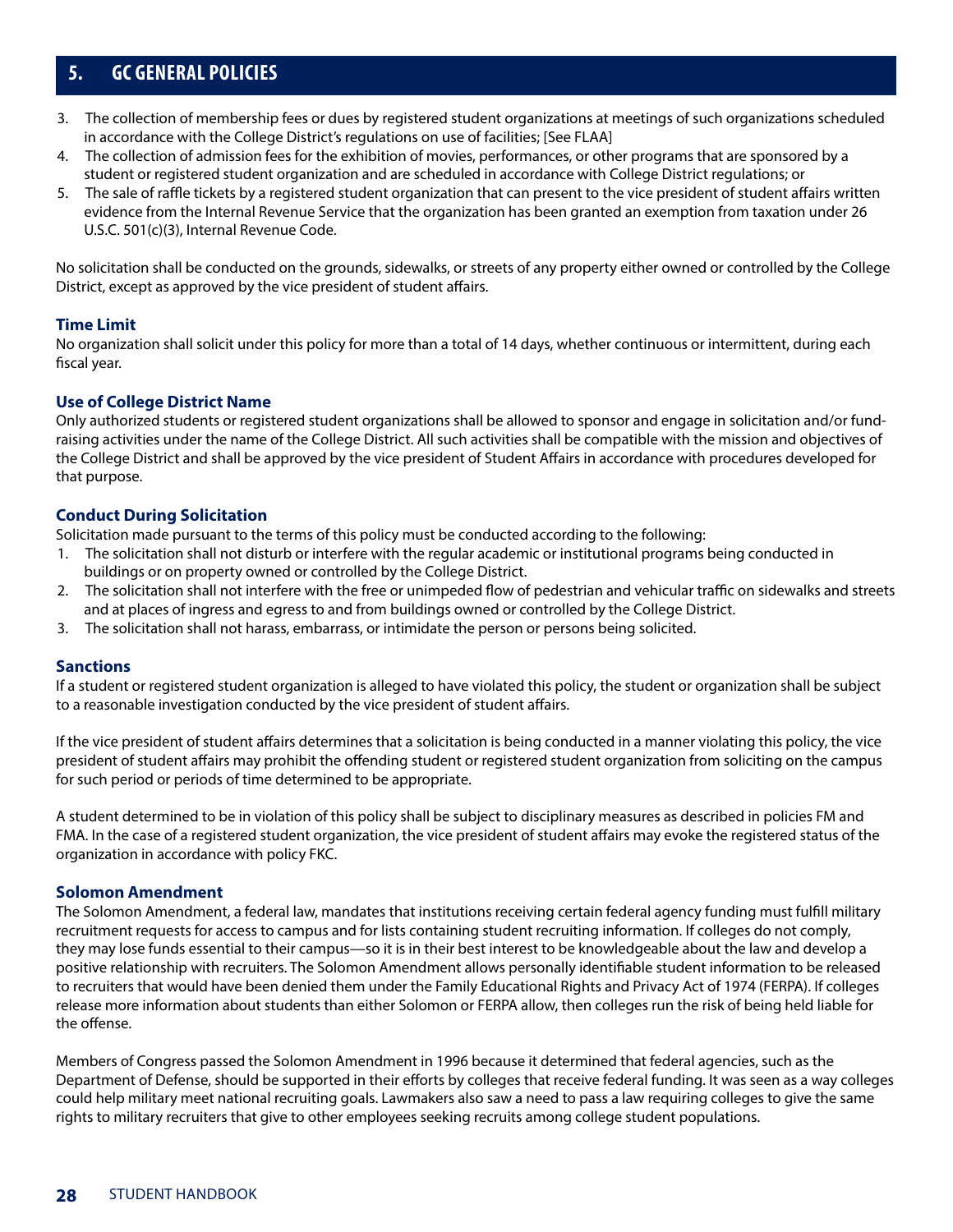### **5.15 STATEMENT REGARDING DRUG-FREE SCHOOLS AND CAMPUSES ACT**

Grayson College is committed to maintaining a safe, healthy, lawful and productive working and educational environment for its students and employees. Studies have shown that excessive use of alcohol and use of illegal drugs and controlled substances increase the potential for unsatisfactory performance in class and on the job, absenteeism, tardiness, inefficiency, accidents and poor morale. As per College policy (Policies DHB and FLBE), no student or employee shall, in any campus area, possess, use, transmit, or be under the influence of any narcotic drug, hallucinogenic, amphetamine, barbiturate, marijuana, alcoholic beverage, or other intoxicant (as those terms are defined by the Texas Controlled Substance Act). Any student or employee violating this policy shall be subject to disciplinary action. Consistent with federal, state

and municipal law, criminal prosecution may also be pursued. The Office of Counseling Services, located on the second floor of the Student Center, will provide confidential assistance to students and employees, including making referrals to outside agencies.

# **5.16 STUDENT COMMUNICATION**

Students are REQUIRED to use their GC canvas account or their GC email account for all electronic communication." In order to ensure the identity of the student communicating electronically, GC faculty and staff will not reply to student communication that is sent through an email account other than their GC issued email account or canvas account".

### **5.17 STUDENT COMPLAINTS**

#### **GC Policy FLD Local**

#### **Guiding Principles Informal Process**

The College District encourages students to discuss their concerns and with the appropriate instructor or other campus administrator who has the authority to address the concerns.

Concerns should be expressed as soon as possible to allow early resolution at the lowest possible administrative level. Informal resolution shall be encouraged but shall not extend any deadlines in this policy, except by mutual written consent.

#### **Formal Process**

A student may initiate the formal process described below by timely filing a written complaint. The Student Complaint Form can be found on the following link. http://www.grayson.edu/employment/Files/Personnel%20Related%20Forms/Student-Complaint-Form.pdf

Even after initiating the formal complaint process, students are encouraged to seek informal resolution of their concerns. A student whose concerns are resolved may withdraw a formal complaint at any time.

The process described in this policy shall not be construed to create new or additional rights beyond those granted by law or Board policy, nor to require a full evidentiary hearing or "mini- trial" at any level.

#### **Freedom from Retaliation**

Neither the Board nor any College District employee shall unlawfully retaliate against any student for bringing a concern or complaint.

### **Notice to Students**

The College District shall inform students of this policy through appropriate College District publications.

#### **Complaints**

In this policy, the terms "complaint" and "grievance" shall have the same meaning.

Student complaints shall be filed in accordance with this policy, except as required by the policies listed below. Some of these policies require appeals to be submitted in accordance with FLD after the relevant complaint process: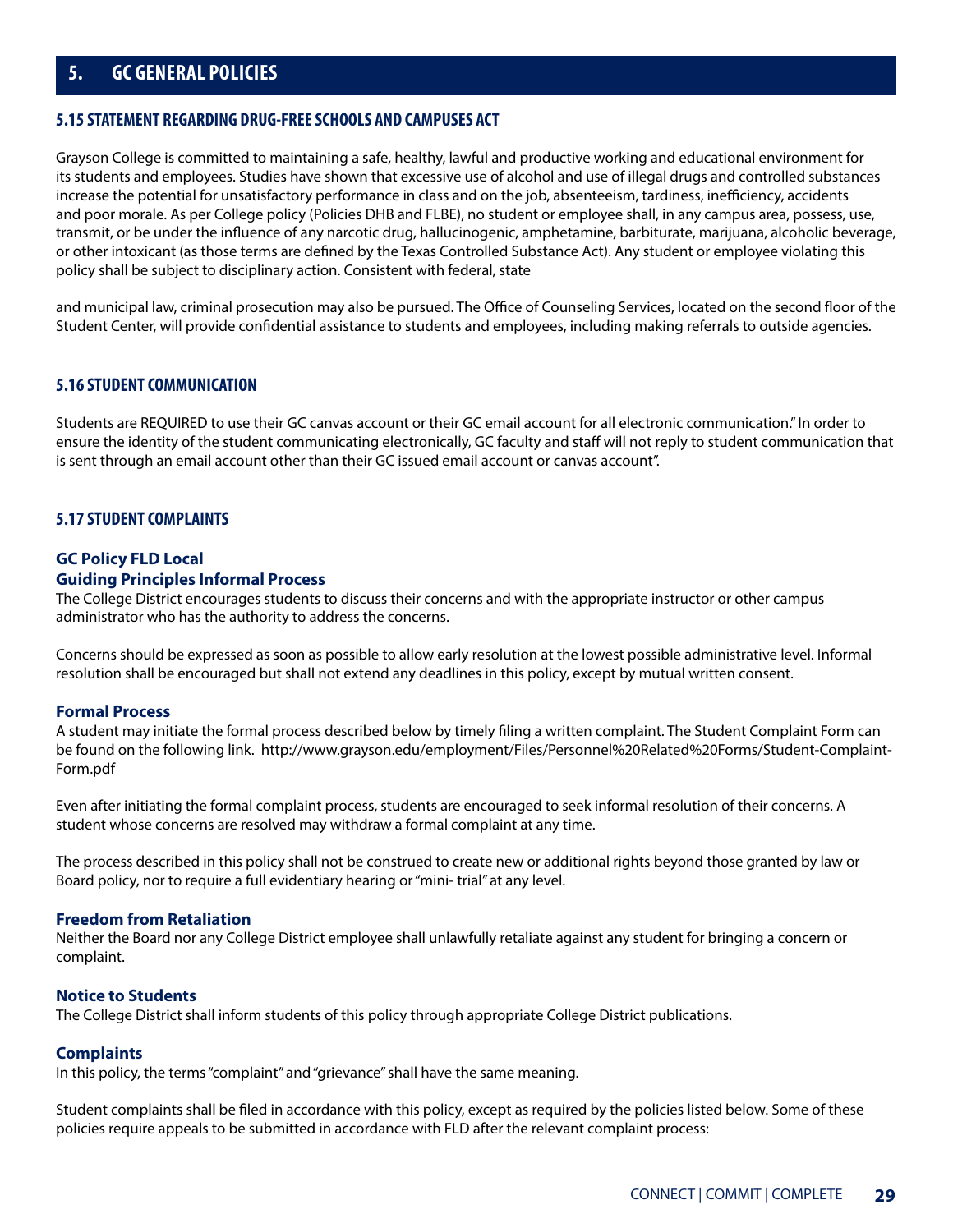- 1. Complaints alleging discrimination or harassment based on race, color, gender, national origin, disability, or religion. [See FFD]
- 2. Complaints concerning retaliation relating to discrimination and harassment. [See FDE]
- 3. Complaints concerning disciplinary decisions. [See FMA]
- 4. Complaints concerning a commissioned peace officer who is an employee of the College District. [See CHA]

### **General Provisions**

### **Filing**

All written complaints and appeal notices may be filed by hand-delivery, by electronic

communication, including e-mail and fax, or by U.S. Mail. Hand-delivered filings shall be timely filed if received by the appropriate administrator or designee by the close of business on the deadline. Filings submitted by electronic communication shall be timely filed if they are received by the close of business on the deadline, as indicated by the date/time shown on the electronic communication. Mail filings shall be timely filed if they are postmarked by U.S. Mail

on or before the deadline and received by the appropriate administrator or designated representative no more than three days after the deadline.

### **Scheduling Conferences**

The College District shall make reasonable attempts to schedule conferences at a mutually agreeable time. If a student fails to appear at a scheduled conference, the College District may hold the conference and issue a decision in the student's absence.

### **Response**

At Levels One, Two, and Three "response" shall mean a written communication to the student from the appropriate administrator. Responses may be hand-delivered, sent by electronic communication to the student's email address of record or sent by U.S. Mail to the student's mailing address of record. Mailed responses shall be timely if they are postmarked by U.S. Mail on or before the deadline.

### **Days**

"Days" shall mean College District business days. In calculating timelines under this policy, the day a document is filed is "day zero." The following day is "day one."

### **Representative**

"Representative" shall mean any person who or organization that is designated by the student to represent the student in the complaint process.

The student may designate a representative through written notice to the College District at any level of this process. If the student designates a representative with fewer than three days' notice to the College District before a scheduled conference or hearing, the College District may reschedule the conference or hearing to a later date, if desired, in order to include the College District's counsel. The College District may be represented by counsel at any level of the process.

### **Consolidating Complaints**

Complaints arising out of an event or a series of related events shall be addressed in one complaint. A student shall not file separate or serial complaints arising from any event or series of events that have been or could have been addressed in a previous complaint.

### **Untimely Filings**

All time limits shall be strictly followed unless modified by mutual written consent.

If a written complaint or appeal notice is not timely filed, the complaint may be dismissed, on written notice to the student, at any point during the complaint process. The student may appeal the dismissal by seeking review in writing within ten days from the date of the written dismissal notice, starting at the level at which the complaint was dismissed. Such appeal shall be limited to the issue of timeliness.

### **Cost Incurred**

Each party shall pay its own costs incurred in the course of the complaint.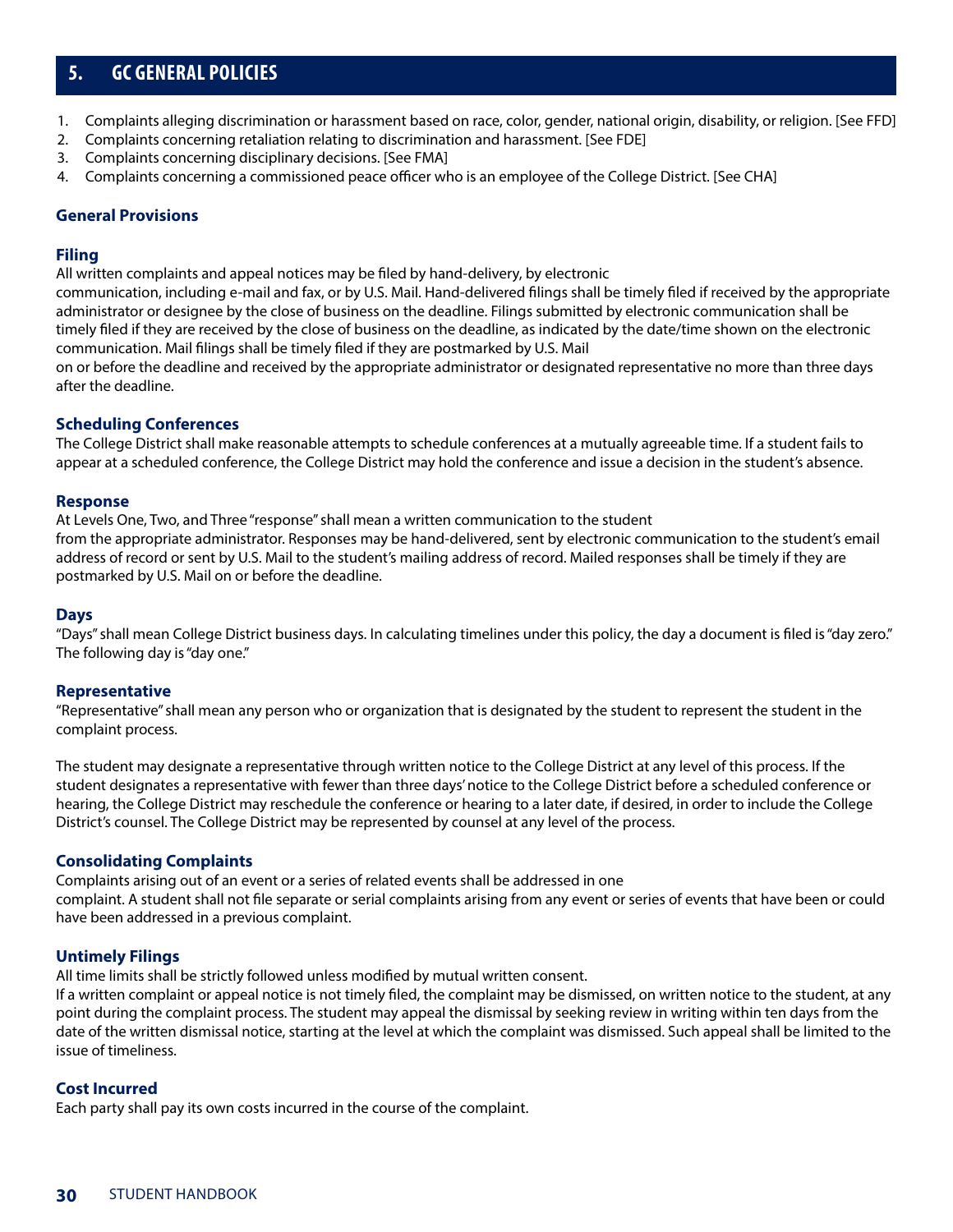### **Complaints and Appeals in Writing**

Complaints under this policy shall be submitted in writing to the College District. Copies of any documents that support the complaint should be attached to the complaint. If the student does not have copies of these documents, copies may be presented at the Level One conference. After the Level One conference, no new documents may be submitted by the student unless the student did not know the documents existed before the Level One conference.

A written complaint or appeal that is incomplete in any material aspect may be dismissed but may be refiled with all the required information if the refiling is within the designated time for filing.

### **Level One**

Written complaints must be filed:

- 1. Within 15 days of the date the student first knew, or with reasonable diligence should have known, of the decision or action giving rise to the complaint or grievance; and
- 2. With the lowest level administrator who has the authority to remedy the alleged problem.

In most circumstances, students shall file Level One complaints with the department chairperson or appropriate dean. If the only administrator who has authority to remedy the complaint the alleged problem is the Level Two or Level Three administrator, the complaint may begin at Level Two or Three, respectively, following the procedure, including deadlines, for filing the complaint at Level One.

If the complaint is not filed with the appropriate administrator, the receiving administrator must note the date and time the written complaint was received and immediately forwards the complaint to the appropriate administrator. The appropriate administrator shall investigate as necessary and schedule a conference with the student within ten days after receipt of the written complaint. The administrator may set reasonable time limits for the conference.

Absent extenuating circumstances, the administrator shall provide the student a written response within ten days following the conference. The written response shall set forth the basis for the decision. In reaching a decision, the administrator may consider information provided at the Level One conference and any relevant documents or information the administrator believes will help resolve the complaint.

### **Level Two**

If the student did not receive the relief requested at Level One or if the time for a response has expired, the student may request a conference with the appropriate dean or vice president to appeal the Level One decision.

The appeal notice must be filed in writing within ten days of the date of the written Level One response or, if no response was received, within ten days of the Level One response deadline.

After receiving notice of the appeal, the Level One administrator shall prepare and forward a record of the Level One complaint to the Level Two administrator. The student may request a copy of the Level One record.

The Level One record shall include:

- 1. The original written complaint and any attachments.
- 2. All other documents submitted by the student at Level One.
- 3. The written response issued at Level One and any attachments.
- 4. All other documents relied upon by the Level One administrator in reaching the Level One decision.

The Level Two administrator shall schedule a conference within ten days after the appeal notice is filed. The conference shall be limited to the issues and documents considered at Level One. At the conference, the student may provide information concerning any documents or information relied on by the administration for the Level One decision. The Level Two administrator may set reasonable time limits for the conference.

The Level Two administrator shall provide the student a written response within ten days following the conference. The written response shall set forth the basis for the decision. In reaching a decision, the Level Two administrator may consider the Level One record, information provided at the Level Two conference, and any other relevant documents or information the Level Two administrator believes will help resolve the complaint. Recordings of the Level One and Level Two conferences, if any, shall be maintained with the Level One and Level Two records.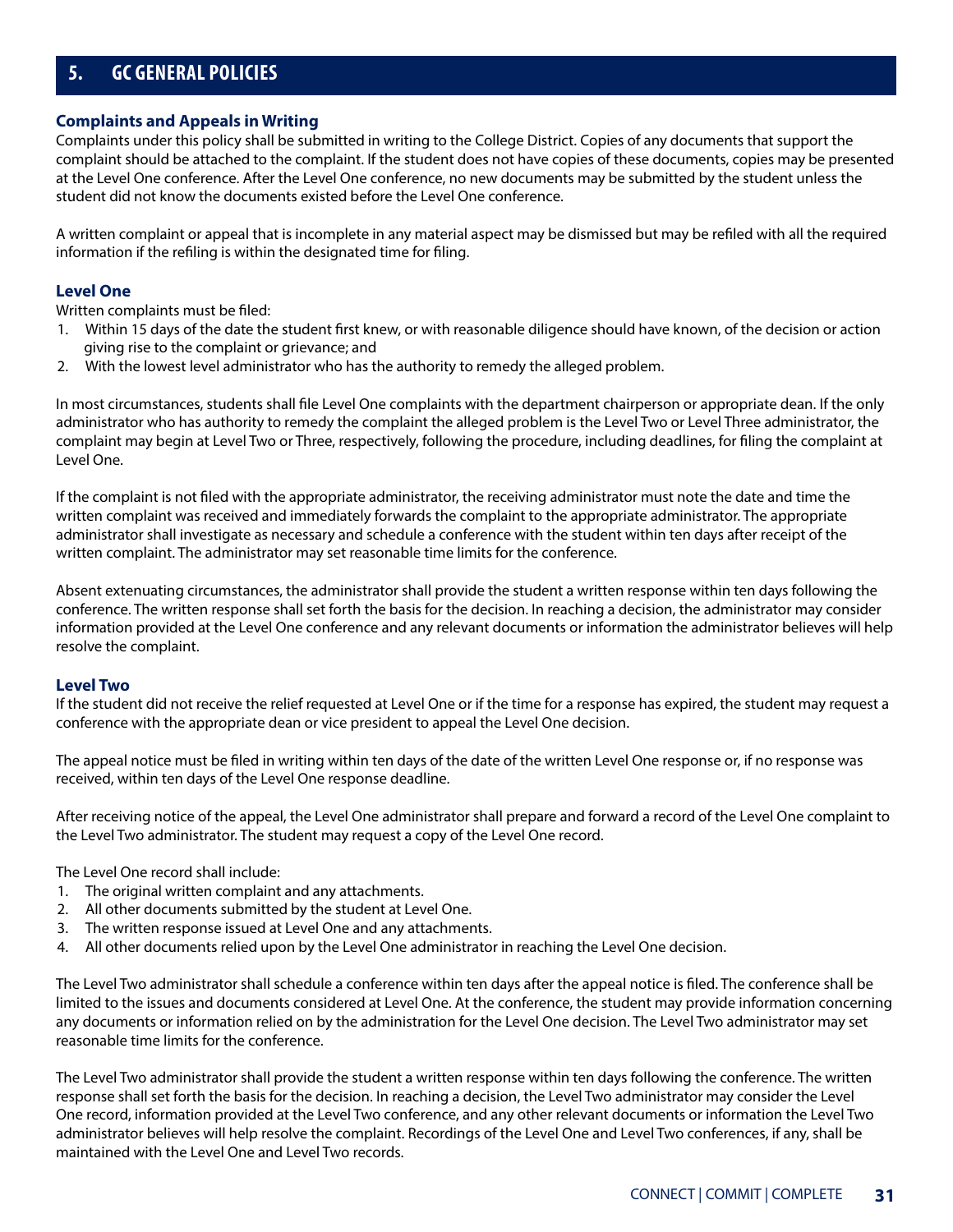### **Level Three**

If the student did not receive the relief requested at Level Two or if the time for a response has expired, the student may request a conference with the College President or designee to appeal the Level Two decision.

The appeal notice must be filed in writing within ten days of the date of the written Level Two response or, if no response was received, within ten days of the Level Two response deadline.

After receiving notice of the appeal, the Level Two administrator shall prepare and forward a record of the Level Two complaint to the Level Three administrator. The student may request a copy of the Level Two record.

The Level Two record shall include:

- 1. The Level One record.
- 2. The written response issued at Level Two and any attachments.
- 3. All other documents relied upon by the Level Two administrator in reaching the Level Two decision.

The Level Three administrator shall schedule a conference within ten days after the appeal notice is filed. The conference shall be limited to the issues and documents considered at Level Two. At the conference, the student may provide information concerning any documents or information relied on by the administration for the Level Two decision. The Level Three administrator may set reasonable time limits for the conference.

The Level Three administrator shall provide the student a written response within ten days following the conference. The written response shall set forth the basis for the decision. In reaching a decision, the Level Three administrator may consider the Level One and Level Two record; information provided at the Level Three conference, and any other relevant documents or information the Level Three administrator believes will help resolve the complaint.

Recordings of the Level One, Level Two, and Level Three conferences, if any, shall be maintained with the Level One, Level Two, and Level Three records.

### **Level Four**

If the student did not receive the relief requested at Level Three or if the time for a response has expired, the student may appeal the decision to the Board.

The appeal notice must be filed in writing within ten days after receipt of the written Level Three response, or, if no response was received, within ten days of the Level Three response deadline.

The College President or designee shall inform the student of the date, time, and place of the Board meeting at which the complaint will be on the agenda for presentation to the Board.

The College President or designee shall provide the Board the record of the Level Three complaint. The student may request a copy of the Level Three record.

The Level Three record shall include:

- The Level One record.
- The Level Two record.
- The written response issued at Level Three and any attachments.
- All other documents relied upon by the administration in reaching the Level Three decision.

The appeal shall be limited to the issues and documents considered at Level Three, except that if at the Level Four hearing, the administration intends to rely on evidence not included in the Level Three record, the administration shall provide the student notice of the nature of the evidence at least three days before the hearing.

The College District shall determine whether the complaint will be presented in open or closed meeting in accordance with the Texas Open Meetings Act and other applicable law. [See BD]

The presiding officer may set reasonable time limits, and guidelines for the presentation, including an opportunity for the student and administration to each, make a presentation and provide rebuttal and an opportunity for questioning by the Board. The Board shall hear the complaint and may request that the administration provide an explanation for the decisions at the preceding levels.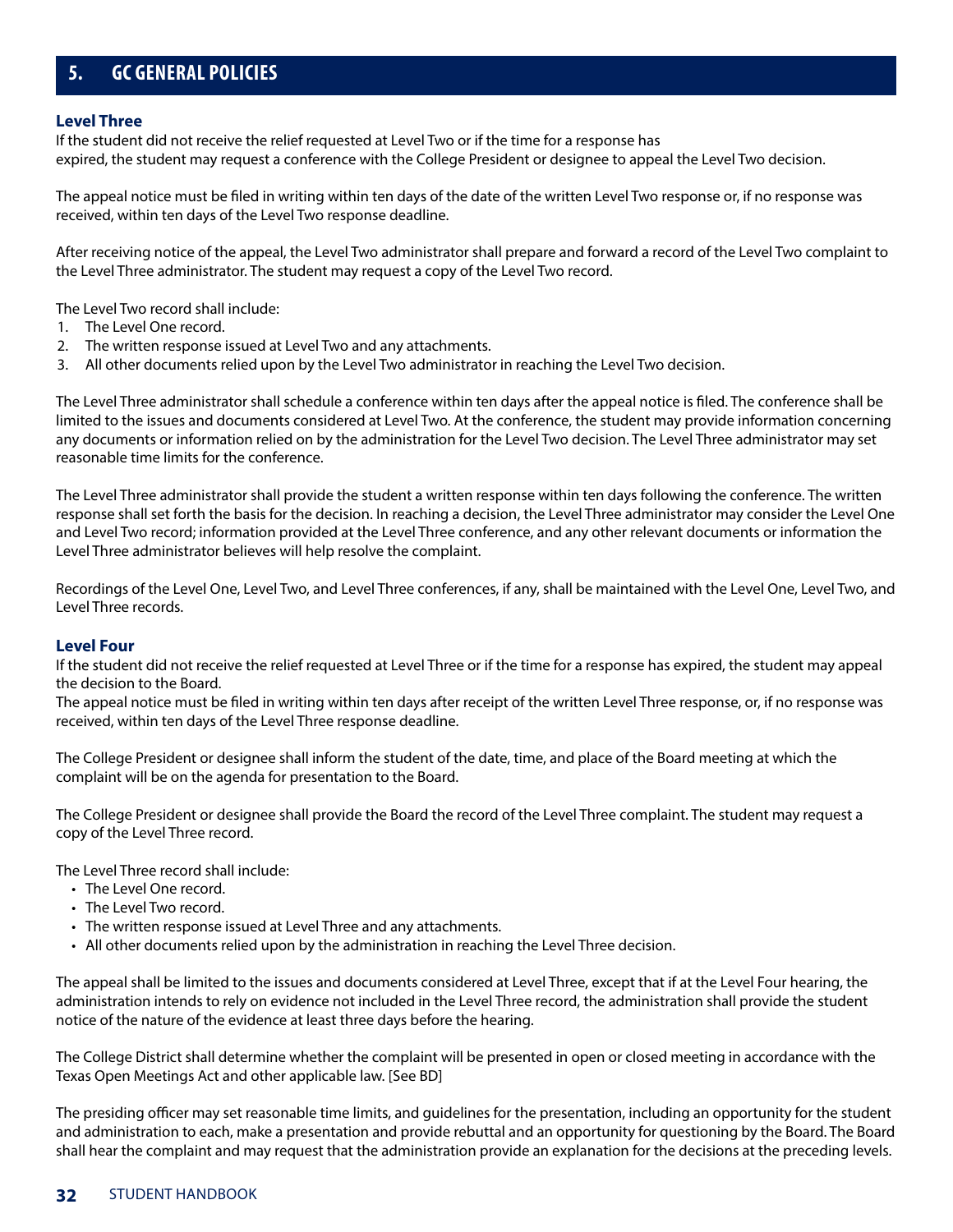In addition to any other record of the Board meeting required by law, the Board shall prepare a separate record of the Level Four presentation. The Level Four presentation, including the presentation by the student or the student's representative, any presentation from the administration, and questions from the Board with responses, shall be recorded by audio recording, video/ audio recording, or court reporter.

The Board shall then consider the complaint. It may give notice of its decision orally or in writing at any time up to and including the next regularly scheduled Board meeting. If for any reason the Board fails to reach a decision regarding the complaint by the end of the next regularly scheduled meeting, the lack of a response by the Board upholds the administrative decision at Level Three.

# **5.18 STUDENT RIGHTS AND RESPONSIBILITIES/STUDENT EXPRESSIONS**

# **GC Policy FLA Local**

Written or printed materials, handbills, photographs, pictures, films, tapes, or other visual or auditory materials not sponsored by the College District shall not be sold, circulated, distributed, or posted on any College District premises by any College District student or registered student organization [see FKC], except in accordance with this policy. The College District shall not be responsible for, nor shall the College District endorse, the contents of any non-school literature distributed by students or registered student organizations.

Materials distributed under the supervision of instructional personnel as a part of instruction or other authorized classroom activities shall not be considered non-school literature and shall not be governed by this policy.

[For distribution of non-school literature by nonstudents and organizations that are not registered student organizations, see GD]

### **Limitations on Content**

Non-school literature shall not be distributed by students or registered student organizations on College District property if:

- 1. The materials are obscene.
- 2. The materials contain defamatory statements about public figures or others.
- 3. The materials advocate imminent lawless or disruptive action and are likely to incite or produce such action.
- 4. The materials are considered prohibited harassment. [See DIA, DIAB, and FFDA]
- 5. The materials constitute nonpermissible solicitation. [See FI]
- 6. The materials infringe upon intellectual property rights of the College District. [See CT]

# **Time, Place, and Manner Restrictions**

The vice president for student affairs shall designate times, locations, and means by which non- school literature that is appropriate for distribution, as provided in this policy, may be made available or distributed by students or registered student organizations to students or others at College District facilities. Distribution of the non-school literature shall be conducted in a manner that:

- 1. Is not disruptive [see FLB];
- 2. Does not impede reasonable access to College District facilities;
- 3. Does not result in damage to College District property;
- 4. Does not coerce, badger, or intimidate a person;
- 5. Does not interfere with the rights of others; and
- 6. Does not violate local, state, or federal laws or College District policies and procedures.

The distributor shall clean the area around which the literature was distributed of any literature that was discarded or leftover.

### **Posting of Signs**

For the purposes of this policy, "sign" shall be defined as a billboard, decal, notice, placard, poster, banner, or any kind of hand-held sign; and "posting" shall be defined as any means used for displaying a sign.

Except for signs that violate the limitations on content, as described above, a student or registered student organization may publicly post a sign on College District property in areas or locations designated by the vice president for student services. No object other than a sign may be posted on College District property. Before publicly posting a sign, a student or registered student organization shall: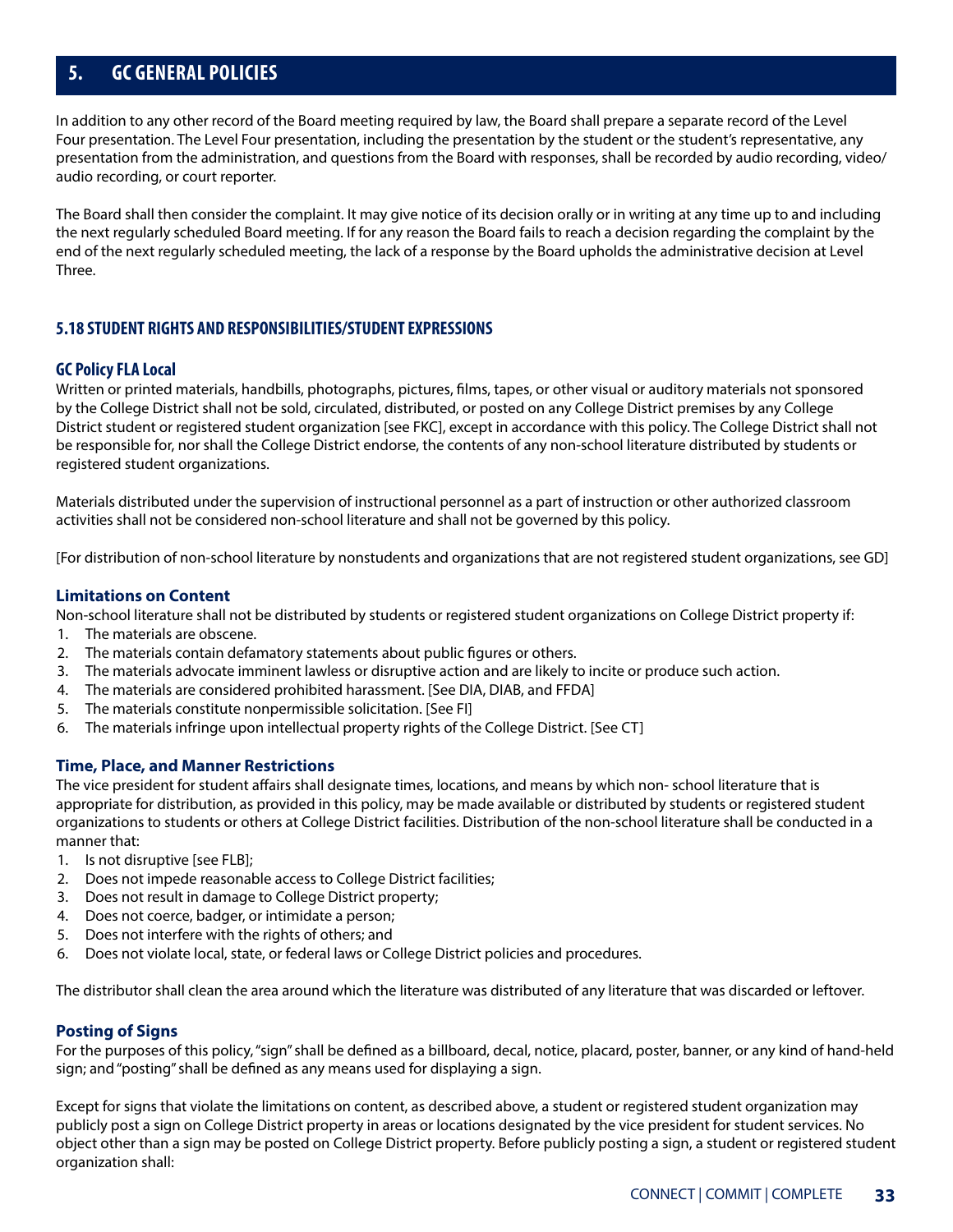- 1. Deliver a copy, photograph, or description of the sign to be posted.
- 2. Give notice of the following information:
	- a. The name of the student or registered student organization and, if an organization, the name of its advisor;
	- b. The proposed general location for posting the sign;
	- c. The length of time the sign will be posted; and
	- d. The signature of the student or, if a registered student organization, the signature of its authorized representative and the signature of its advisor.
- 3. Place the date of posting on each sign posted.

# **Restrictions**

A sign shall not be larger than 22 inches by 28 inches unless authorized by the vice president for student services. A sign shall not be attached or posted:

- 1. To a shrub or plant;
- 2. To a tree, except by string to its trunk;
- 3. To a permanent sign installed for another purpose;
- 4. To a fence or chain or its supporting structure;
- 5. To a brick, concrete, or masonry structure;
- 6. To a statue, monument, or similar structure;
- 7. On or adjacent to a fire hydrant;
- 8. On or between a curb and sidewalk; or
- 9. In a College District building, except on a bulletin board designated for that purpose.

### **Removal**

A student or registered student organization shall remove each sign not later than 14 days after posting or, if it relates to an event, not longer than 24 hours after the event to which it relates has ended. A sign posted in accordance with this section shall not be removed without permission from the vice president for student services, the student, or the registered student organization.

### **Disclaimer**

Literature distributed by a registered student organization must include a disclaimer indicating that the literature is not sponsored by the College District and does not represent the views of the College District or College District officials, faculty, or staff.

### **Identification**

Students or registered student organizations distributing materials on campus shall provide identification when requested to do so by a College District representative.

# **Violation of Policy**

Failure to comply with the policy and procedures regarding distribution of nonschool literature shall result in appropriate administrative action, including but not limited to confiscation of nonconforming materials, suspension of a student's or registered student organization's use of College District facilities, and/or other disciplinary action in accordance with the College District's discipline policies and procedures [see FM and FMA].

### **Appeals**

Decisions made by the administration in accordance with this policy may be appealed in accordance with FLD (LOCAL).

# **5.19 FREEDOM FROM DISCRIMINATION, HARASSMENT, AND RETALIATION OTHER PROTECTED CHARACTERISTICS**

# **GC Policy FFDB Local**

# **Statement of Nondiscrimination**

The College District prohibits discrimination, including harassment, against any student on the basis of race, color, religion, national origin, disability, age, or any other basis prohibited by law. Retaliation against anyone involved in the complaint process is a violation of College District policy and is prohibited.

# **Discrimination**

Discrimination against a student is defined as conduct directed at a student on the basis of race, color, religion, national origin, disability, age, or on any other basis prohibited by law, that adversely affects the student.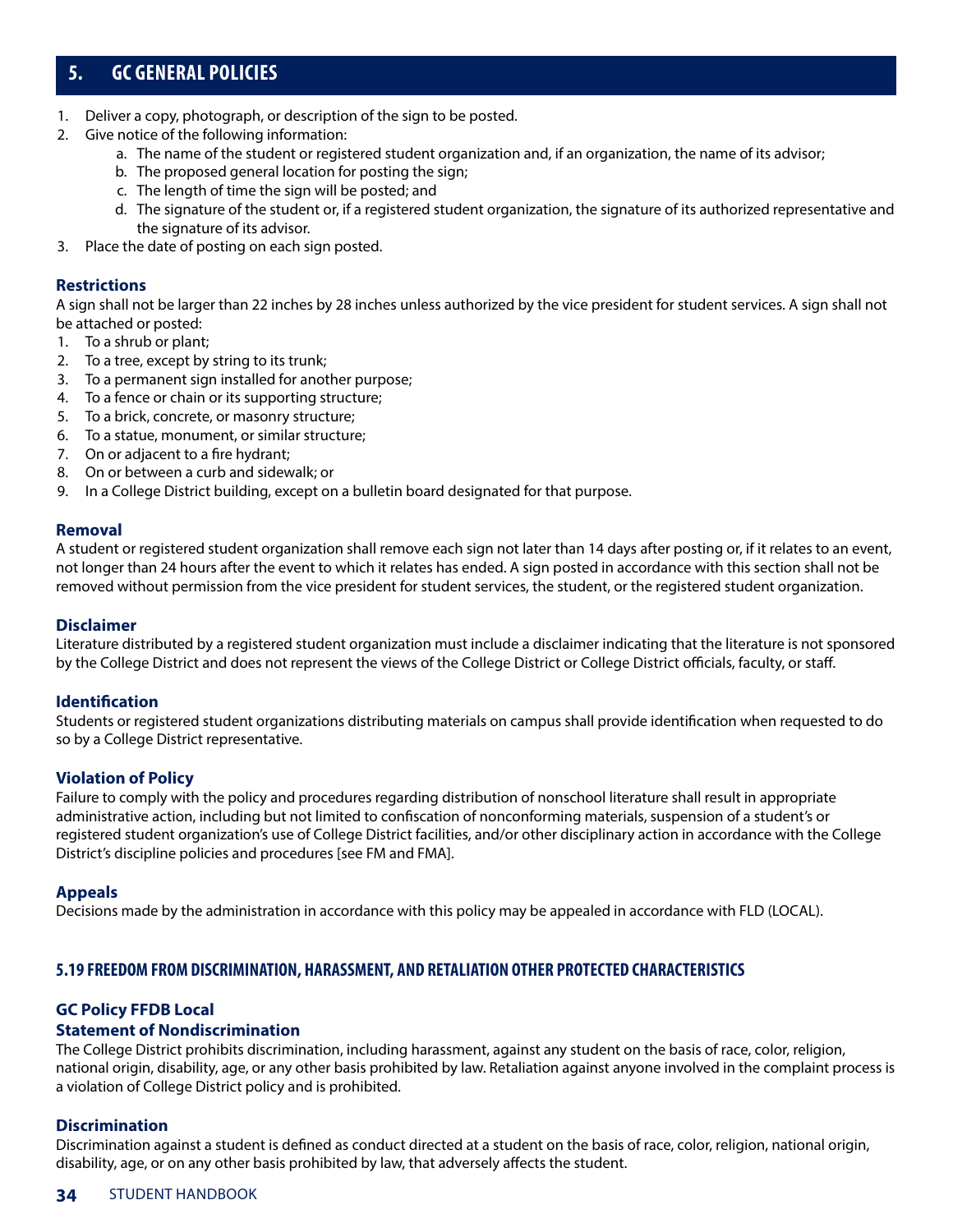#### **Prohibited Harassment**

Prohibited harassment of a student is defined as physical, verbal, or nonverbal conduct based on the student's race, color, religion, national origin, disability, age, or any other basis prohibited by law that is so severe, persistent, or pervasive that the conduct limits or denies a student's ability to participate in or benefit from the College District's educational program.

### **Examples**

Examples of prohibited harassment may include offensive or derogatory language directed at another person's religious beliefs or practices, accent, skin color, or need for accommodation; threatening, intimidating, or humiliating conduct; offensive jokes, namecalling, slurs, or rumors; physical aggression or assault; display of graffiti or printed material promoting racial, ethnic, or other negative stereotypes; or other kinds of aggressive conduct such as theft or damage to property.

### **Retaliation**

The College District prohibits retaliation by a student or College District employee against a student alleged to have experienced discrimination or harassment or another student who, in good faith, makes a report of harassment or discrimination, serves as a witness, or otherwise participates in an investigation.

### **Examples**

Examples of retaliation may include threats, rumor spreading, ostracism, assault, destruction of property, unjustified punishments, or unwarranted grade reductions. Unlawful retaliation does not include petty slights or annoyances.

#### **False Claims**

A student who intentionally makes a false claim, offers false statements, or refuses to cooperate with a College District investigation regarding discrimination or harassment shall be subject to appropriate disciplinary action.

### **Prohibited Conduct**

In this policy, the term "prohibited conduct" includes discrimination, harassment, and retaliation as defined by this policy, even if the behavior does not rise to the level of unlawful conduct.

### **Reporting Procedures Student Report**

Any student who believes that he or she has experienced prohibited conduct or believes that another student has experienced prohibited conduct should immediately report the alleged acts to a responsible employee.

### **Employee Report**

Any College District employee who suspects and any responsible employee who receives notice that a student or group of students has or may have experienced prohibited conduct shall immediately notify the appropriate College District official listed in this policy and shall take any other steps required by this policy.

#### **Exceptions**

A person who holds a professional license requiring confidentiality, such as a counselor, or who is supervised by such a person shall not be required to disclose a report of prohibited conduct without the student's consent.

A person who is a nonprofessional counselor or advocate designated in administrative procedures as a confidential source shall not be required to disclose information regarding an incident of prohibited conduct that constitutes personally identifiable information about a student or other information that would indicate the student's identity without the student's consent, unless the person is disclosing information as required for inclusion in the College District's annual security report under the Clery Act. [See GAC]

### **Responsible Employee**

For purposes of this policy, a "responsible employee" is an employee:

- 1. Who has the authority to remedy prohibited conduct.
- 2. Who has been given the duty of reporting incidents of prohibited conduct.
- 3. Whom a student reasonably believes has the authority to remedy prohibited conduct or has been given the duty of reporting incidents of prohibited conduct.

The College District designates the following persons as responsible employees: any instructor, any administrator, or any College District official defined below.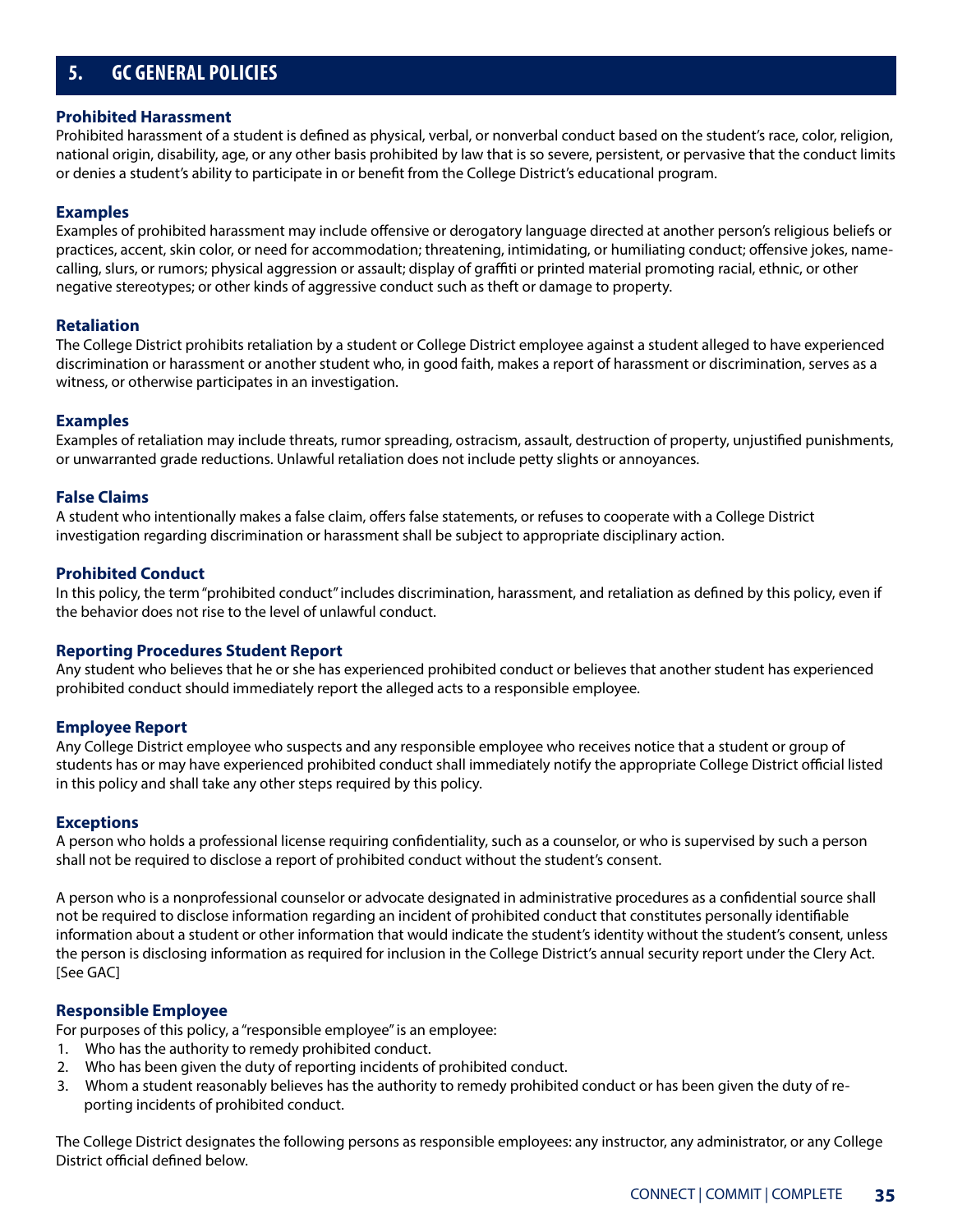### **Definition of College District Officials**

For the purposes of this policy. College District officials are the ADA/Section 504 coordinators and the College President.

#### **ADA/Section 504 Coordinators**

Reports of discrimination based on disability may be directed to the ADA/Section 504 coordinators. The College District designates the following persons to coordinate its efforts to comply with Title II of the Americans with Disabilities Act of 1990, as amended, which incorporates and expands the requirements of Section 504 of the Rehabilitation Act of 1973, as amended:

Name: Dr. Regina Organ Position: Vice President of Student Affairs Address: Address: 6101 Grayson Drive, Denison, TX 75020 Telephone: (903) 463-8714

#### **Other Antidiscrimination Laws**

The College President or designee shall serve as coordinator for purposes of College District compliance with all other antidiscrimination laws.

#### **Alternative Reporting Procedures**

A student shall not be required to report prohibited conduct to the person alleged to have committed the conduct. Reports concerning prohibited conduct, including reports against an ADA/Section 504 coordinator, may be directed to the College President.

A report against the College President may be made directly to the Board. If a report is made directly to the Board, the Board shall appoint an appropriate person to conduct an investigation.

#### **Timely Reporting**

Reports of prohibited conduct shall be made as soon as possible after the alleged act or knowledge of the alleged act. A failure to immediately report may impair the College District's ability to investigate and address the prohibited conduct.

#### **Investigation of Report**

The College District may request, but shall not require, a written report. If a report is made orally, the College District official shall reduce the report to written form.

#### **Initial Assessment**

Upon receipt or notice of a report, the College District official shall determine whether the allegations, if proven, would constitute prohibited conduct as defined by this policy. If so, the College District official shall immediately authorize or undertake an investigation, except as provided below at CRIMINAL INVESTIGATION

If the College District official determines that the allegations, if proven, would not constitute prohibited conduct as defined by this policy, the College District official shall refer the complaint for consideration under FFDA, as appropriate.

#### **Interim Action**

If appropriate and regardless of whether a criminal or regulatory investigation regarding the alleged conduct is pending, the College District shall promptly take interim action calculated to address prohibited conduct prior to the completion of the College District's investigation.

#### **College District Investigation**

The investigation may be conducted by the College District official or a designee or by a third party designated by the College District, such as an attorney. The investigator shall have received appropriate training regarding the issues related to the complaint and the relevant College District's policy and procedures. The investigation may consist of personal interviews with the person making the report, the person against whom the report is filed, and others with knowledge of the circumstances surrounding the allegations. The investigation may also include analysis of other information or documents related to the allegations.

#### **Criminal Investigation**

If a law enforcement or regulatory agency notifies the College District that a criminal or regulatory investigation has been initiated, the College District shall confer with the agency to determine if the College District's investigation would impede the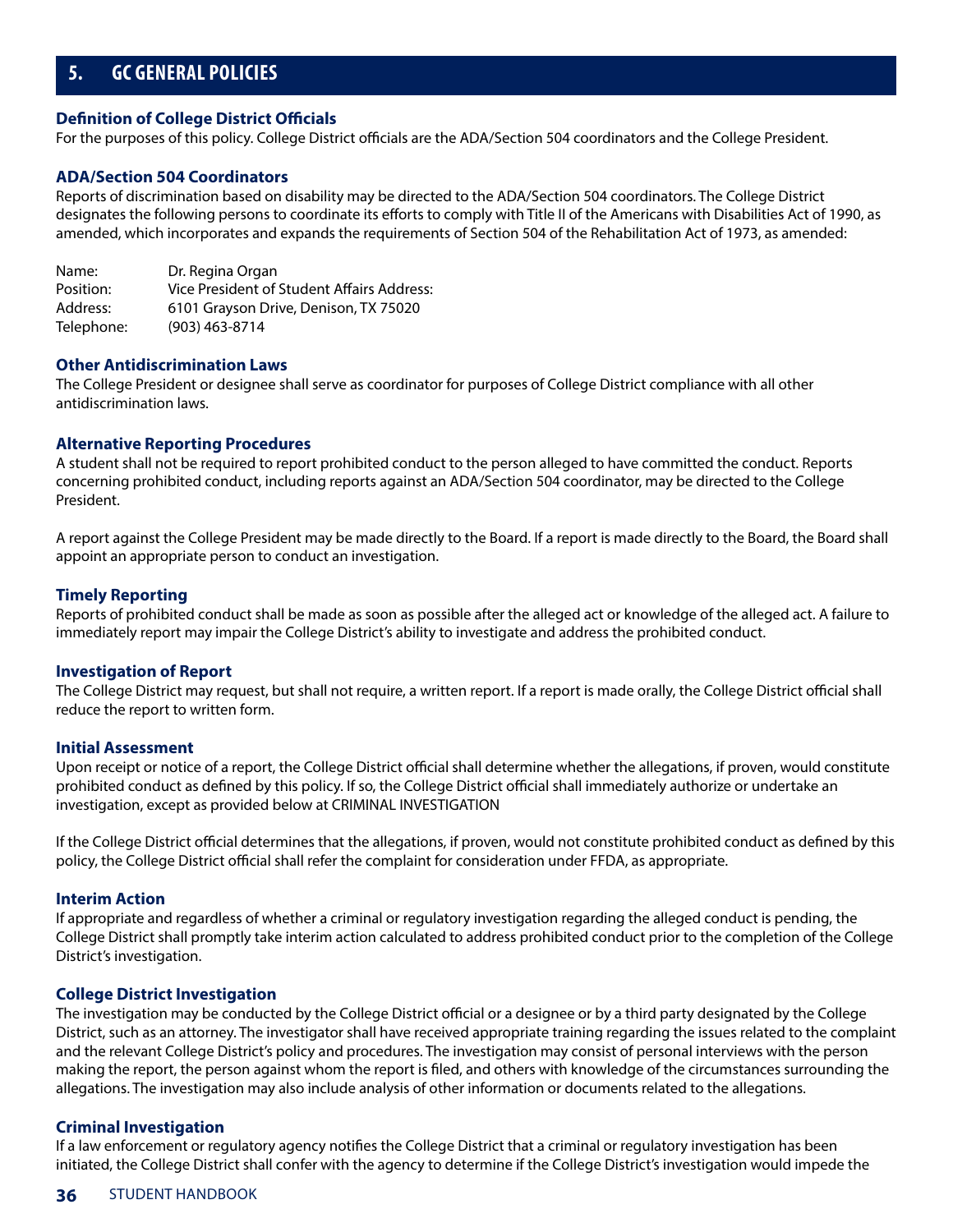criminal or regulatory investigation. The College District Shall Proceed with its investigation only to the extent that it does not impede the ongoing criminal or regulatory investigation. After the law enforcement or regulatory investigation has completed gathering its evidence, the College District shall promptly resume its investigation.

### **Concluding the Investigation**

Absent extenuating circumstances, such as a request by a law enforcement or regulatory agency for the College District to delay its investigation, the investigation should be completed within ten College District business days from the date of the report; however, the investigator shall take additional time if necessary to complete a thorough investigation.

The College District shall provide written notice of the outcomes, within the extent permitted by the Family Educational Rights and Privacy Act (FERPA) or other law, to the victim and the person against whom the complaint is filed.

## **College District Action Prohibited Conduct**

If the results of an investigation indicate that prohibited conduct occurred, the College District shall promptly respond by taking appropriate disciplinary or corrective action reasonably calculated to address the conduct, in accordance with College District policy and procedures [see FM and FMA].

### **Corrective Action**

Examples of corrective action may include a training program for those involved in the complaint, a comprehensive education pro- gram for the College District community, counseling for the victim and the student who engaged in prohibited conduct, follow-up in- quiries to determine if any new incidents or any instances of retaliation have occurred, involving students in efforts to identify problems and improve the College District climate, increasing staff monitoring of areas where prohibited conduct has occurred, and reaffirming the College District's policy against discrimination and harassment.

### **Improper Conduct**

If the investigation reveals improper conduct that did not rise to the level of prohibited conduct, the College District may take disciplinary action in accordance with College District policy and procedures or other corrective action reasonably calculated to address the conduct.

## **Confidentiality**

To the greatest extent possible, the College District shall respect the privacy of the complainant, persons against whom a report is filed, and witnesses. Limited disclosures may be necessary in order to conduct a thorough investigation and comply with applicable law.

### **Appeal**

A student who is dissatisfied with the outcome of the investigation may appeal through FLD(LOCAL), beginning at the appropriate level. A student shall be informed of his or her right to file a com- plaint with the U.S. Department of Education Office for Civil Rights.

### **Records Retention**

Retention of records shall be in accordance with the College District's records retention procedures. [See CIA] Access to Policy, Procedures, and Related Materials

Information regarding this policy and any accompanying procedures, as well as relevant educational and resource materials concerning the topics discussed in this policy, shall be distributed annually to College District employees and students in compliance with law and in a manner calculated to provide easy access and wide distribution, such as through electronic distribution and inclusion in the employee and student handbooks and other major College District publications. Information regarding the policy, procedures, and related materials shall also be prominently published on the College District's website, taking into account applicable legal requirements. Copies of the policy and procedures shall be readily available at the College District's administrative offices and shall be distributed to a student who makes a report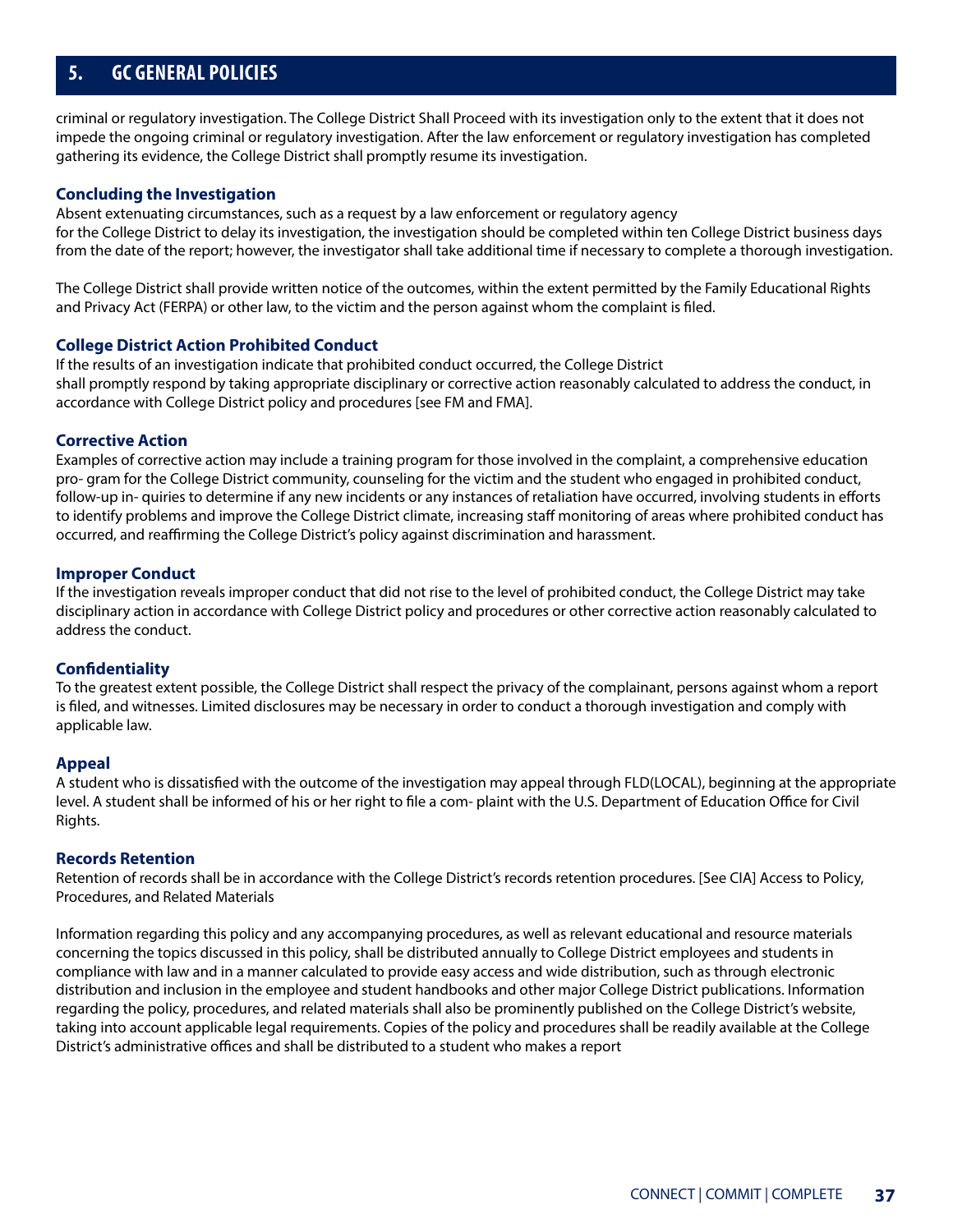### **5.20 FREEDOM FROM DISCRIMINATION, HARASSMENT, AND RETALIATION SEX AND SEXUAL VIOLENCE**

#### **GC Policy FFDA Local**

#### **Statement of Nondiscrimination**

The College District prohibits discrimination, including harassment, against any student on the basis of sex or gender. Retaliation against anyone involved in the complaint process is a violation of College District policy and is prohibited.

#### **Discrimination**

Discrimination against a student is defined as conduct directed at a student on the basis of sex/gender that adversely affects the student.

#### **Sexual Harassment by an Employee**

Sexual harassment of a student by a College District employee includes unwelcome sexual advances; requests for sexual favors; sexually motivated physical, verbal, or nonverbal conduct; or other conduct or communication of a sexual nature when:

- 1. A College District employee causes the student to believe that the student must submit to the conduct in order to participate in a school program or activity, or that the employee will make an educational decision based on whether or not the student submits to the conduct; or
- 2. The conduct is so severe, persistent, or pervasive that it limits or denies the student's ability to participate in or benefit from the College District's educational program.

#### **By Others**

Sexual harassment of a student, including harassment committed by another student, includes unwelcome sexual advances; requests for sexual favors; or sexually motivated physical, verbal, or nonverbal conduct when the conduct is so severe, persistent, or pervasive that it limits or denies a student's ability to participate in or benefit from the College District's educational program.

#### **Sexual Violence**

Sexual violence is a form of sexual harassment. Sexual violence includes physical, sexual acts perpetrated against a person's will or where a person is incapable of giving consent due to the victim's use of drugs or alcohol or due to an intellectual or other disability.

#### **Examples**

Examples of sexual harassment of a student may include sexual advances; touching intimate body parts or coercing physical contact that is sexual in nature; jokes or conversations of a sexual nature; rape; sexual assault; sexual battery; sexual coercion; and other sexually motivated conduct, communications, or contact.

Physical contact not reasonably construed as sexual in nature is not sexual harassment.

#### **Gender-Based Harassment**

Gender-based harassment includes physical, verbal, or nonverbal conduct based on the student's gender, the student's expression of characteristics perceived as stereotypical for the student's gender, or the student's failure to conform to stereotypical notions of masculinity or femininity. For purposes of this policy, gender-based harassment is considered prohibited harassment if the conduct is so severe, persistent, or pervasive that the conduct limits or denies a student's ability to participate in or benefit from the College District's educational program.

#### **Examples**

Examples of gender-based harassment directed against a student, regardless of the student's or the harasser's actual or perceived sexual orientation or gender identify, may include offensive jokes, name-calling, slurs, or rumors, physical aggression or assault, threatening or intimidation conduct, or other kinds of aggressive conduct such as theft or damage to property.

#### **Retaliation**

The College District prohibits retaliation by a student or College District employee against a student alleged to have experienced discrimination or harassment or another student who, in good faith, makes a report of harassment or discrimination, serves as a witness, or otherwise participates in an investigation.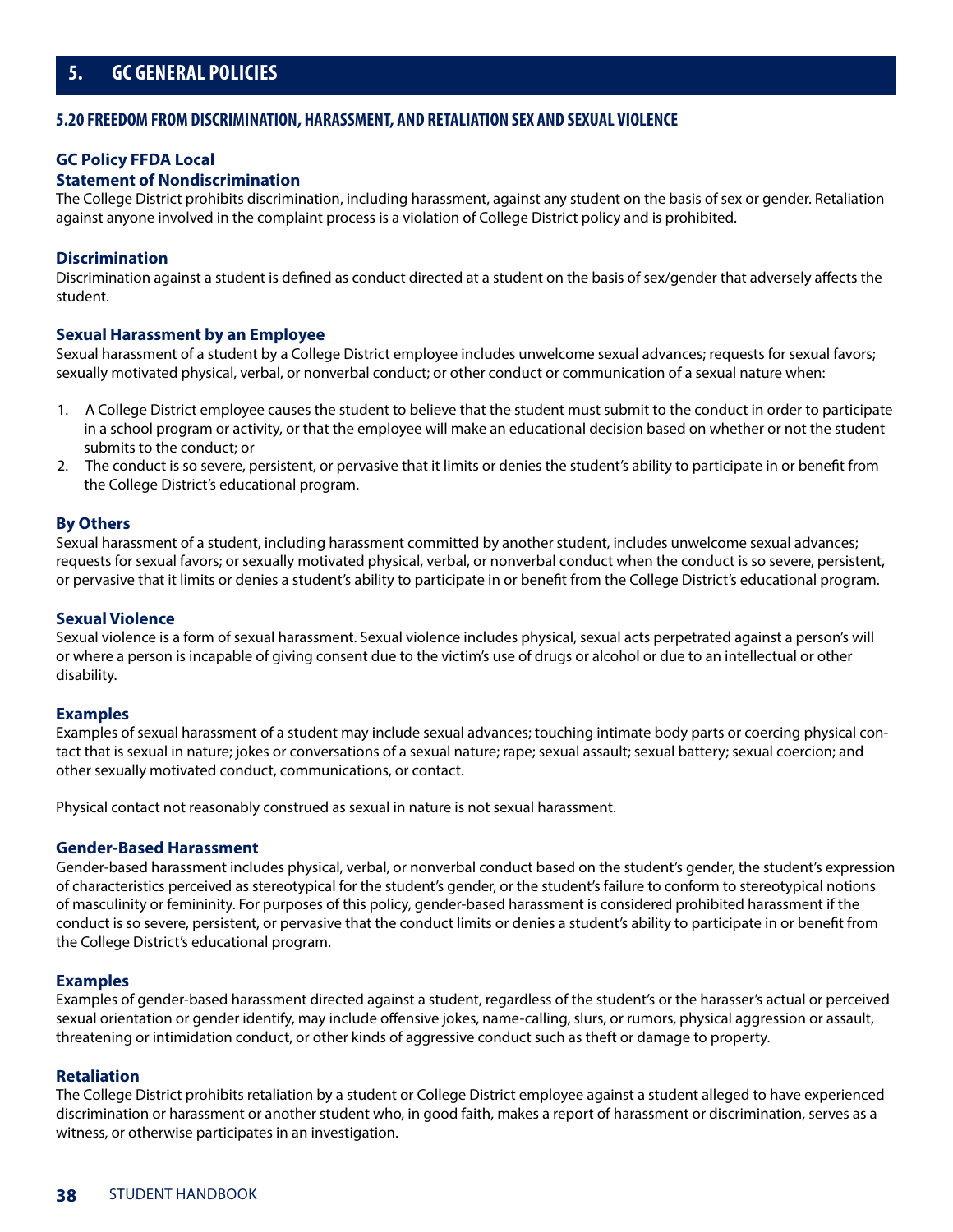### **Examples**

Examples of retaliation may include threats, rumor spreading, ostracism, assault, destruction of property, unjustified punishments, or unwarranted grade reductions. Unlawful retaliation does not include petty slights or annoyances.

#### **False Claims**

A student who intentionally makes a false claim offers false statements, or refuses to cooperate with a College District investigation regarding discrimination or harassment shall be subject to appropriate disciplinary action.

#### **Prohibited Conduct**

In this policy, the term "prohibited conduct" includes discrimination, harassment, and retaliation as defined by this policy, even if the behavior does not rise to the level of unlawful conduct.

#### **Reporting Procedures Student Report**

Any student who believes that he or she has experienced prohibited conduct or believes that another student has experienced prohibited conduct should immediately report the alleged acts to a responsible employee.

#### **Employee Report**

Any College District employee who suspects and any responsible employee who receives notice that a student or group of students has or may have experienced prohibited conduct shall immediately notify the appropriate College District official listed in this policy and shall take any other steps required by this policy.

#### **Exceptions**

A person who holds a professional license requiring confidentiality, such as a counselor, or who is supervised by such a person shall not be required to disclose a report of prohibited conduct without the student's consent.

A person who is a nonprofessional counselor or advocate designated in administrative procedures as a confidential source shall not be required to disclose information regarding an incident of prohibited conduct that constitutes personally identifiable information about a student or other information that would indicate the student's identity without the student's consent, unless the person is disclosing information as required for inclusion in the College District's annual security report under the Clery Act [see GAC].

#### **Responsible Employee**

For purpose of this policy, a "responsible employee" is an employee:

- 1. Who has the authority to remedy prohibited conduct?
- 2. Who has been given the duty of reporting incidents of prohibited conduct?
- 3. Whom a student reasonably believes has the authority to remedy prohibited conduct or has been given the duty of reporting incidents of prohibited conduct.

The College District designates the following persons as responsible employees: any instructor, any administrator, or College District official defined below.

#### **Definition of College District Officials**

For the purposes of this policy, College District officials are the Title IX coordinator, and the College President.

#### **Title IX Coordinators**

Reports of discrimination based on sex, including sexual harassment or gender-based harassment, may be directed to the Title IX coordinators. The College District designates the following per- sons to coordinate its efforts to comply with Title IX of the Education Amendments of 1972, as amended:

| Name:      | Dr. Regina Organ<br>Vice President of Student Affairs |  |
|------------|-------------------------------------------------------|--|
| Position:  |                                                       |  |
| Address:   | 6101 Grayson, Drive, Denison, TX 75020                |  |
| Telephone: | (903) 463-8714                                        |  |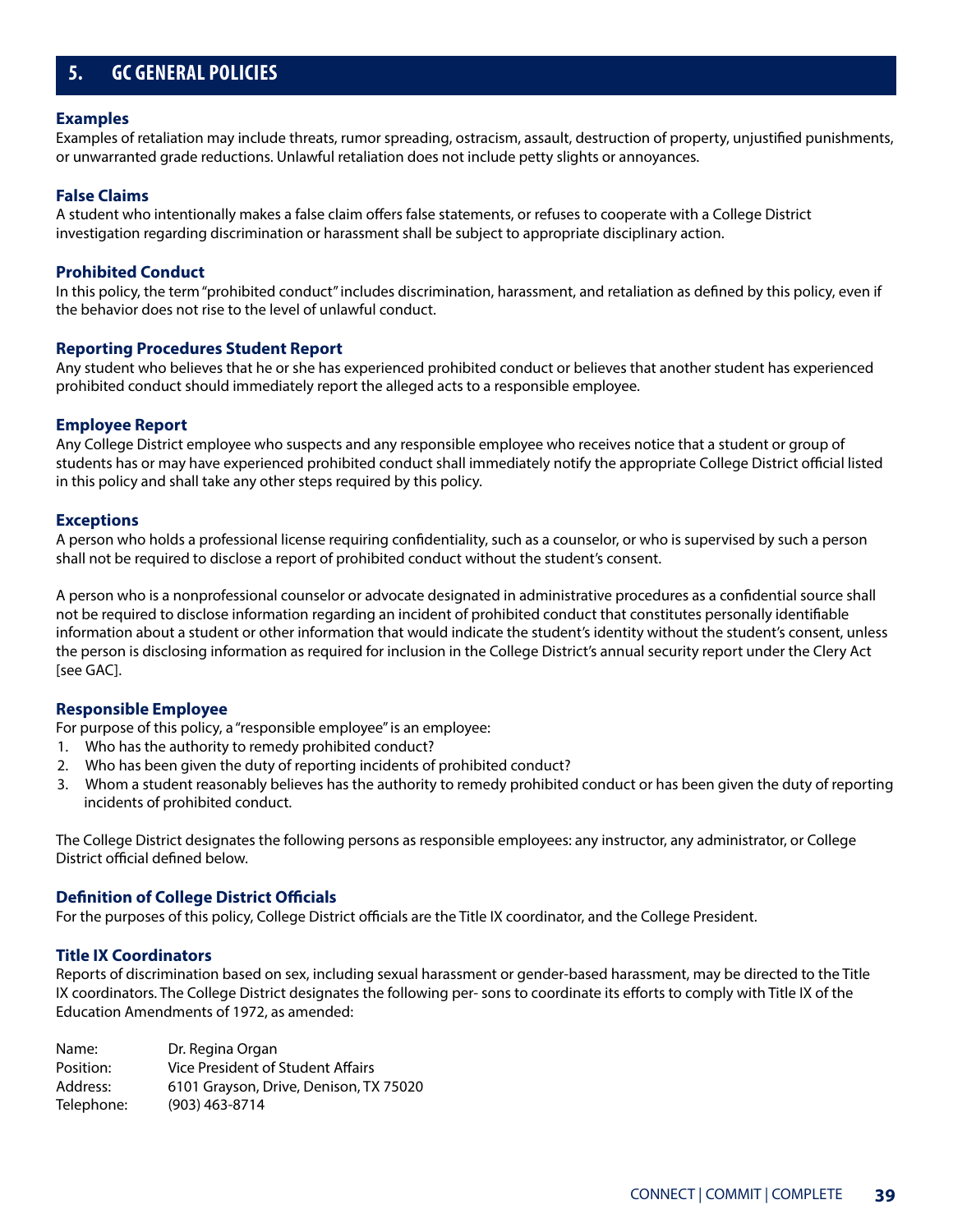### **Title IX Deputy Coordinators**

| Name:      | Michael McBrayer                       |  |
|------------|----------------------------------------|--|
| Position:  | Athletic Director/Head Softball Coach  |  |
| Address:   | 6101 Grayson, Drive, Denison, TX 75020 |  |
| Telephone: | $(903)$ 463-8753                       |  |
|            |                                        |  |

Name: Dr. Kimberly Williams Position: Dean of South Campus Address: 6101 Grayson, Drive, Denison, TX 75020 Telephone: (903) 415-2506

### **GC Deputy Title IX Coordinator**

(for complaints against an employee) Name: Jennifer Becherer Position: Director of Human Resources Administrative Address: 6101 Grayson Drive Denison, TX 75020 Telephone: (903) 463-8648

#### **Other Anti-Discrimination Laws**

The College President or designee shall serve as coordinator for purposes of College District compliance with all other antidiscrimination laws.

#### **Alternative Reporting Procedures**

A student shall not be required to report prohibited conduct to the person alleged to have committed the conduct. Reports concerning prohibited conduct, including reports against a Title IX coordinator, may be directed to the College President. A report against the College President may be made directly to the Board. If a report is made directly to the Board, the Board shall appoint an appropriate person to conduct an investigation.

#### **Timely Reporting**

Reports of prohibited conduct shall be made as soon as possible after the alleged act or knowledge of the alleged act. A failure to immediately report may impair the College District's ability to investigate and address the prohibited conduct.

#### **Investigation of the Report**

The College District may request, but shall not require a written report. If a report is made orally, the College District official shall reduce the report to written form.

#### **Initial Assessment**

Upon receipt or notice of a report, the College District official shall determine whether the allegations, if proven, would constitute prohibited conduct as defined by this policy. If so, the College District official shall immediately authorize or undertake an investigation, except as provided below at CRIMINAL INVESTIGATION.

If the College District official determines that the allegations, if proven, would not constitute prohibited conduct as defined by his policy, the College District official shall refer the compliant for consideration under FFDB, as appropriate.

#### **Interim Action**

If appropriate and regardless of whether a criminal or regulatory investigation regarding the alleged conduct is pending, the College District shall promptly take interim action calculated to address prohibited conduct prior to the completion of the College District's investigation.

#### **College District Investigation**

The investigation may be conducted by the College District official or a designee or by a third party designated by the College District, such as an attorney. The investigator shall have received appropriate training regarding the issues related to the complaint and the relevant College District's policy and procedures.

The investigation may consist of personal interviews with the person making the report, the person against whom the report is filed, and others with knowledge of the circumstances surrounding the allegations. The investigation may also include analysis of other information or documents related to the allegations.

### **40** STUDENT HANDBOOK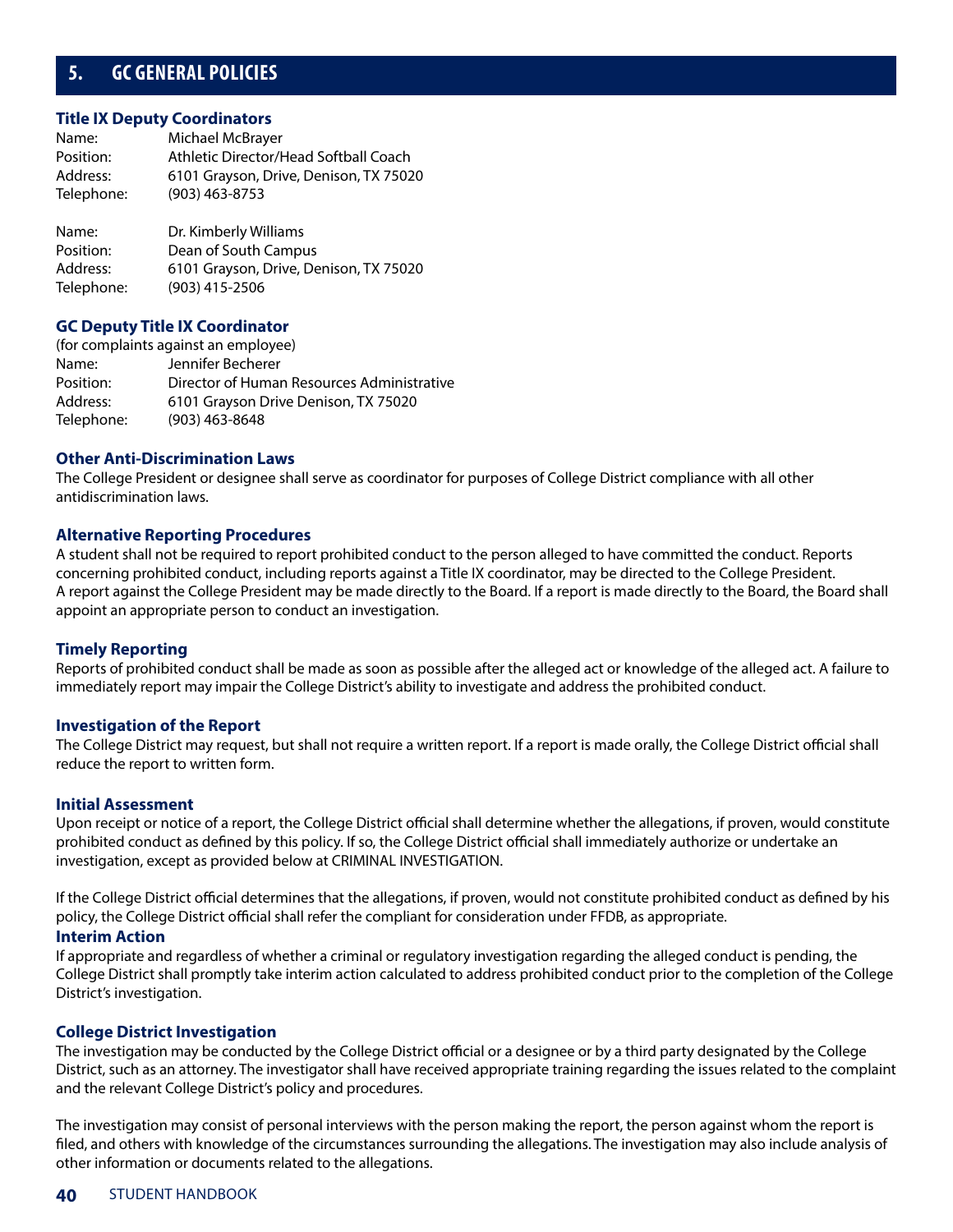### **Criminal Investigation**

If a law enforcement or regulatory agency notifies the College District that a criminal or regulatory investigation has been initiated, the College District shall confer with the agency to determine if the College District's investigation would impede the criminal or regulatory investigation. The College District shall proceed with its investigation only to the extent that it does not impede the ongoing criminal or regulatory investigation. After the law enforcement or regulatory agency has completed gathering its evidence, the College District shall promptly resume its investigation.

#### **Concluding the Investigation**

Absent extenuating circumstances, such as a request by a law enforcement or regulatory agency for the College District to delay its investigation, the investigation should be completed within ten College District business days from the date of the report; however, the investigator shall take additional time if necessary to complete a thorough investigation. The investigator shall prepare a written report of the investigation. The report shall be filed with the College District official overseeing the investigation.

#### **Notification of The Outcome**

The College District shall provide written notice of the outcome, within the extent permitted by the Family Educational Rights Privacy Act (FERPA) or other law, to the victim and the person against whom the complaint is filed.

## **COLLEGE DISTRICT ACTION**

## **Prohibited Conduct**

If the results of an investigation indicate that prohibited conduct occurred, the College District shall promptly respond by taking appropriate disciplinary or corrective action reasonably calculated to address the conduct in accordance with College District policy and procedures (see FM and FMA).

#### **Corrective Action**

Examples of corrective action may include a training program for those involved in the complaint, a comprehensive education program for the College District community, counseling for the victim and the student who engaged in prohibited conduct, follow-up inquiries to determine if any new incidents or any instances of retaliation have occurred, involving students in efforts to identify problems and improve the College District climate, increasing staff monitoring of areas where prohibited conduct has occurred, and reaffirming the College District's policy against discrimination and harassment.

#### **Exception**

The College District shall minimize attempts to require a student who complains of sexual harassment to resolve the problem directly with the person who engaged in the harassment; however if that is the most appropriate resolution method, the College District shall be involved in an appropriate manner. Mediation shall not be used to resolve sexual harassment complaints.

#### **Improper Conduct**

If the investigation reveals improper conduct that did not rise to the level of prohibited conduct, the College District may take disciplinary action in accordance with College District policy and procedures or other corrective action reasonably calculated to address the conduct.

#### **Confidentiality**

To the greatest extent possible, the College District shall respect the privacy of the complainant, persons against whom a report is filed, and witnesses. Limited disclosures may be necessary in order to conduct a thorough investigation and comply with applicable law.

#### **Appeal**

A student who is dissatisfied with the outcome of the investigation may appeal through FLD (LOCAL), beginning at the appropriate level. A student shall be informed of his or her right to file a complaint with the United States Department of Education Office for Civil Rights.

#### **Records Retention**

Retention of records shall be in accordance with the College District's records retention procedures. [See CIA]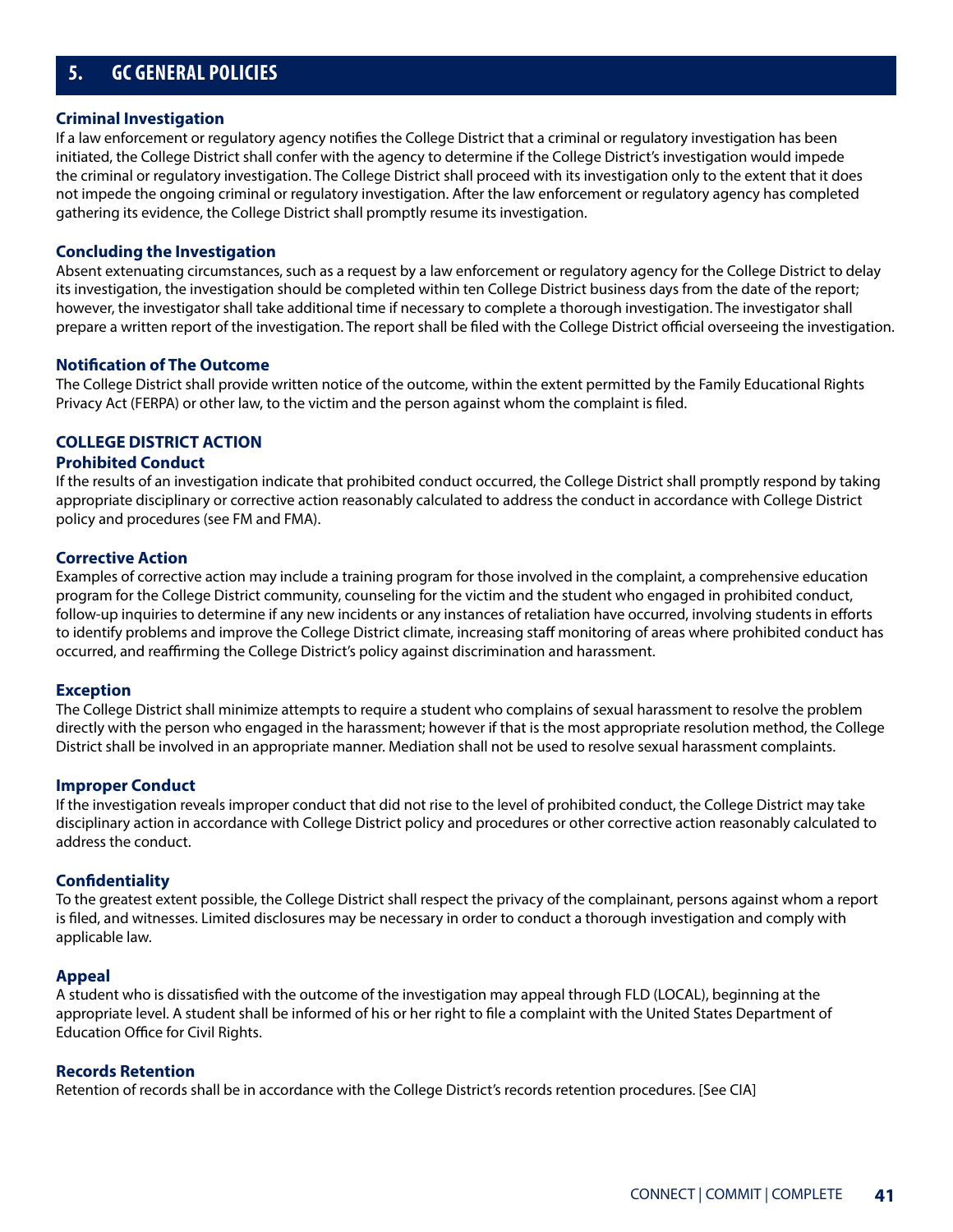### **Access to Policy, Procedures, Related Materials**

Information regarding this policy and any accompanying procedures, as well as relevant educational and resource materials concerning the topics discussed in the policy, shall be distributed annually to College District employees and students in a manner calculated to provide easy access and wide distribution, such as through electronic distribution and inclusion in major College District publications. Information regarding the policy, procedures, and related materials shall also be prominently published on the College District's website. Copies of the policy and procedures shall be readily available at the College District's administrative offices and shall be distributed to a student who makes a report.

# **5.21 TEXAS SUCCESS INITIATIVE (TSI)**

Texas law requires that all new students in a public college or university have their academic skill level assessed prior to entry in a college-level class. The assessment helps students understand their skill levels in reading, writing and math and enables them to enroll in classes that appropriately match each individual's skill level. All students are required to complete a Pre-Assessment Activity that includes a quick review of sample test questions; this activity can be found at: https://www.tsipreview.com/welcome/ graysoncollege

Students will enroll under one of these four options:

### 1. Option One – TSI Exempt

Currently, students may be exempt from the Texas Success Initiative if they meet one or more of the following criteria. Students must present proof of these exemptions at the time of registration. NOTE: Students with a disability are not exempt from assessment requirements but may receive testing accommodations with appropriate documentation.

- a. Transferred in from an out-of-state or private institution with grades of "A", "B" or "C" in designated courses taken within past five years.
- b. Students who have previously attended GC or any other Texas public college or University and who have already met Texas Success Initiative requirements.
- c. Active duty military (U.S., Texas National Guard, or U.S. Reserve Unit) in service for at least three years prior to enrollment at GC. Some academic classes require students to demonstrate college readiness before enrolling.
- d. A student who on or after Aug. 1, 1990, was honorably discharged, retired or released from active duty as a member of the armed forces of the United States or the Texas National Guard or service as a member of a reserve component of the armed forces of the U.S. Please note that some academic classes require students to demonstrate college readiness before enrolling.
- e. Earned an associate's or bachelor's degree or higher from a Texas public college or university.
- f. Eligible test scores as indicated on the table on the following page

### 2. Option Two – TSI Waived

Enroll in an eligible certificate program that allows assessment to be waived. Students enrolling in these programs will have their skills assessed and may enroll only in courses listed on their certificate plans. Success Initiative Waivers are available to students who meet one of the following criteria:

a. Students enrolled in Level 1 certificate programs of 15 to 42 semester credit hours. Students enrolled in these certificates may take only courses listed on that certificate.

i. Please note that some academic classes require students to demonstrate college readiness before enrolling.

- b. Students who attended a private Texas or any out-of-state institution during the previous semester and are currently enrolling at GC on a temporary basis and not seeking a degree at GC. Temporary students must present proof of enrollment at a private or out-of-state institution during the immediately preceding semester.
- c. Full-time students from private Texas or any out-of-state institution concurrently enrolling in one or two GC courses (including distance learning courses) and not seeking a degree at GC.
- d. Students enrolling in courses for self-enrichment only; not seeking a degree. Students may take a maximum of two courses on the enrichment list.

### 3. Option Three – College Ready

Students have fulfilled TSI college readiness requirements when they meet one of the following criteria:

- a. Received passing scores on the TSI Assessment.
- b. Received a grade of A, B or C in their exit-level developmental math, reading and writing class. When student achievement reaches proficiency, students will be exited from any of the developmental reading or writing courses. Please note that before taking an EDUC course or seeking enrollment in the Associate of Arts Teaching program, you must still receive a passing score on any state-approved placement exam.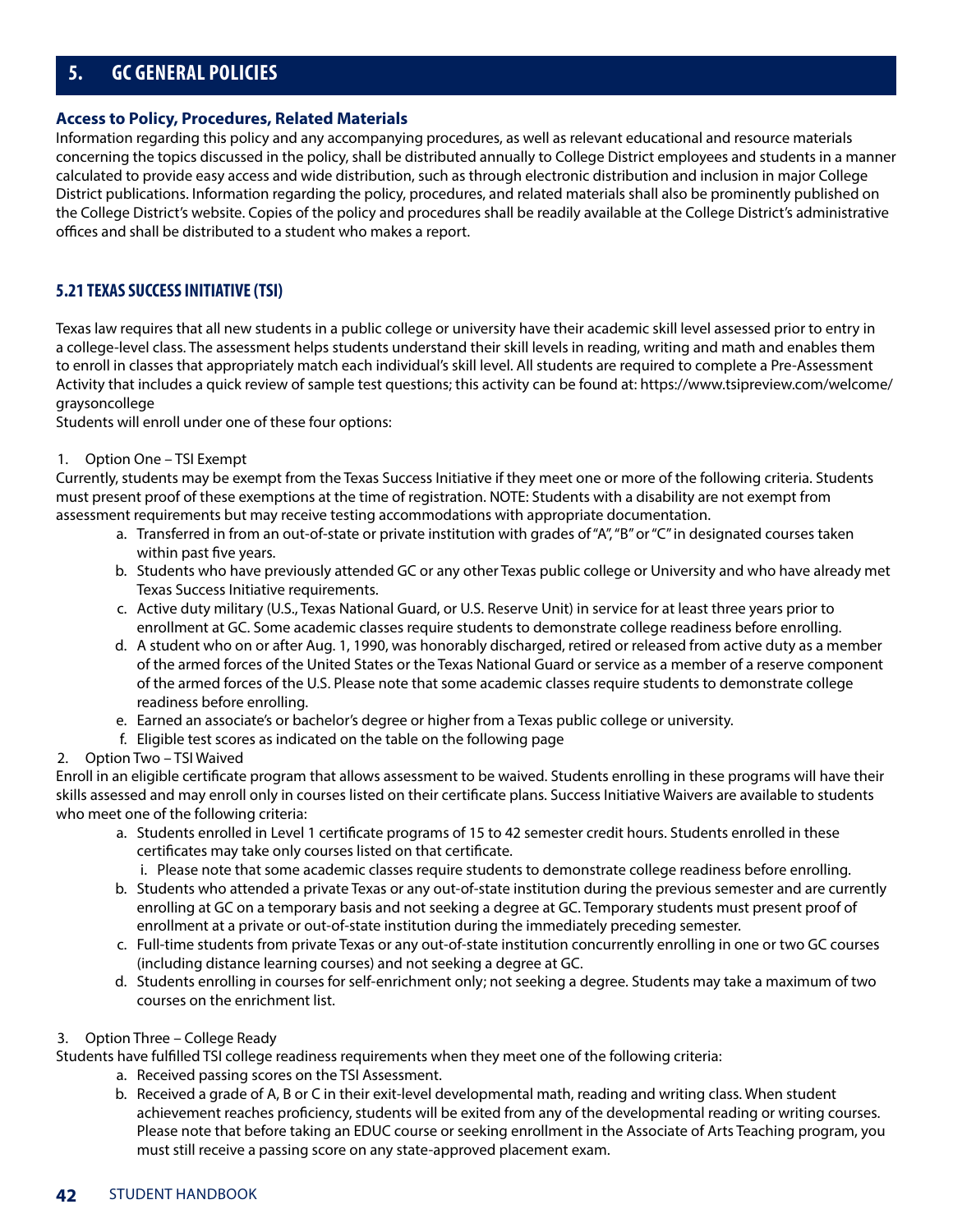| <b>TSI EXEMPT - ELIGIBLE SCORES</b>                      |                                                                                                                                      |                               |  |  |
|----------------------------------------------------------|--------------------------------------------------------------------------------------------------------------------------------------|-------------------------------|--|--|
|                                                          |                                                                                                                                      |                               |  |  |
| <b>ACT</b> (within 5 years)                              |                                                                                                                                      |                               |  |  |
| <b>COMPOSITE - 23</b>                                    | <b>MATH - 19</b>                                                                                                                     | ENGLISH - 19                  |  |  |
| SAT administered prior to March 5, 2016 (within 5 years) |                                                                                                                                      |                               |  |  |
| COMBINED - 1070                                          | MATH - 500                                                                                                                           | <b>CRITICAL READING - 500</b> |  |  |
| <b>MATH - 530</b>                                        | SAT administered on or after March 5, 2016 (within 5 years) - no composite score needed<br>EVIDENCED-BASED READING AND WRITING - 480 |                               |  |  |
|                                                          |                                                                                                                                      |                               |  |  |
| TAKS Exit-Level Test (11th grade) (within 3-5 years)     |                                                                                                                                      |                               |  |  |
| <b>MATH - 2200</b>                                       | ENGLISH LANGUAGE ARTS/ESSAY - 2200 and 3 on essay                                                                                    |                               |  |  |
| <b>STARR end-of-course (EOC) (within 5 years)</b>        |                                                                                                                                      |                               |  |  |
| ALGEBRA II - Level 2: 4000                               | ENGLISH III (for reading and writing) - Level 2: 4000                                                                                |                               |  |  |
|                                                          |                                                                                                                                      |                               |  |  |

### 4. Option Four – Not College Ready

All students who do not qualify under TSI Options 1, 2 or 3 will receive an individualized Academic Success Plan. This plan will describe the sequence of developmental classes, retest requirements, and options available for students to demonstrate college readiness. Students completing their Academic Success Plan will attain college-level skills in reading, writing and math while beginning work on academic courses on their degree plans.

### **Test Dates**

There are some days/times that you may reserve a computer ahead of time, and there are some days/times that you may "drop-in" without a reservation to see if a testing computer is available. The TSI Assessment is given on both the Main Campus in Denison-Sherman and the South Campus in Van Alstyne.

For current TSI testing schedules and steps to follow to register or drop-in, go to http://www.grayson.edu/getting-started/testingcenter/index.html

# **5.22 STUDENT EXPRESSION/ STUDENT USE OF COLLEGE DISTRICT FACILITIES**

## **GC Policy FLAA (Local)**

The grounds and facilities of the College District shall be made available to students or registered student organizations [see FKC] when such use does not conflict with use by, or any of the policies and procedures of, the College District. The requesting student or student organization shall pay all expenses incurred by their use of the facilities in accordance with a fee schedule developed by the Board.

### **Request**

To request permission to meet on College District premises, interested students or registered student organizations shall file a written request with the executive administrator in accordance with administrative procedures.

The student or the registered student organization making the request shall indicate that they have read and understand the policies and rules governing use of College District facilities and that they will abide by those rules.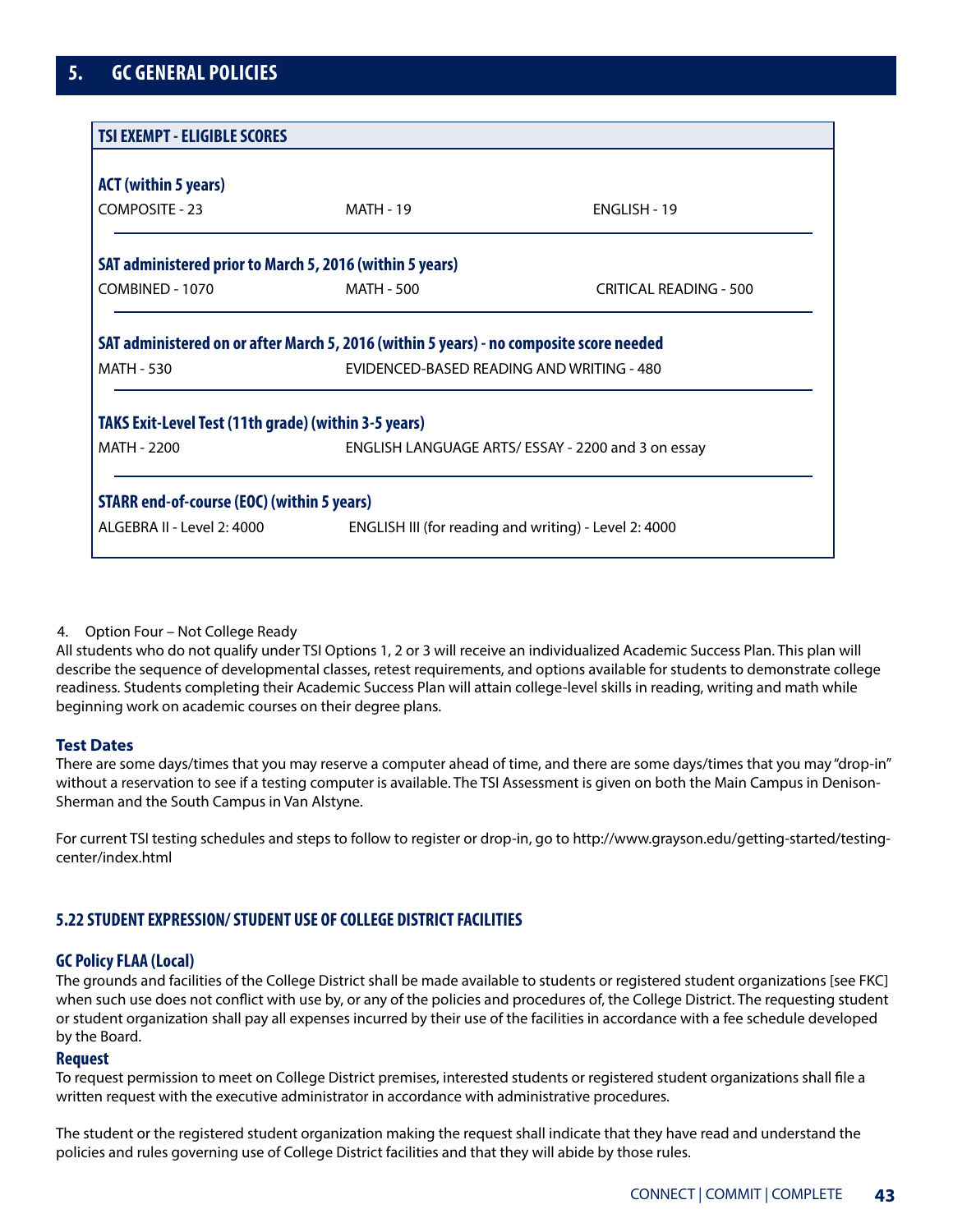## **Approval**

The executive administrator shall approve or reject the request in accordance with provisions of and deadlines set out in this policy and administrative procedures, without regard to the religious, political, philosophical, or other content of the speech likely to be associated with the student's or registered student organization's use of the facility.

Approval shall not be granted when the official has reasonable grounds to believe that:

- 1. The College District facility requested is unavailable, inadequate, or inappropriate to accommodate the proposed use at the time requested;
- 2. The applicant is under a disciplinary penalty or sanction prohibiting the use of the facility;
- 3. The proposed use includes non-permissible solicitation [see FI];
- 4. The proposed use would constitute an immediate and actual danger to the peace or security of the College District that available law enforcement officials could not control with reasonable efforts;
- 5. The applicant owes a monetary debt to the College District, and the debt is considered delinquent;
- 6. The proposed activity would disrupt or disturb the regular academic program;
- 7. The proposed use would result in damage to or defacement of property, or the applicant has previously damaged College District property; or
- 8. The proposed activity would constitute an unauthorized joint sponsorship with an outside group.

The executive administrator shall provide the applicant a written statement of the grounds for rejection if a request is denied.

### **Announcements and Publicity**

In accordance with administrative procedures, all students, and registered student organizations shall be given access on the same basis for making announcements and publicizing their meetings and activities.

### **Identification**

Students or registered student organizations using College District facilities shall provide identification when requested to do so by a College District representative.

### **Violations**

Failure to comply with the policy and procedures regarding student use of College District facilities shall result in appropriate administrative action, including but not limited to, suspension of a student's or a registered student organization's use of College District facilities and/or other disciplinary action in accordance with the College District's discipline policies and procedures [see FM and FMA].

### **Appeals**

Decisions made by the administration under this policy may be appealed in accordance with FLD (LOCAL). [For distribution of literature, see FLA]

### **5.23 VIOLENCE AGAINST WOMEN ACT (VAWA)**

### **Policy Statement**

- Grayson College condemns sexual assaults and will not tolerate them. The purpose of this policy is to inform students, faculty, staff, and others about the College's sexual assault programs and the procedures followed once a sexual assault is reported.
- College officials affected by this policy, including the Grayson College Police Department, Vice President of Student Affairs, Director of Student Life\Housing, will develop and administer office procedures for implementing this policy, for preventing sexual assaults, and for informing students and others in more detail about the College's sexual assault programs and the procedures followed once a sexual assault is reported.
- Law enforcement and medical personnel have extensive training in handling sexual assaults; therefore, they are authorized to use their own professional judgment with regard to individual circumstances, which may vary from the procedures in this Policy and Procedures.

### **Educational Programs**

1. Grayson College Police Department will provide students and employees with programs designed to promote the awareness of rape, acquaintance rape, and other sexual assaults.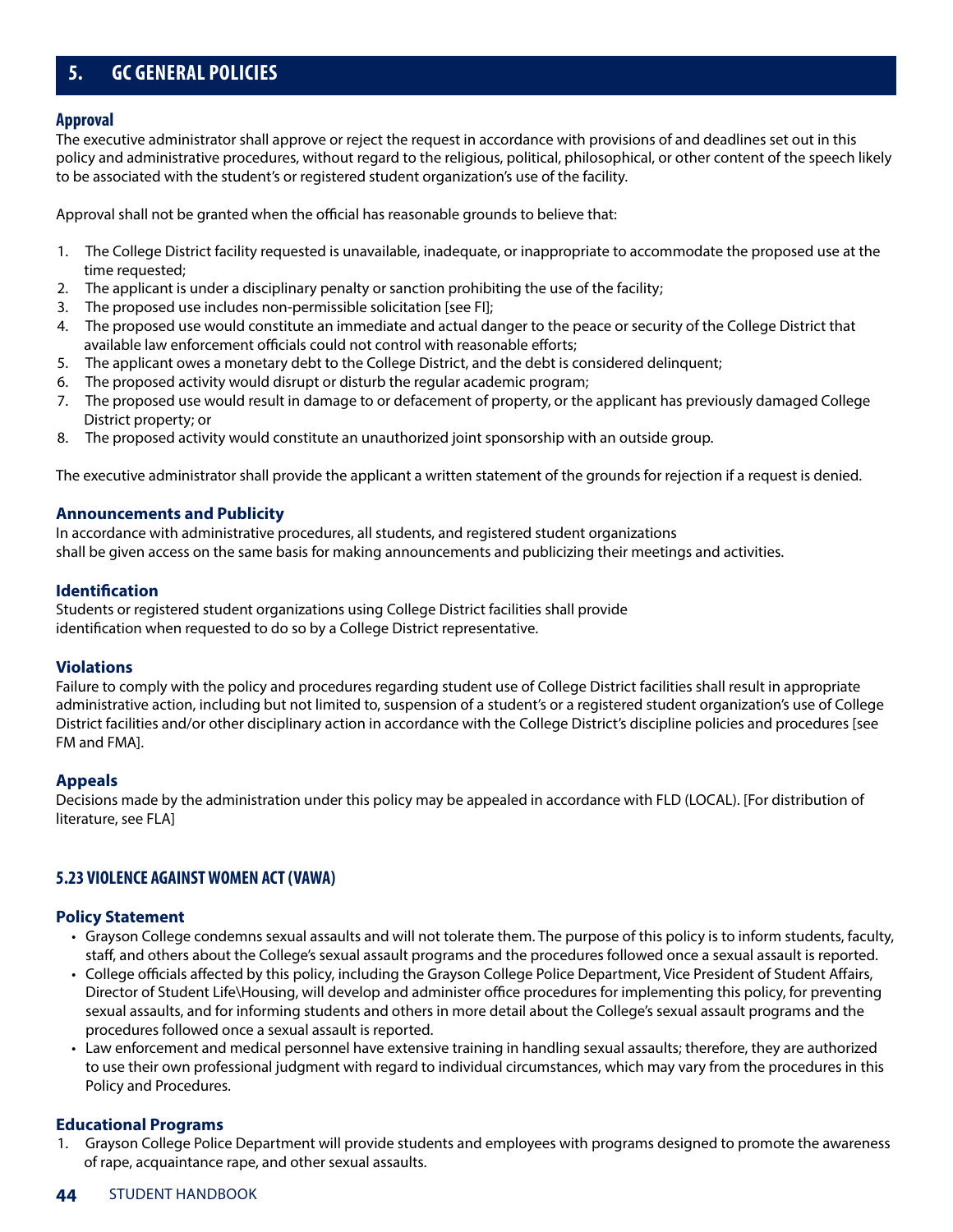2. The Grayson College Police Department's Community Awareness and Resource Team unit will conduct sexual assault programs for students and employees that are aimed at preventing and reporting sexual assaults, preserving evidence, and identifying special services to assist survivors of sexual assaults.

## **Procedures to Follow in the Case of a Sexual Assault**

- 1. Any person may request assistance from College personnel in notifying law enforcementauthorities. College personnel will provide full assistance to persons who request help in notifying authorities of sexual assault.
- 2. Persons with knowledge of sexual assaults (whether the survivor or a third party) should report them to the Grayson College Police, the law enforcement agency in the area where the sexual assault occurred, or the Title IX Coordinator. When reporting a sexual assault, a survivor's identity may be kept confidential. Although the Crime Awareness and CampusSecurity Act of 1990, commonly referred to as the Jeanne Clery Act, requires Grayson College Police to compile crime statistics and make available an annual report of these statistics, Grayson College Police is not required to divulge any other information other than the fact that an incident was reported.
- 3. Survivors of sexual assaults are not required by law to report the assault or to pursue legal action. However, it is recommended that survivors report the assault immediately to Grayson College Police or the local law enforcement authority where the assault occurred in order to facilitate the collection of important evidence and to preserve their option for pursuing legal action at a later time. College officials will provide the survivor with assistance in notifying the proper authorities of a sexual assault. A survivor can request a pseudonym if she/he wishes to maintain anonymity.
- 4. Any person with knowledge or suspicion of a sexual assault of a minor (under 18 years of age), or of a sexual relationship between a person under 17 years of age and a person over 18 years of age, is required by state law to report the assault or relationship, including the minor's name, to law enforcement. The report should be made immediately. A person making a report involving a minor is immune from civil or criminal liability if the report is made in good faith. Failure to report the sexual assault of a minor is a Class B misdemeanor, punishable by law. Sexual assault reports involving a minor can be made to Child Protective Services online at www.dfps.state.tx.us and confidentially, by phone, at 800.252.5400.
- 5. Persons aware of sexual assaults may contact any of the resources below.
	- a. Law enforcement Survivors or witnesses of sexual assaults should call the appropriate law enforcement agency, such as Grayson Police (903.463.8777), Grayson County Attorney's Office Victim Service Division (903.813.4361), and the Grayson County Sheriff's Office (903.893.4388). In an emergency situation, a person may call 911, and the call will be routed to the appropriate law enforcement agency. Law enforcement agencies may assign a pseudonym to the survivor of sexual assault in order to assure the survivor's anonymity.
	- b. Medical Assistance Survivors or witnesses may contact a local hospital emergency room. If ambulance services are necessary, persons should call 911, and they may contact Denison Ambulance/Fire Department (903.465.2720).
	- c. Counseling Services Survivors or witnesses may also call the Grayson County Attorney's Office Victim Services Division (903.813.4361) Counseling/Advising (903.463.8695), In Grayson County, survivors may contact the Crisis Center of Grayson (903.893.3909). Employees in these offices are trained to provide appropriate assistance and information.
- 6. Preserving evidence may be necessary for the proof of sexual assaults. Persons with knowledge of a sexual assault should not touch, move or otherwise disturb evidence (such as clothing) and should not disturb the scene of the incident. Preserving the evidence means not tampering with the evidence or otherwise inadvertently destroying critical evidence. Trained law enforcement personnel should collect the evidence.

### **Disciplinary Procedures**

This student handbook includes procedures for disciplinary actions used with Grayson College Students. It can be found under the Code of Student Conduct, or online at www.grayson.edu.The procedures for disciplinary actions applied to faculty and staff employees can be found in the faculty handbook at www.grayson.edu.

## **Assistance for Survivors of Sexual Assault**

- 1. The Grayson County Attorney's Office Victim Services Division provides psychological counseling and a referral service for survivors who request treatment.
	- a. Students living in campus residence halls can seek support and referrals from residential staff.
	- b. The Grayson Crisis Center provides:
		- i. Emergency shelter, crisis intervention, counseling and support services to women and children who are survivors of domestic violence and sexual assault;
		- ii. Creating public awareness about the devastating consequences of domestic violence and sexual assault;
- 2. Grayson College has resources with organizations in Grayson County that provide sexual assault counseling and support for survivors, regardless of gender. Grayson College also has resources with organizations that provide Sexual Assault Nurse Examiners (SANE) to perform SANE exams.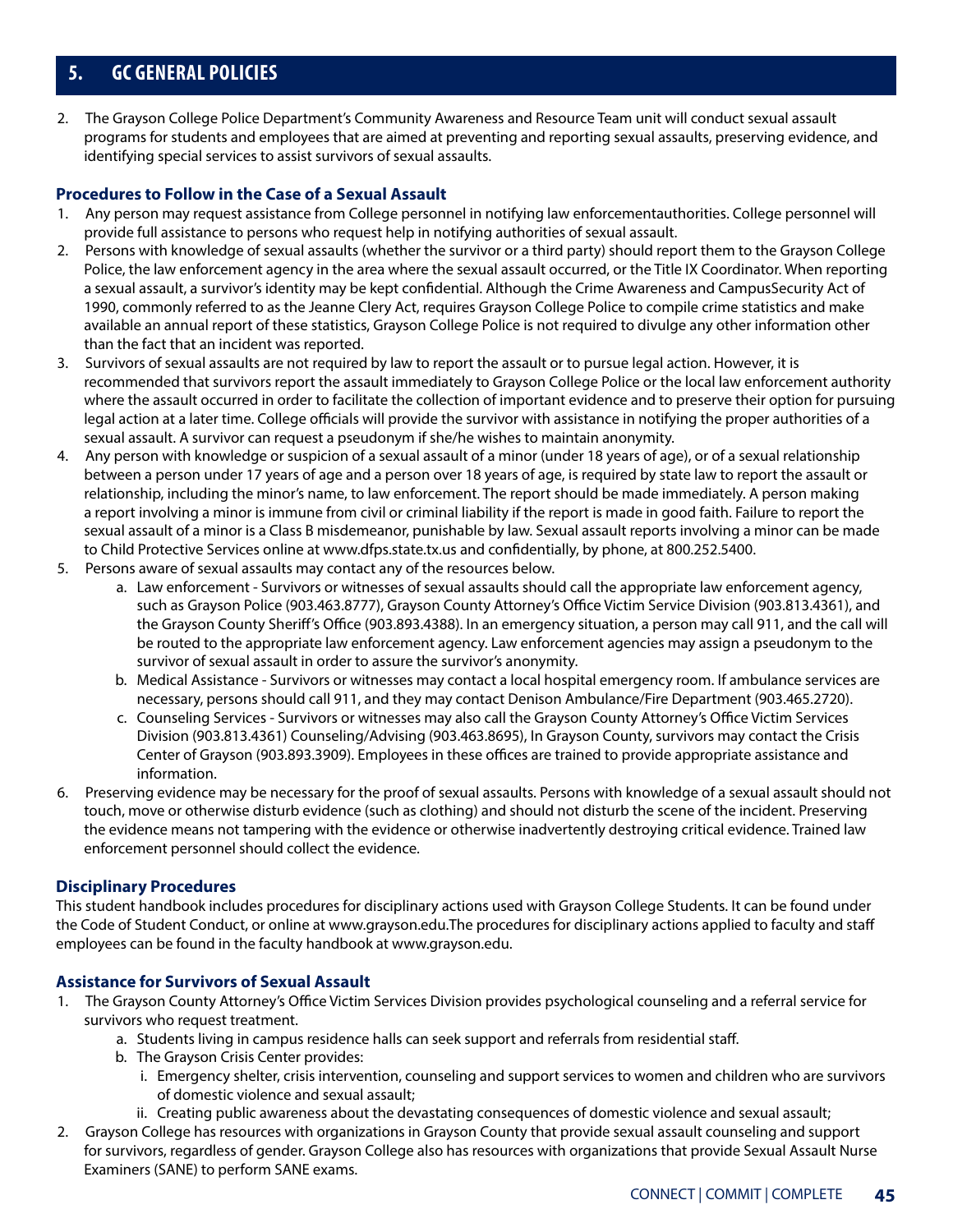## **Options for Changes in Academic and Living Situations**

- 1. Students who reside on campus may have the option to change their living situations after an alleged sexual assault incident upon request to the Housing Coordinator, provided such changes are reasonably available.
- 2. Students have the option to change their academic schedules after an alleged sexual assault incident upon request to the proper academic dean, provided such changes are reasonably available.

#### **Sexual Assault Victims Rights**

- Reasonable changes to the academic and living situations
- Referrals to counseling and assistance in notifying law enforcement
- Same opportunity as accused to have others present at disciplinary hearing(s)
- Unconditional notification of outcomes of hearing, sanction, and terms of sanctions in place
- Name and identifying information kept confidential (FERPA)

The Campus Sexual Assault Victims' Bill of Rights was signed into law by President George Bush in July of 1992. This law requires that all colleges and universities (both public and private) participating in federal student aid programs afford sexual assault victims certain basic rights. Schools found to have violated this law can be fined up to \$35,000 or lose their eligibility to participate in federal student aid programs. Complaints about schools that have failed to comply with this law should be made to the U.S. Department of Education.

The "Campus Sexual Assault Victims' Bill of Rights" exists as a part of the campus security reporting requirements, commonly known as the Jeanne Clery Act.

## **5.24 VOTER REGISTRATION**

Grayson College will make a good-faith effort to distribute a voter registration mail out form, requested and received from the State of Texas, to each student enrolled in a degree or certificate program and physically in attendance at the institution, and to make such forms widely available to students (Voter Registration Amendment; section 489 Higher Education Amendment-1998). Voter registration forms can be picked up at the Student Life Office.

### **5.25 WEAPONS**

# **GC Policy CHF (Legal) Definitions:**

### **"Campus"**

"Campus" means all land and buildings owned or leased by an institution of higher education. Gov't Code 411.2031(a)(1), .2032

#### **"Firearm"**

A "firearm" is any device designed, made, or adapted to expel a projectile through a barrel by using the energy generated by an explosion or burning substance or any device readily convertible to that use. Penal Code 46.01(3)

### **"Illegal Knife"**

An "illegal knife" is a knife with a blade over five and one-half inches; hand instrument designed to cut or stab another by being thrown; dagger, including, but not limited to, a dirk, stiletto, and poniard; bowie knife; sword; or spear. Penal Code 46.01(6)

### **"Club"**

A "club" is an instrument that is specially designed, made, or adapted for the purpose of inflicting serious bodily injury or death by striking a person with the instrument, and includes, but is not limited to, a blackjack, nightstick, mace, and tomahawk. Penal Code 46.01(1)

#### **"Prohibited Weapons"**

"Prohibited weapons" include:

1. Any of the following items, unless the item is registered in the National Firearms Registration and Transfer Record maintained by the Bureau of Alcohol, Tobacco, Firearms and Explosives or classified as a curio or relic by the U.S. Department of Justice: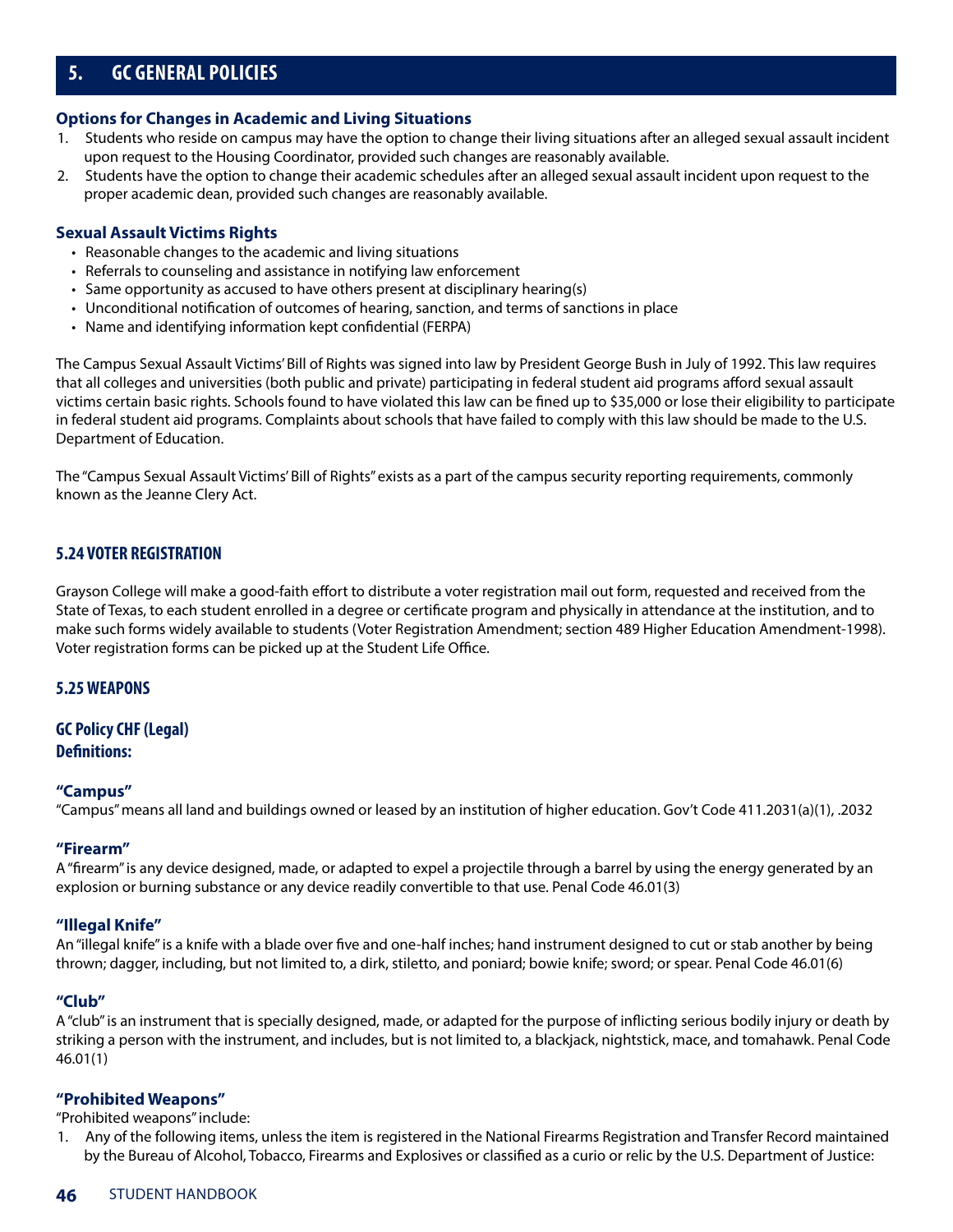- a. An explosive weapon (any explosive or incendiary bomb, grenade, rocket, or mine that is designed, made, or adapted for the purpose of inflicting serious bodily injury, death, or substantial property damage, or for the principal purpose of causing such a loud report as to cause undue public alarm or terror, and includes a device designed, made, or adapted for delivery or shooting an explosive weapon). Penal Code 46.01(2)
- b. A machine gun (any firearm that is capable of shooting more than two shots automatically, without manual reloading, by a single function of the trigger). Penal Code 46.01(9)
- c. A short-barrel firearm (rifle with a barrel length of less than 16 inches or a shotgun with a barrel length of less than 18 inches, or any weapon made from a shotgun or rifle if, as altered, it has an overall length of less than 26 inches). Penal Code 46.01(10)
- d. A firearm silencer (any device designed, made, or adapted to muffle the report of a firearm). Penal Code 46.01(4)
- 2. Knuckles (any instrument consisting of finger rings or guards made of a hard substance that is designed, made, or adapted for the purpose of inflicting serious bodily injury or death by striking a person with a fist enclosed in the knuckles). Penal Code 46.01(8)
- 3. Armor-piercing ammunition (handgun ammunition that is designed primarily for the purpose of penetrating metal or body armor and to be used primarily in pistols and revolvers). Penal Code 46.01(12)
- 4. A chemical dispensing device (a device, other than a small chemical dispenser sold commercially for personal protection, that is designed, made, or adapted for the purpose of dispensing a substance capable of causing an adverse psychological or physiological effect on a human being). Penal Code 46.01(14)
- 5. A zip gun (a device or combination of devices that was not originally a firearm and is adapted to expel a projectile through a smooth-bore or rifled-bore barrel by using the energy generated by an explosion or burning substance). Penal Code 46.01(16)
- 6. A tire deflation device (a device, including a caltrop or spike strip, that, when driven over, impedes or stops the movement of a wheeled vehicle by puncturing one or more of the vehicle's tires; it does not include a traffic control device that is designed to puncture one or more of a vehicle's tires when driven over in a specific direction, and has a clearly visible sign posted in close proximity to the traffic control device that prohibits entry or warns motor vehicle operators of the traffic control device). Penal Code 46.01(17) Penal Code 46.05(a)

## **"Premises"**

"Premises" means a building or a portion of a building. The term does not include any public or private driveway, street, sidewalk or walkway, parking lot, parking garage, or other parking area. Penal Code 46.03(c)(1), .035(f)(3); Gov't Code 441.2031(a)(3)

## **General Provisions**

A person commits an offense if the person intentionally, knowingly, or recklessly possesses or goes with a firearm, illegal knife, or prohibited weapon listed in Penal Code 46.05(a):

- 1. On the physical premises of a school or educational institution, any grounds or building on which an activity sponsored by a school or educational institution is being conducted, or a passenger transportation vehicle of a school or educational institution, unless:
	- a. Pursuant to written regulations or written authorization of the institution; or
	- b. The person possesses or goes with a concealed handgun that the person is licensed to carry under Subchapter H, Chapter 411, Government Code, and no other weapon to which this section applies, on the premises of an institution of higher education or private or independent institution of higher education, on any grounds or building on which an activity sponsored by the institution is being conducted, or in a passenger transportation vehicle of the institution; or
- 2. On the premises of a polling place on the day of an election or while early voting is in progress. [See also FLBF] Penal Code 46.03

### **Interscholastic Events**

A license holder commits an offense if the license holder intentionally, knowingly, or recklessly carries a handgun under the authority of Government Code Chapter 411, Subchapter H, regardless of whether the handgun is concealed or carried in a shoulder or belt holster, on or about the license holder's person, on the premises where a high school, collegiate, or professional sporting event or interscholastic event is taking place, unless the license holder is a participant in the event and a handgun is used in the event.

The prohibition does not apply on the premises where a collegiate sporting event is taking place if the actor was not given effective notice under Penal Code 30.06. Penal Code 46.035(b), (l)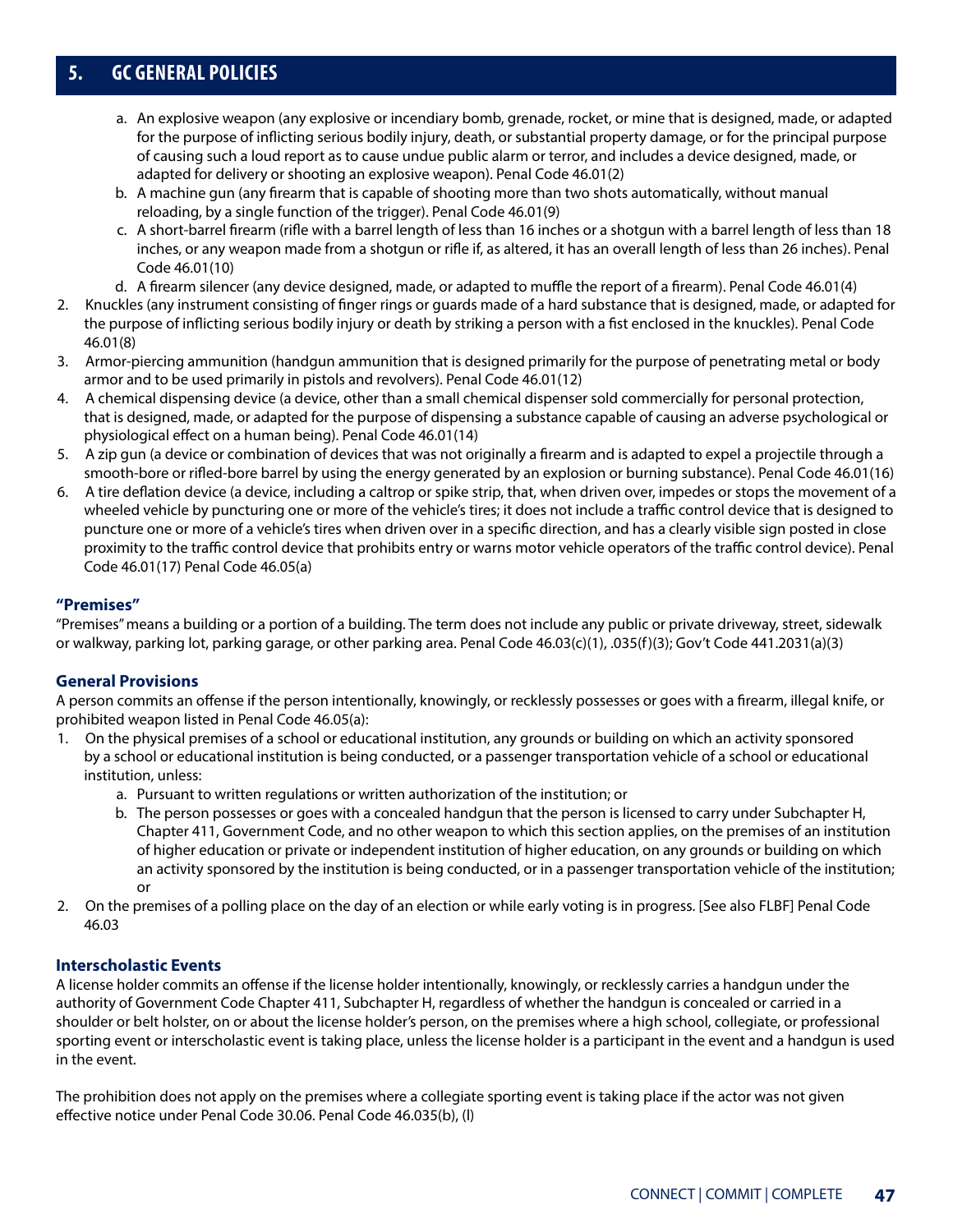### **Board Meetings**

A license holder commits an offense if the license holder intentionally, knowingly, or recklessly carries a handgun under the authority of Government Code Chapter 411, Subchapter H, regardless of whether the handgun is concealed or carried in a shoulder or belt holster, in the room or rooms where a meeting of a governmental entity is held and if the meeting is an open meeting subject to Government Code Chapter 551 and the entity provided notice as required by that chapter [see BD]. This offense does not apply if the actor was not given effective notice under Penal Code 30.06 or 30.07. Penal Code 46.035(c), (i)

## **Defense to Prosecution**

It is a defense to prosecution under Penal Code 46.035(b) and (c), above that the actor, at the time of the commission of the offense, was:

- 1. A judge or justice of a federal court;
- 2. An active judicial officer, as defined by Government Code 411.201;
- 3. A district attorney, assistant district attorney, criminal district attorney, assistant criminal district attorney, county attorney, or assistant county attorney; or
- 4. A bailiff designated by the active judicial officer and engaged in escorting the officer. Penal Code 46.035(h-1)

## **Wrongful Exclusion of Handgun License Holder**

A state agency or a political subdivision of the state, including a college district, may not provide notice by a communication described by Penal Code 30.06 or by any sign expressly referring to that law or to a concealed handgun license, that a license holder carrying a handgun under the authority of this subchapter is prohibited from entering or remaining on a premise or other place owned or leased by the governmental entity unless license holders are prohibited from carrying a handgun on the premises or other place by Penal Code 46.03 or 46.035. Penal Code 411.209(a)

A state agency or a political subdivision of the state that violates Penal Code 411.209(a) is liable for a civil penalty of:

- 1. Not less than \$1,000 and not more than \$1,500 for the first violation; and
- 2. Not less than \$10,000 and not more than \$10,500 for the second or a subsequent violation.

Each day of a continuing violation of Penal Code 411.209(a) constitutes a separate violation. Penal Code 411.209(b)–(c)

## **Firearms and Ammunition in Private Vehicles**

An institution of higher education, including a college district, in this state may not adopt or enforce any rule, regulation, or other provision or take any other action, including posting notice under Penal Code 30.06 or 30.07, prohibiting or placing restrictions on the storage or transportation of a firearm or ammunition in a locked, privately owned or leased motor vehicle by a person, including a student enrolled at that institution, who holds a license to carry a handgun under Government Code Chapter 411, Subchapter H and lawfully possesses the firearm or ammunition:

- 1. On a street or driveway located on the campus of the institution; or
- 2. In a parking lot, parking garage, or other parking area located on the campus of the institution. Gov't Code 411.2032

### **Carry by Employees in Personal Vehicles**

A public or private employer, including a college district, may not prohibit an employee who holds a license to carry a handgun under Government Code Chapter 411, Subchapter H, who otherwise lawfully possesses a firearm, or who lawfully possesses ammunition from transporting or storing a firearm or ammunition the employee is authorized by law to possess in a locked, privately owned motor vehicle in a parking lot, parking garage, or other parking area the college district provides for employees. Labor Code 52.061

Labor Code 52.061 does not apply to a vehicle owned or leased by a public or private employer and used by an employee in the course and scope of the employee's employment, unless the employee is required to transport or store a firearm in the official discharge of the employee's duties. Labor Code 52.062(a)

Section 52.061 does not authorize a person who holds a license to carry a concealed handgun under Government Code Chapter 411, Subchapter H, who otherwise lawfully possesses a firearm, or who lawfully possesses ammunition to possess a firearm or ammunition on any property where the possession of a firearm or ammunition is prohibited by state or federal law. Section 52.061 does not prohibit an employer from prohibiting an employee who holds a license to carry a handgun under Government Code Chapter 411, Subchapter H, or who otherwise lawfully possesses a firearm, from possessing a firearm the employee is otherwise authorized by law to possess on the premises of the employer's business. Labor Code 52.062(a)–(b)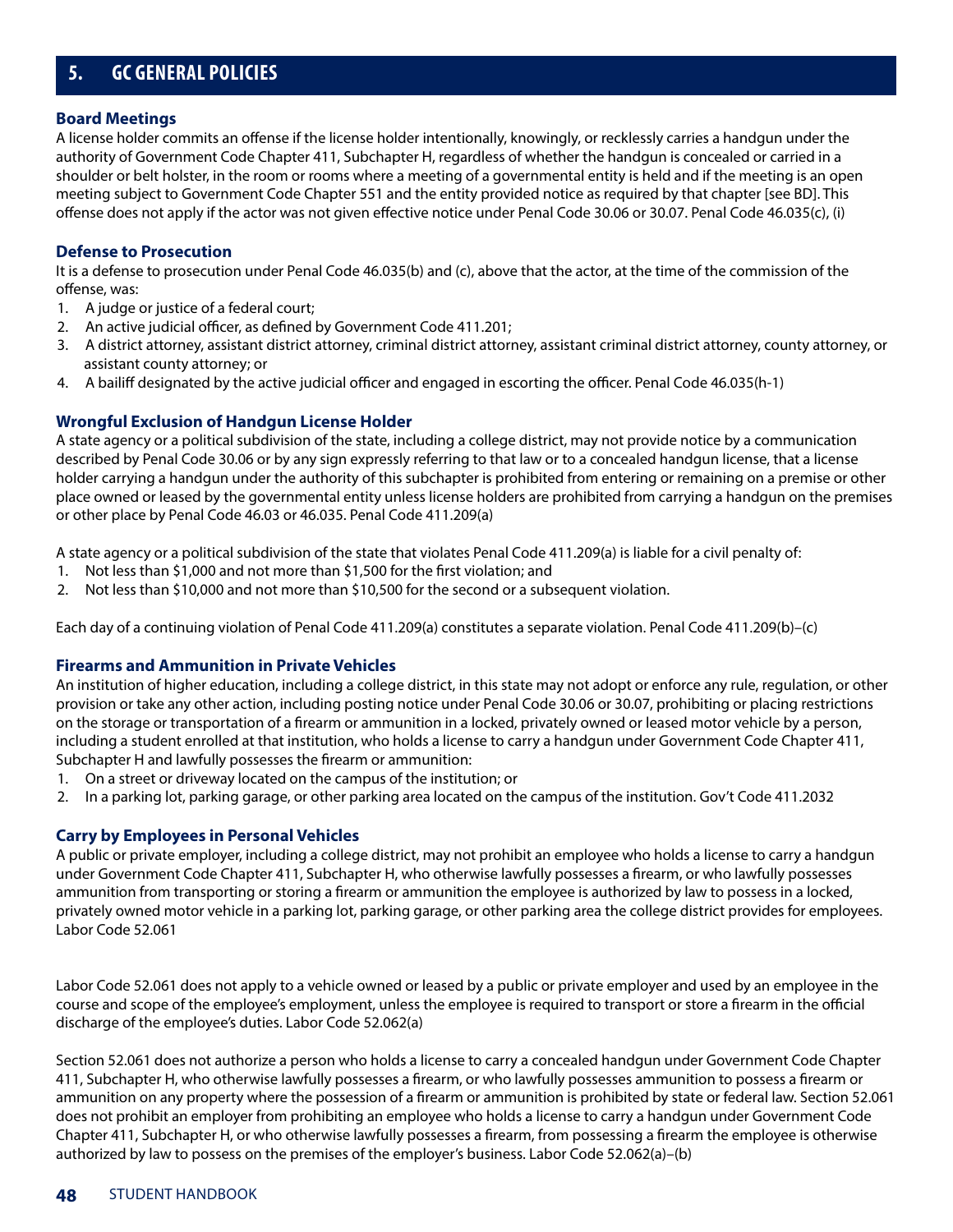"Premises" means a building or a portion of a building. The term does not include any public or private driveway, street, sidewalk or walkway, parking lot, parking garage, or other parking area. Penal Code 46.035(f)(3)

## **Immunity**

Except in cases of gross negligence, a public or private employer, or the employer's principal, officer, director, employee, or agent, is not liable in a civil action for personal injury, death, property damage, or any other damages resulting from or arising out of an occurrence involving a firearm or ammunition that the employer is required to allow on the employer's property under this section.

The presence of a firearm or ammunition on an employer's property under the authority of this section does not by itself constitute a failure by the employer to provide a safe workplace.

For purposes of Labor Code 52.063, a public or private employer, or the employer's principal, officer, director, employee, or agent, does not have a duty:

- 1. To patrol, inspect, or secure any parking lot, parking garage, or other parking area the employer provides for employees or any privately owned motor vehicle located in a parking lot, parking garage, or other parking area; or
- 2. To investigate, confirm, or determine an employee's compliance with laws related to the ownership or possession of a firearm or ammunition or the transportation and storage of a firearm or ammunition. Labor Code 52.063

## **Concealed Carry**

A license holder may carry a concealed handgun on or about the license holder's person while the license holder is on the campus of an institution of higher education or private or independent institution of higher education in this state. Gov't Code 441.2031(b)

## **Regulation of Carry**

After consulting with students, staff, and faculty of the institution regarding the nature of the student population, specific safety considerations, and the uniqueness of the campus environment, the president or other chief executive officer of an institution of higher education in this state shall establish reasonable rules, regulations, or other provisions regarding the carrying of concealed handguns by license holders on the campus of the institution or on premises located on the campus of the institution.

An institution of higher education or private or independent institution of higher education in this state may establish rules, regulations, or other provisions concerning the storage of handguns in dormitories or other residential facilities that are owned or leased and operated by the institution and located on the campus of the institution.

The president or officer may not establish provisions that generally prohibit or have the effect of generally prohibiting license holders from carrying concealed handguns on the campus of the institution. The president or officer may amend the provisions as necessary for campus safety. Gov't Code 441.2031(d)-(d-1)

Except as provided by Government Code 411.2031(d), (d-1), or (e), an institution of higher education or private or independent institution of higher education in this state may not adopt any rule, regulation, or other provision prohibiting license holders from carrying handguns on the campus of the institution. Gov't Code 441.2031(c)

The provisions take effect as determined by the president or officer unless subsequently amended by the board of regents or other governing board under Government Code 411.2031(d-2). Gov't Code 441.2031(d-1)

### **Board Review**

Not later than the 90th day after the date that the rules, regulations, or other provisions are established as described by Government Code 411.2031(d-1), the board of regents or other governing board of the institution of higher education shall review the provisions. The board of regents or other governing board may, by a vote of not less than two-thirds of the board, amend wholly or partly the established provisions. If amended, the provisions are considered to be those of the institution as established under Government Code 411.2031(d-1). Gov't Code 441.2031(d-2)

### **Notice Carry Prohibited**

The institution must give effective notice under Penal Code 30.06 with respect to any portion of a premises on which license holders may not carry. Gov't Code 441.2031(d-1)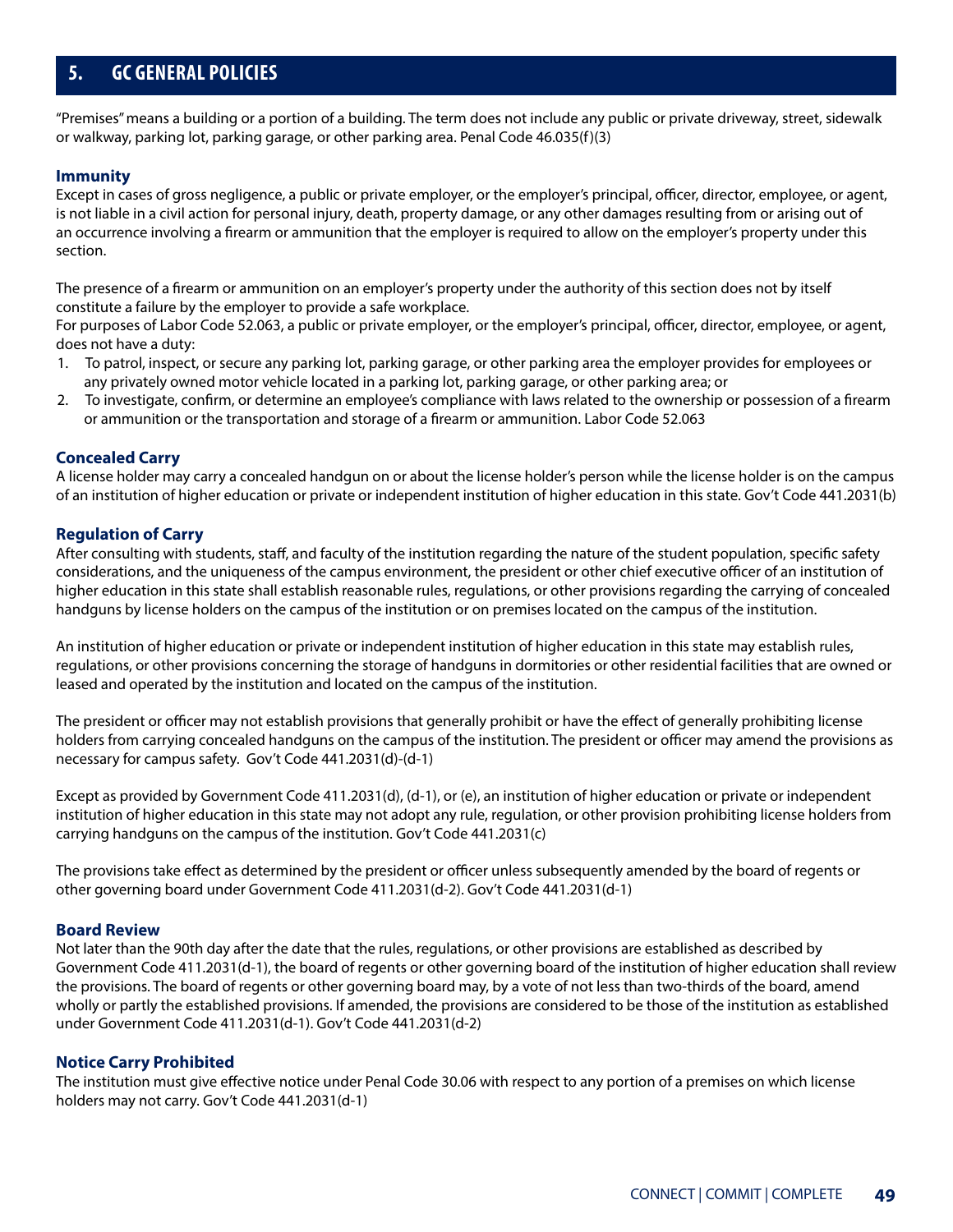## **Distribution of Regulations**

An institution of higher education shall widely distribute the rules, regulations, or other provisions above to the institution's students, staff, and faculty, including by prominently publishing the provisions on the institution's Internet website. Gov't Code 441.2031(d-3)

## **Report to Legislature**

Not later than September 1 of each even-numbered year, each institution of higher education in this state shall submit a report to the legislature and to the standing committees of the legislature with jurisdiction over the implementation and continuation of this section that:

- 1. Describes its rules, regulations, or other provisions regarding the carrying of concealed handguns on the campus of the institution; and
- 2. Explains the reasons the institution has established those provisions. Gov't Code 441.2031(d-4)

## **Concealed Carry in Violation of Regulations**

Notwithstanding Penal Code 46.035(a) or Penal Code 46.03(a), a license holder commits an offense if the license holder intentionally carries a concealed handgun on a portion of a premises located on the campus of an institution of higher education in this state on which the carrying of a concealed handgun is prohibited by rules, regulations, or other provisions established under Government Code 411.2031(d-1) provided the institution gives effective notice under Penal Code 30.06 with respect to that portion. Penal Code 46.035(a-3)

### **As Trespass**

A handgun license holder commits an offense if the license holder carries a concealed handgun under the authority of Government Code Chapter 411, Subchapter H, on property of another without effective consent and received notice that entry on the property by a license holder with a concealed handgun was forbidden. A person receives notice if the owner of the property or someone with apparent authority to act for the owner provides notice to the person by oral or written communication. "Written communication" means:

- 1. A card or other document on which is written language identical to the following: "Pursuant to Section 30.06, Penal Code (trespass by license holder with a concealed handgun), a person licensed under Subchapter H, Chapter 411, Government Code (handgun licensing law), may not enter this property with a concealed handgun"; or
- 2. A sign posted on the property that includes the language described above in both English and Spanish, appears in contrasting colors with block letters at least one inch in height, and is displayed in a conspicuous manner clearly visible to the public.

An offense under this section is a Class C misdemeanor punishable by a fine not to exceed \$200, except that the offense is a Class A misdemeanor if it is shown on the trial of the offense that, after entering the property, the license holder was personally given the notice by oral communication described by Penal Code 30.06(b) and subsequently failed to depart. Penal Code 30.06 (a)–(b), (c)(3), (d)

### **Premise Exception**

It is an exception to the application of Penal Code 30.06 that the property on which the license holder carries a handgun is owned or leased by a governmental entity, including a college district, and is not a premises or other place on which the license holder is prohibited from carrying the handgun under Government Code 46.03 or 46.035. Penal Code 30.06(e)

### **Open Carry**

A license holder commits an offense if the license holder carries a handgun on or about the license holder's person under the authority of Government Code Chapter 411, Subchapter H and intentionally displays the handgun in plain view of another person in a public place. It is an exception to the application of this prohibition that the handgun was partially or wholly visible but was carried in a shoulder or belt holster by the license holder. Penal Code 46.035(a)

### **At an Institution of Higher Education**

A license holder commits an offense if the license holder carries a partially or wholly visible handgun, regardless of whether the handgun is holstered, on or about the license holder's person under the authority of Subchapter H, Chapter 411, Government Code, and intentionally displays the handgun in plain view of another person:

- 1. On the premises of an institution of higher education, including a college district, or private or independent institution of higher education; or
- 2. On any public or private driveway, street, sidewalk or walkway, parking lot, parking garage, or other parking area of an institution of higher education or private or independent institution of higher education. Penal Code 46.035(a-1)
- **50** STUDENT HANDBOOK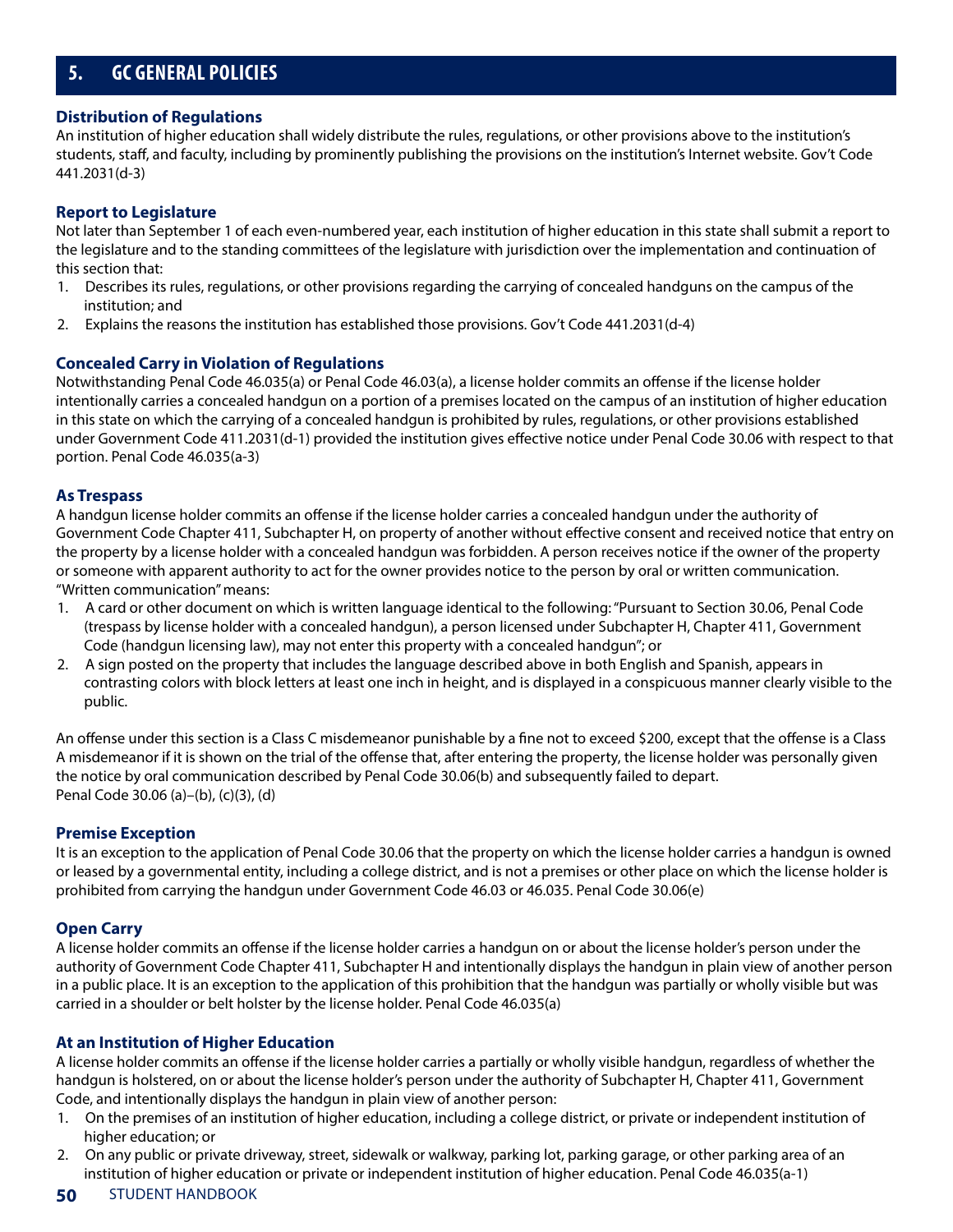## **5.26 WELLNESS AND HEALTH SERVICES IMMUNIZATIONS**

### **GC Policy FFAA (Legal) Generally**

No governmental entity, including a college district, shall deny to any person within its jurisdiction the equal protection of the laws. U.S. Const. Amend. XIV

An officer or employee of a political subdivision, including a college district, who is acting or purporting to act in an official capacity may not, because of the student's race, religion, color, sex, or national origin, refuse to permit the person to participate in a program owned, operated, or managed by or on behalf of the political subdivision; refuse to grant a benefit to the person; or impose an unreasonable burden on the person. Civ. Prac. and Rem. Code 106.001(a)

### **Exceptions**

Exclusions from compliance are allowable on an individual basis for medical contraindications, reasons of conscience, including a religious belief, and active duty with the armed forces of the United States. Children and students in these categories must submit evidence for exclusion from compliance as specified in the Health and Safety Code 161.004(d), Health and Safety Code 161.0041, Education Code Chapter 51, and Human Resources

#### **Medical Reasons**

To claim an exclusion for medical reasons, the student must present an exemption statement to the school or child-care facility, dated and signed by a physician (M.D. or D.O.) properly licensed and in good standing in any state in the United States who has examined the student. The statement must state that, in the physician's opinion, the immunization required is medically contraindicated or poses a significant risk to the health and well-being of the student or any member of the student's household. Unless it is written in the statement that a lifelong condition exists, the exemption statement is valid for only one year from the date signed by the physician. Education Code 51.933(d); 25 TAC 97.62(1)

#### **Reasons of Conscience**

To claim an exclusion for reasons of conscience, including a religious belief, the child's parent, legal guardian, or a student 18 years of age or older must present to the school or child-care facility a completed, signed, and notarized affidavit on a form provided by the Texas Department of State Health Services (DSHS) stating that the child's parent, legal guardian, or the student declines vaccinations for reasons of conscience, including because of the person's religious beliefs. The affidavit will be valid for a twoyear period from the date of notarization. A child or student, who has not received the required immunizations for reasons of conscience, including religious beliefs, may be excluded from school in times of emergency or epidemic declared by the health and human services commissioner.

The affidavit must be on a form provided by DSHS as described by Health and Safety Code 161.0041 and must be submitted to the admitting official not later than the 90th day after the date the affidavit is notarized.

This exception does not apply in a time of emergency or epidemic declared by the commissioner of state health services. Education Code 51.933(d)–(e); Health and Safety Code 161.0041; 25 TAC 97.62(2)

#### **Military Duty**

To claim an exclusion for armed forces, persons who can prove that they are serving on active duty with the armed forces of the United States are exempted from the requirements in the statutes described above. Education Code 51.933(d)–(e); 25 TAC 97.62(3)

#### **Provisional Enrollment**

Notwithstanding the other requirements in 25 Administrative Code 97.64, a student may be provisionally enrolled in the healthrelated courses if the student has received at least one dose of each specified vaccine prior to enrollment and goes on to complete each vaccination series as rapid as medically feasible in accordance with the Centers for Disease Control and Prevention's Recommended Adult Immunization Schedule as approved by the Advisory Committee on Immunization Practices (ACIP). However, the provisionally enrolled student may not participate in coursework activities involving the contact described in 25 Administrative Code 97.64(a) and/or 25 Administrative Code 97.64(d) until the full vaccination series has been administered. 25 TAC 97.64(c)(1)

DSHS may by rule prohibit a student from attending school during the provisional enrollment period. Att'y Gen. Op. GA-178 (2004)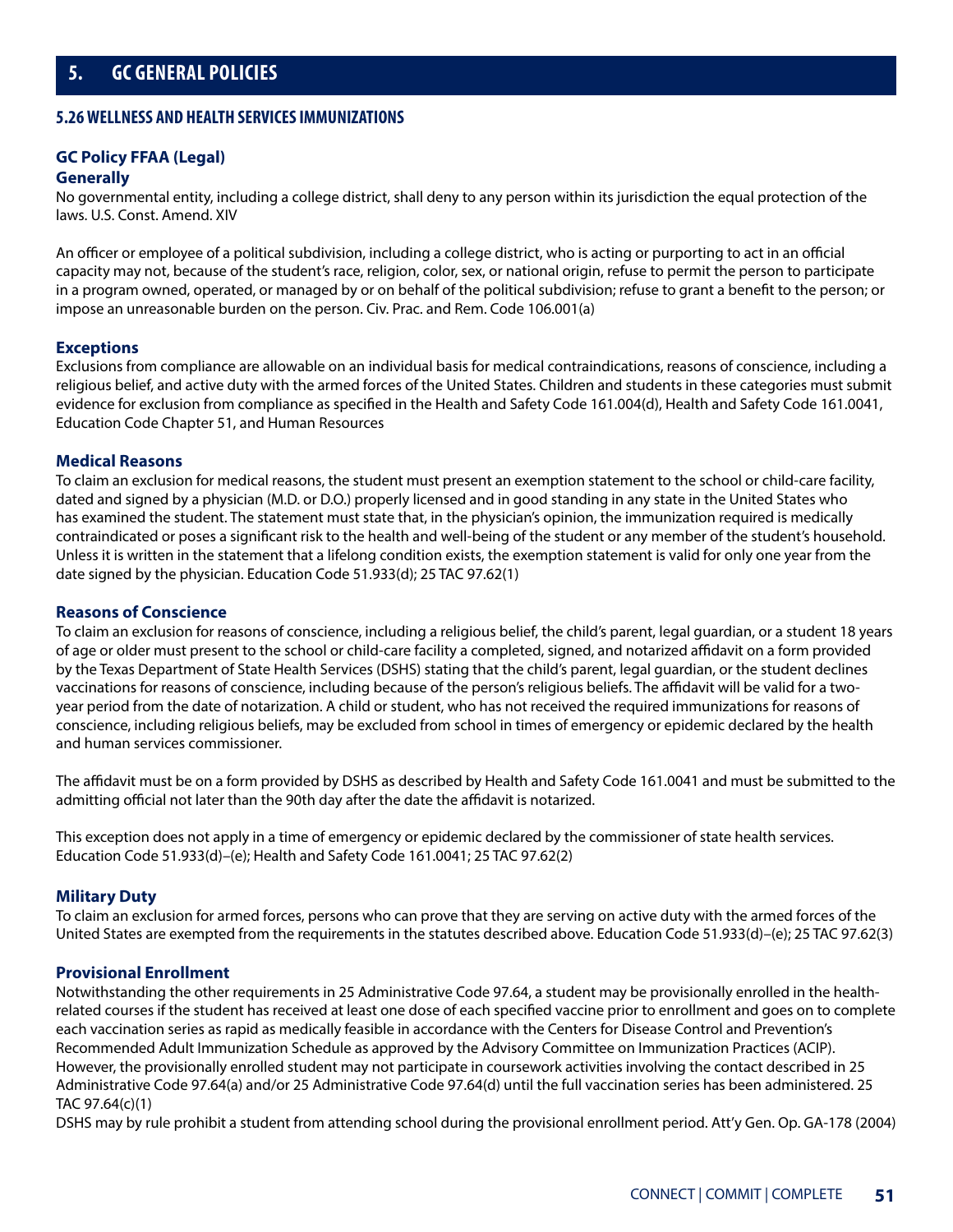### **Failure to Properly Document Immunization**

Students who claim to have had the complete series of a required vaccination, but have not properly documented them, cannot participate in coursework activities involving the contact described in 25 Administrative Code 97.64(a) and/or 25 Administrative Code 97.64(d) until such time as proper documentation has been submitted and accepted. 25 TAC 97.64(c)(2)

### **Immunity**

The immunization requirements in 25 Administrative Code 97.64(b) and 25 Administrative Code 97.64(d) [see REQUIRED IMMUNIZATIONS OF CERTAIN STUDENTS, STUDENTS IN HEALTH-RELATED COURSES and VETERINARY STUDENTS, below] are not applicable to individuals who can properly demonstrate proof of laboratory confirmation of immunity or laboratory confirmation of disease. Vaccines for which this may be potentially demonstrated, and acceptable methods for demonstration, are found in 25 Administrative Code 97.65 (relating to Exceptions to Immunization Requirements (Verification of Immunity/History of Illness)). Such a student cannot participate in coursework activities involving the contact described in 25 Administrative Code 97.64(a) until such time as proper documentation has been submitted and accepted. 25 TAC  $97.64(c)(3)$ 

## **Acceptable Documents of Immunization**

- Vaccines administered after September 1, 1991, shall include the month, day, and year each vaccine was administered.
- Documentation of vaccines administered that include the signature or stamp of the physician or his or her designee, or public health personnel, is acceptable.
- An official immunization record generated from a state or local health authority is acceptable.
- An official record received from school officials including a record from another state is acceptable.
- All schools are required to maintain immunization records sufficient for a valid audit to be completed.
- 25 TAC 97.67–.68
- Required Immunizations of Certain Students (Students in Health-Related Courses)

## **Tetanus Diphtheria**

Students must show receipt of one dose of tetanus-diphtheria-pertussis vaccine (Tdap). In addition, one dose of a tetanuscontaining vaccine must have been received within the last ten years. Td vaccine is an acceptable substitute, if Tdap vaccine is medically contraindicated.

### **Measles, Mumps, and Reubella Vaccines**

Students born on or after January 1, 1957, must show, prior to patient contact, acceptable evidence of vaccination of two doses of a measles-containing vaccine administered since January 1, 1968, preferably MMR vaccine. Students born on or after January 1, 1957, must show, prior to patient contact, acceptable evidence of vaccination of one dose of a mumps vaccine. Students must show, prior to patient contact, acceptable evidence of one dose of rubella vaccine.

## **Hepatitis B Vaccine**

Students are required to receive a complete series of hepatitis B vaccine prior to the start of direct patient care or show serologic confirmation of immunity to hepatitis B virus.

### **Varicella Vaccine**

Each student is required to have received one dose of varicella (chicken pox) vaccine on or after the student's first birthday or, if the first dose was administered on or after the student's 13th birthday, two doses of varicella (chicken pox) vaccine are required. A written statement from a parent, legal guardian, managing conservator, school nurse, or physician attesting to a child's/student's positive history of varicella disease (chicken pox) or varicella immunity is acceptable in lieu of a vaccine record for that disease. [See the form on DSHS's website at http://www.dshs.state.tx.us/immunize/docs/c-9.pdf] Education Code 51.933; 25 TAC 97.64(a)– (b), .65(b)

### **Bacterial Meningitis**

This section applies only to an entering student at an institution of higher education or private or independent institution of higher education. "Entering student" includes:

- 1. New student—a first-time student of an institution of higher education or private or independent institution of higher education, including a student who transfers to the institution from another institution of higher education. A student who was previously exempt under 19 Administrative Code 21.614(a)(2)-(5) will be treated as a new student, should the exception no longer apply.
- 2. Returning student—a student who previously attended an institution of higher education or private or independent institution of higher education before January 1, 2012, and who is enrolling in the same or another institution of higher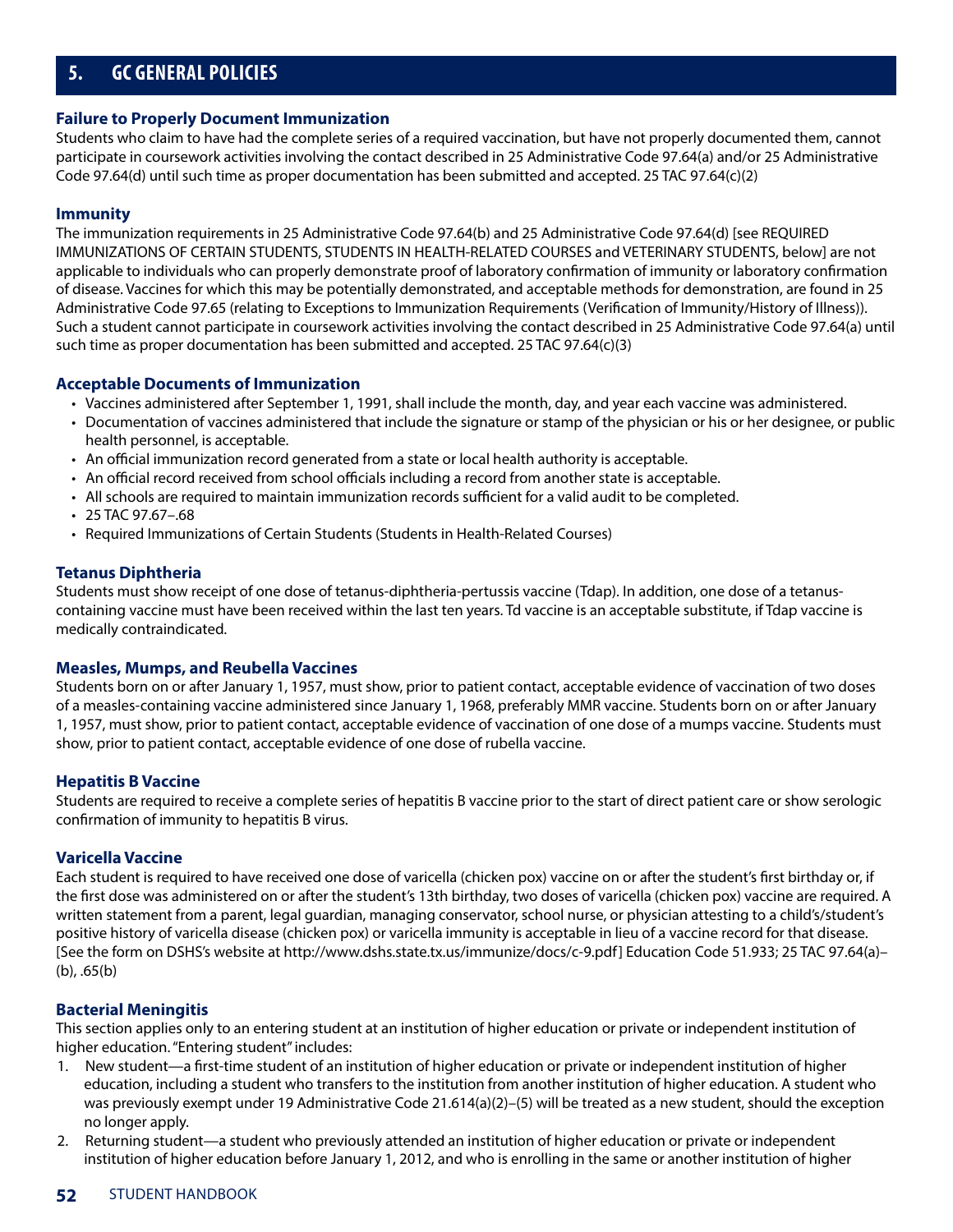education or private or independent institution of higher education following a break in enrollment of at least one fall or spring semester. Education Code 51.9192(b); 19 TAC 21.612(1)

## **Definitions**

## **"Health Practitioner"**

"Health practitioner" means any person authorized by law to administer an immunization. Education Code 51.9192(a)(1); 19 TAC 21.612(3)

## **"Online and Other Distance Education Course"**

"Online and other distance education course" means a course in which the instructor and students are not in the same location. An online course typically involves web-based instruction but might also include correspondence instruction. An online or other distance education course that includes a face-to-face component, including meeting in a testing laboratory with other students, or meeting in a classroom to receive interactive video instruction, does not qualify as an online or other distance education course. 19 TAC 21.612(6)

## **Evidence of Vaccination**

A student to whom this section applies or a parent or guardian of the student must provide to the institution a certificate signed by a health practitioner or an official immunization record evidencing that the student has received a bacterial meningitis vaccination dose or booster during the five-year period preceding and at least ten days prior to the first day of the first semester in which the student initially enrolls at an institution, or following a break in enrollment of at least one fall or spring semester at the same or another institution.

A student is not required to submit evidence of receiving the vaccination against bacterial meningitis or evidence of receiving a booster dose if:

- 1. The student is 22 years of age or older by the first day of the start of the semester;
- 2. The student is enrolled only in online or other distance education courses;
- 3. The student is enrolled in a continuing education course or a program that is less than 360 contact hours or continuing education corporate training;
- 4. The student is enrolled in a dual credit course that is taught at a public or private kindergarten–grade 12 facility not located on a higher education institution campus; or
- 5. The student is incarcerated in a Texas prison.mEducation Code 51.9192(b)–(c); 19 TAC 21.613(a), .614(a)

### **Exception for Medical Reasons or Reasons of Conscience**

A student to whom this section applies or a parent or guardian of the student is not required to comply with immunization requirement if the student or a parent or guardian of the student submits to the institution:

- 1. An affidavit or a certificate signed by a physician who is duly registered and licensed to practice medicine in the United States in which it is stated that, in the physician's opinion, the vaccination required would be injurious to the health and well-being of the student;
- 2. An affidavit signed by the student stating that the student declines the vaccination for bacterial meningitis for reasons of conscience, including a religious belief. A conscientious exemption form from the DSHS must be used for students attending a public university, health-related institution, or private or independent institution of higher education. The form must be submitted to the designated department or unit no later than the 90th day after the date the affidavit is notarized; or
- 3. Evidence of submitting a conscientious objection form through a secure, Internet-based process developed and implemented by the DSHS. The Internet form may be used by entering students attending a public junior college. Public junior colleges may use the Internet-based process as the exclusive method to apply for an exemption from the vaccination requirement for reasons of conscience.

The exemption noted at paragraphs 2 and 3, above, does not apply during a disaster or public health emergency, terrorist attack, hostile military or paramilitary action, or extraordinary law enforcement emergency declared by an appropriate official or authority from the DSHS and in effect for the location of the college district the student attends. Education Code 51.9192(d)-(d-2), (d-4); 19 TAC 21.614(b)–(c)

### **Notification at Registration**

Each institution of higher education shall provide, with the registration materials that the institution provides to a student to whom this section applies before the student's initial enrollment in the institution, written or electronic notice of the right of the student or of a parent or guardian of the student to claim an exemption from the vaccination requirement in the manner prescribed above and of the importance of consulting a physician about the need for immunization to prevent the disease. Education Code 51.9192(d–6); 19 TAC 21.613(d)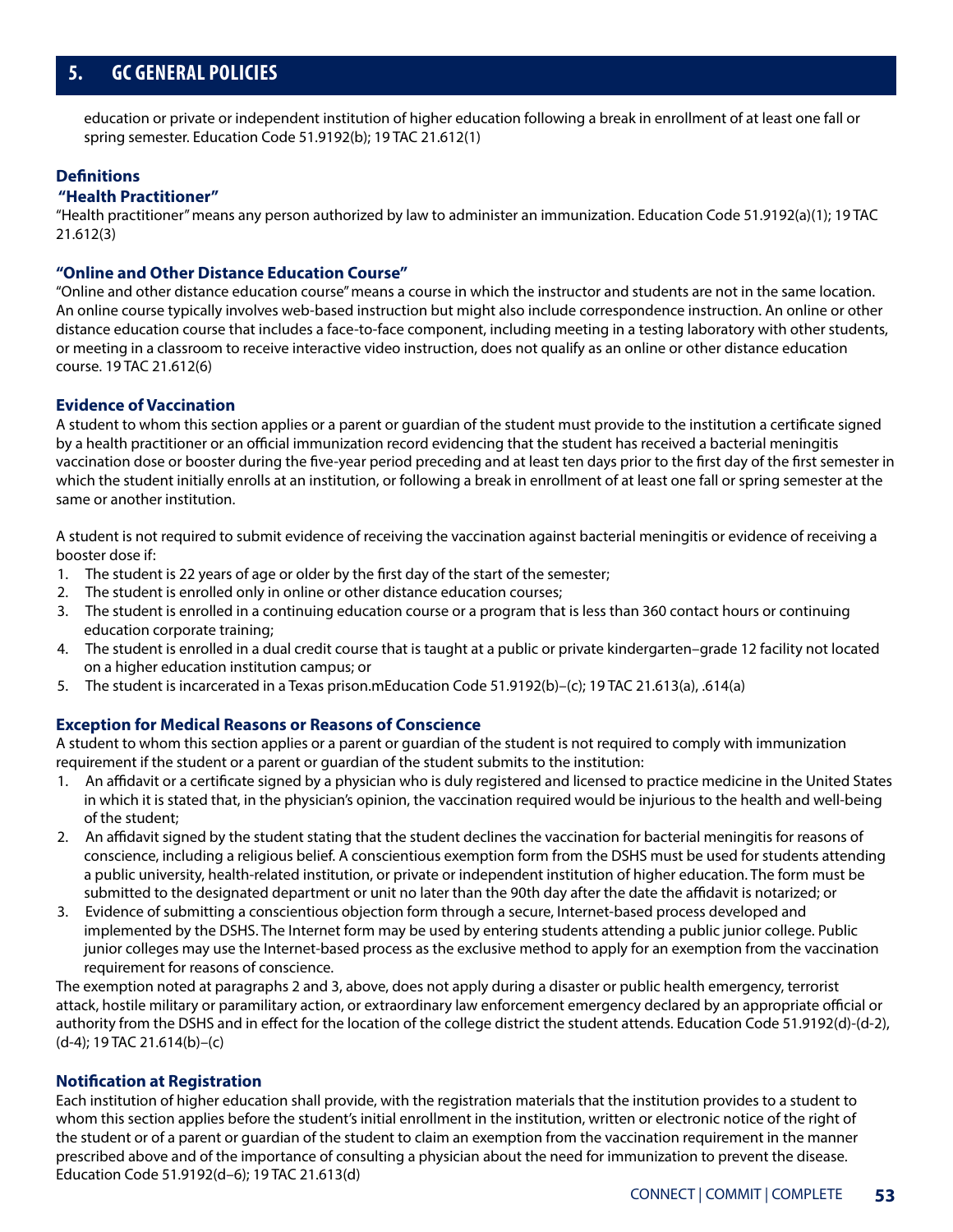## **Designation of Official**

Each institution of higher education must designate a department or unit to receive from the student evidence of receipt of an initial bacterial meningitis vaccination dose or booster during the five-year period preceding and at least ten days prior to the first day of the first semester in which the student initially enrolls at an institution, or following a break in enrollment of at least one fall or spring semester at the same or another institution. 19 TAC 21.613(b)

### **Presentation of Evidence**

Evidence of the student having received the vaccination from an appropriate health practitioner must be received by the designated department or unit.

Acceptable evidence of vaccination or receiving a booster dose includes:

- 1. The signature or stamp of a physician or the physician's designee or public health personnel on a form that shows the month, day, and year the vaccination dose or booster was administered;
- 2. An official immunization record generated from a state or local health authority; or
- 3. An official record received from school officials, including a record from another state.

This information shall be maintained in accordance with Family Educational Rights and Privacy Act Regulations, and with the Health Insurance Portability and Accountability Act. 19 TAC 21.613(c)

#### **Extension**

Under justifiable circumstances, an administrative official of the designated department or unit of the institution may grant extensions to individual students to extend the compliance date to no more than ten days after the first day of the semester or other term in which the student initially enrolls. 19 TAC 21.613(e)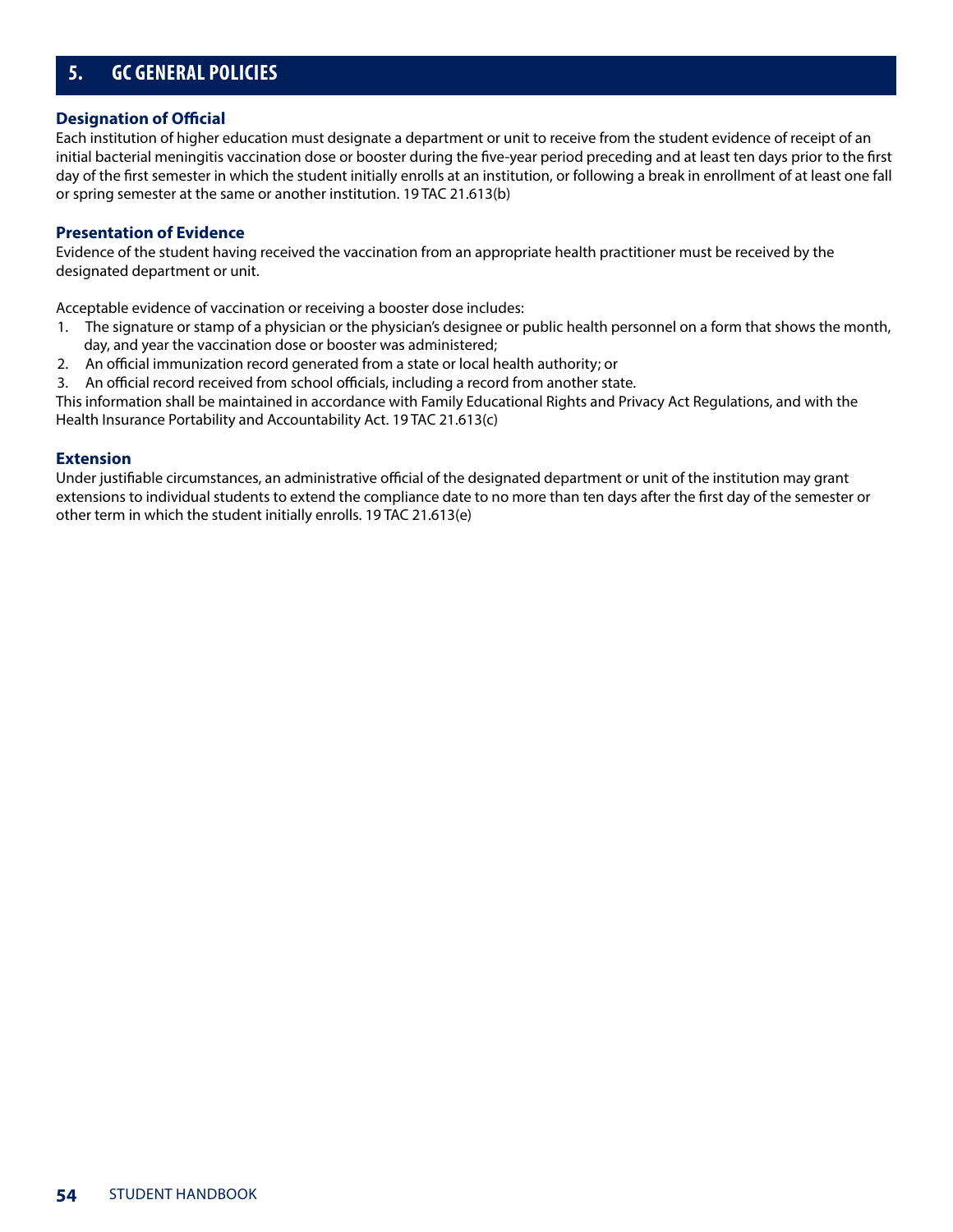## **6.1 ACADEMIC FRESH START**

- 1. Students may, at the time of their application for admission to Grayson College, file for Academic Fresh Start in the Admissions and Records Office. All academic course credits or course grades earned exactly ten or more years prior to the starting date of the semester in which the applicant seeks to enroll will not be considered in the calculation of the grade point average.
- 2. A student will forfeit the use of all credits earned prior to enrollment under the Academic Fresh Start Policy. Courses taken prior to this time will not be used in the calculations of the student's grade point average.
- 3. The student's record will be inscribed with the notation "Academic Fresh Start Granted (date)."
- 4. Policies concerning Academic Fresh Start are applicable only to Grayson College. They do not pertain to financial aid history or accumulated award limits. Other colleges may not recognize the reprieve.
- 5. To request Academic Fresh Start, a student must submit a completed application for admission, a written petition for Academic Fresh Start, and all transcripts or prior college or university work to the Admissions, Records Office prior to the beginning of the semester of application.

## **Academic Standing**

Academic standing is based on a student's Grade Point Average (GPA) and determines the student's eligibility for many benefits and/or whether they may continue their enrollment. It is the student's responsibility to monitor their academic good standing, probation, suspension or dismissal. At the end of each term, an academic standing is determined based on grades earned for that term.

- Good Standing A student is considered to be in Good Standing when a cumulative GPA of 2.0 or higher is maintained.
- Academic Warning A student who fails to maintain a cumulative GPA of 2.0 or higher is placed on Academic Warning. The student may continue to enroll while on warning unless/until a less than 2.0 term GPA is earned.
- Academic Probation A student who fails to maintain a 2.0 GPA after being placed on Academic Warning will be placed on Academic Probation. The student on Academic Probation will be placed on an Academic Improvement Program which may include restrictions on enrollment to include the mandate to enroll and pass Psyc/Educ 1300. If a student has previously completed Psyc/Educ 1300 with a "C" or better, they are not required to repeat the course. After a student successfully completes academic probation, the student may continue to re-enroll by maintaining a term GPA of 2.0 or greater.
- Academic Suspension A student who does not meet the required standard for successful completion of academic probation will be suspended for a period of one long semester. Prior to readmission, the student must consult with a Counselor to obtain permission for readmission and have records reactivated by the campus Registrar. Conditions of readmissions may include special requirements or restrictions.
- Transfer to GC Following Suspension at Another College/University: A student who has been placed on Academic Suspension or Dismissal by another college or university must maintain Academic Good Standing at Grayson College with a cumulative GPA of 2.0 or higher. Depending on the circumstances of the suspension, the Counselor, Registrar, or Vice President of Student Affairs may require an interview and/or may direct the applicant for additional review through campus channels. Conditions of admission may include special requirements and/or restrictions.

## **6.2 ACADEMIC SUCCESS PLAN**

Students who are not TSI Exempt must demonstrate College Readiness for reading, writing, and math with EITHER:

- 1. Passing scores on the TSI Assessment for reading, writing, and math
- 2. A grade of A, B, or C in an exit-level course (Math 0340, INRW 0320)

When students are "college ready" in all three areas, Texas Success Initiative requirements will have been completed and students will no longer be required to enroll in developmental classes.

Mathways: College level math courses are designed to serve the curriculum needs of unique degrees, and Math 0420 will prepare the student for most of these options; however, many sciences, technology, engineering, and math (STEM) degrees will require the completion of College Algebra (Math 1314) or higher, and students pursuing those degrees will be advised to enroll in Math 0340 to prepare for the level of math covered in College Algebra. However, depending upon their TSI score, students may need to complete Math 0420 prior to Math 0340. Please review your degree plan/ Pathway and/or speak with your advisor for more guidance.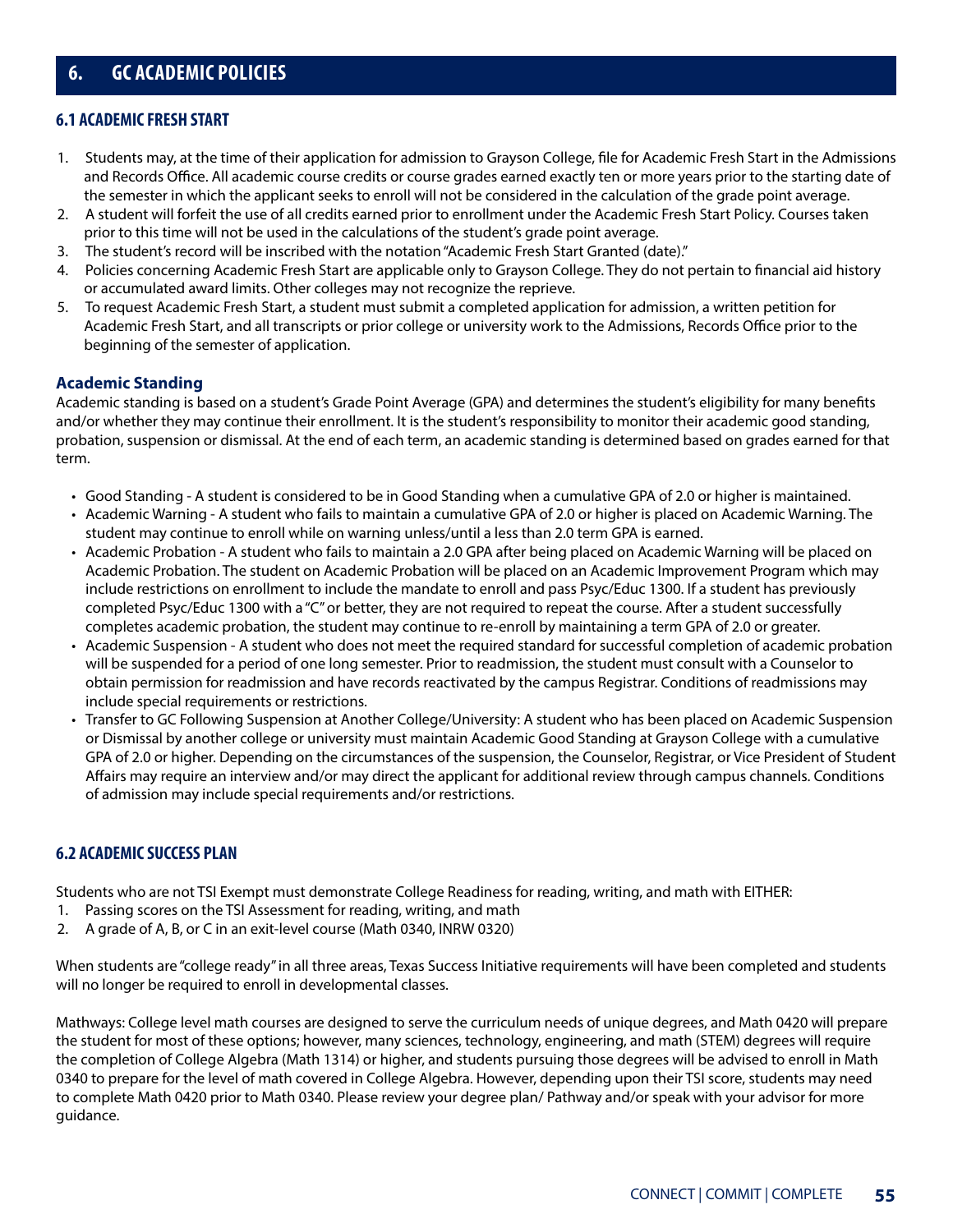#### **Placement in Classes**

The developmental classes are designed to help you attain "college readiness" as fast as possible while maintaining a realistic pace of achievement. If you are not "college-ready" in reading, writing, or math, your advisor will "place" you in a level or pathway where you will be learning new material (or reviewing material that you may have studied several years ago and have forgotten). Each course listed below (in the Course Descriptions section) requires one semester to complete. "Completion" means that you have earned a grade of C or higher. Under unique situations, and with the approval of the Academic Dean, or designee, students may be or become eligible for a "Non-Course Based Option" (NCBO), which pairs appropriate developmental instruction with an appropriate college level course (e.g., MATH 1314 or ENGL 1301). Eligible students will be invited by the college to participate in this option.

To ensure that you are enrolled in the correct level of developmental course, your developmental professors may give you an in-class placement test during the first week of classes. Your professors will notify you if you need to change your schedule. If you have any questions about being in the appropriate level, of course, talk to your professor during the first week of class.

You are required to enroll in developmental courses every semester until you demonstrate college readiness in all three skill areas. We require this because we want you to have the skills you need to stay in college and make good grades in your courses until you have met your personal goals for a college education. Students are limited by the state to a maximum of 27 hours of developmental coursework (including W's and F's), so be sure to study conscientiously in every developmental course.

#### **Attendance**

You are required to attend your developmental classes. If you do not attend your developmental classes, in accordance with the course's attendance policy, you may be dropped from that course by your instructor and will be considered out of compliance with your Academic Success Plan. Your Academic Success Plan may have allowed you to enroll in academic courses requiring a skill area that is being supported by your developmental course work. Students who are out of compliance with their Academic Success Plan will be required to enroll in appropriate self-paced developmental classes to regain compliance that semester and reestablish that academic support; failure to do so will result in being barred from future enrollment in academic course work until the TSI/College-Readiness requirements are met in appropriate skill areas (or, under special situations, permission is granted by the Director of Testing or the Director of Counseling).

#### **Retesting**

You may retest at any time; however, we recommend that you work closely with developmental professors to determine when you are prepared to pass the retest. Check with the GC Testing (903-463-8724) for information about scheduling a test date.

## **6.3 CLASS ATTENDANCE**

Academic success is closely associated with regular class attendance and course participation. All successful students, whether on campus or online, are expected to be highly self-motivated. All students are required to participate in courses regularly and are obliged to participate in class activities and complete and submit assignments following their professors' instructions. Students taking courses during compressed semester time frames such as minimester, summer sessions, and mid-semester should plan to spend significantly more time per week on the course. Responsibility for work missed because of illness, or school business is placed upon the student.

Instructors are required to include in their syllabi the attendance policy for the courses(s) they teach. The college considers absences equal to or greater than 15% of the course's requirements to be excessive. Students enrolled in developmental courses face additional consequences for poor attendance. See the Attendance section of the Academic Success Plan.

### **6.4 DISTANCE LEARNING**

Distance Learning provides access to quality higher education courses via distance learning technologies. Instead of attending regular classes, students use a variety of instructional components to work independently. There are no limits on the total number of credits that may be earned by Distance Learning courses. Course content and transferability are the same as courses offered on-campus.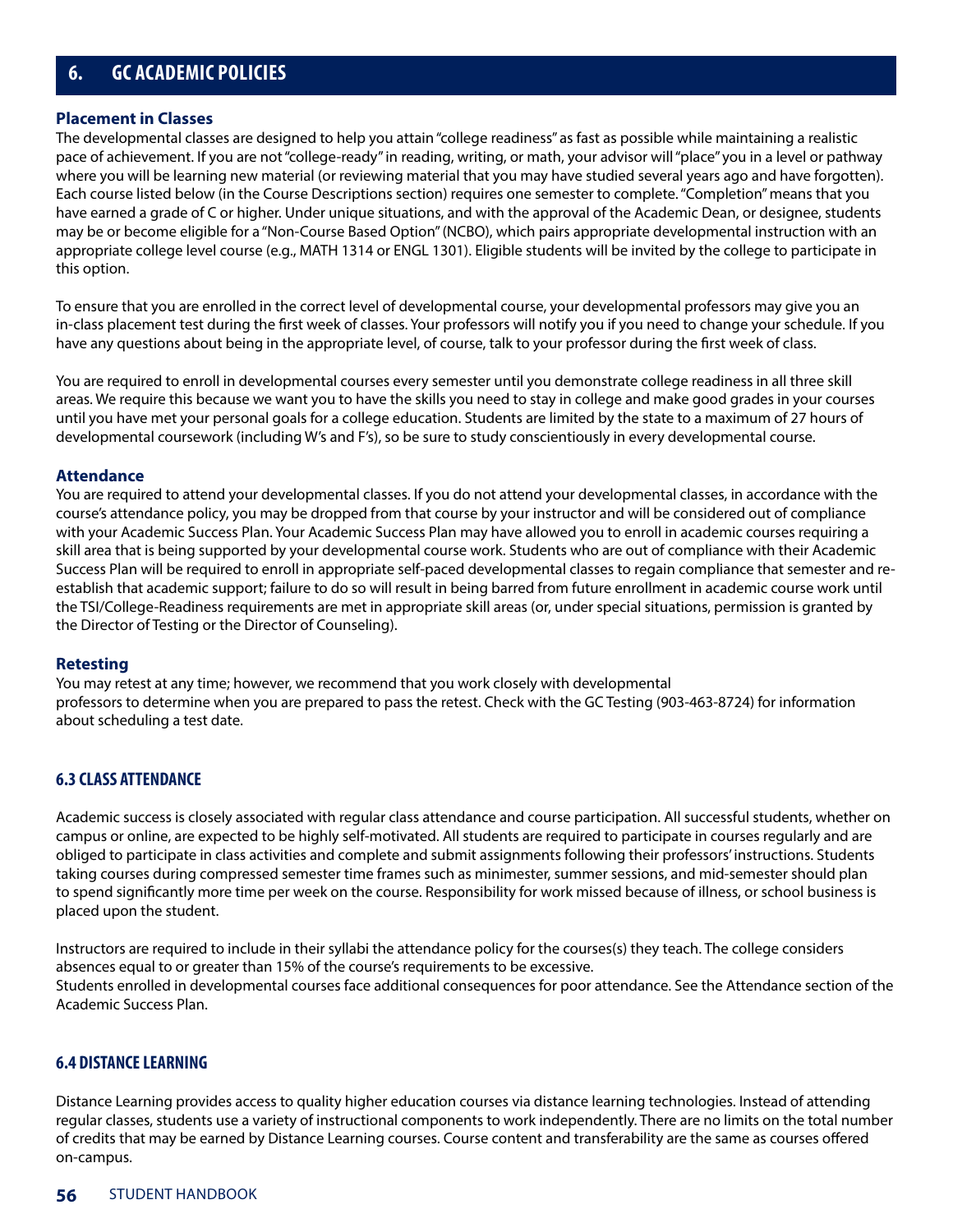Courses provided via Distance Learning allow students to obtain college credit by participating in a variety of non-classroom oriented courses. Students read texts and related materials, take exams (on-line and/or in the Testing Center), and submit papers/ work assignments. Each course has an instructor who interacts with students, leads the course and provides assistance.

Students who are enrolled in a GC Online or Hybrid course are able to receive technical assistance through the college's Help Desk. Detailed information about Grayson's Help Desk can be found on the website at https://grayson.edu/current-students/help-desk/ index.html

## **6.5 GENERAL ACADEMIC POLICIES**

## **Admission Requirements**

The College reserves the right to require vaccinations, physical examinations, and admission examinations at the student's expense.

In order for students to charge tuition, books, or dorm to federal financial aid programs, all application materials and all required transcripts must be submitted to the Admissions and Records Office by the priority dates published in the Schedule of Classes. Failure to meet these deadlines will result in delays in receiving the aid.

Students may be admitted to Grayson College by one of the following methods:

- 1. U.S. High School Graduate. A graduate of an accredited U.S. high school who has never attended an accredited college or university must submit an official transcript from the U.S. high school showing the date of graduation. The high school must be accredited by the Texas Education Agency, the Southern Association of Colleges and Schools or the equivalent accrediting agency for other states and regions. (A graduate of a non-accredited or foreign high school must apply for admission by Individual Approval.)
- 2. Individual Approval. An individual eighteen years of age or older who does not have a U.S. high school diploma or G.E.D. or who is a graduate of a non-accredited or foreign high school may apply for admissions on individual approval. International students with an F-1 visa are admitted on the basis of their TOEFL or ELS scores. TOEFL scores must be no more than five years old to be valid. Students admitted under this policy are not eligible for Title IV. Anyone admitted without a GED or high school diploma will be strongly encouraged to complete the GED during the first year of his/her enrollment at Grayson College.
- 3. Transfer from Another U.S. College:
	- a. During their initial term at GC, transfer students who desire admission must provide official transcripts from all colleges attended on or before the census date. A hold will be placed if transcripts are not received by the census date. Students applying as a transfer must have transferable college credit from a U.S. regionally accredited college. Developmental courses and continuing education courses are not considered transferable.
	- b. Official test scores must be submitted prior to registration. Transfer students must follow Texas Success Initiative policies for demonstrating college readiness.
	- c. Students who have been suspended for any reason from another college will not be eligible for admission at Grayson College until they are eligible to return to their previous college or they obtain approval for admission from their Instructional Dean, Director of Counseling Services, or the Registrar. Grayson College accepts college-level credits from regionally accredited institutions provided that the courses were completed successfully.
	- d. When transfer students apply for graduation, the Office of Admissions and Records, with assistance from Instructional Deans, determines whether or not transferred courses meet degree requirements.
- 4. GED Admission. An applicant who has passed the GED test may be admitted to Grayson College by providing the Admissions and Records Office with a copy of the test scores or GED certificate.
- 5. High School Students. To be eligible for concurrent high school and college enrollment, high school students must:
	- a. Juniors must have passed sections of the TSI Assessment. Seniors must have demonstrated college readiness skills with exit-level TAKS scores or TSI Assessment.
	- b. Students from high schools as well as home schools must provide an official transcript which includes:
		- i. Name and Date of birth
		- ii. Grade level
		- iii. Academic history up to and including graduation date
		- iv. Letter or percentile grades
		- v. Explanations of grading scale
		- vi. Name of home schooling administrator
	- c. Prospective concurrently-enrolled high school students must demonstrate college readiness skills based on scores on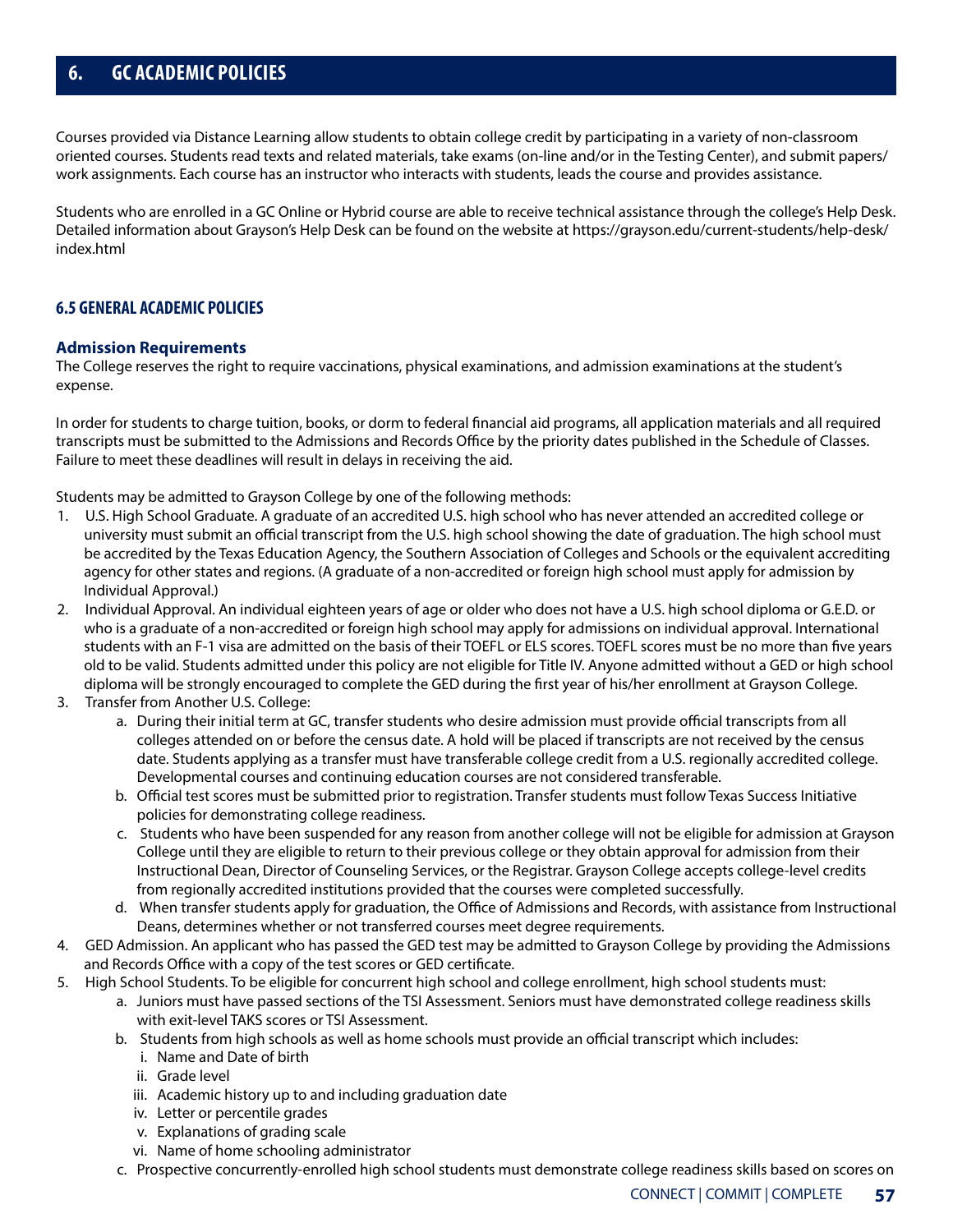the exit-level TAKS test, ACT, SAT, or TSI Assessment. Dual credit high school students may concurrently enroll at GC only in courses intensive in skill areas for which the students demonstrate college readiness scores.

- 6. Readmission. Applicants seeking readmission to Grayson College, having not attended the previous 12 months must reapply through the Admissions and Records Office. Applicants who have attended any other colleges since their last enrollment at Grayson College must submit official transcripts from those colleges along with scores from a state-approved assessment.
- 7. Some specialized programs have additional admission requirements which are listed in the program descriptions under each division.
- 8. Admission Requirements for Non-Citizen Students. It is the goal of Grayson College to make educational opportunities available to all students who can benefit from its programs. With such a goal, however, is the commensurate responsibility to make every effort to assure that students can function within the institution with a reasonable chance for success. The purpose of the admissions requirements for international students, therefore, is to recognize the difficulties students educated in a non-English speaking culture might have, and to establish guidelines designed to afford international students a reasonable assurance that they can function within an English-speaking institution of higher learning. The following requirements apply to students who are not U.S. citizens:\*
	- a. Legal Immigrant: Submit copy of I-551, then meet same admission requirements as U.S. citizen.
	- b. Refugee: Submit copy of Immigrant I-94 indicating Refugee Visa, then meet same admission requirements as U.S. citizen.
	- c. Non-Immigrant Alien: The following requirements apply to all applicants holding visa category A-L issued by the Immigration and Naturalization Service and to all non-citizen applicants who do not qualify for admission as Immigrant or Refugee.
		- i. Application for Admission.
		- ii. Non-refundable \$100 US Application/Evaluation Fee.
		- iii. Deposit at Grayson College of sufficient funds to cover anticipated tuition/fees and room/board expenses (\$16,500.00 US).
		- iv. Test of English as a Foreign Language (TOEFL) with a minimum score of 500 on paper-based testing (or 61 Internet-based IBT). The following exceptions apply to the English proficiency requirement:
			- Students from Australia, New Zealand, the British Isles, and the English-speaking provinces of Canada are exempt. Students from other countries where English is the primary language of instruction and the language spoken at home and by the indigenous population may petition for an exception.
			- Students who have earned a baccalaureate degree from a regionally accredited United States college or university are exempt.
			- Students who have earned a high school diploma from a United States high school and have passing scores on a state-approved assessment are exempt.
		- v. Transcripts
			- Entering Freshman: Certified English translation of high school transcript showing completion of secondary school.
			- Transfer from Foreign College or University: Certified English translation of transcript and/or syllabus reflecting course work and/or program completed at college or university outside of U.S. Grades received must reflect satisfactory performance.
			- Transfer from U.S. College or University: Official transcript from each college or university attended reflecting student is in good standing.
		- vi. A physician's report or health certificate (in English or with English translation) certifying that the person has no contagious diseases and is in good physical condition; if applicant is taking medication routinely, the medication and the reason for taking it will be listed.
		- vii. All international students must submit proof of medical insurance.
		- viii. Compliance with all requirements and procedures established for visa category by Immigration and Naturalization Service.
		- ix. Application and documents must be submitted at least thirty (30) days prior to registration.
		- x. While GC will comply with all policies and procedures of the Student Exchange Visitor Information System (SEVIS) of the Immigration and Naturalization Service, the ultimate responsibility that all regulations are met lies with the student.
	- d. Alien Concurrent Enrollment: Alien students enrolled at an area college or university must submit all items except financial statement and deposit. Permission for Alien Concurrent Enrollment form must be completed by international student advisor of the other institution specifying course(s) to be taken. \*A \$100 international application/evaluation fee will be required of all noncitizens without an I-551.
- 9. Visiting Students: A visiting student is one who normally attends another college or university during the Fall and Spring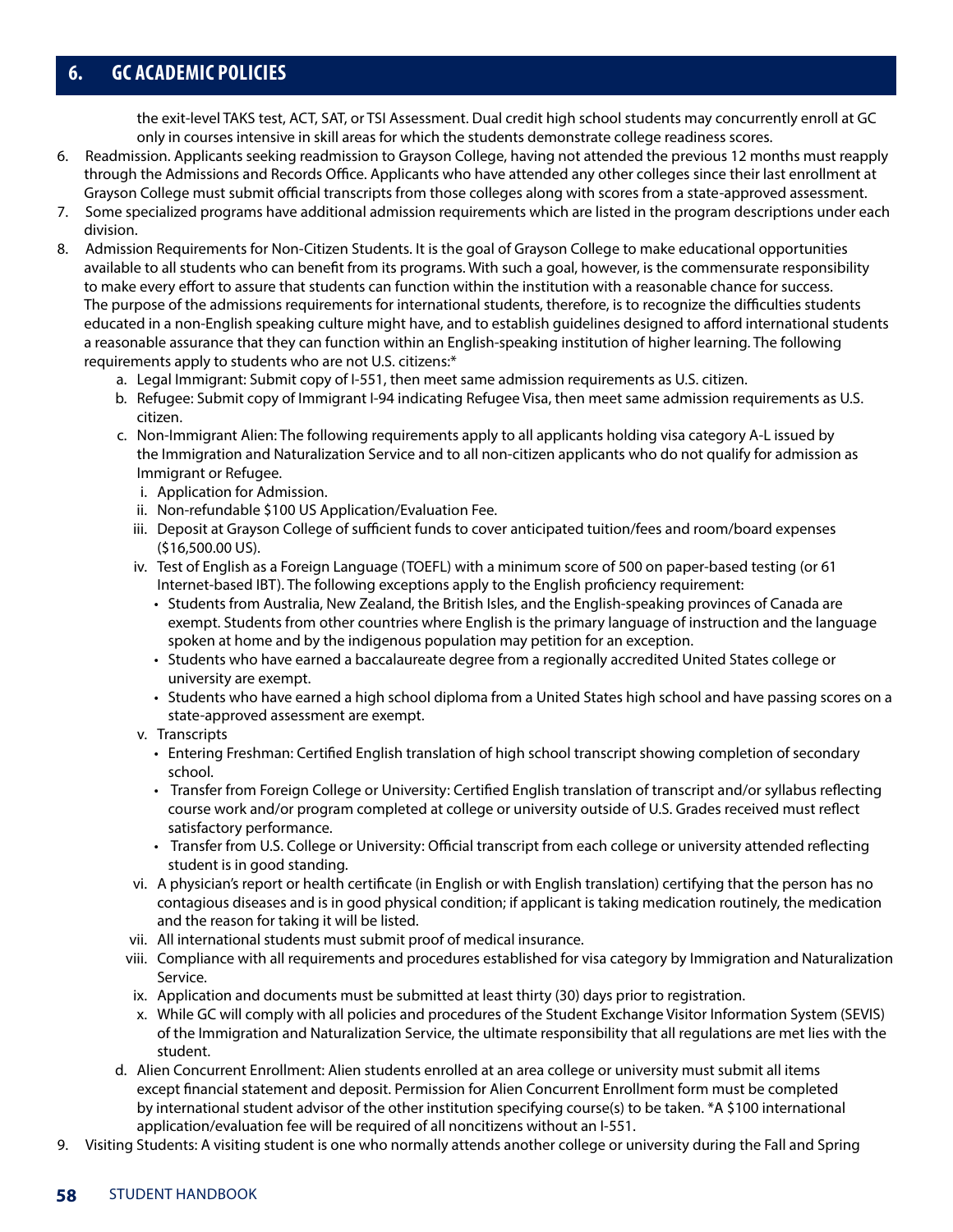semesters. This student typically only wants to take classes at Grayson during the Winter and Summer Mini semesters and/or the Summer I/II semesters.

- a. Apply for Admissions All students that are not currently enrolled at GC are required to do a new application. Use the Apply Texas application located at www.applytexas.org
- b. Provide an official copy of your current college transcript. You can be admitted as a conditional student pending receipt of your transcript. Another transcript with your final semester grades will be required before GC can release a transcript to your current institution.
- c. Provide proof of Meningitis Vaccination, if under 22 years of age.
- d. Register for classes. View the Registration Guide and Schedule of Classes. If the course has a prerequisite that you took at your current college, please contact advising@grayson.edu for assistance.
- e. Pay tuition and fees at the time of registration. A payment plan may be available. Tuition may be paid online through your MyViking account, or in person or over the phone with the Business Office.
- f. Register your vehicle if taking a course that meets on campus. Visit the GCPD website for auto registration information and ID card information.
- g. Financial Aid is not available for visiting students.
- h. A final official transcript for the prior semester at the student's home college/university must be on file at GC before an official GC transcript can be returned to the home college/university.

For any questions, please contact admissions@grayson.edu

# **6.6 INSTRUCTIONAL ARRANGEMENTS/COURSE LOAD AND SCHEDULES**

### **GC Policy ECC Local Course Load**

The normal course load for the fall or spring semester shall be 15 semester hours. Course loads in excess of 16 semester hours shall require approval by the vice president student affairs. The maximum course load shall be no more than 21 semester hours.

The normal course load for the summer session shall be six semester hours for each six-week term or 12 semester hours for a full summer semester. Course loads in excess of six semester hours per term or 12 semester hours per summer semester shall require approval by the vice president of student affairs. The maximum summer credit hours earned shall be eight semester hours for one term or 16 semester hours for a full summer semester.

## **Limitation on Number of Dropped Courses**

A College District student shall not be permitted to drop more than six courses taken while enrolled at the College District or another public institution of higher education.

## **Exceptions for Good Cause**

A student shall be permitted to exceed the limit on the number of dropped courses for any of the following reasons:

A severe illness or other debilitating condition that affects the student's ability to satisfactorily complete a course;

- 1. The care of a sick, injured, or needy person if providing that care affects the student's ability to satisfactorily complete a course;
- 2. The death of a member of the student's family;
- 3. The death of a person who has a sufficiently close relationship to the student;
- 4. The student's active military duty service;
- 5. The active military service of a member of the student's family or a person who has a sufficiently close relationship to the student; or
- 6. A change in the student's work schedule that is beyond the student's control and affects the student's ability to satisfactorily complete the course.

### **Procedures**

The College President shall develop procedures to implement this policy and shall publish the procedures in the College District catalog.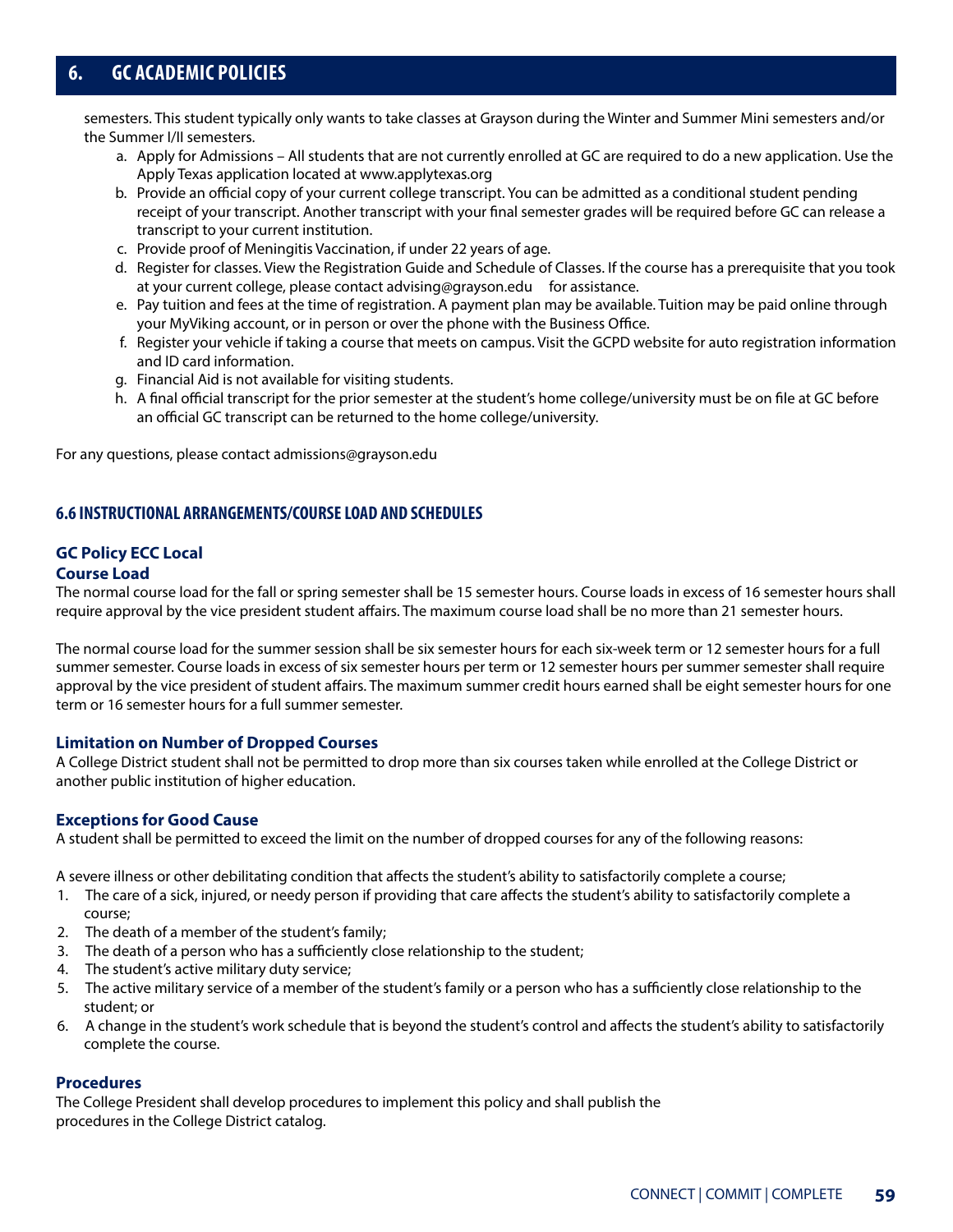## **6.7 STUDENT GRADE APPEALS**

The purpose of the Student Grade Appeal process is to provide an opportunity for a student to appeal his/her grade when he/she believes a penalty of an unfair grade is adversity affecting his/her academic standing or was unfairly imposed.

The College District encourages students to discuss their concerns and with the appropriate Instructor or other campus administer who has the authority to address the concerns.

Concerns should be expressed as soon as possible to allow early resolution at the lowest possible administrative level.

Informal resolution shall be encouraged but shall not extend any deadlines in this policy, except by mutual written consent.

Students will not be allowed to appeal grades recorded on permanent records after the end of the immediate long semester following the course for which the grade was received.

Student Grade Appeals shall follow the same processes outlined in Section 5 of the Student Handbook

## **6.8 RESIDENCY REQUIREMENTS FOR TUITION PURPOSES**

To be considered a Texas resident, students must clearly establish residence in Texas for the 12 months preceding their enrollment. Documentation of Texas residency may be required in addition to the application for admissions.

- 1. An in-county student is an individual who is a resident of Texas (as defined by the Texas Education Code, Section 54.075) and who resides in Grayson County on the census date of the term.
- 2. An out-of-county student is a resident of Texas (as defined by the Texas Education Code, Section 54.075) who resides outside of Grayson County on the census date of the term.
- 3. An out-of-state student is an individual who has not resided in Texas for 12 months preceding registration. Anyone who enrolls as a non-resident of Texas is presumed to remain in that classification as long as he/she continues as a student. Most students on temporary visas will also be classified as nonresidents for tuition purposes. Contact the Admissions and Records Office for visas eligible for in-state residency.

NOTE: Oklahoma residents are classified as non-residents but are eligible to receive a waiver of non-resident tuition and will be charged out-of-district rates, upon providing the same documentation as required of Texas residents.

## **6.9 SCHOLASTIC INTEGRITY**

Scholastic honesty and integrity are vital to the ongoing interests of any academic community. Students have a responsibility to protect their work and to report instances of academic dishonesty to the appropriate professor or administrator. Any instance of plagiarism, self- plagiarism, collusion, cheating or falsifying records, will result in an F for the assignment. Further action may be taken as needed. The same principle of honesty applies to the use of modern technologies, such as the computer.

Plagiarism includes: using three or more consecutive words of another without placing quotation marks around the words or without giving credit to the author; using another person's ideas without giving him or her credit; submitting another person's work as one's own.

Self-Plagiarism can be considered a form of academic dishonesty. Each instructor will discuss guidelines regarding self-plagiarism. Infractions will be addressed in accordance with the guidelines set forth in the instructor's syllabus and the GC Scholastic Integrity Policy.

Collusion is defined as working on any assignment with another person without the verbal and/or written permission of the professor.

Cheating includes: Copying work from another student; using materials during the examination not authorized by the professor/ test administrator; substituting for another student, or permitting another student to take an exam in one's place; using, buying,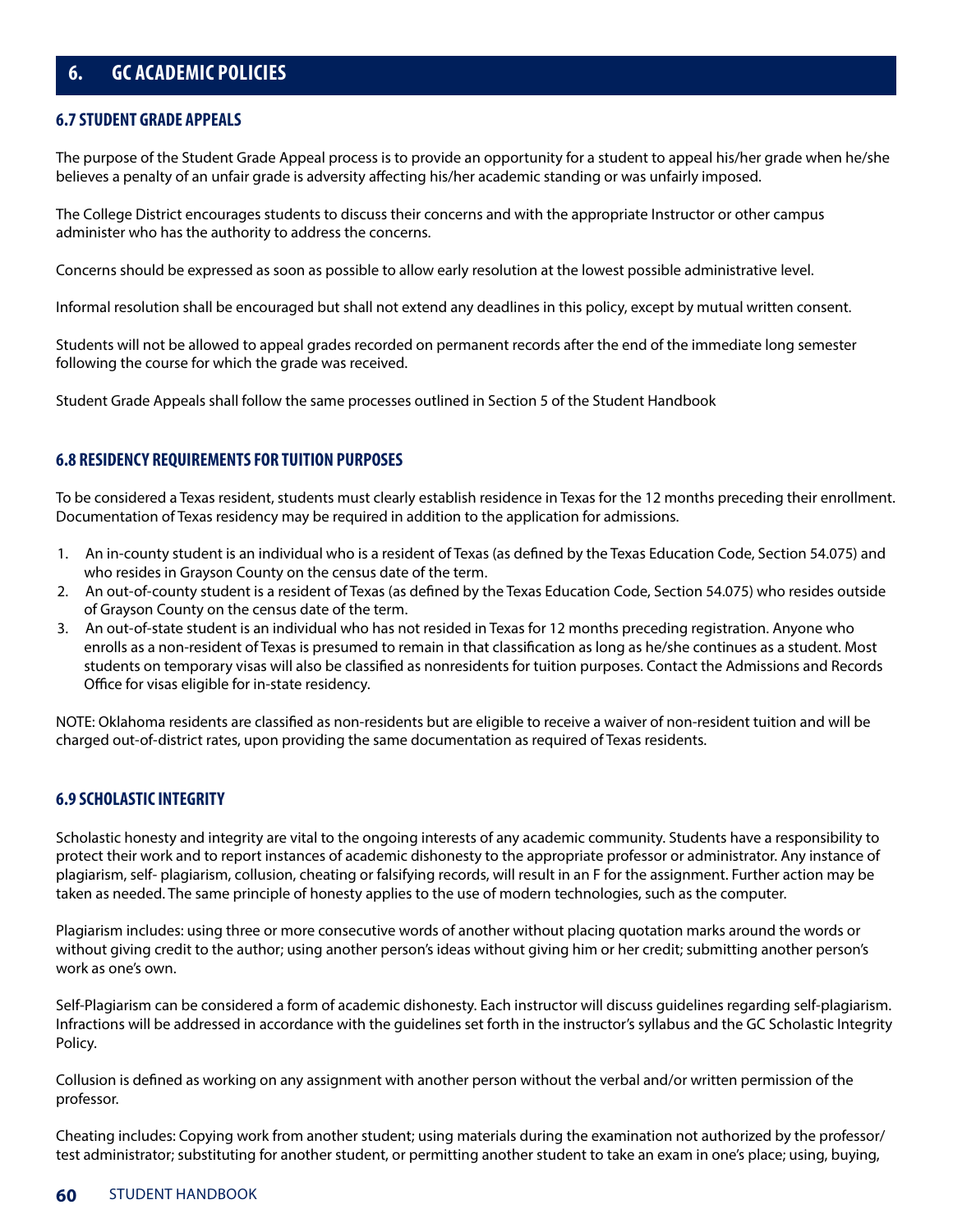selling, stealing, giving, or soliciting any assignments or examination material. Falsifying records or evidence includes furnishing false or misleading information to any college office or representative.

## **6.10 SERVICE LEARNING**

### **What Is It?**

Many academic and workforce programs, courses and student groups at Grayson College are involved in Service Learning. So, what is Service Learning? Service Learning is not just volunteering. The work that students do should be tied to 2 or 3 learning outcomes for the course and faculty should be able to prove that they have met the learning outcomes. Usually, the service learning project is for a grade in the class. It can be a single assignment or a project. The faculty member decides the hour requirement. Service Learning is a pedagogy (a teaching method). It should be discipline specific and utilized to meet academic objectives. It should be faculty-led and be part of a grade requirement. Often, students are encouraged to select a service learning project that is related to his or her career goal.

## **How Does It Work? Steps in Service Learning**

- 1. Faculty member defines the Learning Objectives
- 2. Students Define and Research Community Need
- 3. Partner with a Community Agency
- 4. Determine the Specific Project
- 5. Students Do Research Prior to Service
- 6. Students Perform ServiceReflect On Experience and Assess Learning
- 7. More Specific Details will be explained in individual courses, programs or student organizations.

## **6.11 STUDENT ABSENCES ON RELIGIOUS HOLY DAYS**

Grayson College will allow students who are absent from class for the observance of a religious holiday to take an examination or complete an assignment scheduled for that day within a reasonable time after the absence. The form for requesting absence for holy days may be obtained from the Vice President for Student Services.

"Religious holy day" denotes holy days observed by a religion whose places of worship are exempt from property taxation under section 11:20, Tax Code.

A student who is excused under this section may not be penalized for the absence, but the instructor may appropriately respond if the student fails to satisfactorily complete the assignment or examination.

## **6.12 STUDY REQUIREMENTS**

Each hour spent in class requires three hours of study outside of class. In other words, if a student takes a three-credit hour class, nine hours of outside study will is recommended in order for the student to be successful in class.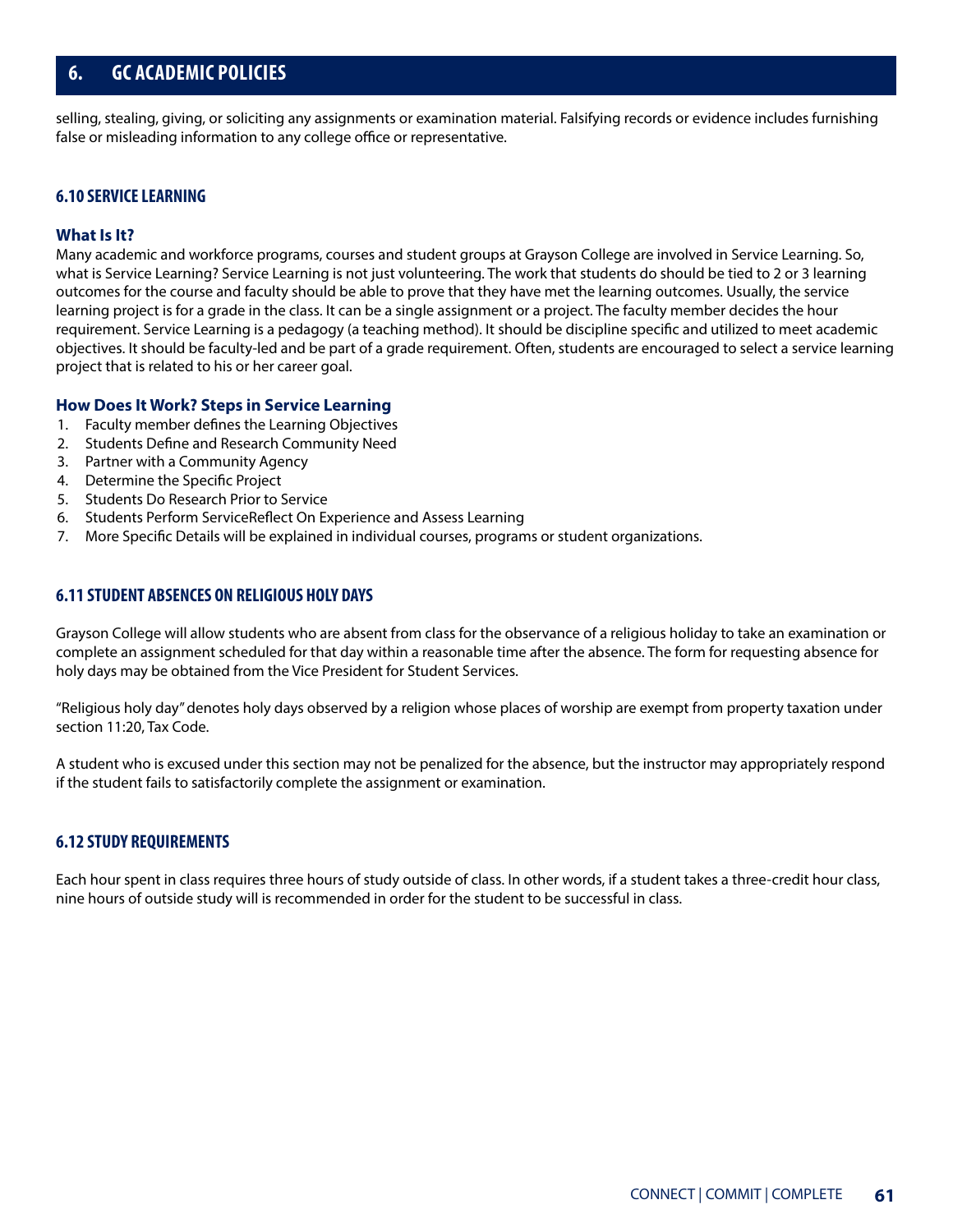# **7.1 ACADEMIC SUCCESS CENTER – SOUTH CAMPUS**

The South Campus Academic Success Center has several functions. This space serves as the Campus Testing Center, Library, Computer Lab, Math Hub, and also offers open study

spaces. Tutoring services are available based on request and availability. Printing and copying are also available in the ASC.

# **7.2 BOOKSTORE**

Grayson College Bookstore is your official on-campus bookstore. Standard operating hours are, Monday – Thursday, 7:30 am – 4:30 pm, 10 am – 3 pm on Friday and closed on weekends. Store hours are subject to change based on class and business need. See store website www.bkstr.com/graysonstore/home or call the store at (903) 463-8631 for current hours.

Textbook Choices – New Books, Used Books, Rental Books, Digital Books, Digital Reader, Sell Back Books, Price Match Books Textbook and other required/supplemental course materials are connected to the course and its delivery method. Pricing for textbooks, ISBN information and materials will be available on the bookstore website, www.graysonstore.com. Prices are subject to change without advance notice. Books may be purchased online at www.graysonstore.com. You may choose in-store pickup or ship to home. NOTE: Standard FedEx shipping rates will apply. Watch the website for shipping deals and offers!

Textbook Returns/Refunds - Students needing to return a book for a refund must do so within 7 days of classes starting and provide a current register receipt for the book(s). Books must be in an absolutely new condition free of ALL markings. Trademarks and special order books are not refundable. Bookstore personnel are the sole judge in determining whether books are in new or used condition. Should a defective book be purchased or rented, it should be returned for exchange immediately upon discovery of the defect.

Textbook Rental– What's all the fuss about rental? Convenience! Freedom! Hassle Free! Rent To Own! Save Money! NOTE: Rental books must be checked in to bookstore staff for processing during business hours, on or before the posted due date. Bookstore staff are not responsible for damaged books, books left outside our door, or for late or charged rentals. Keep your check-in receipt!

Buy Back – Need extra cash? We buy books every day. In-store during normal business hours and on-line anytime, at www. buyback.com. NOTE: Price quotes online and in store are not always the same, online prices are only available for online buy back transactions.

Price Match – Found a deal? f you find an identical (same 13 digit ISBN) in-stock textbook for rent or purchase priced lower elsewhere, tell us. We'll match it, right at the register! (Some restrictions apply, see store associate for details)

## **7.3 GC PERKS**

Our on campus "Proudly Serving Starbucks" café is located on the second floor of the Student Life Center. Standard hours are Monday through Thursday, from 7:30 a.m. until 3 p.m. and Friday from 7:30 am until noon. Hours may vary based on campus needs and will be posted on our website, www.graysonstore.com For questions, comments or request concerning bookstore or café, please contact the store manager, Venus McGuire, at (903) 463-8631, or email at mcguirev@grayson.edu.

## **7.4 GC CAMPUS POLICE/SAFETY**

Campus Police Office Is Located on the East Side of Parking Lot P-6, Main Campus. Normal hours of operation are from 7 a.m. until 5 p.m.

The Public Safety Office is responsible for enforcing federal and state laws, enforcing College District policies and leading the effort in providing a safe environment for education. College Police Officers monitor weather conditions at the college and assist in activation of the emergency notification system when a tornado is sighted. Officers render assistance on vehicle lock-outs, boosting of dead vehicle batteries, and assisting with flat tires. Officers also provide on-site security for athletic and other special events being held on campus.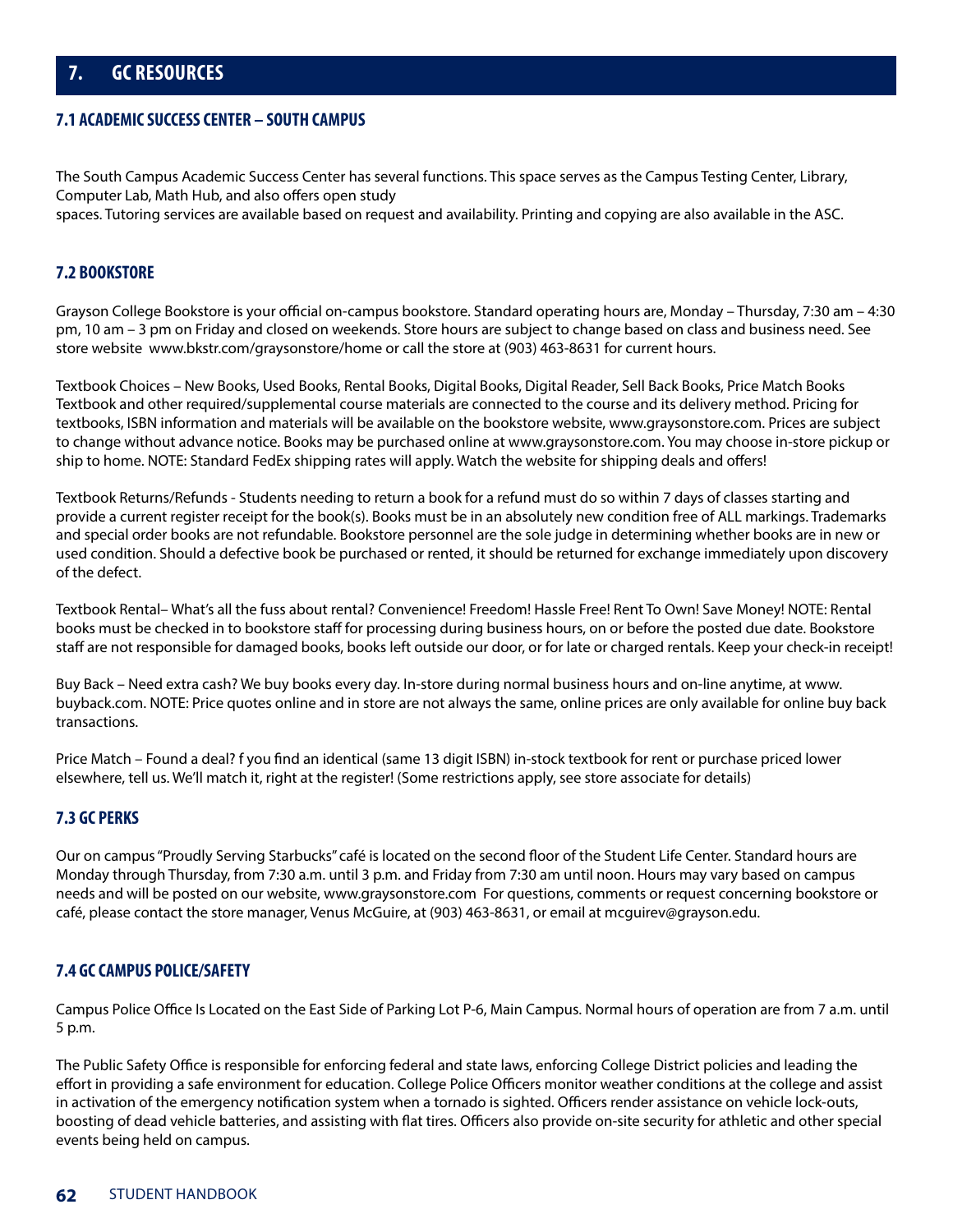# **7. GC RESOURCES**

The College Department of Public Safety also prepares an annual informational bulletin that contains information on campus crime and arrest statistics, crime reporting procedures, crime prevention techniques, and related campus security and safety information. College Peace Officers investigate offenses, incidents, accidents, submit reports and make arrests where required.

# **7.5 CAREER PLANNING SERVICES**

Career Planning Services are available to Grayson College students seeking off-campus part- time or full-time job opportunities. Job openings are listed at College Central Network in partnership with Grayson College Career Services. Students may also receive help with resume preparation, interviewing skills and developing successful job search strategies. Contact Academic and Career Planning Services, Counseling Center for further information.

## **7.6 COLLEGEFISH.ORG**

An important resource available to all Grayson College students is CollegeFish.org. Powered by Phi Theta Kappa, CollegeFish.org provides students with programs and information to facilitate the transfer process. What can CollegeFish.org do for you?

- It will help match you with your best-fit transfer options as you search for your senior college or university. It connects your preferences about size, location, majors, cost, and details that matter most with colleges and universities most like you.
- It will help you search for transfer scholarships. CollegeFish.org provides access to over \$37 million in transfer scholarships.
- CollegeFish.org will help you create your own transfer success plan. You will be able to manage deadlines for applications and scholarships, as well as help identify the courses you need for transfer.

And the best thing about CollegeFish.org is that it is a completely free resource provided to all Grayson College students. For more information about CollegeFish.org, including how to sign up, please contact Professor Mary Linder at linderm@grayson.edu.

## **7.7 CRIME STATISTICS/ANNUAL CRIME AND ACTIVITIES REPORT**

The Grayson College Campus Police Department prepares this report to comply with the Jeanne Clery Disclosure of Campus Security Policy and Crime Statistics Act. The full report is available on the Grayson College website at www.grayson.edu/collegeinfo/college-police.aspx. Campus crime, arrest and referral statistics include those reported to GC Campus Police, designated campus officials, and local law enforcement agencies.

Grayson College Police Department maintains a daily log of police activity. Also, you can pick up a hard copy in Financial Aid Department or Campus Police Department.

### **7.8 ESOL SUPPORT**

Grayson offers ESOL classes in conversation, reading, and writing/grammar for non-native English speakers. Designed to help students improve their English for greater success in home, school, and work environments, ESOL courses can be taken prior to or concurrent with other college coursework. Students are placed at the beginning, intermediate, or advanced level based on their language skills.

Along with specialized ESOL classes and labs, the College offers support services to non-native English speaking students to improve their access to and success in academic and vocational coursework. The Foreign and ESOL Student Advisor assists ESOL students with applying to college, establishing residency, and registering for classes. Staff also mentor ESOL students each semester they are enrolled—helping them attain their personal and educational goals. Such assistance includes referring them to campus and community services as needed (tutoring, financial aid, child care, JTPA, etc.).

## **7.9 LIBRARY**

Grayson College has a Main Campus Library and a South Campus Library. The mission of the Grayson College Library is to meet the appropriate informational needs of both the individual and the community and to provide quality services and materials.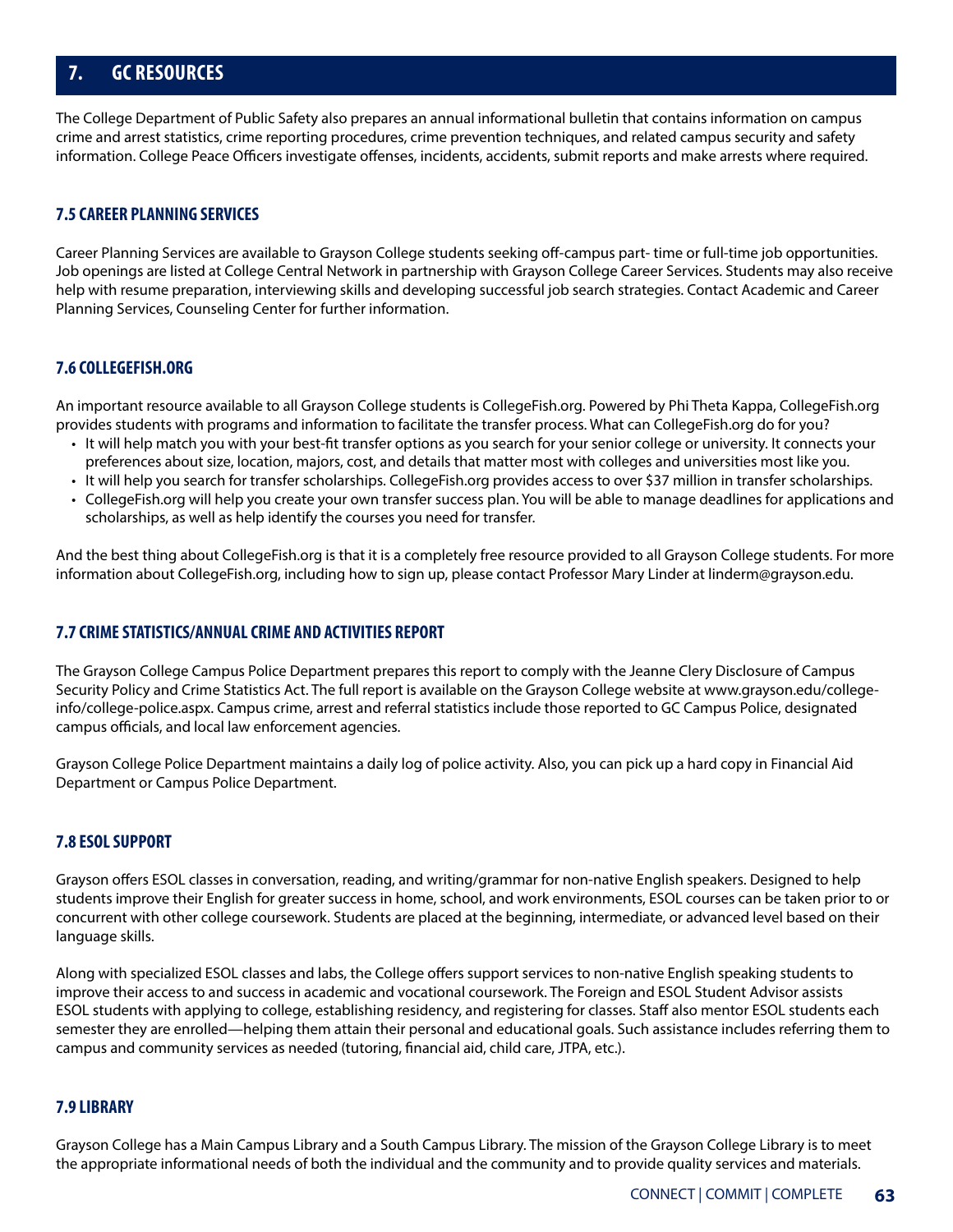# **7. GC RESOURCES**

The library is committed toco-operating with other information agencies whenever possible, and to work on continuous improvement. The Grayson College Library is a member of BARR, a four-library consortium whose members include Grayson College, Denison Public Library, Sherman Public Library, and Austin College. Currently enrolled GC students are eligible to obtain a BARR library card with their current student ID. All BARR cardholders have lending privileges at each of the libraries, and a courier service delivers books among the libraries. The Library participates in TexShare, Amigos, and OCLC.

Library resources and services include:

- Master degreed Librarians who provide assistance in person, phone, or email
- Electronic and print materials
- Books and periodicals
- Databases that include films, audio, primary sources, articles, e-books, articles
- Only open computer lab on campus
- Scanner, copier, printing including wireless, media devices for class projects
- Study rooms for group or individuals
- Wi-Fi
- Textbooks on reserve for in library checkout

Library resources are available on campus (no password required) and off campus (MY VIKING login and password required). Databases and research assistance is available through the library section of the Grayson College Website. The Library computer lab allows for a variety of programs to include printing, research, Office products, Google products, media software, and canvas coursework. The Library has a variety of materials that are available for checkout which includes books (2 weeks), DVD (7 days), textbooks on reserve (2 hours in the library only). With faculty approval, media devices are available for checkout by students for specific class projects. A library card is needed to checkout materials.

Intercampus and Interlibrary loan materials may be requested from other campuses and other BARR libraries. We have Interlibrary loan services that you can request materials from other nationwide locations. We also participate in TexShare cards which allowing borrowing privileges at many libraries in the state. Instruction is available for information literacy to be scheduled by a faculty member. Individual research help by a librarian is available to all students. The library is "open stack" and students are encouraged to browse.

## **7.10 LOST AND FOUND**

Any items lost or found should be reported and taken to the Office of Student Life located on the second floor of the Life Center. Items lost and found on satellite campuses should be taken to the Administration office. Lost items of lesser value are kept for 30 days and then discarded. Items of greater values are taken to the Office of Campus Safety and Security after the 30-day period.

# **7.11 MATH HUB- MAIN CAMPUS**

Located on the Main Campus in the Success Center in room SC-114, this service provides students with assistance with any level of math instruction. It is a great place to work on your homework and to prepare for tests that involve math.

The Math Hub provides a suitably quite space for students to work on homework or lab work and have questions answered upon request. Our goal is to lead students when working problems so that they can be successful outside of the Math Hub. The Math Hub is also equipped with computers for students to use for their math classes, whether it be checking Canvas for an assignment, working online homework, completing an Excel project for Statistics, or watching a math video. Students seeking one-on-one tutoring can also visit the Math Hub to sign up for a weekly, one-hour time slot.

Operating Hours and Contact Information for the Main Campus:

- Fall/Spring Monday through Thursday from 8 a.m. until 8 p.m. and Friday from 8 a.m. until 2 p.m. with some Saturdays
- Summer Monday Wednesday from 8 a.m. until 6 p.m. and Thursday from 8 a.m. until 2 p.m.

Math Hub Coordinator: Michelle Burt Phone Number: (903) 463-8776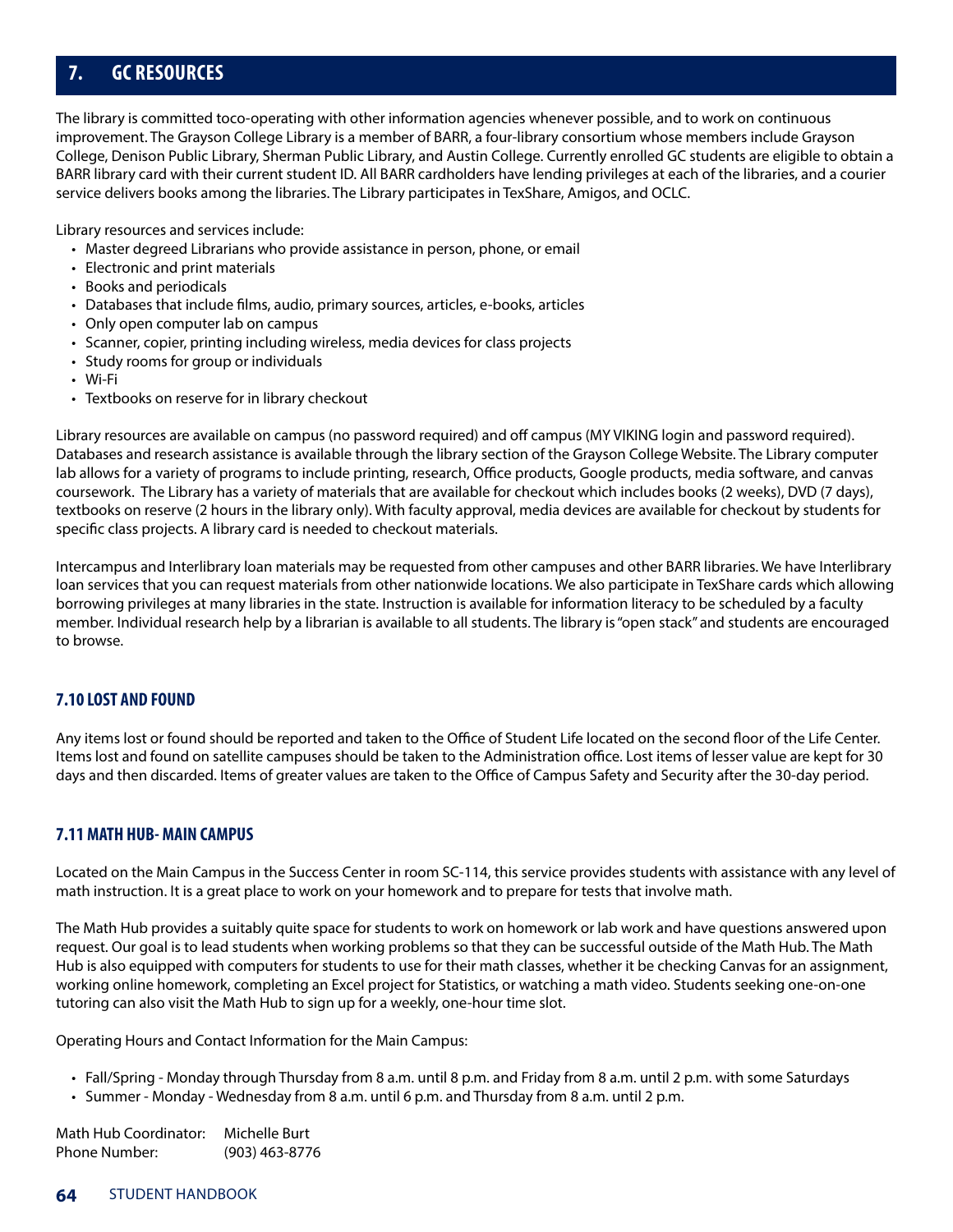# **7. GC RESOURCES**

## **7.12 SAFE SPACES**

Grayson College is committed to providing a safe learning environment for all students, free from intimidation or harassment. As a measure of this commitment to our students and to create a supportive and inclusive environment for all members of the Grayson College community, we provide training to administrators, faculty, and staff, so that they may become Safe Spaces Allies. Trained allies may be identified through the "Safe Spaces Ally" plaques that are affixed to their office doors. Any student who feels they are in crisis or who need to report incidents of harassment or intimidation may go to any Safe Spaces Ally for assistance. Allies may also be contacted via email at safespaces@grayson.edu.

## **7.13 SUPPORT SERVICES**

The College is committed to meeting the special needs of students. Special services are available to students who are single parents, educationally disadvantaged, disabled, enrolled in non- traditional programs or have limited English proficiency. Agencies that work with the College and its students through this program include the Workforce Commission, Texas Division for Rehabilitative Services, Commissions for the Deaf and the Blind, the Texas Department of Human Resources, and others. Special Services are available to students who are majoring in a vocational/ technical program and are single parents, displaced homemakers or enrolled in non-traditional programs. Assistance is available for child care, transportation and textbook loans for those who qualify. Textbooks for technical classes are available for check out in the reserve section of the Library. Funding, when available, is provided by the Carl Perkins Vocational Funds. Contact the Coordinator for Special Services in the Counseling Center for details.

Disability Services In order for the College to provide appropriate accommodations, prior requests for special services are needed. New students with documented disabilities are encouraged to contact the Success Center at least one month prior to registration. The College makes the following services available to students with documented disabilities: tutoring, note- taking, sign language interpreting, special testing conditions, recorded textbooks, scribes, special/ modified equipment, and other services as appropriate. Students are advised to contact the Coordinator of Special Accommodations in the Success Center (Main or South Campuses) and provide necessary documentation.

## **7.14 TESTING, TUTORING, AND DISABILITY SERVICES CENTER – MAIN CAMPUS**

The Testing, Tutoring and Disability Service Center on the Main Campus, offer a wide range of services to students and community members. Testing services include the TSI Assessment as well as make-up and distance education tests. Testing services on the Main Campus vary; call 903-463-8724 to check on services available. Testing schedules are available on the GC web page.

In addition, disabilities services, tutoring, and the Super Student programs, learning strategy referrals, workshops, seminars, and additional course materials. Students with documented disabilities request accommodations through the Coordinator of Services for Students with Disabilities (903-463-8751), who then assists students in accessing approved accommodations.

### **7.15 TRANSFER AGREEMENTS/UNIVERSITY PARTNERS**

### **Transfer Agreements**

Transfer agreements are formal agreements between two colleges or universities. Grayson has transfer agreements with the following colleges and universities. Many of the agreements are available online.

- Amberton University
- Austin College
- LeTourneau University
- Midwestern State University
- Sam Houston State University
- Southeastern Oklahoma State University
- Stephen F. Austin
- Tarleton State University
- Texas A&M-Commerce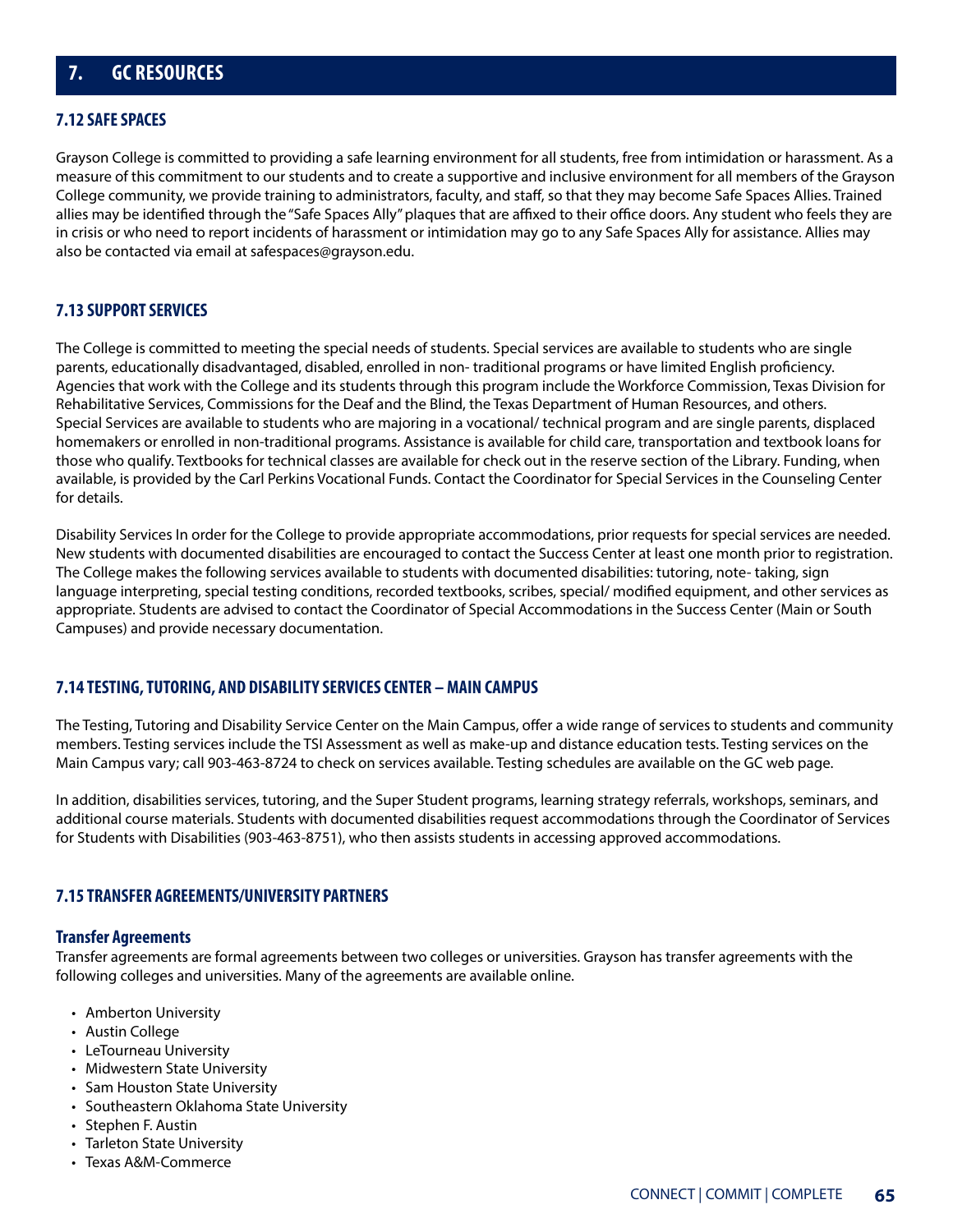- Texas Tech University
- Texas Woman's University
- University of North Texas
- University of Texas-Arlington
- University of Texas-Dallas

## **University/Partners**

- University of Texas at Arlington: The Texas Two-Step Project offers a seamless transition from an Associate's Degree in specified areas at Grayson College to a BA/BS in Interdisciplinary Studies or a BA/BS from the College of Science at UTA.
- Southeastern: Complete your Bachelors of Science in Elementary Education Degree from SE on the Grayson College Main Campus.
- UT Dallas: Comet Connection- The Comet Connection is specifically for students who begin at community college and know they would like to complete their degree at The University of Texas at Dallas. This unique program invites transfer students to become acquainted with the many services available to UT Dallas students.
- Stephen F. Austin: Education Articulation Agreement- Students transferring from community colleges find a seamless transition to SFA with the use of the 2-Year Planning Guides, found online at, http://www.sfasu.edu/1568.asp.
- Texas A & M University-Commerce: Bachelor of Applied Sciences Degree Articulation.
- UNT Eagle Bound Program provides participating students with resources and opportunities that make it easier to transfer to UNT.
- Choctaw Nation Career Development: The Choctaw Nation Career Development Program provides a comprehensive array of career guidance services, workforce skills development, academic skills enhancement, and financial education that enables members of the Choctaw Nation to obtain recognized certifications needed to enter careers and/or advance existing careers that are self-sustaining and contribute to personal financial security, healthy lifestyles, and the enhancement of the regional, state and national economy.

Additional Information can be found on the website at, https://www.grayson.edu/programs-and-majors/general-studies-andtransfers/index.html

# **7.16 TUITION PAYMENT PLAN**

A payment plan system is available for students to pay out their tuition before classes begin. In order to help students meet educational expenses GC offers an automatic payment plan that can be set up to use a bank account or credit/debit card. Students interested in this method of payment should follow the steps below to get to the e-Cashier payment plan website:

- 1. Sign into MyViking
- 2. Change term located in left hand corner next to student name to the term in which you are setting up the payment plan.
- 3. Click on My Ledger
- 4. Click on Pay by Credit Card (button located under the total on ledger)

FACTS/Nelnet provides a low-cost option for budgeting tuition. It is not a loan program. All payment plans are legal contracts with Nelnet Business Solutions. It allows installments toward tuition to be paid automatically on a monthly basis. The earlier a student registers for classes, the longer the payment period.

Cost to Participate: To use the payment plan there is a \$30 per semester (non-refundable) enrollment fee for payments made through ACH (automatic bank payment) or credit card. There is a \$30 returned payment fee every time a payment is returned. Another option is to use e- Cashier to pay the tuition in full with a checking or savings account or credit/ debit card. There is a \$2 enrollment fee.

# **7.17 TUTORING PROGRAM**

Grayson College offers free peer tutoring services to students enrolled in regular college credit programs and a "Super Student" program for students enrolled in selected sections of mathematics courses. Peer tutors are trained and supervised by professional staff in the Testing, Tutoring & Disability Services Center on the Main Campus. For information, please call 903- 463-8751. Grayson College's peer tutoring program is accredited through the College Reading and Learning Association.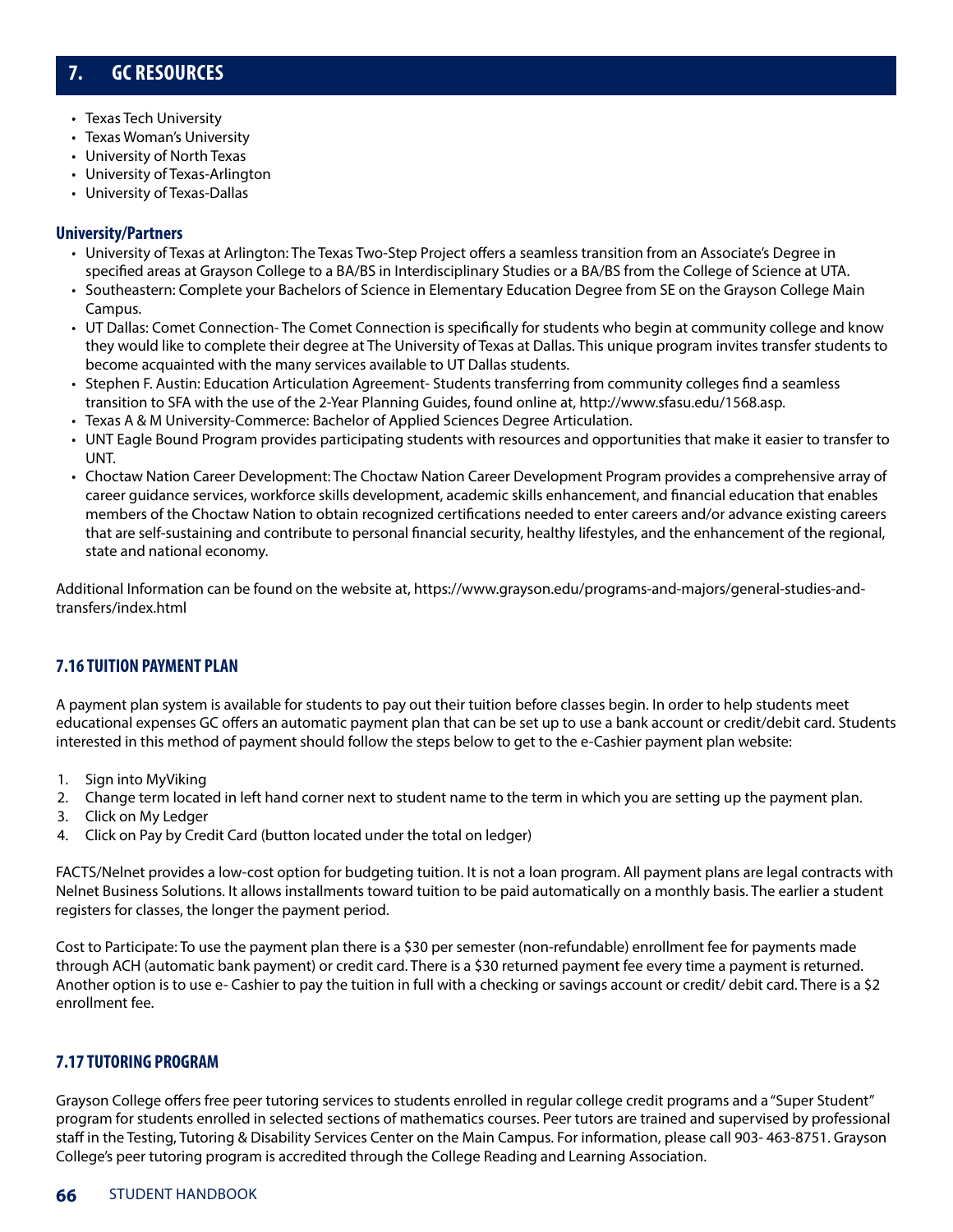## **7.18 VENDING MACHINE REFUNDS**

Students can get a refund on the vending machines in the Administrative Services Building, at the Business Office during regular college business hours.

## **7.19 WRITING LAB – MAIN CAMPUS**

The Grayson College Writing Center offers a variety of services to students including professional writhing tutoring, computer resources, and color printing. Currently, students can receive tutoring for a range of writing related skills and projects, including understanding grammar, using punctuation, documenting sources, writing thesis statements, revising essays, formatting documents, analyzing job application materials, preparing oral presentations, outlining ideas, brainstorming, writing scholarship essays, and so much more. We help with all courses involving writing and with students of all skill levels and at whatever stage of the project they may be at, just getting started or final polishing. We also offer online tutoring through email response at writingcenter@grayson.edu. Our email services is particularly helpful for distance learning and dual credit students off campus but is available to all students.

The Writing Center is located in the Library on the first floor in room 110. Our Fall/Spring hours are Monday through Thursday 8 a.m. until 8 p.m. (since the Library closes at 6 p.m. a staff member is present in CIS 107 from 6 p.m. until 8 p.m.) and Friday 9 a.m. to 2 p.m. Our summer hours are 9 a.m. to 1 p.m. Monday through Thursday. The Writing Center is closed during Winter and Spring minimester. The Writing Center staff can be reached at (903) 415-2541.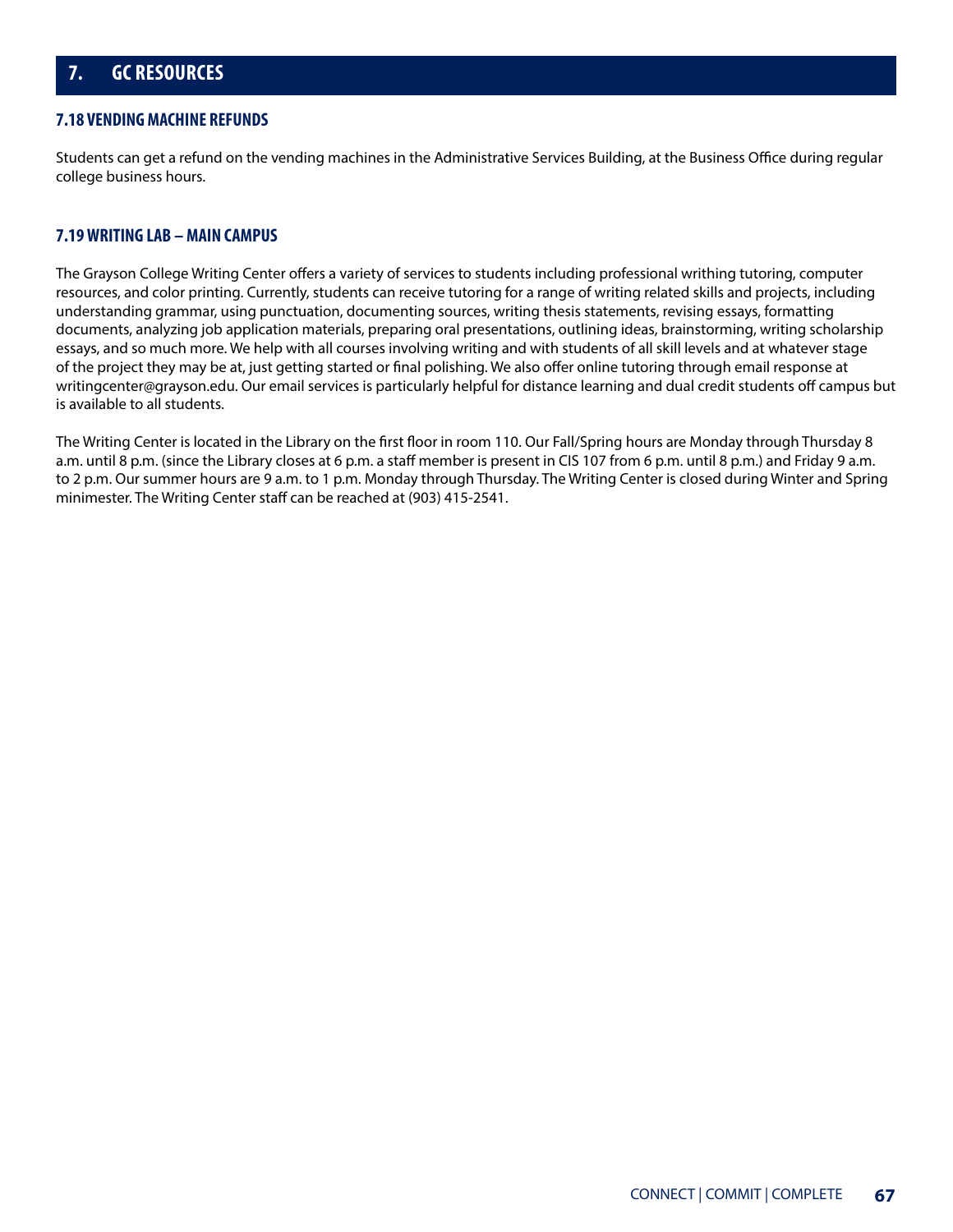## **8.1 ACADEMIC ACHIEVEMENT/GRADING AND CREDIT**

#### **GC Policy EGA Local Grade Definitions**

The College District shall have appropriate standards for evaluating student performance and for determining grades and graduation requirements. To the extent practical, procedures shall encourage and recognize academic excellence.

The College District uses the following grading system:

A — The student demonstrates mastery of course content and meets course objectives. The grade of A is an exceptional grade attained by students demonstrating exceptional performance of college-level work.

B — The student demonstrates mastery of course content and meets selected objectives. The grade of B is an above-average grade attained by students demonstrating above average performance of college-level work.

C — The student demonstrates acceptable competency in coursework and meets selected course objectives. The grade of C is an average grade attained by students demonstrating the average performance of college-level work. Students with concurrent enrollment for high school and college credit must maintain a minimal grade of C in the course.

D — The student demonstrates minimal performance in course work and does not meet course objectives. The grade of D is considered unsatisfactory in a student's major field of study, and this grade generally does not transfer.

F — Failure. No credit is given for the grade of F.

I — Incomplete. The grade of "I" indicates that the student has a valid excuse for failure to complete the work required during the semester. Incomplete work should be completed within the regular term. Failure to remove an "I" during the succeeding regular term may result in an "F" being placed on the permanent record.

W — Withdrew from course.

P — Passing.

S — Satisfactory. Used for non-degree courses.

U — Unsatisfactory. Used for non-degree courses.

AU — Audit. Used for audited courses.

### **Value of Grade Points**

In determining grade point averages (GPAs), all hours where grade points are given shall be considered in computing GPAs. Grade points are granted on college courses on the basis of the value in semester hours of the course and the grade made in the course as follows:

 $A = 4$  grade points per semester hour

 $B = 3$  grade points per semester hour

 $C = 2$  grade points per semester hour

 $D = 1$  grade point per semester hour

 $E = 0$  grade points per semester hour

### **Grade Point Determination**

The GPA is computed by dividing the total number of grade points earned as shown on your transcript (PTS)by the total number of Graded Credits shown as HRS on your Transcript. Grades of I, W, P, S, U, NC, and F in pass/fail courses are excluded from GPA calculation. Grades earned in developmental courses are also excluded from GPA calculation.

### **Instructional Services**

The College District accepts appropriate coursework from accredited institutions outside the United States, provided that the student successfully completed the courses.

### **Foreign Coursework**

A student requesting credit for coursework completed at an institution outside the United States

must first apply for admission to the College District and enroll in courses in the College District. To receive transfer credit from foreign institutions, the student must bring an official copy of the transcript from the institution and a certification and translation report from World Education Services (WES), the American Association of Collegiate Registrars and Admission Officers (AACRAO), or the Foreign Credentials Service of America (FCSA) to the College District admissions office. Certification and translation services provided by an entity other than WES, the AACRAO, or the FCSA shall not be accepted. The cost for certification and translation must be paid by the student. Only the maximum number of hours accepted by the department for transfer work shall be considered.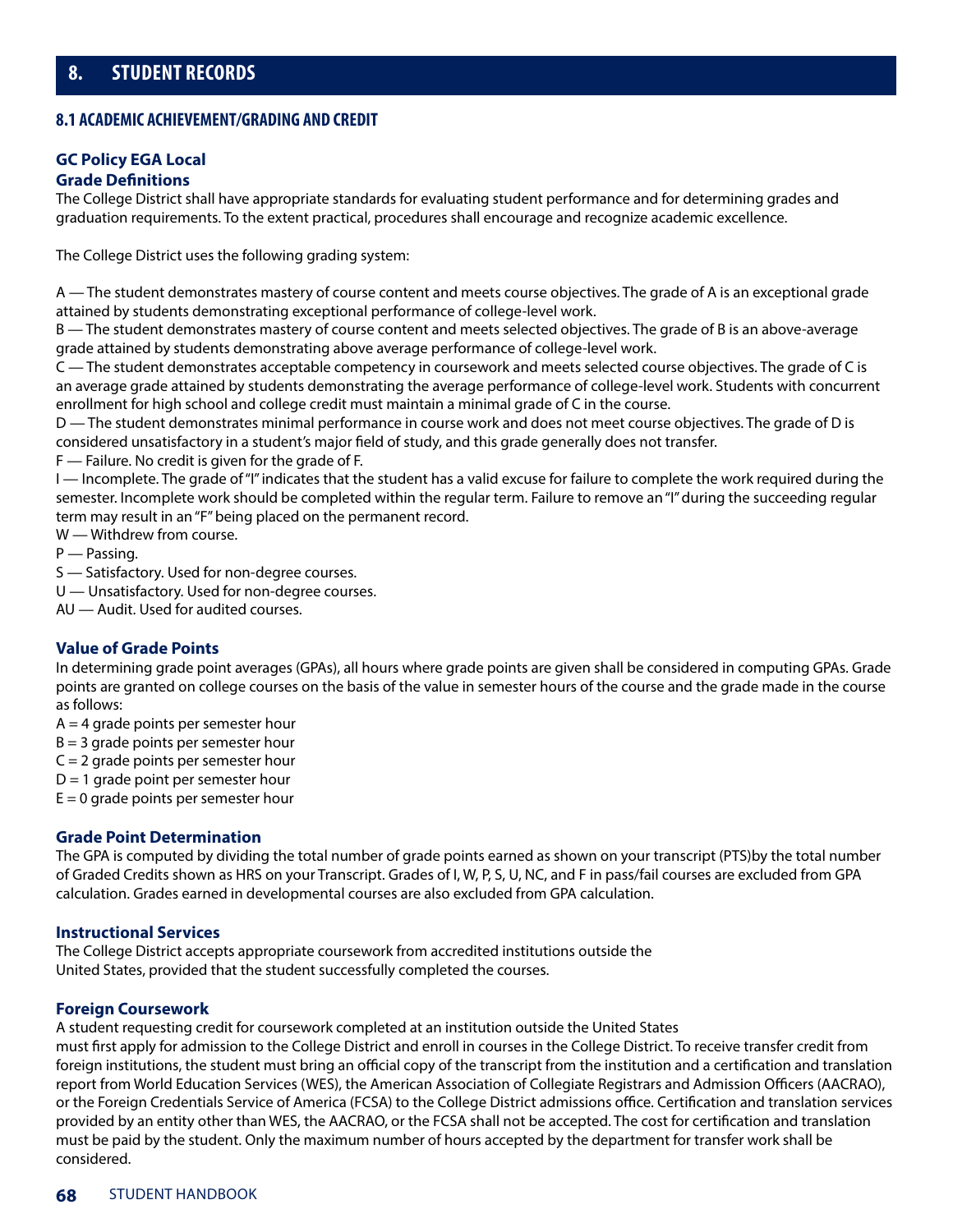# **8. STUDENT RECORDS**

### **8.2 ACADEMIC ACHIEVEMENT/GRADUATION REQUIREMENTS**

### **GC Policy EGC Local**

The Board shall establish graduation requirements in a manner consistent with applicable law. The College District catalog shall address the degrees and certificates, the semester credit hours or continuing education units, and other requirements that must be satisfied to obtain each degree or certificate awarded by the College District.

Graduation is an automatic process at Grayson College, in accordance with procedures established by the College President and published in the College District catalog. A student must submit an application to participate in the Graduation Ceremony.

See the current General Catalog for complete information.

### **Automatic Graduation**

This process helps streamline the processes for students and ensures that transcripts reflect the earned degree or certificate. Each semester a review of degree audits is completed by the Advising and Registrar's office to determine those students who are eligible for graduation.

- Application You need to meet with your Advisor to complete the application for graduation to ensure your student information is up to date and complete your degree audit (address, full name, e-mail, major, etc.)
- Ceremony Participation The Registrar's office will email a reservation survey to the email on your graduation application. Which MUST BE COMPLETED, so you can participate in the ceremony in the May or December graduation. You will also find all of the ceremony details on our website (location, tickets for guest, times, cap and gown, etc.).
- Deferral If you wish to postpone your graduation, you must complete a deferral form in the Registrar's office at the beginning of your semester of eligibility to graduate. If you do not complete this form, your degree will be automatically awarded.
- Summer Completers If you complete your degree requirements in Summer I, you are eligible to participate in the spring ceremony. If you complete your degree requirements in Summer II, you are
- eligible to participate in the fall ceremony.
- Diplomas will be mailed approximately six to eight weeks after the end of the semester.

## **8.3 AUDITING A CLASS**

When space is available, persons wishing to audit a course may do so by completing an application and meeting the admission criteria stated in the Admissions section of the Catalog. Full tuition will be charged for auditing a course. Auditors must complete the Request for Audit form in the Admissions Office on or before the official census date published in the Schedule of Classes or for Continuing Education students no later than first class day. After the official census date, a student's audit status may not be changed. Students auditing courses will receive grades of AU (Audit). Students will not be allowed to audit a class if they have not completed the above.

### **8.4 CHANGE OF SCHEDULE**

After completion of regular registration, students who wish to change their schedules must do so in Counseling Services on the schedule change dates published in the Schedule of Classes. Classes dropped on or before the official census date of the term will not appear on the student's transcript. The census date is also published in the Schedule of Classes. Any changes in schedules after the official census date may negatively affect students receiving financial aid.

### **8.5 CREDIT FOR COURSES**

Credit is granted on the basis of semester hours at Grayson College. Generally, a semester hour of credit is given for satisfactory performance in one lecture period of 50 minutes per week for a 16-week semester or equivalent. Two hours of laboratory work are usually considered to be the equivalent of one hour of lecture. For Continuing Education students, 10 class hours equal one CEU.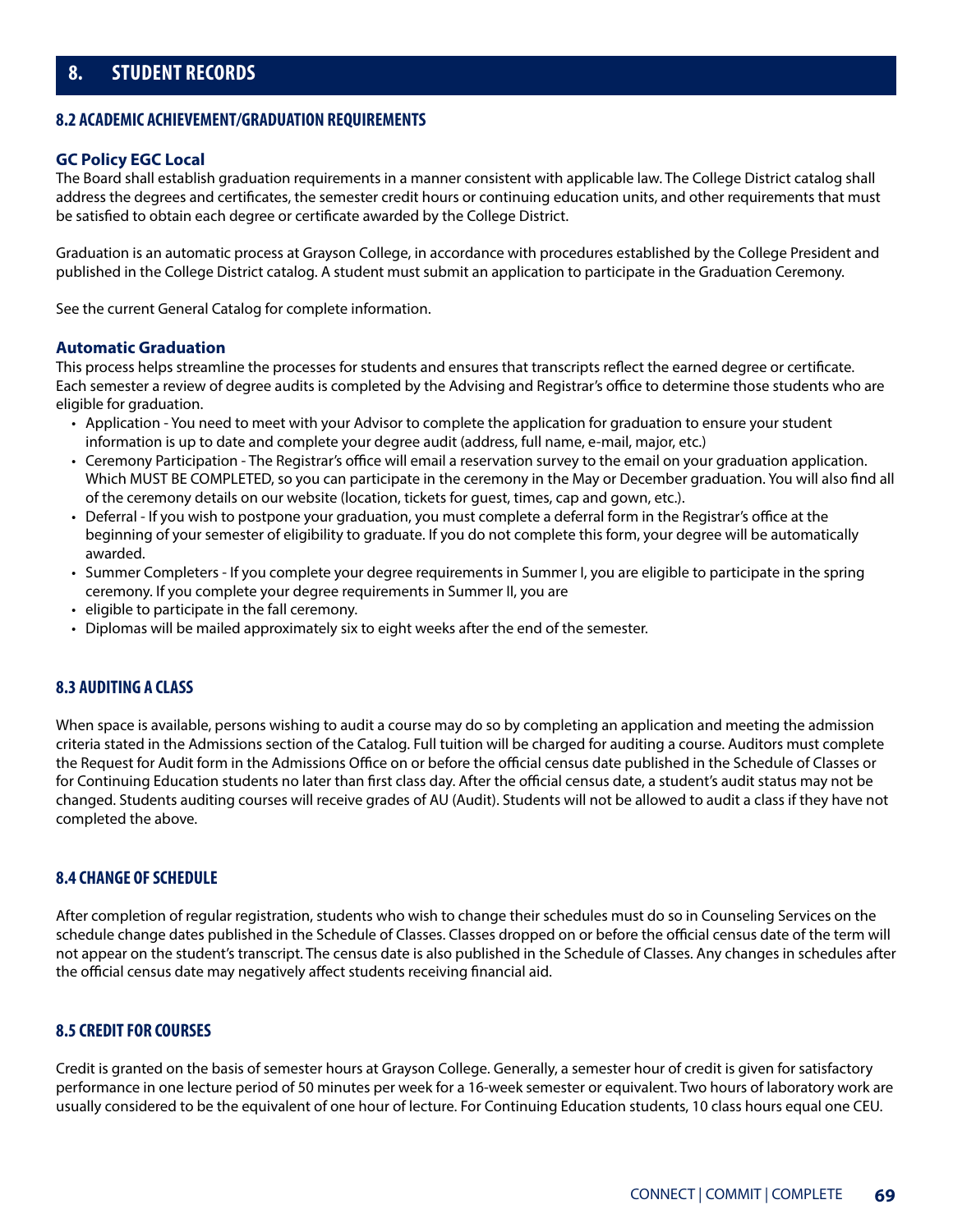# **8. STUDENT RECORDS**

### **8.6 DROPPING A CLASS**

Prior to the Census date, students may request to drop a course in the Counseling/ Academic Advising office. After Census, students must initiate the drop process with their instructor. Students cannot drop a course by leaving a message on voicemail. Students must drop prior to the Drop deadline to receive a "W". Distance Learning students or emergency withdrawals can seek assistance by contacting an adviser via email. Dropping a course may negatively affect your financial aid.

## **8.7 GRADE REPORTS AND TRANSCRIPTS**

A transcript of college work is an official copy of the student's permanent record listing all course work at the College and bearing the signature of the Registrar. Students may obtain copies of their official transcripts by following the steps below.

### **Student Clearinghouse Online Transcript Request:**

All former and current students can visit www.studentclearinghouse.org to request a transcript. Submit your request for an official transcript for a \$2.25 fee paid by major credit card. Requests are handled typically within 3 business days. Some record holds can prevent you from obtaining your official GC transcript. You will be notified by Email if you have any holds. Please monitor your Email account for updates on your request.

#### **Walk Up Request:**

You may come to the Office of Admissions and Records on the main campus. The South

Campus is also able to print transcripts. Request an official transcript by coming to the Admissions and Records office, filling out a request form and showing a photo ID with a full name. Due to federal privacy laws, we can only release the transcript directly to the student, unless we have a signed release form on file allowing us to release records to parents/others. When you pick up your transcript, you will also be required to show you're ID.

Continuing Education transcripts are available from the Admissions Office. Unofficial copies may be obtained free of charge by using MyViking student portal.

### **8.8 GRADUATE GUARANTEES**

### **Transfer Guarantee**

Grayson College guarantees that courses taken at the College, selected from an official degree plan, will transfer to any selected public-supported college or university in Texas. When a student and an authorized counselor or division dean signs a document listing the student's course of study for a program, this document is considered an official degree plan. If a student takes courses accordingly and he/she is not accepted at the public-supported college or university Grayson College will offer to the student, from curriculum as shown in the appropriate edition of the General Catalog, alternate courses that are acceptable, without the cost of tuition/fees to the student. The College will make this guarantee for all new college students who file an official degree plan with the GC Counseling Services Center. The College will make this guarantee for all presently enrolled students after an authorized counselor, or division dean reviews an up-to- date transcript and develops an official degree plan, presented by the student to the College Counseling Services. In the event of a dispute over the transferability of a Grayson College course at a state-supported college or university, the student must notify Grayson College. If the College cannot resolve the dispute with the college or university, then Grayson College will provide the student — within one year from the time of the dispute — alternate and appropriate courses without the cost of tuition/fees. (See 2016/2017 Catalog, page 54).

### **Employment Guarantee**

If an Associate of Applied Science (A.A.S.) graduate or graduate of a certificate program is judged by his/her employer to be lacking in technical job skills identified as exit competencies for his/her specific degree or certificate programs, the graduate will be provided up to nine tuition/fee-free credit hours of additional skill training by GC under the conditions of the guarantee policy. Special conditions that apply to the guarantee include the following:

- The student must earn his/her degree/certificate in an occupational program listed in Grayson College General Catalog as of 1993-spring semester or later.
- The graduate must have completed the A.A.S. degree or certificate at GC (with a majority of credits being earned at GC) and must have completed the degree/certificate within a four-year time span.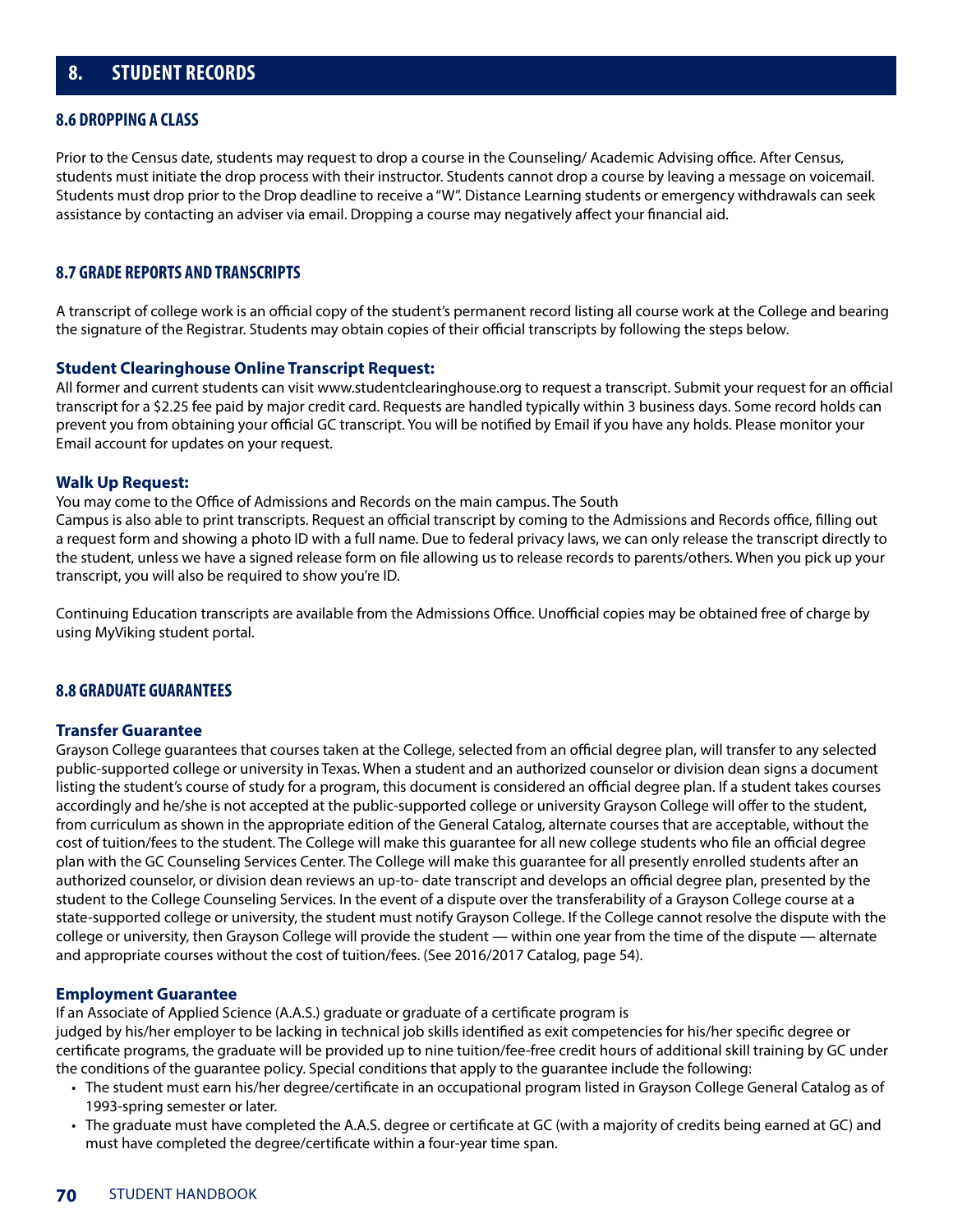# **8. STUDENT RECORDS**

- The student must be employed full-time within six months after graduation in an occupation directly related to the specific program completed at Grayson College.
- The employer must certify in writing that the student lacks the entry-level job skills identified as such by Grayson College for the program in which he/she is enrolled. The employer must specify the areas of deficiency within 90 days of initial employment.
- The employer, graduate, division dean, and appropriate faculty member will develop a written educational plan for retraining.
- Retraining will be limited to nine credit hours related to the identified skill deficiency and to those classes regularly scheduled during the period covered by the retraining plan.
- All retraining must be completed within a calendar year from the time the educational plan is agreed upon. (See 2016/2017 Catalog, page 54)

## **8.9 STUDENT CLASSIFICATION**

Students are classified as freshmen, sophomore or special students according to the amount of work they have completed. A freshman is one who has completed less than thirty semester hours of college credit; a sophomore is one who has completed at least 30 but less than 60 semester hours of college credit. A student who has earned 60 or more semester hours is classified as a special student.

## **8.10 TRANSFER CREDIT DISPUTES**

The following procedures shall be followed by public institutions of higher education in the resolution of credit transfer disputes involving lower-division courses: 1. If an institution of higher education does not accept course credit earned by a student at another institution of higher education, the receiving institution shall give written notice to the student and to the sending institution that transfer of the course credit is denied.

- 1. The two institutions and the student shall attempt to resolve the transfer of the course credit in accordance with Board rules and/or guidelines.
- 2. If the transfer dispute is not resolved to the satisfaction of the student or the sending institution within 45 days after the date, the student received written notice of denial, the institution whose credit is denied for transfer shall notify the Commissioner of the denial.

The Commissioner of Higher Education or the Commissioner's designee shall make the final determination about the dispute concerning the transfer of course credit and give written notice of the determination to the involved student and institutions.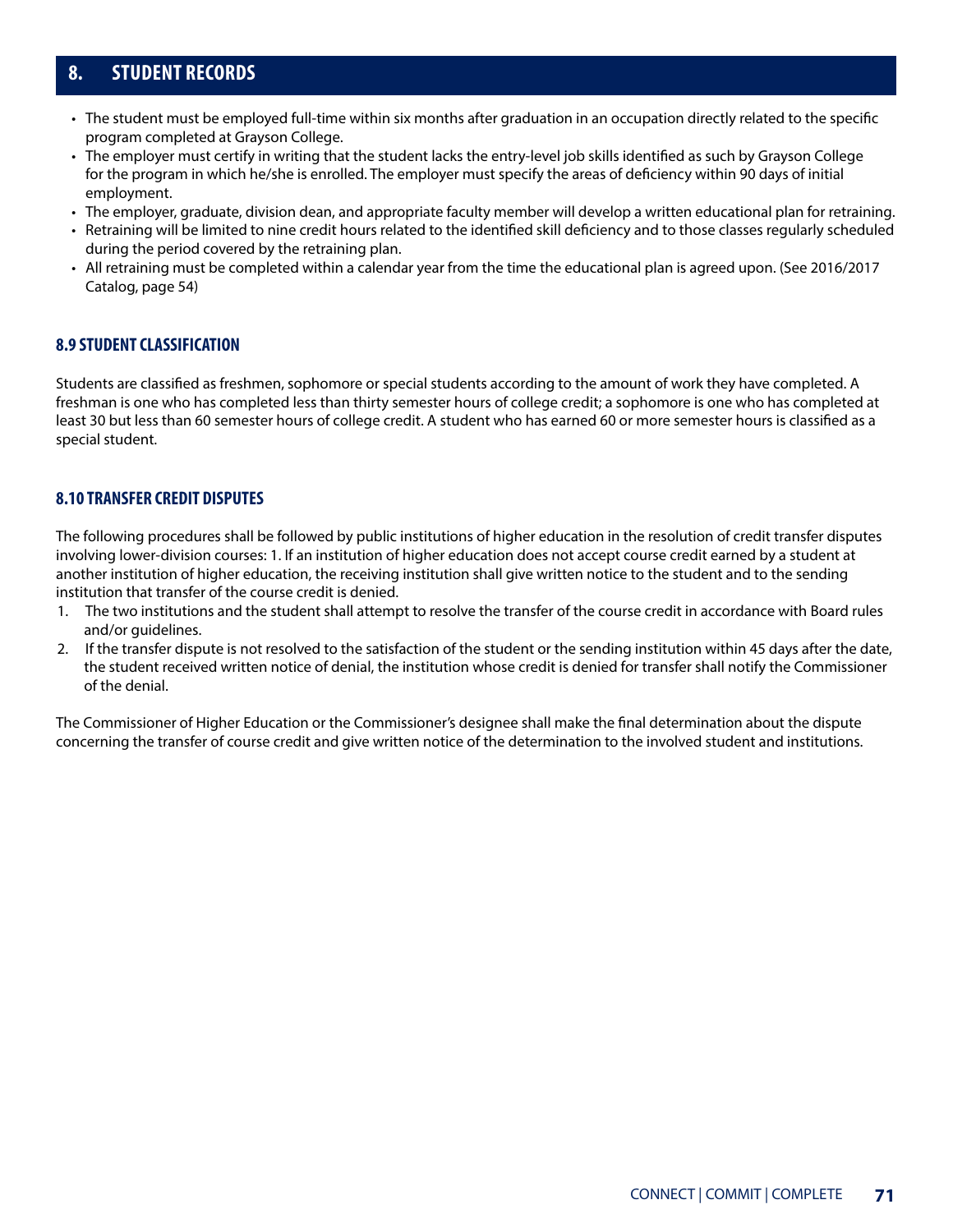# **9. STUDENT AFFAIRS**

## **9.1 ACADEMIC AND CAREER ADVISING, AND PERSONAL COUNSELING**

The Mission of Academic, Career, and Counseling Services is to facilitate the personal growth and development of students.

Grayson College strongly encourages all students, regardless of academic skill level, to seek individual academic advising prior to scheduling classes in My Viking. The Academic and Career Advising office is open days and Monday-Tuesday evenings to serve students and answer questions about course transfer, degree planning, transcript evaluation, and other facets of college life. New students, transfer students, and students who have stopped out of Grayson College over one year are required to participate in New Student Orientation, College 101, and visit with an academic advisor prior to being cleared for online scheduling of classes.

Professionally trained counselors and academic advisors are available to all students and are prepared to assist with career planning, vocational interest tests, college information, college orientation, advising and evaluation of degree audit, transcript transfer evaluation, and personal counseling.

The following students are required to receive academic advising:

- 1. Entering GC for the first time.
- 2. Entering after stopping out.
- 3. Lacking TSI
- 4. Students who are required to be enrolled in developmental courses.
- 5. Students who are on academic probation and/or students who are returning from academic suspension.
- 6. Students who desire to change an academic major, update degree audit, or transfer institution.

Advisors assist students with career options, academic requirements, transcript evaluation, and campus and community support services. Advising activities are also designed to help students in the successful completion of their needs and goals. Students who need additional career assistance should inquire at the Office of Career Services located in the Academic, Career, and Counseling Office. Student offers information, assistance and guidance and all services are provided free of charge to current students, alumni, and community agency referrals.

### **Career Planning Services**

Career Planning Services are available to Grayson College students seeking off-campus part- time or full-time job opportunities. Job openings are listed GraysonLink: https://app.purplebriefcase.com/pb/account/login?s=Grayson in partnership with Grayson College Career Services. Students may also receive help with resume preparation, interviewing skills and developing successful job search strategies. Contact Academic and Career Planning Services, Counseling and Academic Advising Office for further information.

### **Counseling Services**

Licensed professional counselors provide psychological evaluation, brief therapy and/or referral to community agencies, consultation, and crisis counseling. Services are provided to help students achieve their academic goals and foster a healthy, caring college community for the benefit to the intellectual, emotional, and physical development of students

### **Common Issues Discussed in Personal Counseling**

Students come to us not only to resolve problems but to improve and enhance the quality of their lives. Common problems and concerns students bring to us include:

- Depression
- Anger
- Trauma
- Anxiety and phobias
- Learning to live in a new culture
- Loneliness
- Suicide
- Grief, bereavement, and loss
- Gender issues
- Reactions to medical and health concerns
- Relationship issues
- Resolving Conflicts
- Being on one's own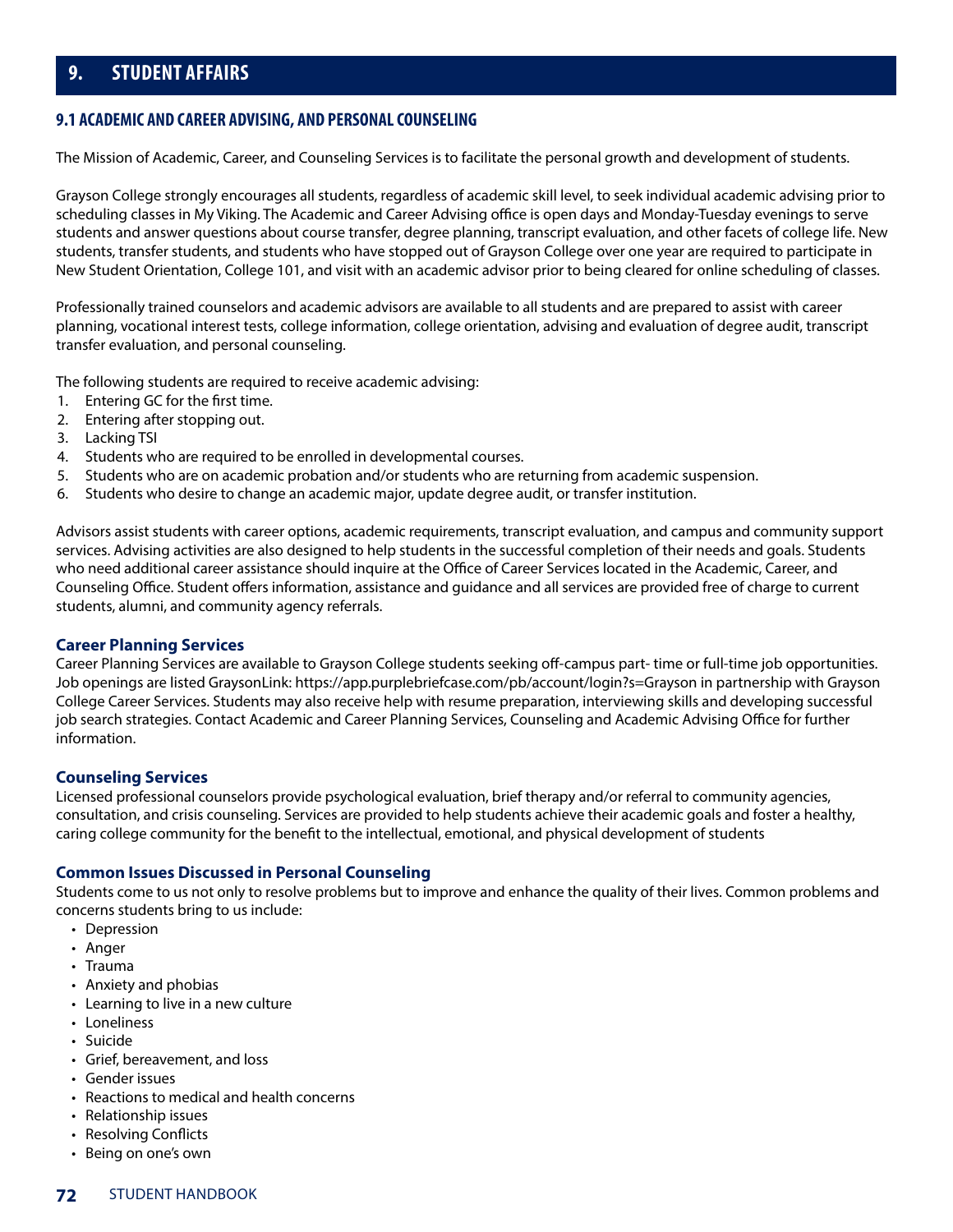- Concerns about sex and sexuality
- Sexual identity
- Self-esteem
- Family, marital, and couples issues
- Disordered eating
- Domestic violence
- Alcohol and drug concerns
- Divorce and separation
- Being criminally victimized
- Searching for meaning
- Spiritual concerns
- Stress
- Academic Difficulties
- Time Management
- Being a member of a minority sexual orientation

## **Behavioral Intervention Team**

Grayson College is committed to student success and maintaining a safe campus environment for students, faculty, and staff. The purpose of the Behavioral Intervention Team (BIT) is to provide timely intervention for students who may display early warning signs of disruptive and/or violent behavior towards self and/or others. The BIT will investigate and assess every referral and determine the level of intervention needed in order to assist the student of concern.

## **Additional Resources**

- Vocational Rehabilitation Services: http://www.dars.state.tx.us/drs/offices/OfficeLocator.aspx
- Mental Health Services of Grayson County 24 hour Crisis line: 1-800-784-2433 or (903) 893-0175 for afterhours emergencies
- Abuse Issues: (903) 893-5615
- National Domestic Violence Hotline: 1-800-799-7233
- Rape, Abuse, & Incest National Network hotline: 1-800-656-Hope
- National Resource Center on Domestic Violence legal help: 1-800-537-2238
- Alcoholism Resources & College Alcoholism: 1-844-500-2558
- For Anxiety: http://www.nimh.nih.gov/health/topics/anxiety-disorders/index.shtml
- For Depression: http://www.nimh.nih.gov/health/topics/depression/index.shtml
- For STDs: http://www.iwannaknow.org/teens/index.html
- Dating Basic: http://www.loveisrespect.org/
- National Suicide Prevention Hotline: 1-800-273-8255

## **9.2 FINANCIAL AID & VETERANS SERVICES**

The Office of Financial Aid is available to help eligible students meet the cost of attending college. Based on the determination of the federal Department of Education, the primary responsibility of financing an education rests with students and their families; however, scholarships, grants, loans, work opportunities, and other financial benefits are available to students who qualify for these programs.

All federal financial aid is awarded in strict compliance with federal regulations, state regulations and institutional policies and procedures. Priority is given to students with the greatest documented financial need whose completed Free Application for Federal Student Aid (FAFSA) are received by the priority dates.

You may access the website to complete the FAFSA through GC's Financial Aid homepage, select the Federal Student Aid FAFSA or go directly to FAFSA.ed.gov. You will use Grayson College's school code, 003570, to insure your FAFSA is electronically delivered to our college. Once your FAFSA is submitted The Department of Education will review the information you provided on the FAFSA and use it in their formula to determine your individual level of eligibility for aid. At that point, the information will be sent to GC. Once received The Office of Financial Aid will award a financial aid package to you. This package will be based on your individual needs and circumstances, as well as the availability of funds from one or more sources. The aid package information will be posted to MyViking, and each student will receive an award letter by postal mail and/or email.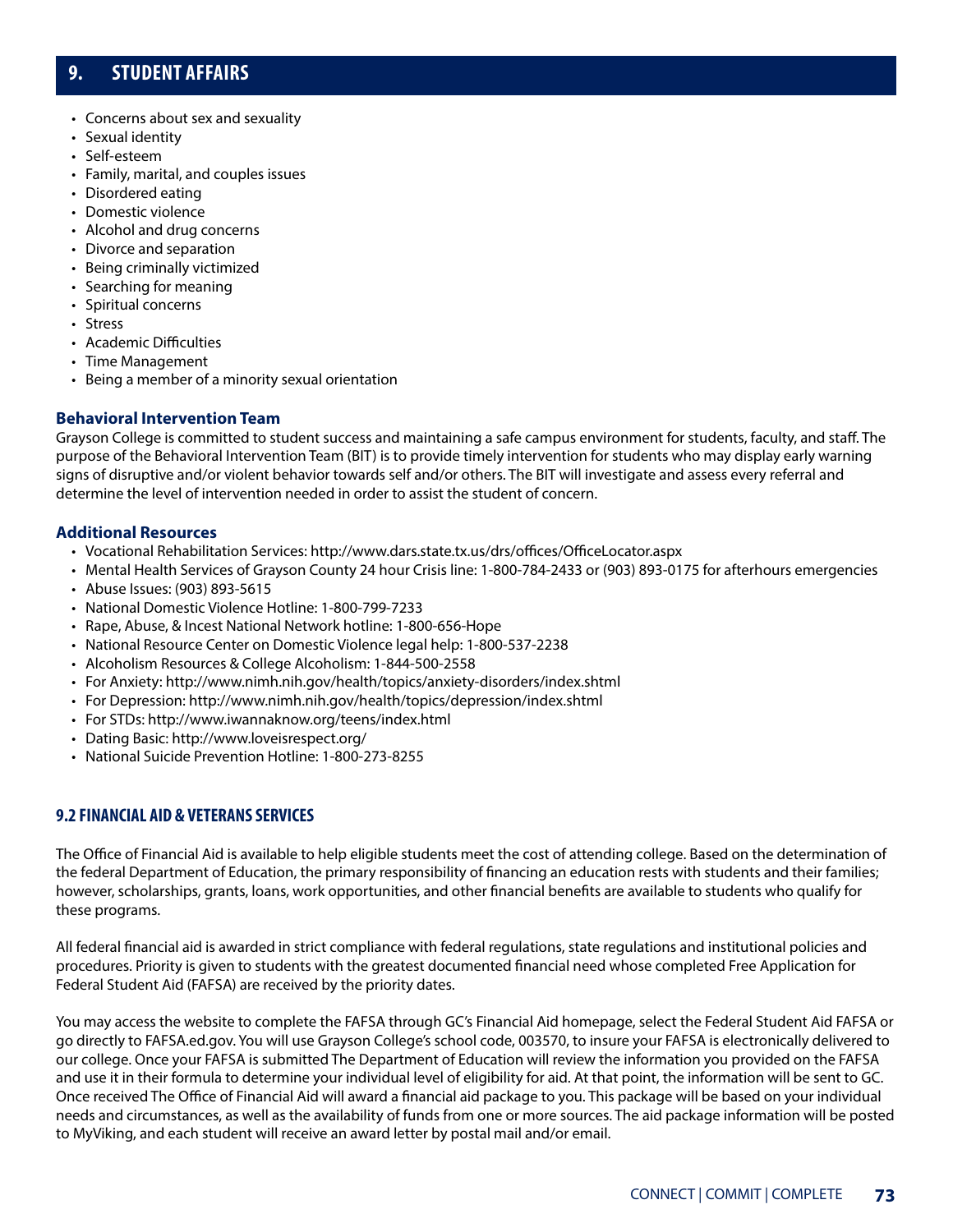The level of federal and/or state financial aid provided to students is based upon demonstrated financial need. This is the difference between the reasonable cost of attending college for one year and the estimated family financial contribution, as determined by a review of the Free Application for Federal Student Aid.

Each student seeking any form of federal or state financial aid must complete the Free Application for Student Assistance (FAFSA) on an annual basis. Students that do not want to complete the FAFSA, but are interested in Grayson Foundation and/or Athletic Scholarships must complete the Grayson Scholarship Application by the posted annual deadline. Additionally, these students must provide a notarized Income Affidavit annually in lieu of the FAFSA. These forms are available on Grayson.edu, Financial Aid Forms.

Disbursement dates for the Federal Pell Grant and/or Federal loans are published each semester on GC's website.

For more information about requirements, qualifications, and application deadlines, contact the Office of Financial Aid by email at financiataid@grayson.edu, phone (903) 463-8794 or visit our website at www.grayson.edu.

Please note: Students are REQUIRED to use their GC canvas account or their GC email account for all electronic communication. In order to ensure the identity of the student communicating electronically, GC faculty and staff will not reply to student communication that is sent through an email account other than their GC issued email account or canvas account.

For more information concerning available financial aid programs including: Grants, Loans, Exemptions, Waivers and student employment opportunities check the Grayson College catalog. http://www.grayson.edu/gettingstarted/Financial%20Aid/index. html.

### **Office of Financial Aid Satisfactory Academic Policy for Title IV Assistance (SAP)**

The Satisfactory Academic Policy (SAP) for Title IV financial aid purposes is available on the GC website.

### **Veterans Administration Benefits**

Grayson College provides a Veterans Affairs Office to assist in the enrollment of veterans, war orphans, war widows and totally disabled veterans, their wives and children. This office serves as a liaison between Grayson College and the Veterans Administration and is located in the Student Life Center. Advisement for all college programs is available in the Veterans Services Office. Please contact the Veterans Coordinator for information concerning the required documentation. Requirements to receive maximum educational benefits eligible vary depending on the program. Students are advised to consult the Veterans Services Office prior to enrollment for additional information. The Veterans Administration requires veterans and other eligible persons to define and follow predetermined degree plans as reflected in the General Catalog. In order to receive VA educational assistance payments for those courses taken at Grayson College which are part of another institution's degree plan, students must obtain a Parent Institution Letter from that institution and submit it to the Veteran Services Office. The official college transcript will provide a final record of the credits attempted by the veteran each semester. Official drop dates are published in the Schedule of Classes. Final grades are submitted by the faculty and maintained on permanent file in the Office of Admissions and Records. Veterans Administration rules require that the College interrupt training and report the names of veterans

who are placed on academic suspension and those who are not making satisfactory progress. A veteran who applies for admission to Grayson College must submit official transcripts from all previous colleges attended. If any such credit earned is applicable toward the degree plan of the student, approval will be made by Counseling Services or the appropriate instructional Dean, if necessary. Courses previously taken with an earned grade of at least a "D" may be accepted as credit. A student may not receive benefits from the Veterans Administration for any class previously taken with an earned grade of "D" or better. Veteran students entitled to Hazelwood Act (Texas Veterans) benefits should contact the Financial Aid at GC. Hazelwood Benefits may be used for both credit and continuing education courses.

## **Minimum Standards of Progress for Students Receiving VA Educational Benefits**

Semester Hour or Certificate Programs

- Satisfactory Progress: A student who is receiving VA educational benefits must maintain a cumulative grade point average (GPA) of 2.00 or higher to be considered as making satisfactory progress.
- Probation: A VA student who fails to achieve a cumulative GPA of 2.0 or higher after one semester shall be placed on Academic Probation. The student shall be reported to the Veterans Administration as being placed on Academic Probation. The student may be required to complete Learning Frameworks once the probation has been placed on the student record.
- Suspension: A VA student on probation who fails to achieve a current GPA of 2.0 or higher at the end of the first probationary period shall be reported to the Veterans Administration Regional Office as making unsatisfactory progress. A student has the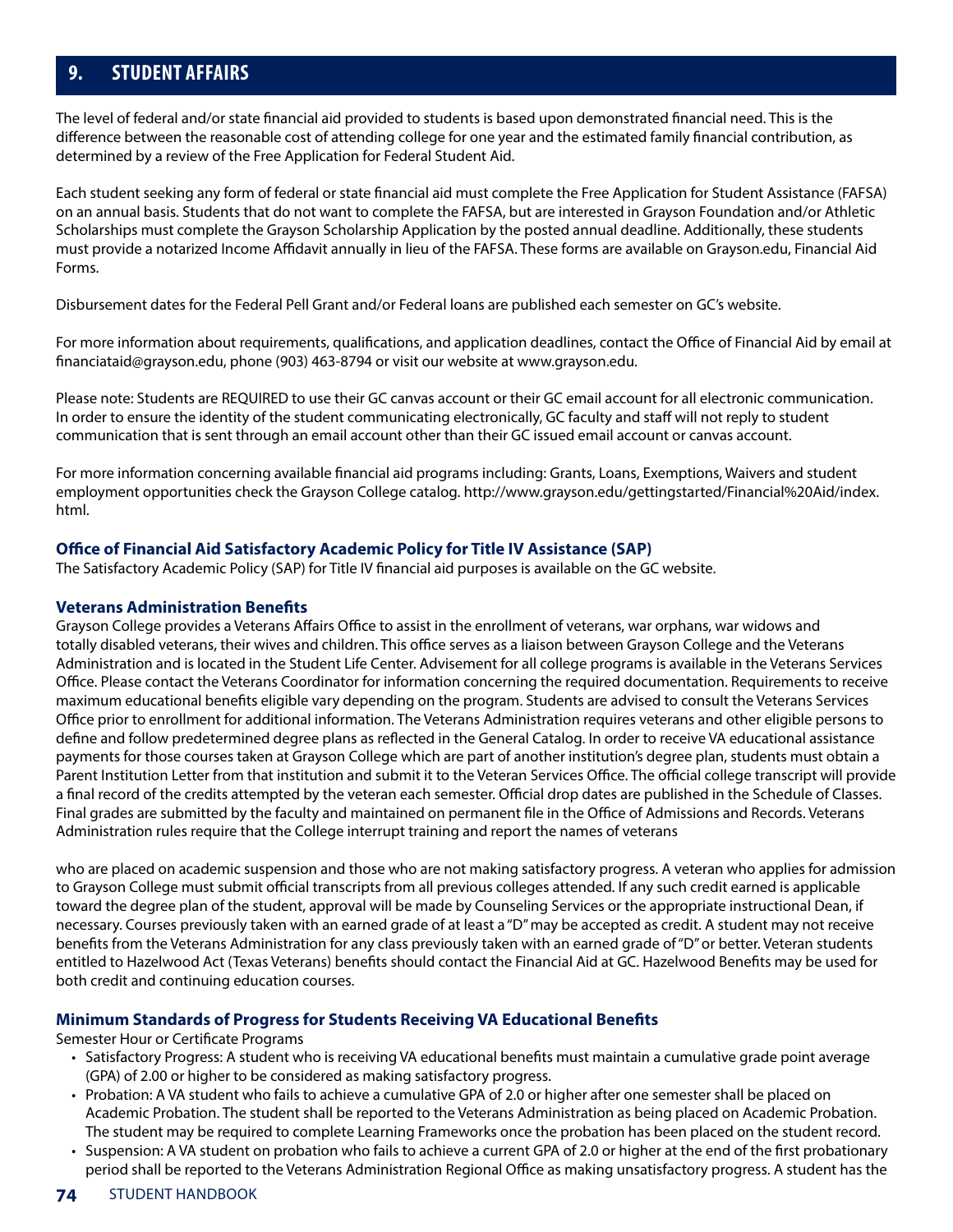right to appeal the suspension. A student will not be certified for VA educational benefits without an approved appeal.

• Appeal Procedure: Students receiving VA benefits will be placed on academic suspension due to lack of satisfactory progress. Students may appeal the denial of VA certification due to an unusual or extraordinary situation that affected the student's progression toward the successful completion of his or her program of study. Examples of unusual circumstances include injury or illness of the student or immediate family member, the death of an immediate relative of the student, or other extenuating circumstances. The appeal must be submitted in writing to the Office of Financial Aid and Veteran Services and should include: an explanation of the reason(s) why the minimum Satisfactory Academic Progress (SAP) standards were not achieved and supply a copy of all supporting documents. Students must provide a copy of their degree plan that has been signed by their academic advisor. If the appeal is reviewed and subsequently approved by the Appeal Committee, the student will be placed on Probationary Status and on an Academic Plan. The Academic Plan will set out criteria for success for the upcoming semester. The Academic Plan must be signed by the student and the Veterans Service Office Advisor. The student must show progress by successfully completing the attempted courses with at least a 2.50 GPA for the term. The student must meet attendance requirements during that term. The Director of Financial Aid and Veterans Services shall also have the authority to place conditions upon the certification for those cases covered under Veterans Educational Benefits provided through the institution.

Students who have their appeal approved will be notified be of the conditions that must be met in order to regain eligibility for VA certification through the institution.

## **9.3 SATISFACTORY ACADEMIC PROGRESS**

Students who need to apply for an appeal for federal aid assistance may obtain the instructions and form either online or from the Office of Financial Aid. Once the office has received the appropriate documentation, the office has 30 days to review and respond to the request.

Additional Resources and websites for financial assistance:

- www.studentaid.ed.gov
- www.ed.gov
- www.thecb.state.tx.us
- www.collegefortexans.com
- www.finaid.org
- www.fastweb.monster.com
- www.scholars.monster.com
- www.collegeboard.com
- www.scholarshipamerica.org
- www.nslds.ed.gov

For additional information, including required satisfactory progress, pro-rata refunds, and applications for all financial aid and scholarships may be obtained by contacting the Office of Financial Aid located in the Administrative Services Building or Grayson College's website.

## **9.4 GRAYSON COLLEGE FOUNDATION SCHOLARSHIP INFORMATION**

- 1. Scholarships must be applied for each academic year unless otherwise stated.
- 2. Complete scholarship application (new and renewal applicants) each academic award year and return the application and requested documents to the Office of Financial Aid.
- 3. Complete the FAFSA (new and renewal applicants) or Increase Income Affidavit.
- 4. Enroll in a minimum of 12 semester hours unless otherwise specified.
- 5. Maintain an overall minimum 2.5 GPA and complete required number of hours to remain eligible for extended scholarships, unless otherwise stated.
- 6. Scholarship funds may be used for tuition/fees/books, or supplies, or room & board in the semester awarded.
- 7. Scholarships may be reduced or rescinded if aid exceeds cost of attendance.
- 8. Scholarships may be reduced or rescinded if institutional maximum scholarship award is exceeded or if scholarship GPA & credit hour requirements are not maintained.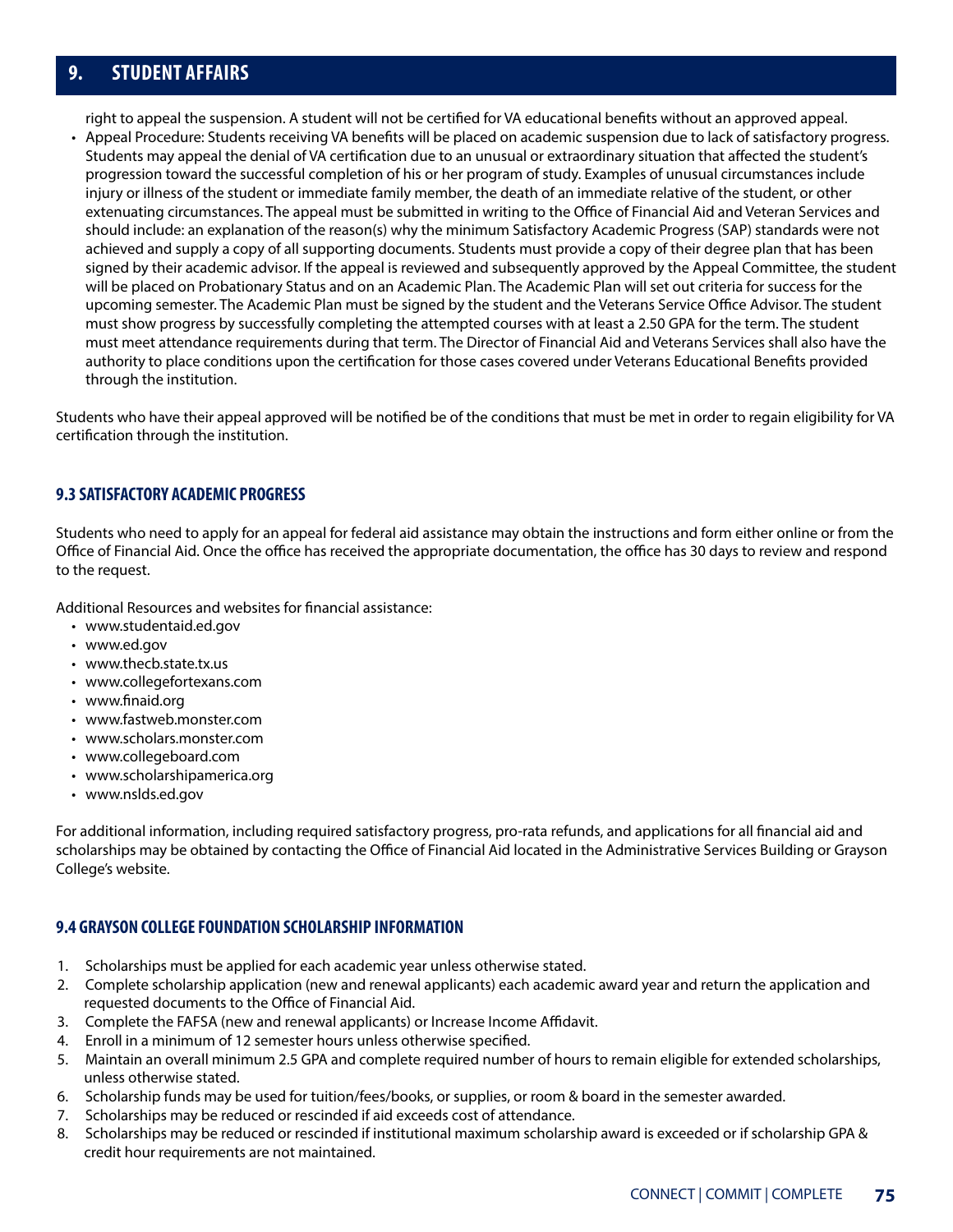- 9. Scholarships are non-transferable.
- 10. One completed application submitted to the Office of Financial Aid will serve as the primary application to all available scholarships.

The Grayson College Foundation scholarship listing may be accessed at www.grayson.edu. It is intended to provide students with an overall view of the many scholarships available. Because the college continually accepts gifts for scholarships, other scholarships may be available but not listed at this time.

Applicants should apply by March 15, (priority deadline unless otherwise posted) to be given strongest consideration. Applications received after the priority deadline will be considered, as funds are available. Scholarship applications received after June 30th will not be accepted. Students with questions about scholarships, should contact the Grayson College Foundation Office.

### **Scholarship Scams**

The FTC cautions students to look for telltale lines:

- "The scholarship is guaranteed or your money back."
- "You can't get this information anywhere else."
- "I just need your credit card or bank account number to hold this scholarship."
- "We'll do all the work."
- "The scholarship will cost some money."
- "You've been selected by a 'national foundation' to receive a scholarship" or "You're a finalist" in a contest never entered.

The FTC works for the consumer to prevent fraudulent, deceptive and unfair business practices in the marketplace and to provide information to help consumers spot, stop and avoid them. To file a complaint or to get free information on consumer issues, visit www.ftc.gov or call toll-free, 1-877-FTC-HELP (1-877-382-4357); TTY: 1-866-653-4261

For additional information, including required satisfactory progress, pro-rata refunds, and applications for all financial aid and scholarships may be obtained by contacting the Office of Financial Aid located in the Administrative Services Building or Grayson College's website.

## **9.5 STUDENT DISCIPLINE AND PENALTIES/DISCIPLINE PROCEDURE**

### **GC Policy FMA Local**

College District faculty and staff shall submit an alleged violation or violations of College District policies and procedures, including the rules for student conduct [see FLB], committed by a student to the Vice President of Student Affairs within a reasonable time following an alleged incident, not to exceed ten College District business days. The allegations must be submitted in writing, through traditional or electronic means, and must describe the violation and any surrounding facts.

The Vice President of Student Affairs or designee shall investigate the matter as necessary. If an allegation is deemed to be unfounded, the Vice President of Student Affairs or designee shall dismiss the allegation and shall provide the student written notice that the allegation of misconduct was made against the student and that the allegation was dismissed.

### **Conference**

If, however, the Vice President of Student Affairs or designee determines that the allegation warrants further consideration, the Vice President of Student Affairs or designee shall summon the student for a conference to be held within a reasonable time, not to exceed ten College District business days, following the receipt of the allegation of misconduct. At the conference, the Vice President of Student Affairs or designee shall notify the student of the allegation or allegations and provide the student an opportunity to respond.

### **Unfounded Allegations**

After conferring with the student, if the Vice President of Student Affairs or

designee determines that the student did not commit a violation, the allegation or allegations shall be dismissed as unfounded. The student shall be provided written notice of the dismissal.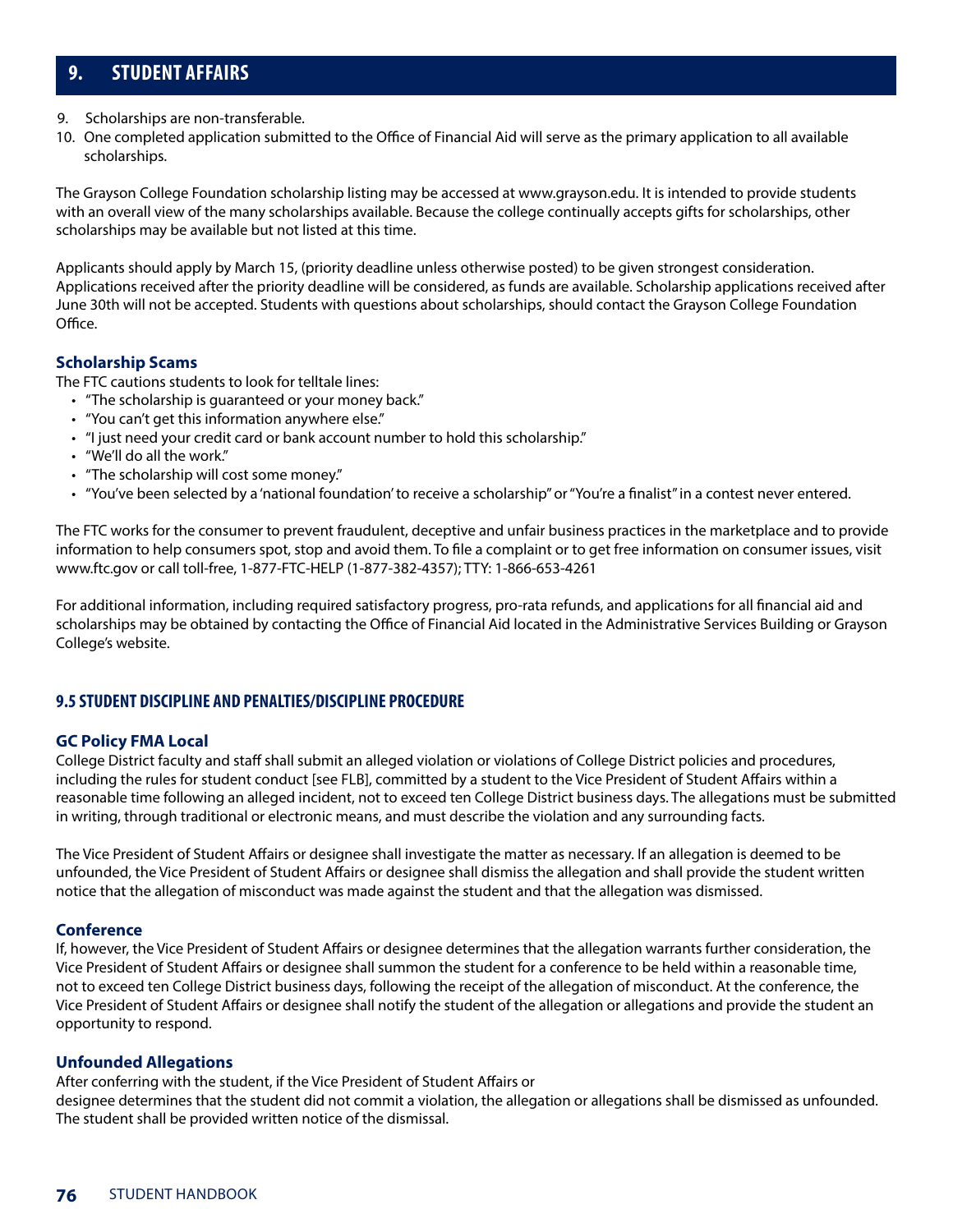### **Misconduct Warranting A Penalty**

If the Vice President of Student Affairs or designee determines that the student committed misconduct that warrants a penalty other than suspension or expulsion, the Vice President of Student Affairs or designee shall provide the student written notice of the penalty and the student's right to appeal to the disciplinary appeals committee.

### **Suspension**

If the Vice President of Student Affairs or designee determines that the student committed misconduct that warrants a suspension, the Vice President of Student Affairs or designee shall inform the student in writing of the determination, and a hearing shall be scheduled for consideration by the disciplinary appeals committee as described below.

### **Expulsion**

If the Vice President of Student Affairs or designee determines that the student committed misconduct that warrants expulsion, the official shall inform the student in writing of the determination. The Vice President of Student Affairs or designee shall forward the determination and all evidence collected during the investigation and conference to the College President in order to schedule an expulsion hearing before the Board [see EXPULSION HEARING, below].

### **Interim Disciplinary Action**

The Vice President of Student Affairs or designee may take immediate

disciplinary action, including suspension pending a hearing, against a student for policy violations if the continuing presence of the student poses a danger to persons or property or an ongoing threat of disrupting the educational environment.

## **Disciplinary Appeals Committee**

The disciplinary appeals committee shall be convened:

- 1. On request of a student appealing a penalty other than suspension or expulsion. The request must be filed in writing, on a form provided by the College District, within ten College District business days of the date of the administration's written notice.
- 2. Automatically, if the Vice President of Student Affairs or designee determines that a student committed misconduct warranting suspension.

### **Composition**

The disciplinary appeals committee shall be comprised of at least three College District employees and a minimum of one current College District student. The members of the disciplinary appeals committee and the committee chairperson shall be designated according to procedures developed by the College President. All members of the disciplinary appeals committee shall be eligible to vote during the hearing.

## **Hearing Notice**

The Vice President of Student Affairs or designee shall notify the student by letter of the date, time, and place for the hearing. Unless the student and the Vice President of Student Affairs or designee otherwise agree, the hearing shall take place within a reasonable time period, not to exceed ten College District business days after the date of the student's request for the hearing or the Vice President of Student Affairs or designee's determination that the student should be suspended.

The notice shall:

- 1. Direct the student to appear on the date and at the time and place specified.
- 2. Advise the student of his or her rights:
	- a. To have a private hearing.
	- b. To be assisted by an advisor or legal counsel at the hearing.
	- c. To call witnesses, request copies of evidence in the College District's possession, and offer evidence and agreement on his or her own behalf.
	- d. To make an audio recording of the proceedings, after first notifying the Vice President of Student Affairs or designee in advance of the hearing, or, at the student's own expense, to have a stenographer present at the hearing to make a stenographic transcript of the hearing.
	- e. To ask questions of each witness who testifies against the student.
- 3. Contain the names of witnesses who will testify against the student and a description of documentary and other evidence that will be offered against the student.
- 4. Contain a description of the allegations of misconduct in sufficient detail to enable the student to prepare his or her defense against the charges.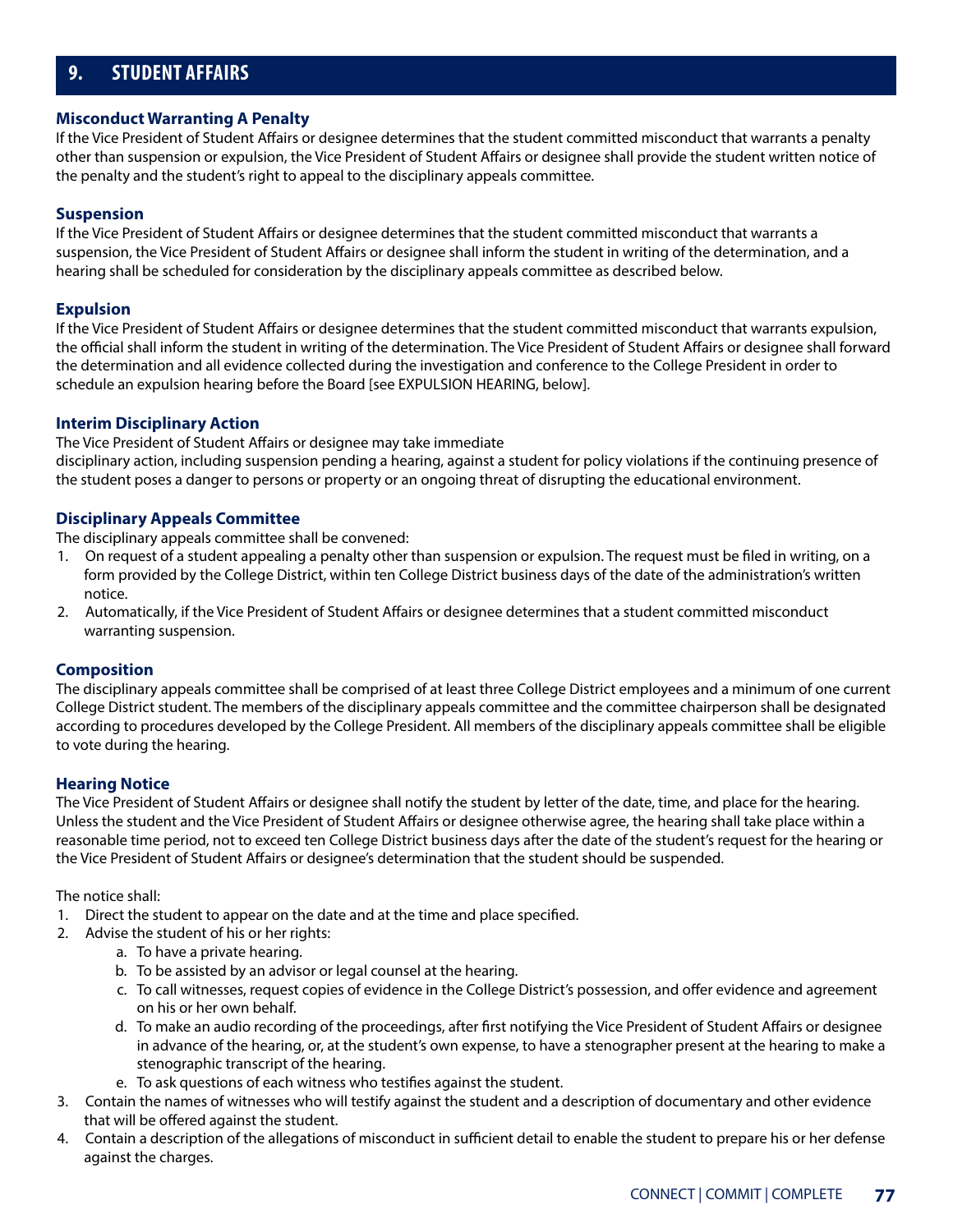5. State the proposed punishment or range of punishments that may be imposed.

### **Failure to Appear for Hearing**

The disciplinary appeals committee may impose appropriate punishment upon a student who fails without good cause to appear for the hearing; for purposes of assessing punishment, the committee may proceed with the hearing in the student's absence.

### **Hearing Procedure**

- 1. The chairperson shall read the description of the misconduct.
- 2. The chairperson shall inform the student of his or her rights.
- 3. The designated official or representative shall present the College District's case.
- 4. The student or representative shall present the student's defense.
- 5. The designated College District official or representative shall present rebuttal evidence.
- 6. The committee members may ask questions of witnesses testifying on behalf of the student or the College District.
- 7. The designated official or representative shall summarize and argue the College District'scase.
- 8. The student or representative shall summarize and argue his or her case.
- 9. The designated official or representative shall have an opportunity for rebuttal argument.
- 10. The committee members shall deliberate in closed session. The committee members shall vote on the issue of whether or not the student violated College District policies and procedures, including the rules for student conduct.
- 11. If the committee finds the student did commit misconduct, the committee shall determine whether the penalty assessed, or proposed in the case of suspension, by the Vice President of Student Affairs or designee is appropriate and, if necessary, shall assess a different or additional penalty.
- 12. The committee chairperson shall communicate the decision and any findings of facts in support of the committee's decision to the student in writing within ten College Districtbusiness days of the hearing. The notice shall include procedures for appealing the committee's decision to the College President.

All hearings shall be recorded by the College District. A stenographic digest of the recording shall be made if needed for an appeal, and, on request, the student shall be given a copy of the digest. The student or the student's representative may listen to the tape recording and compare it with the digest.

### **Evidence**

Evidence shall be handled in accordance with the following:

- 1. Legal rules of evidence do not apply; the committee chairperson may admit evidence or exclude evidence considered to be irrelevant, immaterial, and unduly repetitious.
- 2. At the hearing, the College District shall be required to prove by a preponderance of the evidence that the charges are true.
- 3. A student may not be compelled to testify.
- 4. The committee shall determine if a violation has occurred and assess an appropriate penalty based solely on the evidence presented at the hearing.

### **Appeal to College District Administration**

A student may, within ten (10) College District business days of receiving notice of the disciplinary appeal committee's decision, petition in writing the College President to review the decision.

The student's petition shall state with particularity why the decision is believed to be incorrect. After receiving notice of the appeal, the disciplinary appeals committee chairperson shall forward all evidence considered during the hearing, the audio recording of the hearing, and the digest of the hearing, if applicable, to the College President.

The College President shall hold a conference within ten College District business days after the appeal notice is filed. At the conference, the student may provide information concerning any documents or information relied on by the committee. The College President may set reasonable time limits for the conference. The conference shall be audio recorded.

The College President shall provide the student a written response, stating the basis of the decision, within ten College District business days following the conference. In reaching a decision, the College President may consider the evidence included in the student's petition, provided during the conference, and forwarded by the committee chairperson. The College President may act to affirm, modify, remand, or reverse the decision of the disciplinary appeals committee.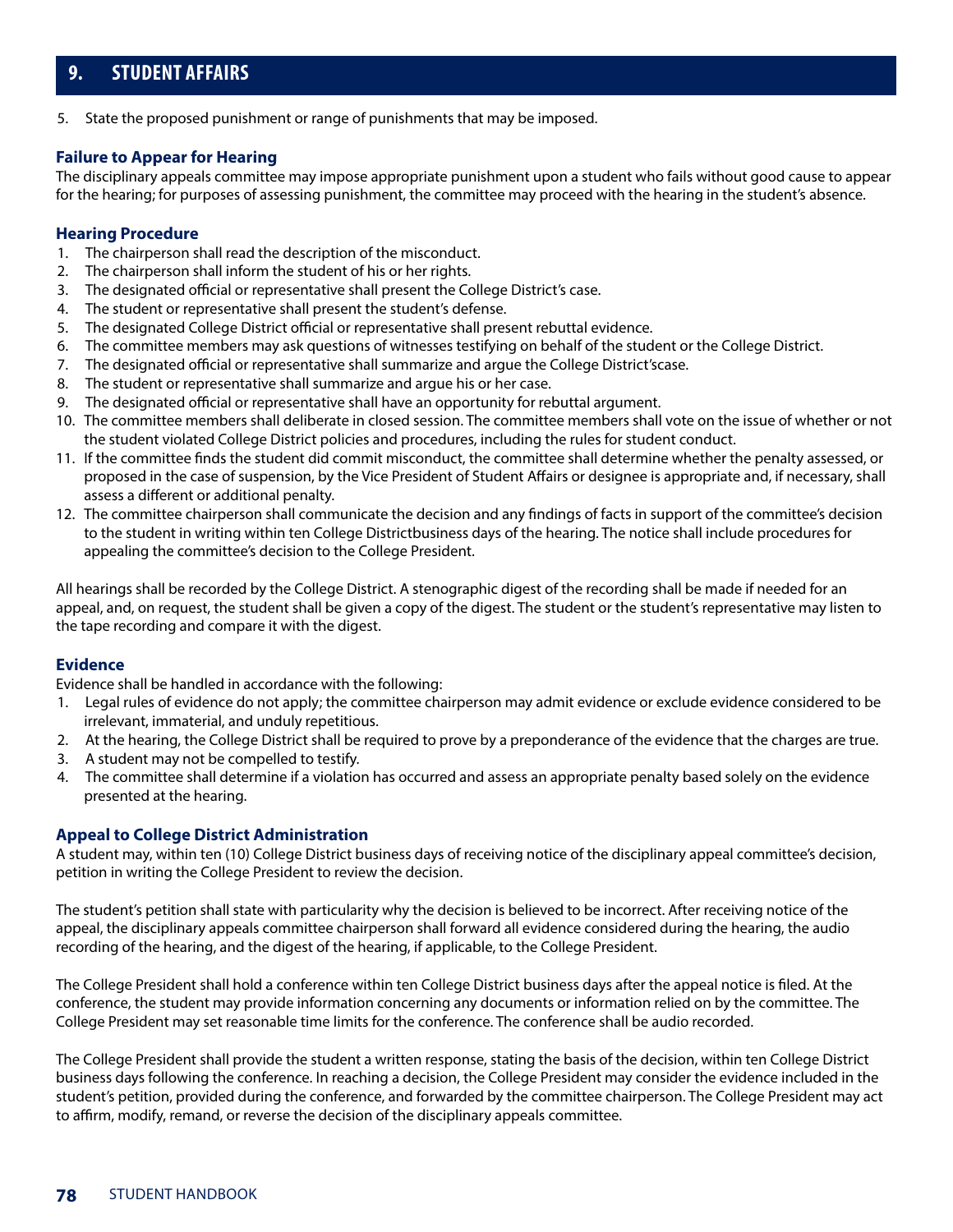### **Appeal to Board**

If the College President affirmed or modified the decision of the disciplinary appeals committee or if the time for a response has expired, the student may appeal the decision to the Board. The appeal notice must be filed in writing, on a form provided by the College District, within ten College District business days after receipt of the written response from the College President, or, if no response was received, within ten College District business days of the response deadline.

The College President or designee shall inform the student of the date, time, and place of the Board meeting at which the appeal will be on the agenda for presentation to the Board.

The College President or designee shall provide the Board the evidence presented to the College President, as well as the audio recording of the College President's conference with the student and the written response provided by the College President to the student.

The College District shall determine whether the appeal will be presented in open or closed meeting in accordance with the Texas Open Meetings Act and other applicable law. [See BD]

The presiding officer may set reasonable time limits and guidelines for the presentation, including an opportunity for the student and the administration to each make a presentation and provide rebuttal and an opportunity for questioning by the Board. The Board shall hear the appeal and may request that the administration provide an explanation for the decisions at the preceding levels.

In addition to any other record of the Board meeting required by law, the Board shall prepare a separate record of the hearing. The hearing, including the presentation by the student or the student's representative, any presentation from the administration, and questions from the Board with responses, shall be recorded by audio recording, video/audio recording, or court reporter.

The Board shall then consider the evidence. It may give notice of its decision orally or in writing at any time up to and including the next regularly scheduled Board meeting. If for any reason the Board fails to reach a decision regarding the evidence by the end of the next regularly scheduled meeting, the lack of a response by the Board upholds the Vice President of Student Affairs decision.

### **Expulsion Hearing**

If the Vice President of Student Serivices or designee determines that the student's misconduct warrants expulsion [see CONFERENCE, above], the Board shall convene to conduct an expulsion hearing. The College President or designee shall inform the student of the date, time, and place of the Board meeting at which the appeal will be on the agenda for presentation to the Board. The notice shall contain the contents described at DISCIPLINARY APPEALS COMMITTEE—CONTENTS OF NOTICE, above. The College President or designee shall provide the Board the documentation presented by the dean of students.

The Board shall proceed according to the procedures set out at DISCIPLINARY APPEALS COMMITTEE—FAILURE TO APPEAR FOR HEARING, HEARING PROCEDURE, and EVIDENCE, above, with the Board substituted for references to the committee and the presiding officer of the Board substituted for the committee chairperson.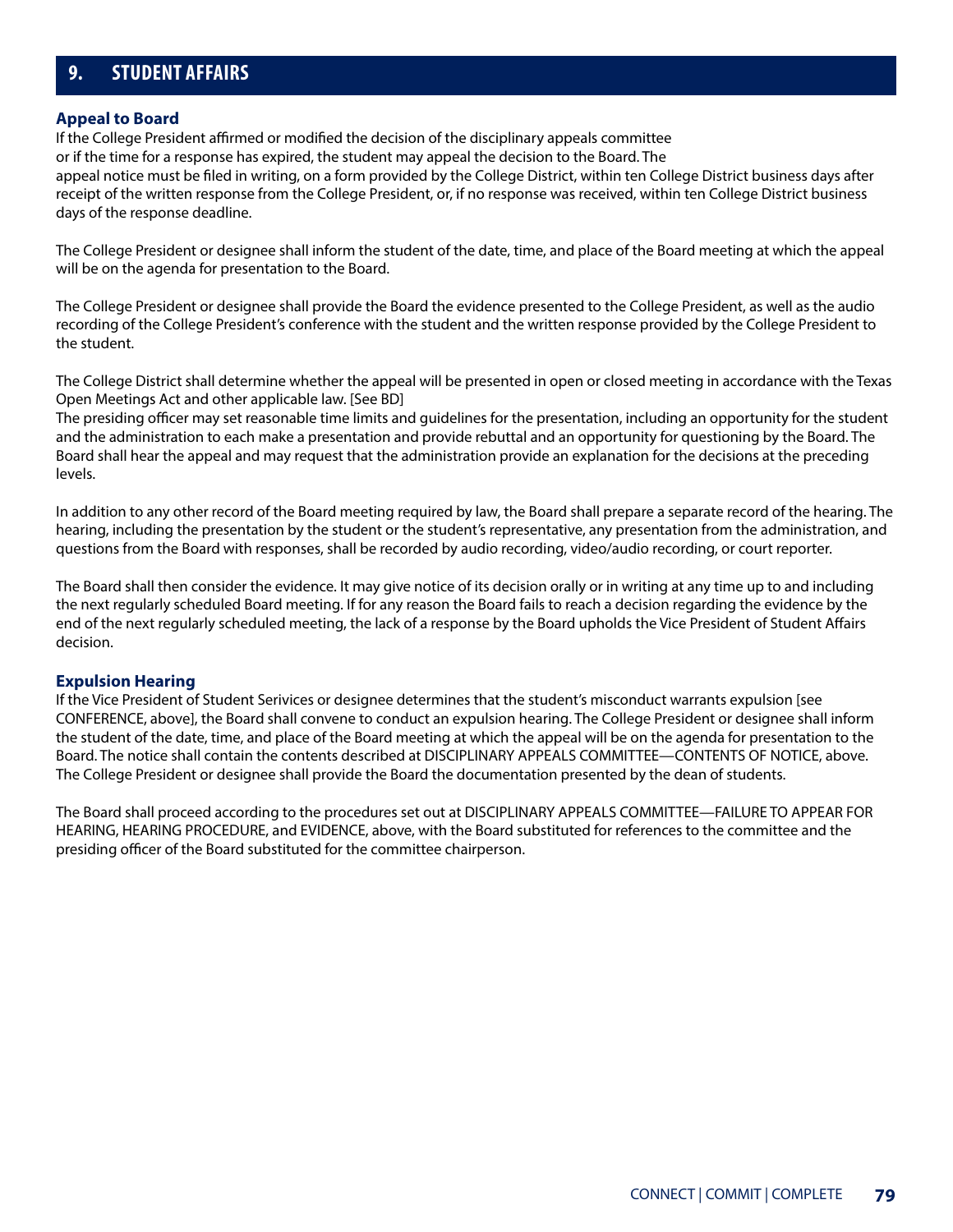## **10.1 FITNESS CENTER AMENITIES**

- Workout room with free weights and circuit training equipment. Elliptical machines, treadmills and bikes are available for use.
- Aerobic exercise room.
- Gymnasium.
- Fitness Center Office.
- Dressing rooms with showers.
- Reserved lockers for faculty/staff.
- Day use lockers for students, faculty and staff.
- Basketballs, volleyballs and other sports related equipment are available for checkout.
- A complimentary towel service will be provided.
- Day use lockers are available for students and employees. Ask the Fitness Center attendant on duty for details.
- A limited number of reserved lockers are available for faculty and staff. Contact the Athletic Director (Mike McBrayer) for details.
- Dressing rooms, showers and restrooms are available.

## **10.2 HOUSING**

Students interested in economical housing might consider the residence hall at Grayson College. The residence hall has a common lounge area for entertaining quests, as well as, study lounge and game room on the second floor. Telephone outlets and television cable services are available. The hall has two laundry facilities. The residence hall has a live-in supervisor, and other staff. Students living in the residence hall must purchase a meal plan. Please note that residence halls are closed during the Christmas break and summer. Residents should plan ahead for alternative living arrangements for these periods. The resident housing program at Grayson College strives to promote the services necessary for students to live comfortably in a group environment. Residence Hall living provides an atmosphere in which students may develop socially as well as intellectually. An online application can be found on the Grayson website, under Campus Housing. For additional information concerning room and board, you may contact the Director of Student Life and Housing by calling 903-463-8693 or email at milesg@grayson.edu..

## **Background Checks for On-campus Residents at GC**

In an effort to improve the safety and security of college students, SB 146 permits public

colleges to perform in-depth background checks on incoming students applying to live on campus. According to SB 146, the public college's chief or police and the institution's housing office may access background checks from the Department of Public Safety (DPS) secure website. The background check consists of criminal history records (e.g., past crimes, active warrants), which can only be obtained for incoming or current students that apply to reside in on- campus housing at the particular college. They cannot be ordered for students that commute.

The background check will not be utilized to assess enrollment eligibility for the college; rather, it will only be used in the vetting process for on-campus, student housing. Furthermore, criminal history information obtained through this process will not be released or disclosed to any other person without a court order or consent from the student in question. As soon as possible, after the academic semester begins in which the student applied for on-campus housing, all criminal history information obtained in the background check will be destroyed by either the chief of police or the institution's housing office.

## **10.3 INVOLVEMENT IN INSTITUTIONAL DECISION MAKING**

Students have a number of opportunities to become involved in influencing the decisions made at Grayson College. Those include:

- Serving on campus standing committees
- Serving on ad hoc committees
- Participating in student surveys in and out of the classroom
- Student Government Association
- Student Clubs and Organizations

For additional information, please contact the Office of Student Services at (903) 463-8695.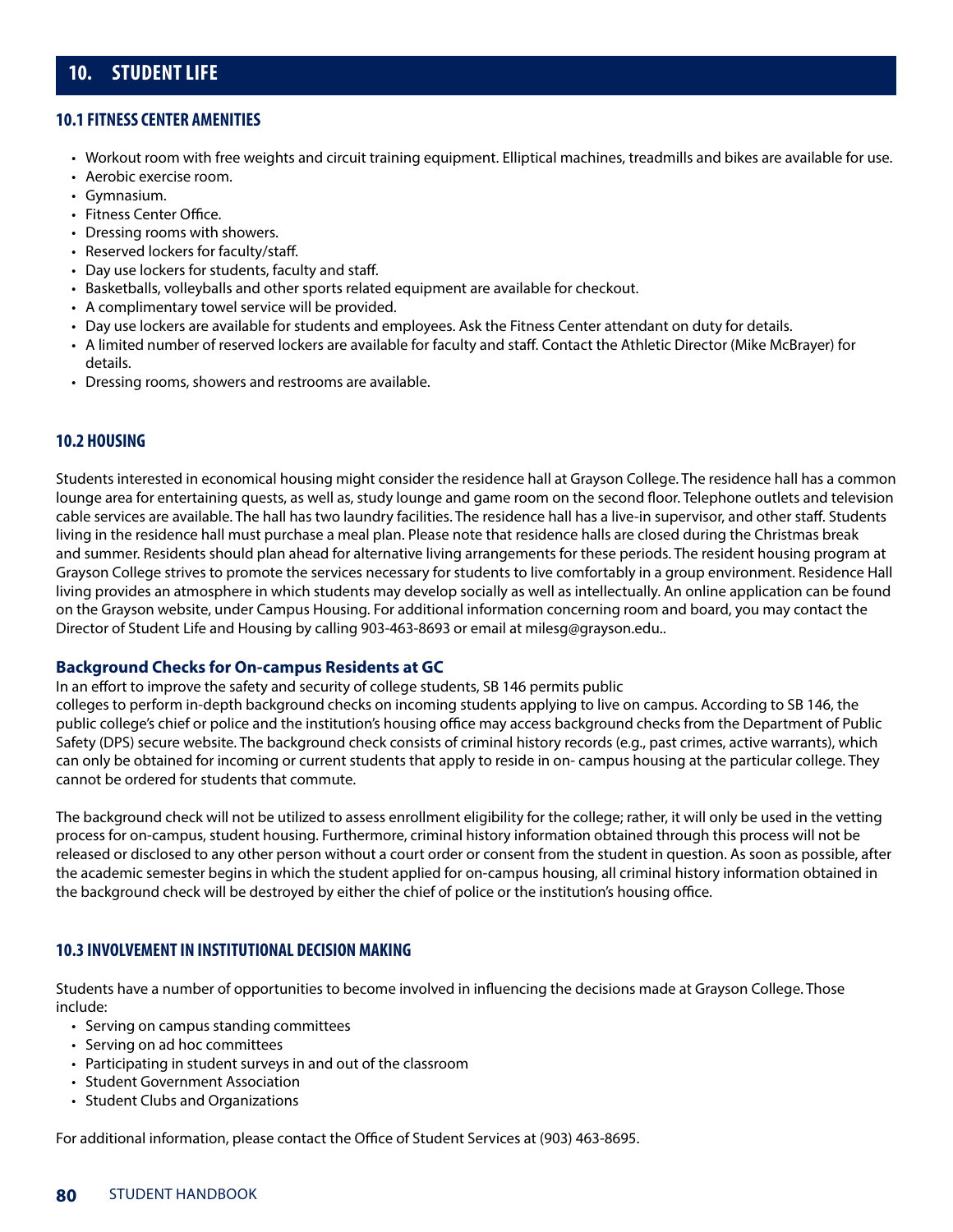### **10.4 STUDENT LIFE**

The objective of the Office of Student Life is to offer a variety of quality extra-curricular entertaining and educational experiences that act as diversions from the inevitable stresses associated with the college environment. Specific recreational activities are planned to encourage the development of healthy liferstyles outside the classroom, laboratory, and office. The programs offered by and services available through Student Life are open to all students, staff, and faculty. The Office of Student Life is located on the second floor of the Life Center.

### **Student ID Cards**

Student ID cards are prepared in the Student Life office, located on the second floor of the Life Center. The following documentation is required:

- Driver's license with photo, passport with photo, or a high school ID card with photo.
- Get a copy of the online paid receipt from "My Viking."
- Students must know their 9 digit GC student number. The hours of operation for the Student Life office are posted on the Student Life link located on the GC website.

### **10.5 STUDENT GOVERNMENT ASSOCIATION**

The GC Student Government Association is the student organization that acts as an advisory group to the administration of the college and serves to stimulate and direct various extra- curricular activities of the college. The Student Government Association serves to unify clubs and organizations and their activities. It is composed of elected or appointed officers. The Student Government Association sponsors various activities and helps arrange the social calendar for the year. The Director of Student Life is the advisor.

### **10.6 STUDENT ORGANIZATIONS AND CLUBS**

### **Athletics**

Grayson College provides a varied athletic program for all its students. Intercollegiate competition is held in Baseball and Softball. Recreational competition is sponsored in basketball, volleyball, flag football, and soccer. Both men and women participate in recreational sports.

### **Eligibility for Athletic Activities**

The eligibility of any student participating in the intercollegiate program will be determined according to the regulations and policies set in scholarship requirements at Grayson College and the Northern Texas Junior College Athletic Conference. Any student who has been enrolled during five or more semesters in the College may lose eligibility in any College-sponsored activity.

### **Baptist Student Union**

Exists to provide a fellowship for students interested in developing and strengthening their religious life. Participation is open to all students on campus.

### **Care Center**

The Care Center provides emergency financial assistance to students.

### **Clay Club**

The purpose of this club shall be to educate and develop community awareness of the Grayson College Ceramic program, to develop a student ceramic art gallery show and to participate in local charity fundraising events.

### **Cosmetology Shears Club**

The purpose of Shears is to build relationships between students and provide educational opportunities for GC students in the cosmetology program, to attend various hair shows and to provide specialty training to professionals in Cosmetology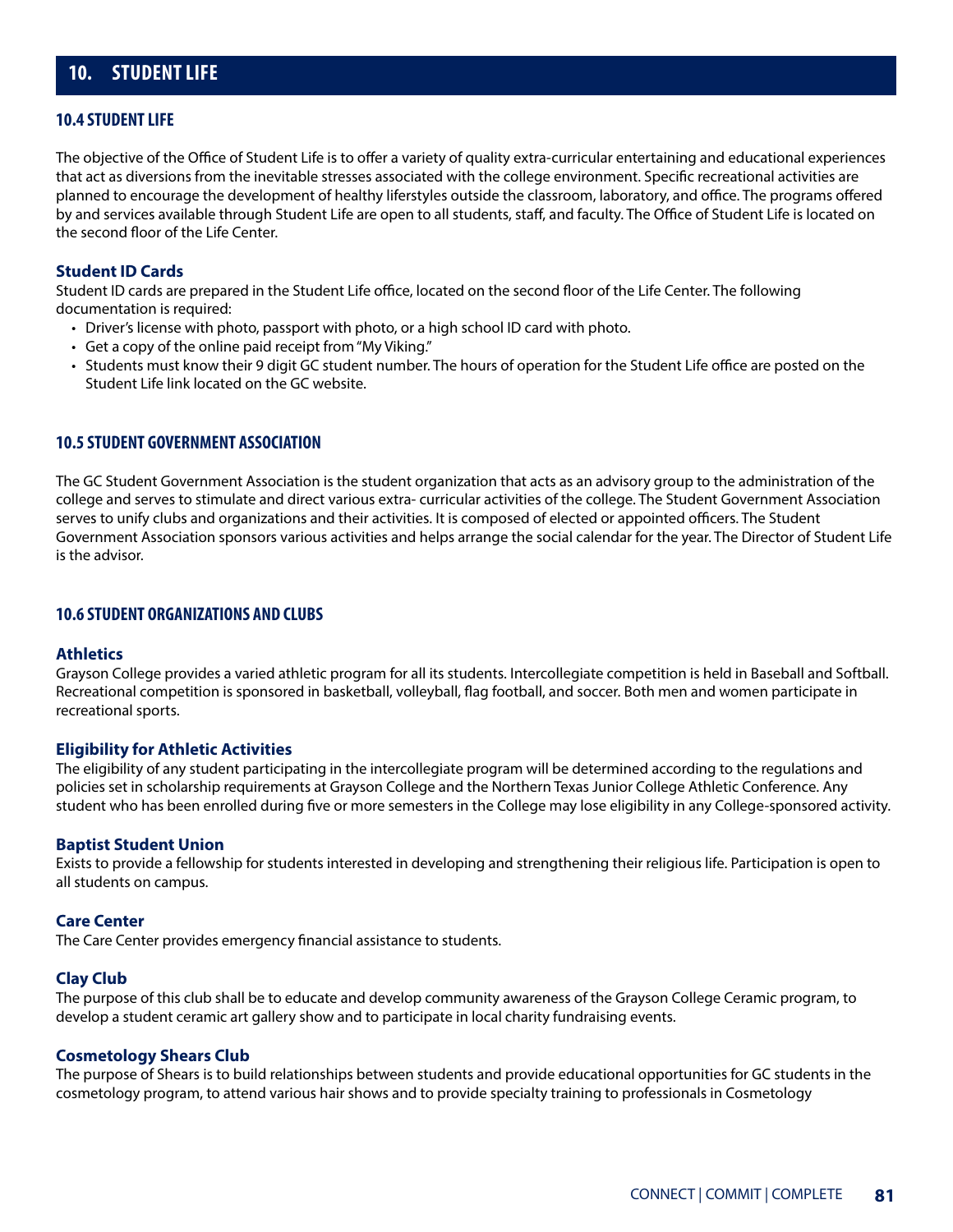### **Criminal Justice Club**

The purpose of this organization shall be to encourage and foster organized education, training and competition in Criminal Justice, including shooting sports, among students, faculty and staff of Grayson College. This purpose specifically includes the training and fielding of teams I local and intercollegiate competitions as well as promoting within the college community an increased knowledge of the criminal justice system and the safe handling and proper care of firearms and the skills of marksmanship.

### **Cultural Diversity**

The purpose of the organization is "to bring cultural awareness to all GC students, faculty, staff and the GC community.

### **Delta Phi Delta**

Delta Phi Delta is an art organization that encourages and promotes the production and appreciation of the visual arts through workshops, exhibitions and art-related activities. Membership is open to all GCC students interested in fostering the arts on campus and in the community.

### **Delta Psi Omega**

Delta Psi Omega is a national fraternity for students involved in dramatic arts and promotes fellowship among students interested in theatre on both local and national; levels. Membership is open to all GC students with interest in the Fine Arts.

### **Dental Assistants Student Association**

The Dental Assistants Student Association is an organization to further the knowledge of the dental assistant, to inform and interest the student in local dental organizations and in the American Dental Assistants Association. The organization is limited to those students enrolled in the Dental Assistant Program.

### **Electrical Technology Club**

The Electrical Technology Club provides comprehensive training in electrical technology that help student succeed in a career as an electrician. Students acquire basic knowledge and skills in applied electrical theory, residential, commercial and industrial wiring, blueprint reading, estimating, National Electrical Code, motor controls, PLC automation and building codes. The club provides a support group for students enrolled in the Electrical Technology program.

### **Eta Sigma Delta**

ESD is an honor society for the Hospitality Management and Culinary Arts Department. The purpose of ESD is to recognize the scholastic and professional achievement of students in the academic majors of hospitality Management, Restaurant management, and Culinary Arts. ESD stands for excellence, leadership, creativity, service, and ethics.

### **Fellowship of Christian Athletes**

Exists to provide a fellowship (huddle group) for athletes and coaches interested in developing their religious life. FCA is open to all students on campus.

### **Film Club**

The purpose of this club shall be to provide students an opportunity to watch and discuss various films from different eras and genres, to broaden student's understanding of film context and subject matter, to study the technical aspects of screenwriting and filmmaking and to encourage students to think critically about each film and the filmmaking process

### **Future Educators**

The purpose of Future Educators is to provide an entertaining and inspirational atmosphere in which all students can further their knowledge and interest in education and child development by attending scheduled events, participating in stimulating discussions and presentations promoting education.

### **Gay Straight Alliance**

The purpose of the Gay Straight Alliance shall be to promote a safe-space environment on campus for students of all gender and sexual identities to be and express themselves freely, and promote that students support each other. This organization shall also strive to educate the Grayson County Community about homophobia, transphobia. Heterophobia and gender identity discrimination.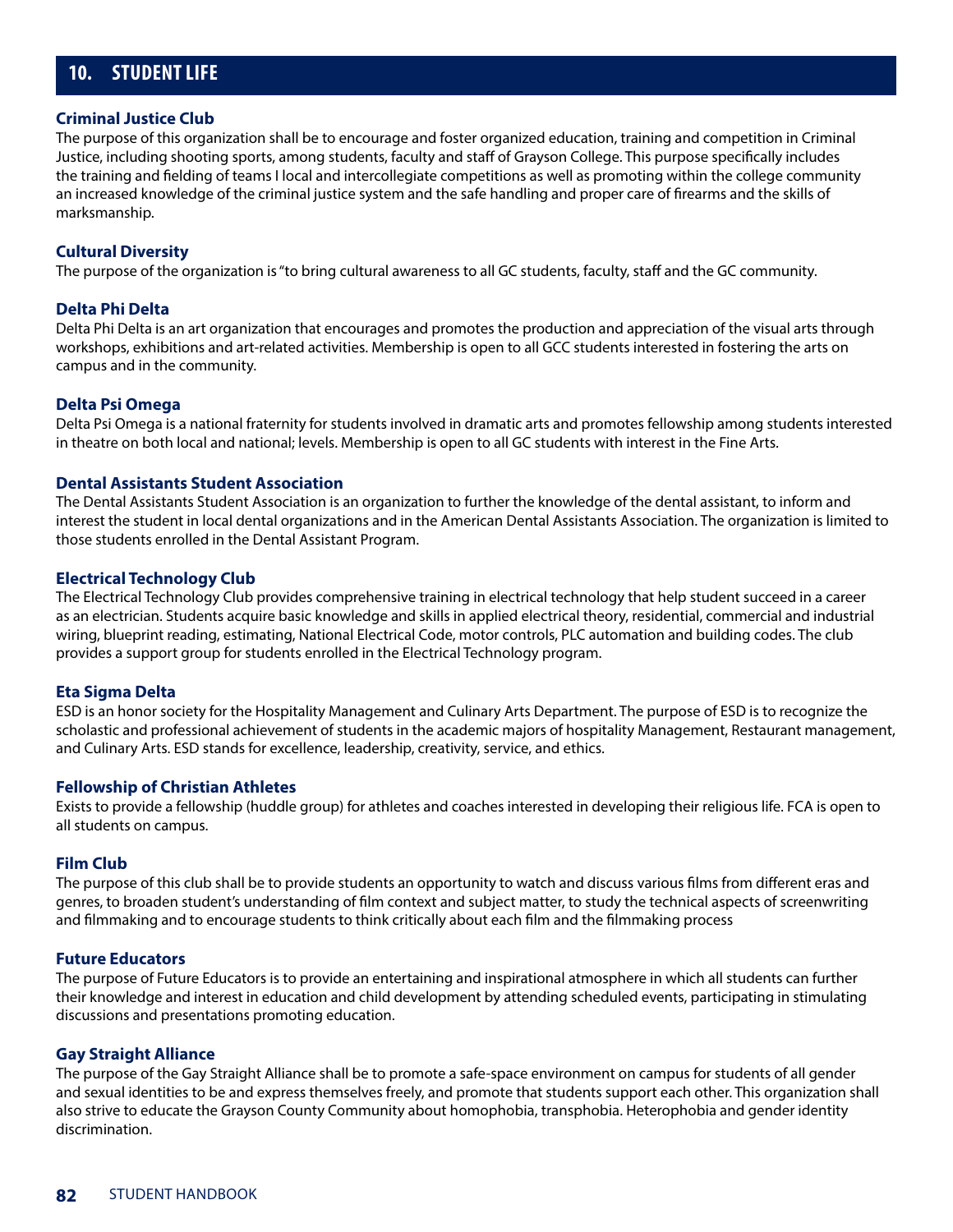### **Grayson College Gamers Guild**

The central and foundational mission of the Gamers Guild is to better serve the community of Grayson College with a variety of engaging activities.

### **Grayson College History Club**

The mission of the Grayson College History Club is to promote interest and awareness of history within the Grayson College community and the County of Grayson, through the use of historical films, lectures, outing and other events.

### **Grayson Honors College**

The central and foundational mission of Grayson Honor College is to better serve the educational needs of academically talented and highly motivated students at the College. The program encourages the program encourages the participation of the broadest possible range of gifted students.

### **Grayson College Music Club**

The purpose of the Grayson College Music Club is to promote the Music Department by spreading music throughout the community. To provide a forum for like-minded students to organize events, fundraising opportunities and attend musical performances.

### **Grayson Nursing Students' Association**

This association is the local organization with affiliation in the Texas and National Student Nurses' Associations. Its purpose is to provide the basic background needed for participation and leadership in the professional association. Membership is limited to students enrolled in the Associate Degree Nursing Program.

### **HALO (Hispanic American Leadership Organization)**

The purpose of HALO is to allow immigrant students in Grayson County, especially those with documented status, to have an organization that they know will have their best interest at all times, to help enrich member's leadership skills and encourage them to utilize these skills by their leadership opportunities throughout Grayson College and the world. HALO serves as a bridge between the local area high schools and Grayson College.

### **HVACR Club (Heating, Ventilation, Air Conditioning and Refrigeration)**

The purpose of the HVACR Club is to promote interest and awareness of air conditioning and heating systems within the Grayson College community and the County of Grayson, through the use of lectures, outings and other events.

### **Lambda Alpha Epsilon (Criminal Justice)**

Lambda Alpha Epsilon's purpose is to encourage the establishment and expansion of higher education and professional training in criminal justice and to provide a unified voice for professionals and students in the criminal justice system. Membership is open to any student with interest in the criminal justice area.

### **Medical Lab Technician Association**

The MLT Association mission is to enhance the quest for knowledge through participation in professional society activities and to promote an interest in and gain knowledge of regulatory agencies associated with the medical technician's field. Membership is limited to students enrolled in the Medical Laboratory Technology Program.

### **Mu Alpha Theta**

The purpose of this organization is to encourage the quest for knowledge in the math field through participation in professional society activities. Membership is limited to math and physics majors.

### **Paramedic Student Association**

The purpose of the organization is to promote interest in the field of Emergency Medical Services, to provide fellowship among students and faculty,, to represent student needs and wants in regard to EMS education and to provide a forum for the presentation of innovative ideas to benefit the college community.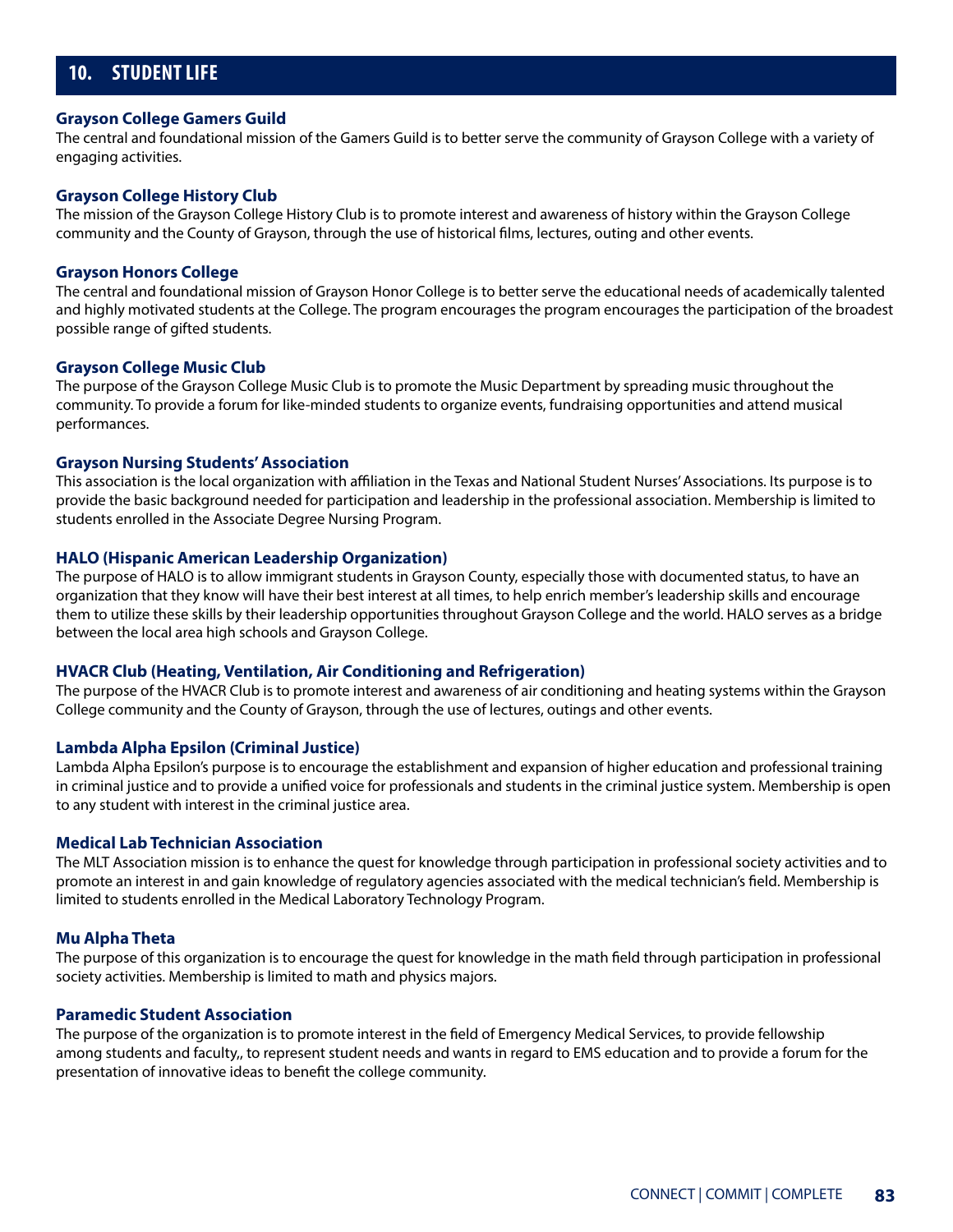### **Phi Theta Kappa**

Phi Theta Kappa is the only national honor fraternity for American community/junior colleges. Offering opportunities for leadership and service, the fraternity also promotes the exchange of ideas, personal enrichment through fellowship with other scholars, and the encouragement of scholarships for advanced education. Eligibility requirements include current enrollment, good moral character and citizenship and a 3.5 GPA for at least 12 hours of work leading to a recognized degree program.

### **Psychology Club**

The purpose of this club is to provide an entertaining and inspirational atmosphere in which all students can further their knowledge and interest in psychology by attending scheduled events, participating in stimulating discussions, presentations and promoting psychology as a social science.

### **Radiology Technology Club**

The purpose is to educate and develop a student's knowledge of the radiologic science profession, to develop a community awareness of Grayson College's Radiology program, to provide community service opportunities, to promote leadership skills, to increase camaraderie and generosity towards others.

### **Rotaract Club**

Grayson College's Rotaract Club is open to all GC students aged 18 -30 years, both full and part-time, and in any area of study. The Grayson County Rotary sponsor GC's Rotaract, and all of the area Rotary Clubs are invited to partner with GC students in mentoring relationships. The focus of the mentoring program is ton developing professionalism and service to our community and internationally. GC student benefit by learning through their mentors' experiences how to engage a variety of processes to achieve their goals with an accountability partner. By definition "Rotary is an organization of business and professional person united worldwide who provide humanitarian service, encourage high ethical standards in all vocations, and help build good will and peace in the world." The Rotary motto is "Service Above Self – He Profits Most Who Serves Best."

### **Science Club**

The purpose of the club shall be to: Explore the interdisciplinary aspect of science, encourage student involvement in the science, provide a support group for students enrolled in science classes, and to encourage student involvement in community science activities.

### **Sigma Kappa Delta**

National English Honor Society for students in two-year colleges. Students who join Tau Alpha's community of readers and writers inherit a strong tradition. Among GC's Tau with those who plan to earn a bachelor's degree in English. Members seek leadership opportunities; enjoy Tau Alpha's festive events with fellow students and English professors, receive lifelong recognition for academic excellence and qualify to apply for SKD scholarships and to attend regional and national conferences. To join, candidates must earn a 3.0 grade point average in 12 or more hours of college with a B or better in a least one college English course. The lifetime membership costs \$25.

### **Sisters of Destiny**

The purpose of this club is to develop a group of sisters that uplift and encourage one another. The club will strive to promote a sense of emotional support with confidentially. The focus is to build a strong heart, mind and body. Members will form lasting relationships with other women and learn to work together in a positive study environment. The club is a support group for women.

### **Student Ambassador's (GSA)**

The Grayson College Student Ambassador Program provides an opportunity for students, representing various disciplines, to develop leadership skills, and public relations skills while providing a service to GC.

### **TIPSS (Top Innovative Professionals of Service and Spirits)**

The purpose of the club is to acknowledge, educate and promote the development of Culinary Arts, Hospitality Management, Viticulture and Enology Programs at Grayson College.

### **Vocational Nursing Students' Association**

The Vocational Nursing Students' Association seeks to help further knowledge in the field of vocational nursing. This club participates in many campus activities and programs. Membership in this organization is limited to vocational nursing majors.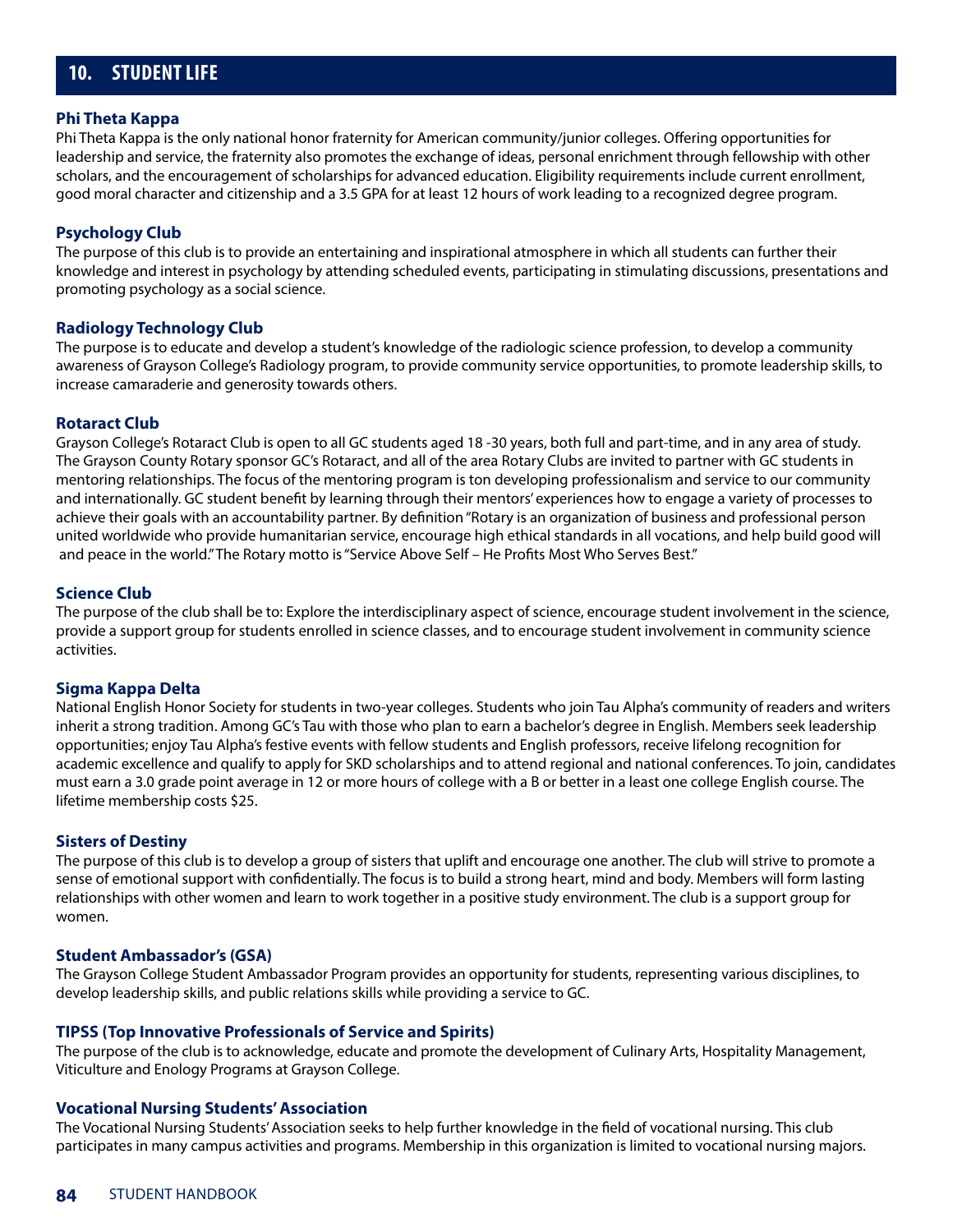### **Veteran Student Association**

The purpose of this organization is to provide a supportive, inspirational and informational atmosphere in which veteran students can gather to: further their skills in attaining academic success, gain knowledge of benefits and services available as veterans and students, and to form relationships with others with shared experiences.

### **Welding Technology Association**

The purpose of this organization is to foster and promote opportunities for students to advance in all levels of welding.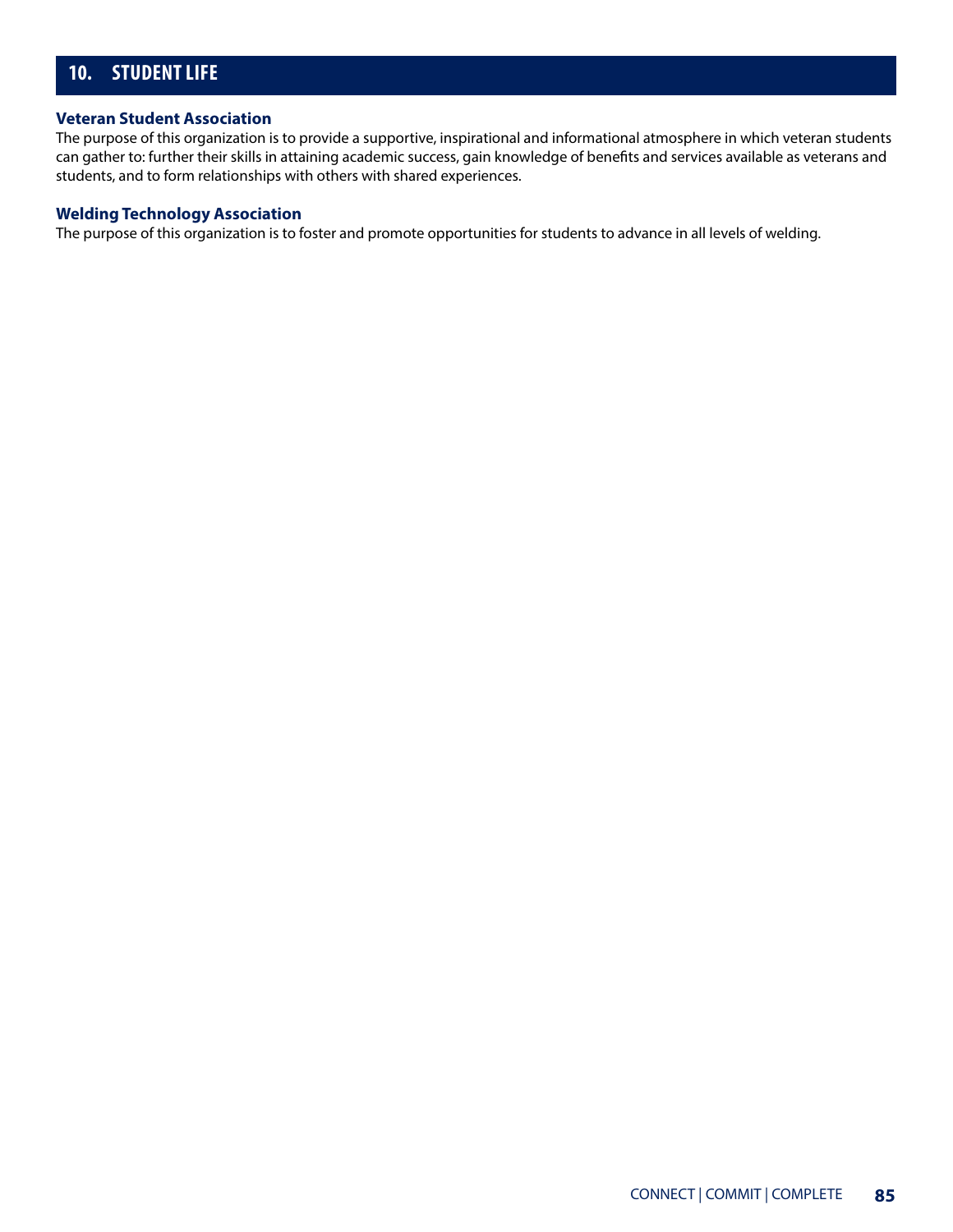## **11. PROCEDURES**

### **11.1 GC ALERT**

Current students of Grayson College, Faculty, Staff, and the general public can register to receive text and email messages via GC Alert, the college's emergency notification system. This web-based service sends high-priority messages during urgent situations. Register through www.grayson.edu. GC Alert also includes the ALERTUS desktop notification as well as ALERTUS beacons and speakers in select locations. The Outdoor Warning Siren is also utilized to assist in notifying those outside.

### **11.2 PARKING PERMITS**

Grayson College Public Safety Services is now offering online Parking Permit registration. To access the online Parking Permit registration, visit the Grayson College website and click on the Campus Safety link located at the bottom of the page. You will need your contact information, vehicle make and model as well as the license plate. Additional permits are \$5.

Important: After registering online, you will still need to come to the Police Department to pick up your parking permit. Permits are issued on both the Main and South Campuses.

## **11.3 PUBLICATIONS AND MEDIA RELATIONS POLICY**

Grayson College has an obligation to keep the public fully informed and to practice open disclosure. At the same time, news releases and public interviews must be handled in a thoughtful manner to assure the accuracy and appropriateness of statements released to the public. Employees and student groups should contact the Director of Marketing and Public Information in advance regarding any media coverage which mentions the College.

Materials published and distributed by the College to students and the general public generally fall into one of the following six categories: Policy, Procedural, Promotional/Informational, Cultural, Paid Advertising, and Student Publications.

### **Policy Publications**

The only publication of the College that expresses in writing official college policy shall be the GC Policies and Procedures Manual. This publication shall take precedence over all other manuals, handbooks, catalogs, bulletins, and any other type of printed materials. The policy manual is available online at www.grayson.edu.

### **Procedural Publications**

Procedural publications summarize policy and/or outline operational procedures, codes of conduct, and the like, as they relate to a specific campus population. Examples are the Faculty Handbook, Student Handbook, and Residence Hall Handbook. Although these may contain summaries, paraphrasing, or even what may appear to be verbatim excerpts from the GC Policies and Procedures Manual, they are not to be considered expressions of official College policy. As official college policies or statements of purpose, mission, vision, etc. are revised, it is the duty of the personnel responsible for the document(s) to immediately update the publication.

## **Promotional/Informational Publications**

Publications and/or media contacts whose chief intent is to promote or "market" the college provide information about available instructional and community service programs, application and enrollment procedures and deadlines, registration dates, costs, financial aid opportunities, and other items of general interest. Examples include the college catalog, schedules of classes, program brochures, pamphlets, campus maps, academic and activity calendars, fact sheets, flyers, posters, postcards, and the like. The Director of Marketing and Public Information, in consultation with the appropriate dean or vice president, will coordinate matters related to content, design, printing and distribution. No such publication shall be created or distributed to the public without this involvement and/or approval.

### **Cultural Publications**

Cultural publications are primarily literary in nature, containing essays, poetry, short fiction, and similar works, as well as original drawing and other types of graphic art. While such publications are intended to encourage creativity and freedom of expression, all shall conform to standards of good taste and fairness. It shall be the duty of the instructional deans to monitor content and language of such publications.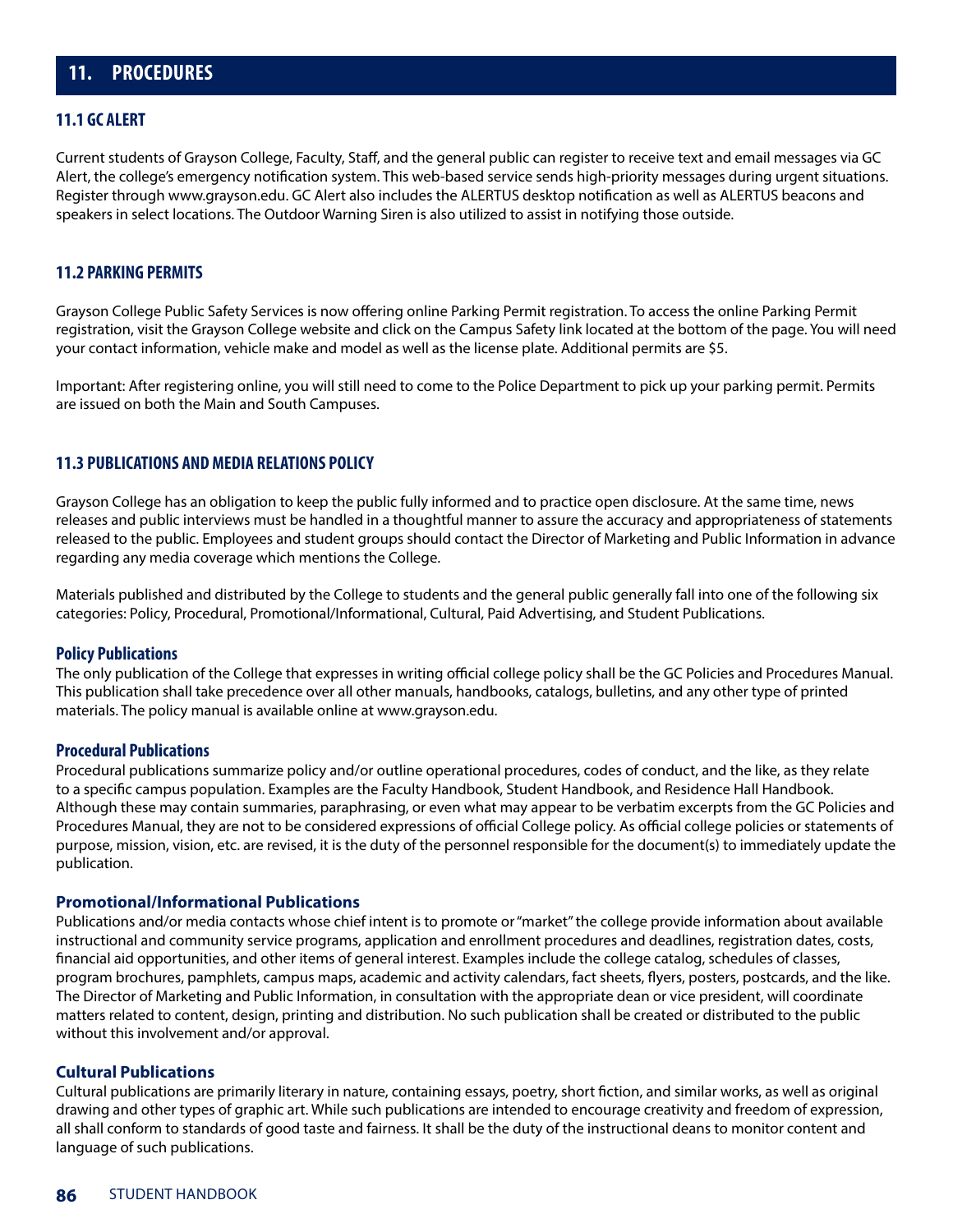## **11. PROCEDURES**

### **Paid Advertising**

The content and format of all promotional advertising shall be under the direct coordination of the Director of Marketing and Public Information to assure the factual accuracy and general integrity of all such advertising. No advertising shall be placed without this prior approval with one exception: Employment or legal notices shall be coordinated through the Human Resources Office or the Vice President of Business Services.

### **Student Publications**

All student publications must contain the following statement:

"The material contained is this publication is considered a "student publication" and does not necessarily reflect the policies of the Grayson College Board of Trustees, Administration, faculty, or staff. For comments, contact us at (name, address, telephone and, if applicable, e-mail)."

## **11.5 WITHDRAWL FROM COLLEGE**

A withdrawal indicates a student is no longer enrolled in any courses at the College for the term. During periods of registration, students who enroll on-line using MyViking may also withdraw from school via the same method. Students wishing to withdraw from all courses must do so through the Counseling /Advising Office. This can be done in person or via email, using only your vikings.grayson email. Students may not withdraw from Grayson College over the phone.

Grayson College will no longer utilize the grades of WP or WF. Students who withdraw prior to the semester drop deadline will receive a W. The Office of Admissions and Records does not accept withdrawal date deadline appeals. Merely discontinuing class attendance does not constitute withdrawal from school. Students who do not officially withdraw may be given grades of "F" at the discretion of the instructor.

Students who are receiving financial aid or veteran's benefits must obtain clearance before turning in the withdrawal form.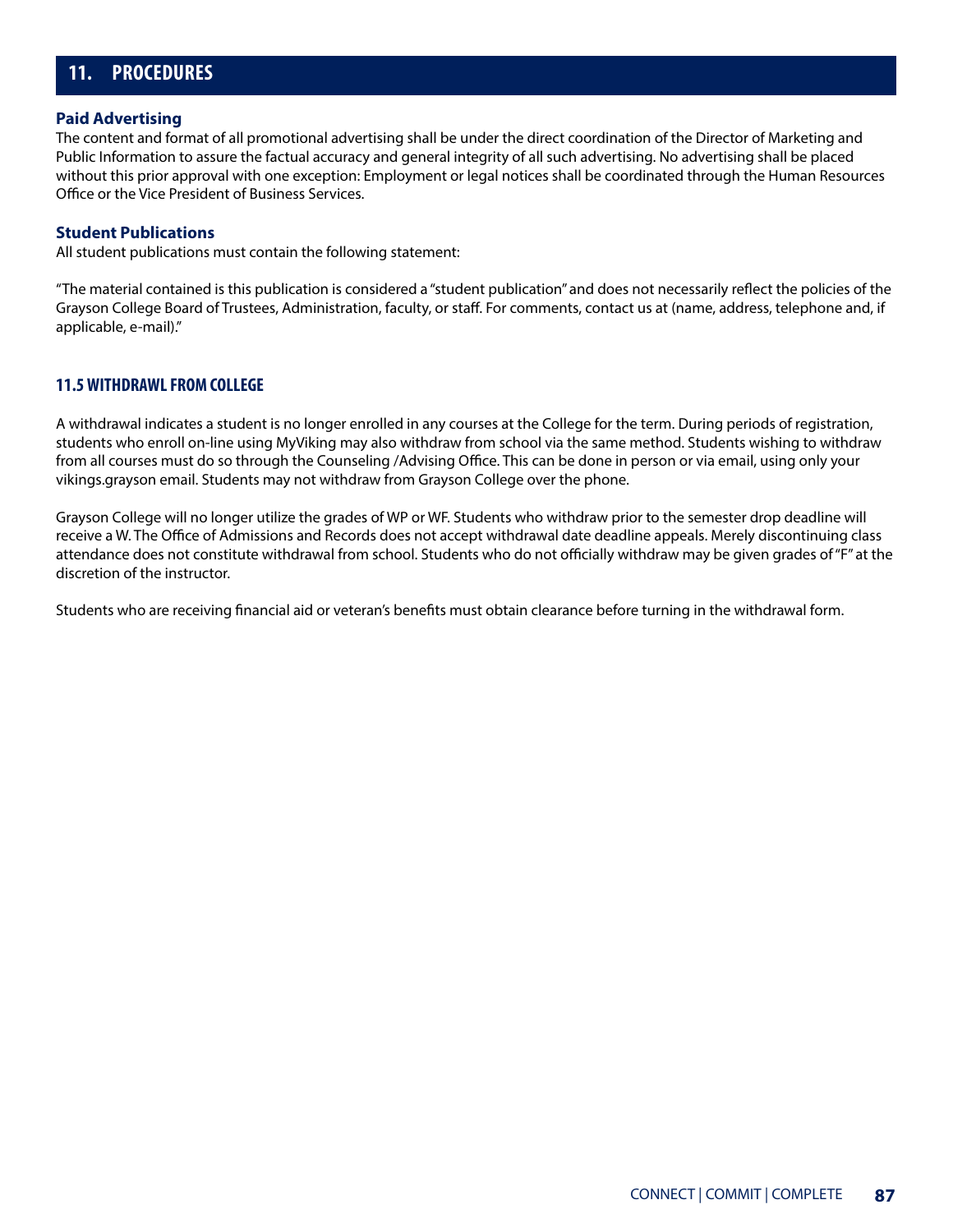## **12.1 STUDENT CONDUCT**

## **GC Policy FLB Local**

Definitions of terms used in this policy shall be as follows.

## **"Student"**

A "student" shall mean one who is currently enrolled in the College District. These policies and regulations shall also apply to any prospective or former student who has been accepted for admission or readmission to any component institution while he or she is on the premises of any component institution.

## **"Premises"**

The "premises" of the College District is defined as all real property over which the College District has possession and control.

## **"Scholastic Dishonesty"**

"Scholastic dishonesty" shall include, but not be limited to, cheating, plagiarism, and collusion.

"Cheating" shall include, but shall not be limited to:

- 1. Copying from another student's test or classwork;
- 2. Using test materials not authorized by the person administering the test;
- 3. Collaborating with or seeking aid from another student during a test without permission from the test administrator;
- 4. Knowingly using, buying, selling, stealing, or soliciting, in whole or in part, the contents of an unadministered test, paper, or another assignment;
- 5. The unauthorized transporting or removal, in whole or in part, of the contents of the unadministered test;
- 6. Substituting for another student, or permitting another student to substitute for one's self, to take a test;
- 7. Bribing another person to obtain an unadministered test or information about anunadministered test; or
- 8. Manipulating a test, assignment, or final course grades

"Plagiarism" shall be defined as the appropriating, buying, receiving as a gift, or obtaining by any means another's work and the unacknowledged submission or incorporation of it in one's own written work.

"Collusion" shall be defined as the unauthorized collaboration with another person in preparing written work for fulfillment of course requirements.

## **Disorderly Conduct**

"Disorderly conduct" shall include any of the following activities occurring on premises owned or controlled by the College District:

- 1. Behavior of a boisterous and tumultuous character such that there is a clear and present danger of alarming persons where no legitimate reason for alarm exists.
- 2. Interference with the peaceful and lawful conduct of persons under circumstances in which there is reason to believe that such conduct will cause or provoke a disturbance.
- 3. Violent and forceful behavior at any time such that there is a clear and present danger that free movement of other persons will be impaired.
- 4. Behavior involving personal abuse or assault when such behavior creates a clear and present danger of causing assaults or fights.
- 5. Violent, abusive, indecent, profane, boisterous, unreasonably loud, or otherwise disorderly conduct under circumstances in which there is reason to believe that such conduct will cause or provoke a disturbance.
- 6. Willful and malicious behavior that interrupts the speaker of any lawful assembly or impairs the lawful right of others to participate effectively in such assembly or meeting when there is reason to believe that such conduct will cause or provoke a disturbance.
- 7. Willful and malicious behavior that obstructs or causes the obstruction of any doorway, hall, or any other passageway in a College District building to such an extent that the employees, officers, and other persons, including visitors, having business with the College District are denied entrance into, exit from, or free passage in such building.

## **Responsibility**

Each student shall be charged with notice and knowledge of, and shall be required to comply with, the contents and provisions of the College District's rules and regulations concerning student conduct.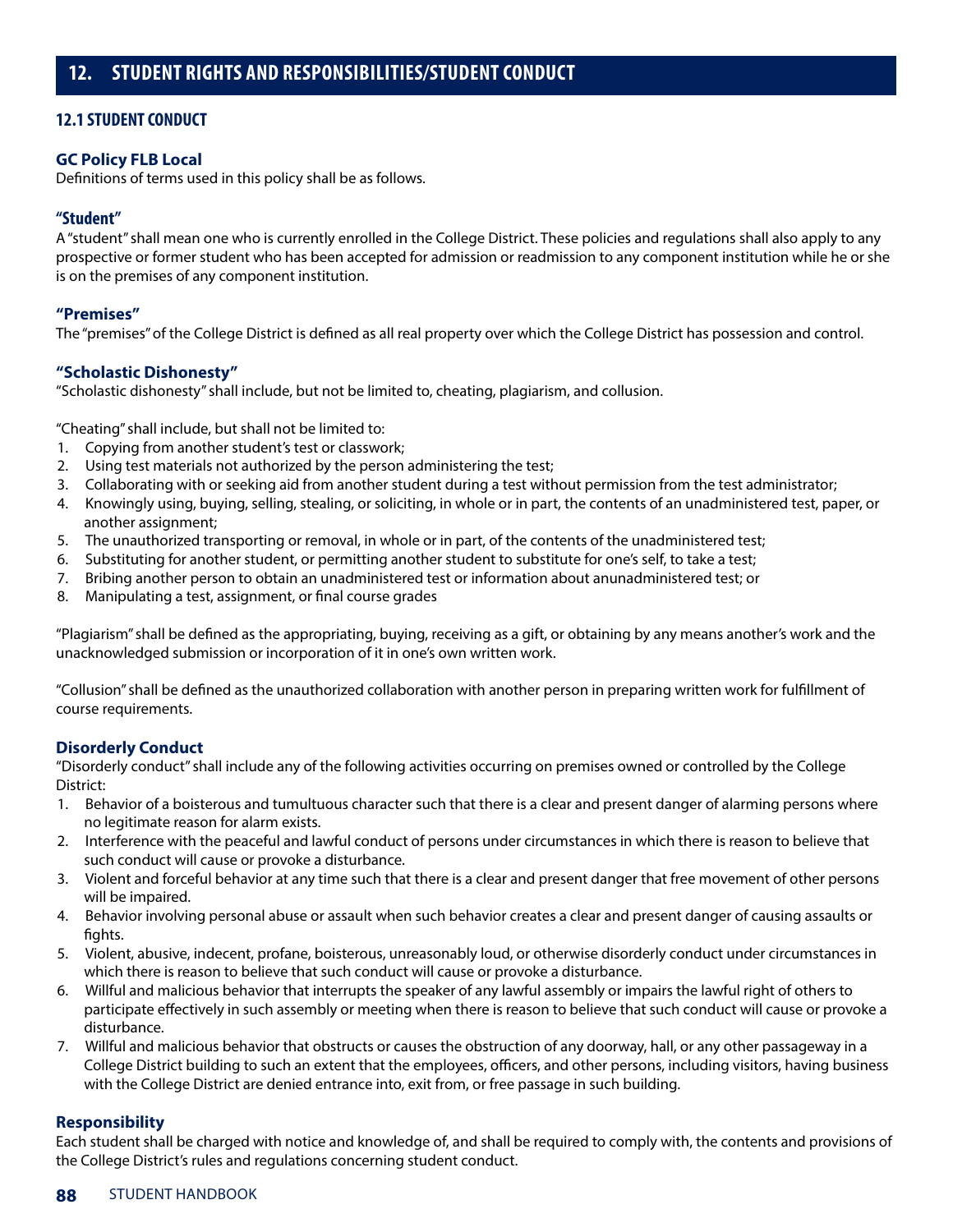All students shall obey the law, show respect for properly constituted authority, and observe correct standards of conduct. Each student shall be expected to:

- 1. Demonstrate courtesy, even when others do not;
- 2. Behave in a responsible manner, always exercising self-discipline;
- 3. Attend all classes, regularly and on time;
- 4. Prepare for each class and take appropriate materials and assignments to class;
- 5. Obey all classroom rules;
- 6. Respect the rights and privileges of students, faculty, and other College District staff and volunteers;
- 7. Respect the property of others, including College District property and facilities; and
- 8. Cooperate with and assist the College District staff in maintaining safety, order, anddiscipline.

## **Prohibited conduct**

The following behavior shall be prohibited:

Federal, State and Local Law

1. Violations of federal, state, or local law or College District policies, procedures, or rules, including the student handbook.

Prohibited Weapons

2. Possession, distribution, sale, or use of firearms, illegal knives, clubs, or other prohibited weapons, as described in CHF, without prior approval.

### Drug and Alcohol

- 3. The use, possession, control, manufacture, transmission, or sale, or being under the influence, of a drug or narcotic, as those terms are defined by the Texas Controlled Substances Act, or other prohibited substances described in FLBD, unless under the direction of a physician.
- 4. The use, possession, control, manufacture, transmission, or sale of paraphernalia related to any prohibited substance.
- 5. The use, possession, control, manufacture, transmission, or sale, or being under the influence, of alcohol or other intoxicating beverage without the permission of the College District.

### Debts

6. Owing a monetary debt to the College District that is considered delinquent or writing an "insufficient funds" check to the College District.

### **Disruptions**

7. "Disorderly conduct", as defined above, or disruptive behavior.

### Behavior Targeting Others

- 8. Threatening another person, including a student or employee.
- 9. Intentionally, knowingly, or negligently causing physical harm to any person.
- 10. Engaging in conduct that constitutes harassment, bullying, or dating violence directed toward another person, including a student or employee. [See DOA, FFD, and FFE as appropriate]
- 11. Hazing with or without the consent of a student. [See FLBC]
- 12. Initiations by organizations that include features that are dangerous, harmful, or degrading to the student, a violation of which also renders the organization subject to appropriate discipline.
- 13. Endangering the health or safety of members of the College District community or visitors to the premises.

### Property

- 14. Intentionally, knowingly, or negligently defacing, damaging, misusing, or destroying College District property or property owned by others.
- 15. Stealing from the College District or others.
- 16. Theft, sabotage, destruction, distribution, or other use of the intellectual property of the College District or third parties without permission.

### **Directives**

- 17. Failure to comply with directives given by College District personnel.
- 18. Failure to provide identification when requested to do so by College District personnel.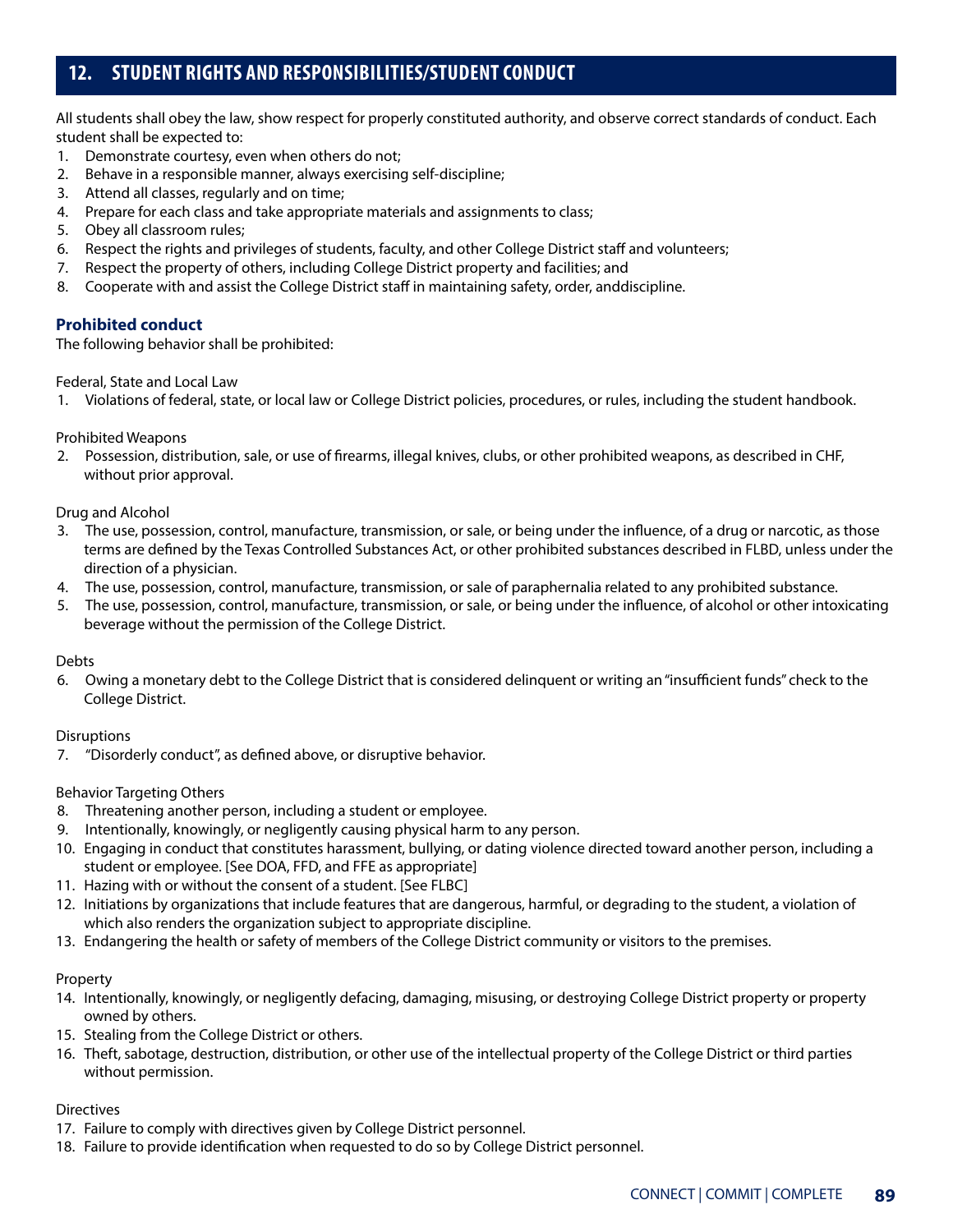### Tobacco and E-Cigarette's (Outside of Approved Areas)

- 19. Possession or use of tobacco products or e-cigarettes outside of approved areas on College District property without authorization. "E-cigarette• means an electronic cigarette or any other device that simulates smoking by using a mechanical heating element, battery, or electronic circuit to deliver nicotine or other substances to the individual inhaling from the device. The term does not include a prescription medical device unrelated to the cessation of smoking. The term includes:
	- a. A device described by this definition regardless of whether the device is manufactured, distributed, or sold as an e-cigarette, e-cigar, or e-pipe or under another product name or description; and
	- b. A component, part or accessory for the device, regardless of whether the component, part, or accessory is sold separately form the device.

### Misuse of Technology

- 20. Violating policies, rules, or agreements signed by the student regarding the use of t technology resources.
- 21. Attempting to access or circumvent passwords or other security-related information of the College District, students, or employees or uploading or creating computer viruses.
- 22. Attempting to alter, destroy, or disable College District technology resources including but not limited to computers and related equipment, College District data, the data of others, or other networks connected to the College District's system.
- 23. Using the Internet or other electronic communications to threaten College District students, employees, or volunteers.
- 24. Sending, posting, or possessing electronic messages that are abusive, obscene, sexually oriented, threatening, harassing, damaging to another's reputation, or illegal.
- 25. Using e-mail or Web sites to engage in or encourage illegal behavior or threaten the safety of the College District, students, employees, or visitors.
- 26. Possessing published or electronic material that is designed to promote or encourage illegal behavior or that could threaten the safety of the College District, students, employees, or visitors.

### Dishonesty

- 27. Scholastic dishonesty, as defined above.
- 28. Making false accusations or perpetrating hoaxes regarding the safety of the College District, students, employees, or visitors.
- 29. Intentionally or knowingly providing false information to the College District.
- 30. Intentionally or knowingly falsifying records, passes, or other College District-related documents.

### Gambling

31. Gambling.

### Other Conduct

32. Engaging in any conduct that College District officials might reasonably believe will substantially disrupt the College District program or incite violence.

### Discipline

A student shall be subject to discipline, including suspension, in accordance with FM and FMA if the student violates this policy:

- 1. While on College District premises;
- 2. While attending a College District activity; or
- 3. While elsewhere if the behavior adversely impacts the educational environment or otherwise interferes with the College District's operations or objectives.

### **Publication**

The student conduct rules contained in this policy and any other conduct rules of the College District developed by the College President shall be published in the student handbook.

## **12.2 STUDENT CONDUCT/ALCOHOL AND DRUG USE**

## **GC Policy FLBE Legal**

### **Notice Regarding Steroids**

Each public institution of higher education, including each college district, shall post in a conspicuous location in each gymnasium at the institution the notice described in Education Code 51.921. [See FLBE(EXHIBIT)] Education Code 51.921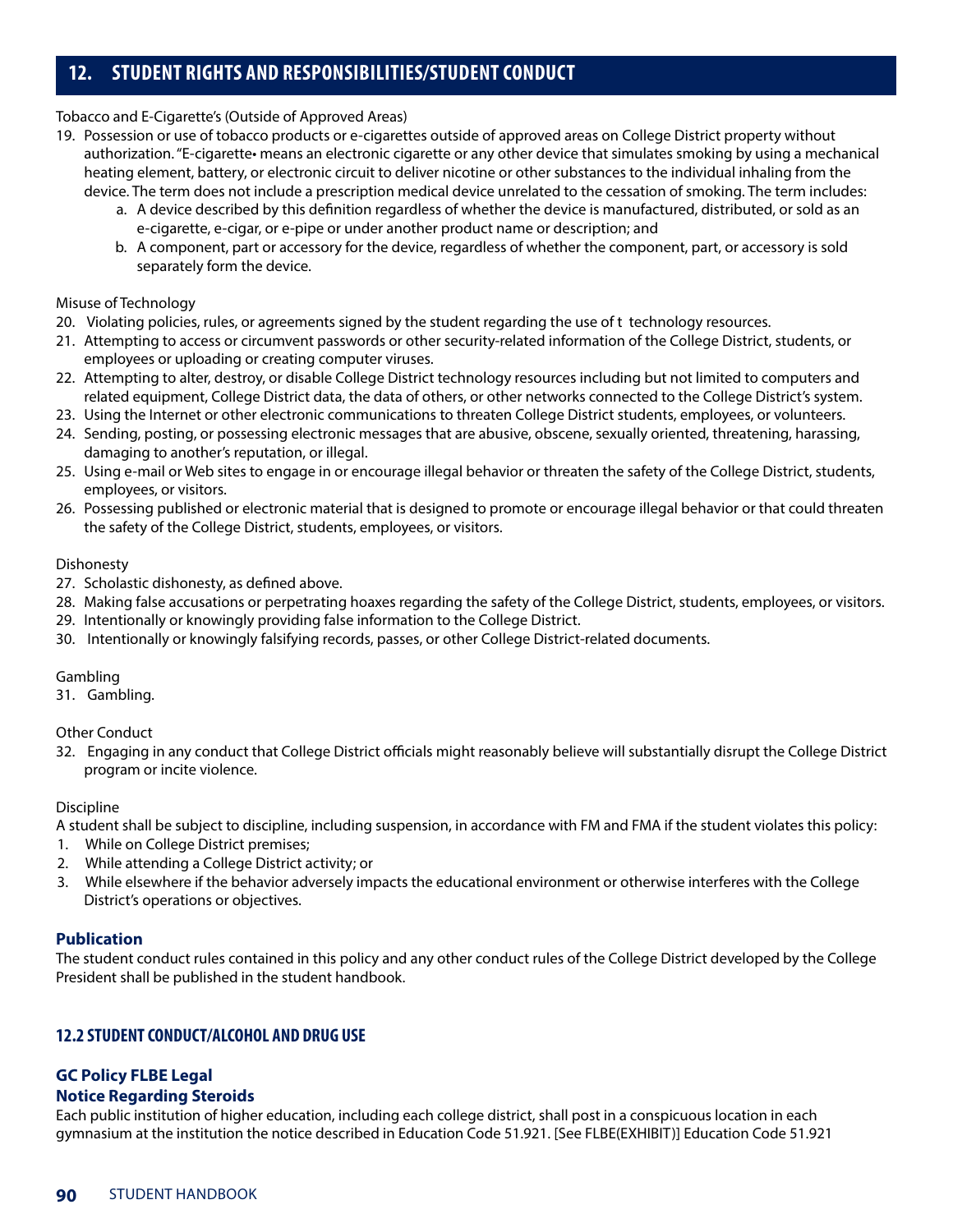## **Alcohol and Drug Abuse Programs**

Notwithstanding any other provision of law, no institution of higher education, including a college district, shall be eligible to receive funds or any other form of financial assistance under any federal program, including participation in any federally funded or guaranteed student loan program, unless the institution certifies to the

U.S. Secretary of Education that the institution has adopted and has implemented a program to prevent the use of illicit drugs and the abuse of alcohol by students and employees that, at a mini- mum, includes:

- 1. The annual distribution of each student of:
	- a. Standards of conduct that clearly prohibit, at a minimum, the unlawful possession, use, or distribution of illicit drugs and alcohol by students and employees on the institution's property or as part of any of the institution's activities;
	- b. A description of the applicable legal sanctions under local, state, or federal law for the unlawful possession or distribution of illicit drugs and alcohol;
	- c. A description of the health risks associated with the use of illicit drugs and the abuse of alcohol;
	- d. A description of any drug or alcohol counseling, treatment, or rehabilitation or re- entry programs that are available to employees or students; and
	- e. A clear statement that the institution will impose sanctions on students and employees (consistent with local, state, and federal law), and a description of those sanctions, up to and including expulsion or termination of employment and referral for prosecution, for violations of the standards of conduct required above.
- 2. A biennial review by the institution of the institution's program to:
	- a. Determine the program's effectiveness and implement changes to the program if the changes are needed;
	- b. Determine the number of drug- and alcohol-related viola- tions and fatalities that occur on the institution's campus, as defined in 20 U.S.C. 1092(f)(6), or as part of any of the institution's activities; and are reported to campus officials;
	- c. Determine the number and type of sanctions described in 20 U.S.C. 1011i(a)(1)(E) that are imposed by the institution as a result of drug and alcohol related violations and fatalities on the institution's campus or as part of any of the institution's activities; and
	- d. Ensure that the sanctions required by 20 U.S.C. 1011i(a)(1)€ are consistently enforced. 20 U.S.C. 1011i(a); 34C.F.R. 86 100

## **Binge Drinking**

It is the sense of Congress that, in an effort to change the culture of alcohol consumption on college campuses, all institutions of higher education, including college districts, should carry out the following:

- The president of the institution should appoint a task-force consisting of school administrators, faculty, students, Greek system representative; and others to conduct a full examination of student and academic life at the institution. The task-force should make recommendations for a broad range of policy and program changes that would serve to reduce alcohol, and other drug related problems. The institution should provide resources to assist the task force in promoting the camps policies and proposed environmental changes that have been identified.
- The institution should provide maximum opportunities for students to live in and alcohol free environment and to engage in stimulating, alcohol free recreational and leisure activities.
- The institution should enforce a "zero tolerance" policy on the illegal consumption of alcohol by students at the institution.
- The institution should vigorously enforce the institution's code of disciplinary sanctions for those who violate campus alcohol policies. Students with alcohol or other drug related problems should be referred for assistance, including on campus counseling programs if appropriate.
- The institution should adopt a policy to discourage alcoholic beverage related sponsorship of on campus activities. It should adopt policies limiting the advertisement and promotion of alcoholic beverages on campus.
- The institution should work with the local community, including local business, in a "Town\Gown" alliance to encourage responsible policies toward alcohol consumption and to address illegal alcohol use by students. 20 U.S.C. 1011h

### **Low-THC Cannabis**

A municipality, county, or other political subdivision, including a college district, may not enact, adopt, or enforce a rule, ordinance, order, resolution, or other regulation that prohibits the cultivation, production, dispensing, or possession of low-THC cannabis, as authorized by Health and Safety Code Chapter 487.201. Health and Safety Code 487.201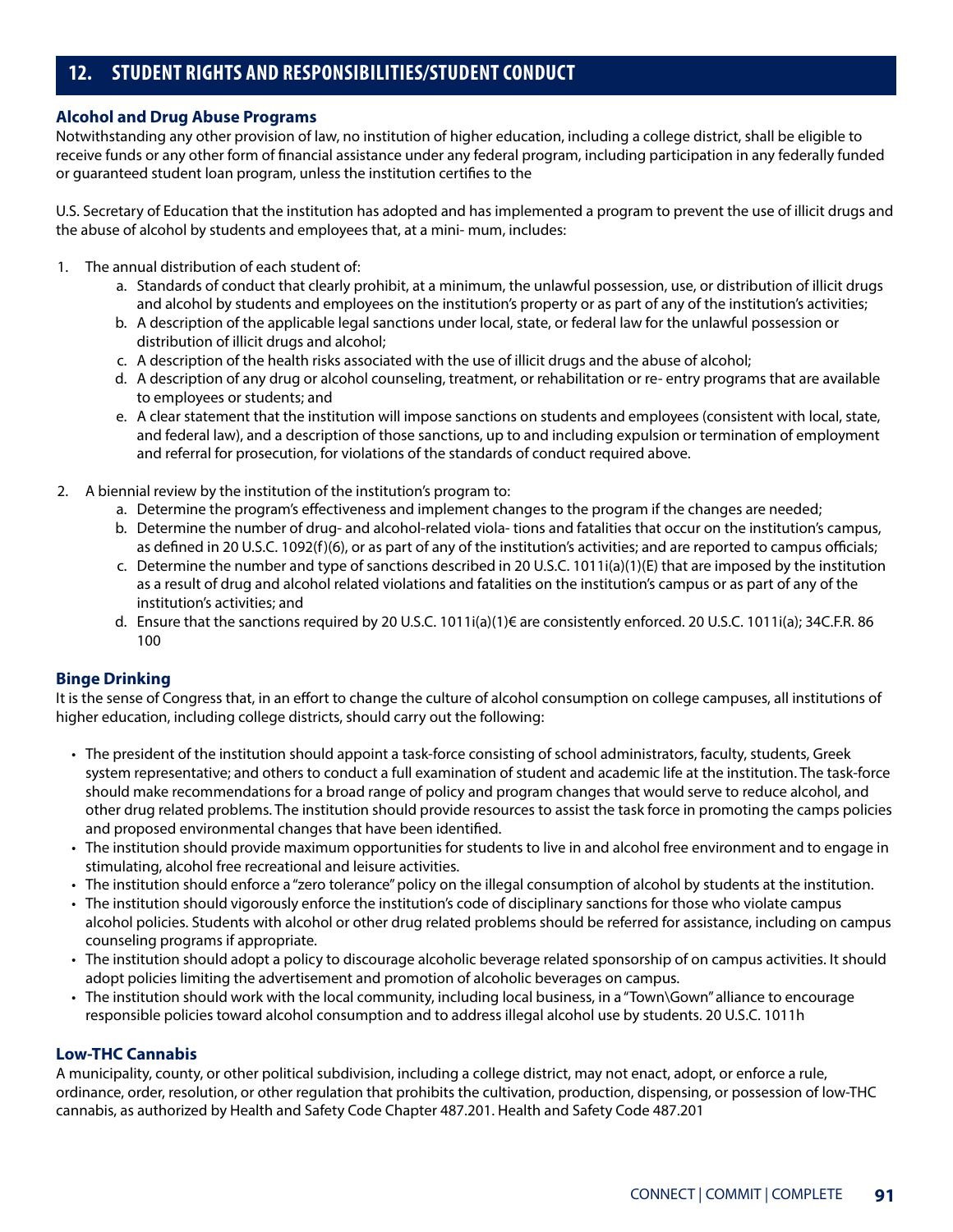### **Alcohol Possession and Use by Minors**

Except as provided in Alcoholic Beverage Code 106.05(b), a minor commits an offense if he possesses an alcoholic beverage.

A minor commits an offense if he consumes an alcoholic beverage. Alcoholic Beverage Code 106.04, .OS(a)

### **Exception**

Notwithstanding any other law, a minor may taste an alcoholic beverage if:

- 1. The minor is at least 18 years old and is enrolled:
	- a. As a student at a public institution of higher education that offers a program in culinary arts, viticulture, enology or wine technology, brewing or beer technology, or distilled spirits production or technology; and
	- b. In a course that is part of the program;
- 2. The beverage is tasted for educational purpose as part of the curriculum for the course described by paragraph 1b;
- 3. The beverage is not purchased by the minor; and
- 4. The service and tasting of the beverage is supervised by a faculty or staff member who is at least 21 years of age.

A public institution of higher education is not required to hold a license or permit engage in the activities authorized under this section. Alcoholic Beverage Code 106.16(b)-(c)